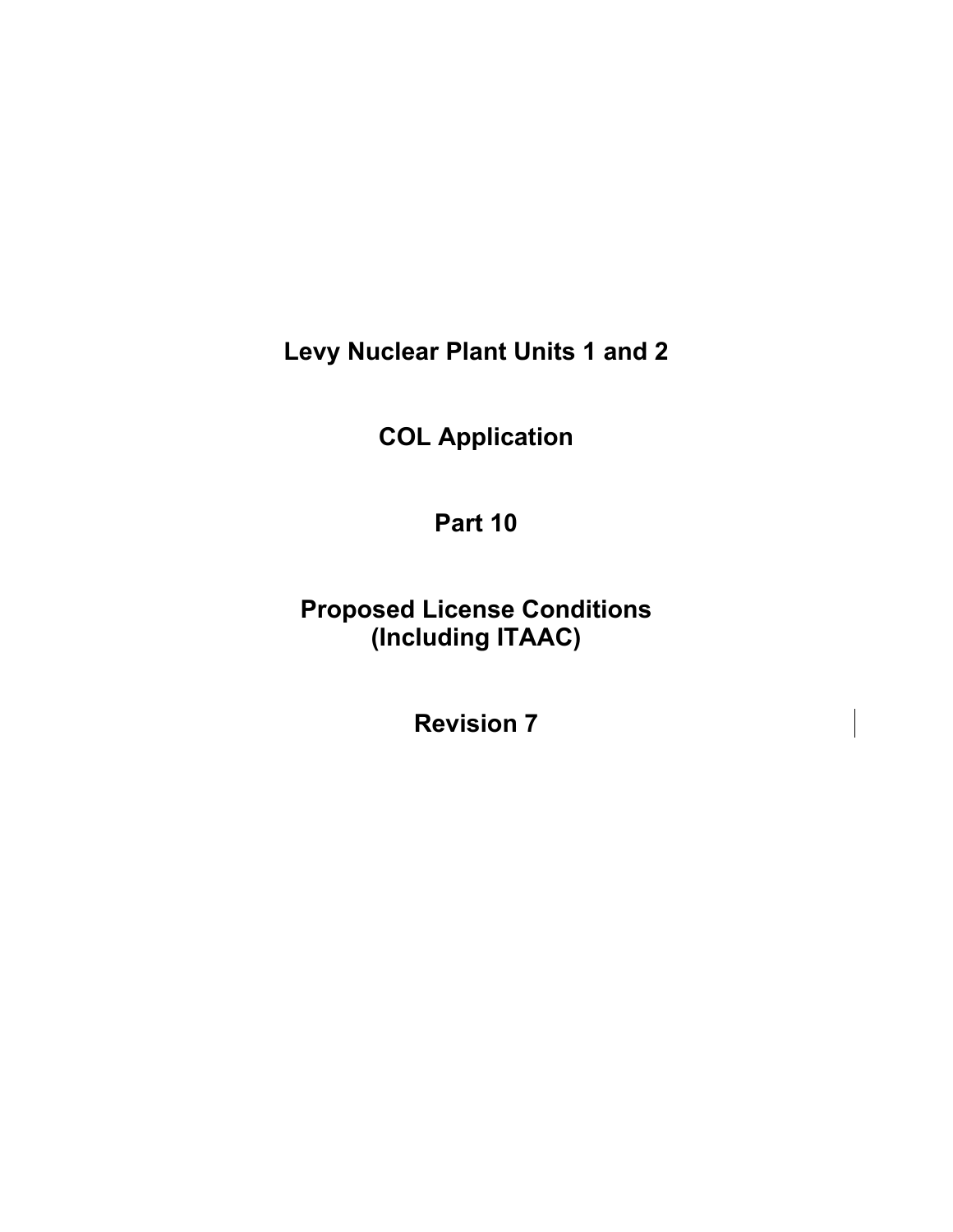# **Levy Nuclear Plant, Units 1 and 2 Proposed License Conditions**

# **1. ITAAC (Inspections, Tests, Analyses, and Acceptance Criteria):**

There are several ITAAC identified in the COLA. Once incorporated into the COL, the regulations identify the requirements that must be met. The incorporation below includes references to the sensitive unclassified non-safeguards information (including proprietary information) and safeguards information, contained in the AP1000 DCD. Such DCD information is included in this combined license application in the same manner as it is included in the AP1000 DCD, i.e., references in the DCD are included as references in the FSAR, and material incorporated by reference into the DCD is incorporated by reference into the FSAR. Appropriate agreements are in place to provide for the licensee's rights to possession (including constructive possession) and use of the withheld sensitive unclassified non-safeguards information (including proprietary information) and safeguards information referenced in the AP1000 DCD for the life of the project.

# **PROPOSED LICENSE CONDITION:**

The ITAAC identified in the tables in Appendix B are hereby incorporated into this Combined License. After the Commission has made the finding required by 10 CFR 52.103(g), the ITAAC do not constitute regulatory requirements; except for specific ITAAC, which are the subject of a Section 103(a) hearing; their expiration will occur upon final Commission action in such proceeding.

# **2. COL HOLDER ITEMS:**

There are several COL information items that can not be resolved prior to issuance of the Combined License. The referenced AP1000 design certification has already justified why each COL Holder item (as identified in the AP1000 DCD Tier 2 Table 1.8-2) can not be resolved before the COL is issued, provides sufficient information on these items to support the NRC licensing decision, and identifies an appropriate implementation milestone. Each COL information item that cannot be resolved completely before the COL is issued is also identified as a COL Holder item in the COLA FSAR Table 1.8-202. Therefore, in accordance with the guidance in Regulatory Guide 1.206, Section C.III.4.3, the following License Condition is proposed to address these COL Holder items. Holder items (per DCD Table 1.8-2) that are addressed by the COLA are not included in the proposed condition. These include COL information item numbers 3.11-1, 9.5-6, 10.1-1, and 13.6-5.

# **PROPOSED LICENSE CONDITION:**

Each COL Holder item identified below shall be completed by the identified implementation milestone through completion of the action therein identified.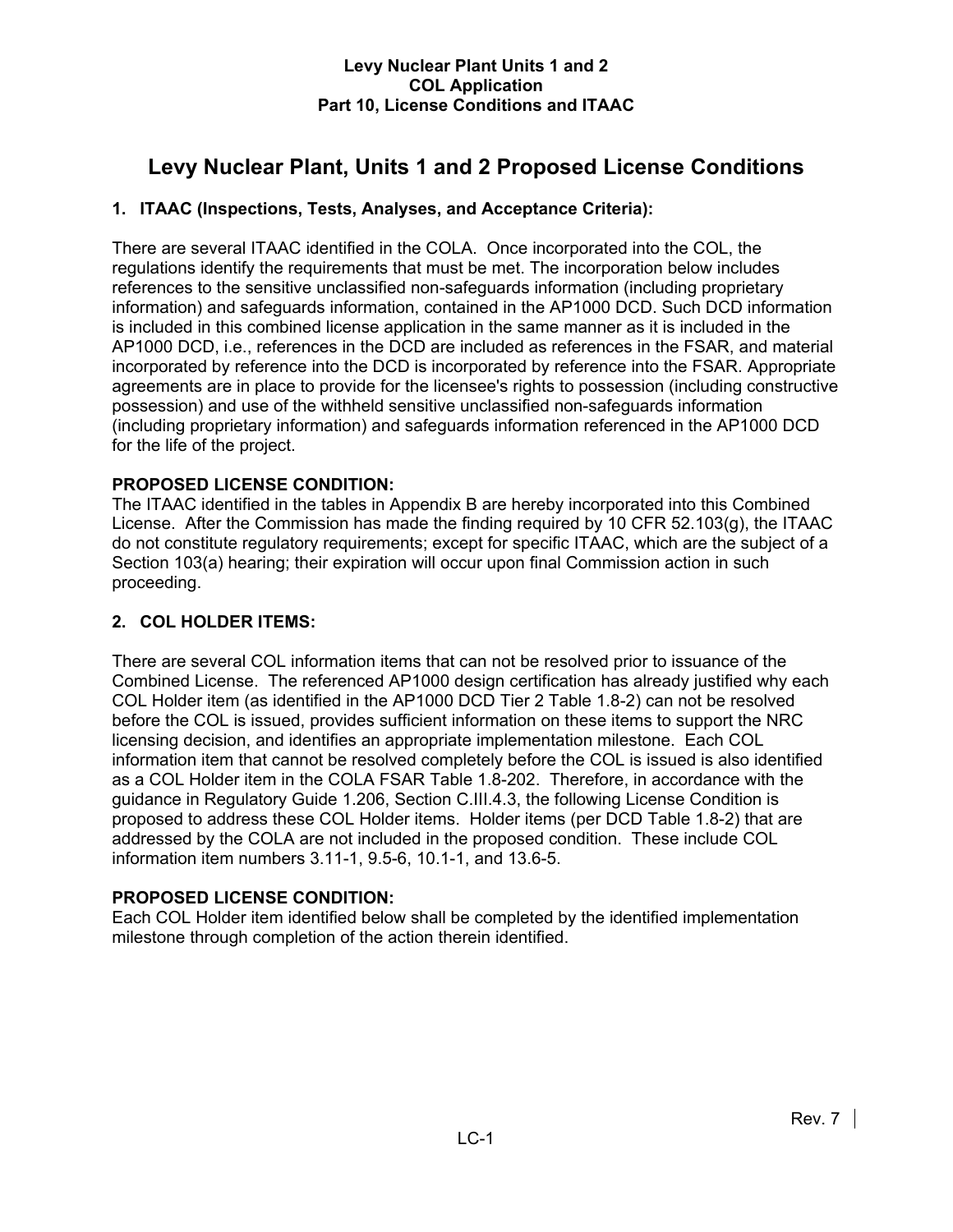| SUMMARY OF COMBINED LICENSE INFORMATION HOLDER ITEMS                                                                                                                                                                                                                                                                                                                                                                                                                                                                                                                                                                                                                                                                                                                                                                                                                                                                                                                                                                                                                                                                                                                                                                                                                                                                                         |                                                                                                                                                                                                                                                                                                                                                                                                    |                                                                     |                                                                                            |  |  |  |  |
|----------------------------------------------------------------------------------------------------------------------------------------------------------------------------------------------------------------------------------------------------------------------------------------------------------------------------------------------------------------------------------------------------------------------------------------------------------------------------------------------------------------------------------------------------------------------------------------------------------------------------------------------------------------------------------------------------------------------------------------------------------------------------------------------------------------------------------------------------------------------------------------------------------------------------------------------------------------------------------------------------------------------------------------------------------------------------------------------------------------------------------------------------------------------------------------------------------------------------------------------------------------------------------------------------------------------------------------------|----------------------------------------------------------------------------------------------------------------------------------------------------------------------------------------------------------------------------------------------------------------------------------------------------------------------------------------------------------------------------------------------------|---------------------------------------------------------------------|--------------------------------------------------------------------------------------------|--|--|--|--|
| <b>COL</b><br><b>Item</b><br>No.                                                                                                                                                                                                                                                                                                                                                                                                                                                                                                                                                                                                                                                                                                                                                                                                                                                                                                                                                                                                                                                                                                                                                                                                                                                                                                             | <b>Subject</b>                                                                                                                                                                                                                                                                                                                                                                                     | <b>From</b><br><b>DCD</b><br>Tier <sub>2</sub><br><b>Subsection</b> | <b>Implementation Milestone</b>                                                            |  |  |  |  |
| $3.6 - 1$                                                                                                                                                                                                                                                                                                                                                                                                                                                                                                                                                                                                                                                                                                                                                                                                                                                                                                                                                                                                                                                                                                                                                                                                                                                                                                                                    | As-Designed Pipe Rupture Hazards<br>Analysis                                                                                                                                                                                                                                                                                                                                                       | 3.6.4.1                                                             | Prior to installation of the piping<br>and connected components in<br>their final location |  |  |  |  |
| After a Combined License is issued, the following activity will be completed by the COL holder.<br>An as-designed pipe rupture hazard evaluation will be available for NRC review. The completed<br>as-designed pipe rupture hazards evaluation will be in accordance with the criteria outlined in<br>DCD Subsections 3.6.1.3.2 and 3.6.2.5. Systems, structures, and components identified to be<br>essential targets and appropriate mitigation features (Reference is DCD Table 3.6-3) will be<br>confirmed as part of the evaluation, and updated information will be provided as appropriate. A<br>pipe rupture hazards analysis is part of the piping design. The evaluation will be performed for<br>high and moderate energy piping to confirm the protection of systems, structures, and<br>components (SSCs), which are required to be functional during and following a design basis<br>event. The locations of the postulated ruptures and essential targets will be established and<br>required pipe whip restraints and jet shield designs will be included. The evaluation will address<br>environmental and flooding effects of cracks in high and moderate energy piping. The as-<br>designed pipe rupture hazards evaluation is prepared on a generic basis to address COL<br>applications referencing the AP1000 design. |                                                                                                                                                                                                                                                                                                                                                                                                    |                                                                     |                                                                                            |  |  |  |  |
| $3.7 - 3$                                                                                                                                                                                                                                                                                                                                                                                                                                                                                                                                                                                                                                                                                                                                                                                                                                                                                                                                                                                                                                                                                                                                                                                                                                                                                                                                    | Seismic Interaction Review                                                                                                                                                                                                                                                                                                                                                                         | 3.7.5.3                                                             | Prior to initial fuel load                                                                 |  |  |  |  |
|                                                                                                                                                                                                                                                                                                                                                                                                                                                                                                                                                                                                                                                                                                                                                                                                                                                                                                                                                                                                                                                                                                                                                                                                                                                                                                                                              | The seismic interaction review will be updated by the Combined License holder for as-built<br>information. This review is performed in parallel with the seismic margin evaluation. The review<br>is based on as-procured data, as well as the as-constructed condition. The as-built seismic<br>interaction review is not provided with the COL application, but is completed prior to fuel load. |                                                                     |                                                                                            |  |  |  |  |
| $3.7 - 4$                                                                                                                                                                                                                                                                                                                                                                                                                                                                                                                                                                                                                                                                                                                                                                                                                                                                                                                                                                                                                                                                                                                                                                                                                                                                                                                                    | <b>Reconciliation of Seismic Analyses</b><br>of Nuclear Island Structures                                                                                                                                                                                                                                                                                                                          | 3.7.5.4                                                             | Prior to initial fuel load                                                                 |  |  |  |  |
| The Combined License holder will reconcile the seismic analyses described in subsection 3.7.2<br>for detail design changes, such as those due to as-procured or as-built changes in component<br>mass, center of gravity, and support configuration based on as-procured equipment information.<br>Deviations are acceptable based on an evaluation consistent with the methods and procedure<br>of Section 3.7 provided the amplitude of the seismic floor response spectra, including the effect<br>due to these deviations, does not exceed the design basis floor response spectra by more than<br>10 percent. The Combined License holder will complete this reconciliation prior to fuel load.                                                                                                                                                                                                                                                                                                                                                                                                                                                                                                                                                                                                                                         |                                                                                                                                                                                                                                                                                                                                                                                                    |                                                                     |                                                                                            |  |  |  |  |
| $3.9 - 7$                                                                                                                                                                                                                                                                                                                                                                                                                                                                                                                                                                                                                                                                                                                                                                                                                                                                                                                                                                                                                                                                                                                                                                                                                                                                                                                                    | As-Designed Piping Analysis                                                                                                                                                                                                                                                                                                                                                                        | 3.9.8.7                                                             | Prior to installation of the piping<br>and connected components in<br>their final location |  |  |  |  |
|                                                                                                                                                                                                                                                                                                                                                                                                                                                                                                                                                                                                                                                                                                                                                                                                                                                                                                                                                                                                                                                                                                                                                                                                                                                                                                                                              | After a Combined License is issued, the following activity will be completed by the COL holder:                                                                                                                                                                                                                                                                                                    |                                                                     |                                                                                            |  |  |  |  |
|                                                                                                                                                                                                                                                                                                                                                                                                                                                                                                                                                                                                                                                                                                                                                                                                                                                                                                                                                                                                                                                                                                                                                                                                                                                                                                                                              | The as-designed piping analysis is provided for the piping lines chosen to demonstrate all<br>aspects of the piping design. A design report referencing the as-designed piping calculation<br>packages, including ASME Section III piping analysis, support evaluations and piping<br>component fatigue analysis for Class 1 piping using the methods and criteria outlined in DCD                 |                                                                     |                                                                                            |  |  |  |  |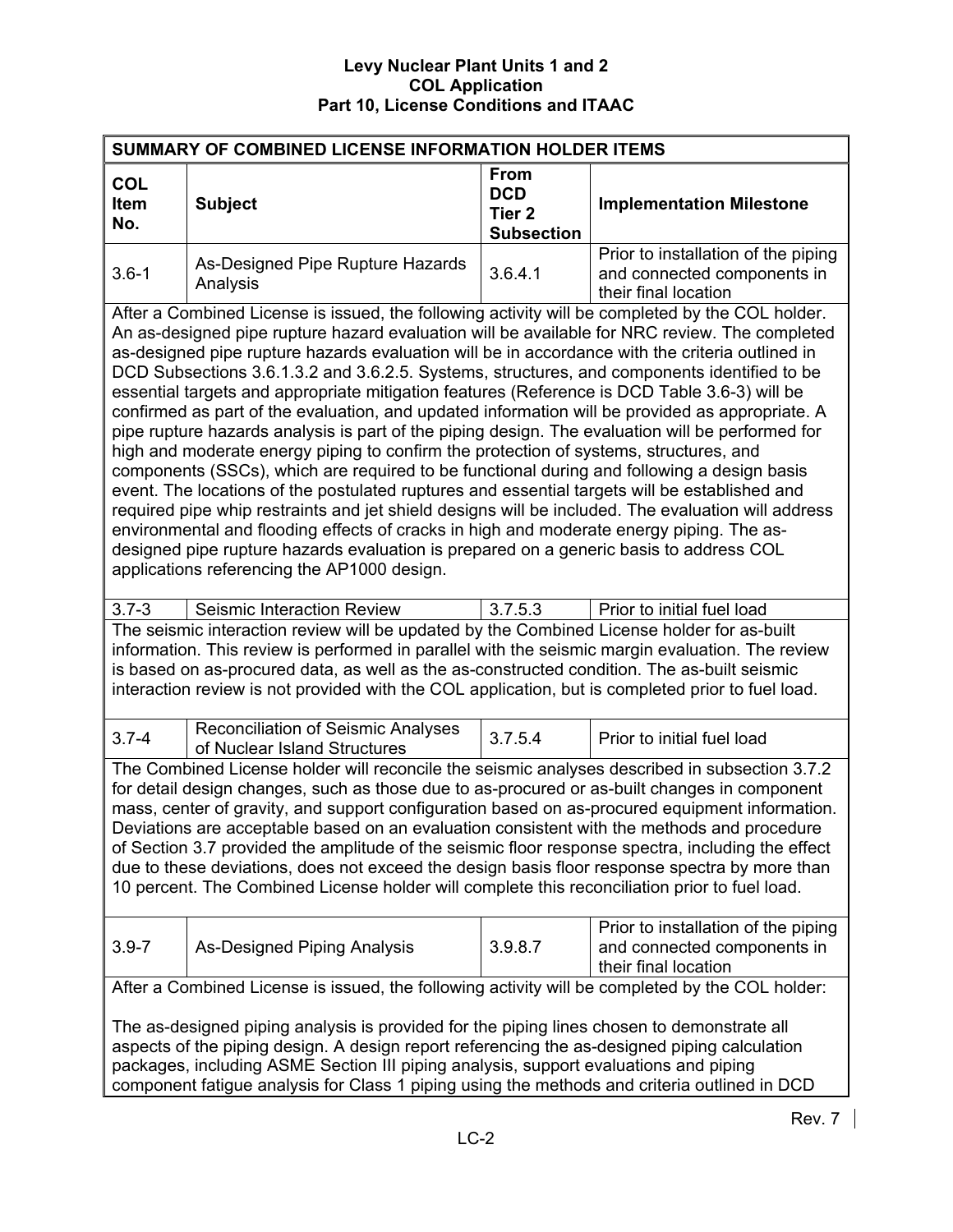| SUMMARY OF COMBINED LICENSE INFORMATION HOLDER ITEMS                                                                                                                                                                                                                                                                                                                                                                                                                                                |                                                                                                                                                                                                                                                                                                                                                                                                                                                                                                   |                                                                     |                                 |  |  |  |  |  |  |  |
|-----------------------------------------------------------------------------------------------------------------------------------------------------------------------------------------------------------------------------------------------------------------------------------------------------------------------------------------------------------------------------------------------------------------------------------------------------------------------------------------------------|---------------------------------------------------------------------------------------------------------------------------------------------------------------------------------------------------------------------------------------------------------------------------------------------------------------------------------------------------------------------------------------------------------------------------------------------------------------------------------------------------|---------------------------------------------------------------------|---------------------------------|--|--|--|--|--|--|--|
| <b>COL</b><br><b>Item</b><br>No.                                                                                                                                                                                                                                                                                                                                                                                                                                                                    | <b>Subject</b>                                                                                                                                                                                                                                                                                                                                                                                                                                                                                    | <b>From</b><br><b>DCD</b><br>Tier <sub>2</sub><br><b>Subsection</b> | <b>Implementation Milestone</b> |  |  |  |  |  |  |  |
|                                                                                                                                                                                                                                                                                                                                                                                                                                                                                                     | Table 3.9-19 is made available for NRC review. The availability of the piping design information<br>and design reports for the piping packages is identified to the NRC.                                                                                                                                                                                                                                                                                                                          |                                                                     |                                 |  |  |  |  |  |  |  |
| $4.4 - 2$                                                                                                                                                                                                                                                                                                                                                                                                                                                                                           | <b>Confirm Assumptions for Safety</b><br><b>Analyses DNBR Limits</b>                                                                                                                                                                                                                                                                                                                                                                                                                              | 4.4.7                                                               | Prior to initial fuel load      |  |  |  |  |  |  |  |
|                                                                                                                                                                                                                                                                                                                                                                                                                                                                                                     | Combined License applicants referencing the AP1000 certified design will address changes to<br>the reference design of the fuel, burnable absorber rods, rod cluster control assemblies, or initial<br>core design from that presented in the DCD.<br>Following selection of the actual plant operating instrumentation and calculation of the                                                                                                                                                    |                                                                     |                                 |  |  |  |  |  |  |  |
|                                                                                                                                                                                                                                                                                                                                                                                                                                                                                                     | instrumentation uncertainties of the operating plant parameters as discussed in subsection<br>7.1.6, Combined License applicants will calculate the design limit DNBR values using the RTDP<br>with these instrumentation uncertainties and confirm that either the design limit DNBR values as<br>described in Section 4.4 remain valid, or that the safety analysis minimum DNBR bounds the<br>new design limit DNBR values plus DNBR penalties, such as rod bow penalty.                       |                                                                     |                                 |  |  |  |  |  |  |  |
| $5.3 - 1$                                                                                                                                                                                                                                                                                                                                                                                                                                                                                           | Reactor Vessel Pressure -<br><b>Temperature Limit Curves</b>                                                                                                                                                                                                                                                                                                                                                                                                                                      | 5.3.6.1                                                             | Prior to initial fuel load      |  |  |  |  |  |  |  |
|                                                                                                                                                                                                                                                                                                                                                                                                                                                                                                     | The COL Holder shall update the P/T limits using the PTLR methodologies approved in the<br>AP1000 DCD using the plant-specific material properties or confirm that the reactor vessel<br>material properties meet the specifications and use the Westinghouse generic PTLR curves.                                                                                                                                                                                                                |                                                                     |                                 |  |  |  |  |  |  |  |
| $5.3 - 4$                                                                                                                                                                                                                                                                                                                                                                                                                                                                                           | <b>Reactor Vessel Materials Properties</b><br>Verification                                                                                                                                                                                                                                                                                                                                                                                                                                        | 5.3.6.4.1                                                           | Prior to initial fuel load      |  |  |  |  |  |  |  |
|                                                                                                                                                                                                                                                                                                                                                                                                                                                                                                     | The Combined License holder will complete prior to fuel load verification of plant-specific belt<br>line material properties consistent with the requirements in subsection 5.3.3.1 and Tables 5.3-1<br>and 5.3-3. The verification will include a pressurized thermal shock evaluation based on as-<br>procured reactor vessel material data and the projected neutron fluence for the plant design<br>objective of 60 years. This evaluation report will be submitted for NRC staff review.     |                                                                     |                                 |  |  |  |  |  |  |  |
| $9.1 - 7$                                                                                                                                                                                                                                                                                                                                                                                                                                                                                           | <b>Coupon Monitoring Program</b>                                                                                                                                                                                                                                                                                                                                                                                                                                                                  | 9.1.6                                                               | Prior to commercial operation   |  |  |  |  |  |  |  |
| A spent fuel rack Metamic coupon monitoring program will be implemented when the plant is<br>placed into commercial operation. This program will include tests to monitor bubbling, blistering,<br>cracking, or flaking; and a test to monitor for corrosion, such as weight loss measurements<br>and/or visual examination. The program will also include testing to monitor changes in physical<br>properties of the absorber material, including neutron attenuation and thickness measurements. |                                                                                                                                                                                                                                                                                                                                                                                                                                                                                                   |                                                                     |                                 |  |  |  |  |  |  |  |
| $10.2 - 1$                                                                                                                                                                                                                                                                                                                                                                                                                                                                                          | Turbine Maintenance and Inspection                                                                                                                                                                                                                                                                                                                                                                                                                                                                | 10.2.6                                                              | Prior to initial fuel load      |  |  |  |  |  |  |  |
|                                                                                                                                                                                                                                                                                                                                                                                                                                                                                                     | The Combined License holder will submit to the NRC staff for review prior to fuel load, and then<br>implement a turbine maintenance and inspection program. The program will be consistent with<br>the maintenance and inspection program plan activities and inspection intervals identified in<br>subsection 10.2.3.6. The Combined License holder will have available plant-specific turbine<br>rotor test data and calculated toughness curves that support the material property assumptions |                                                                     |                                 |  |  |  |  |  |  |  |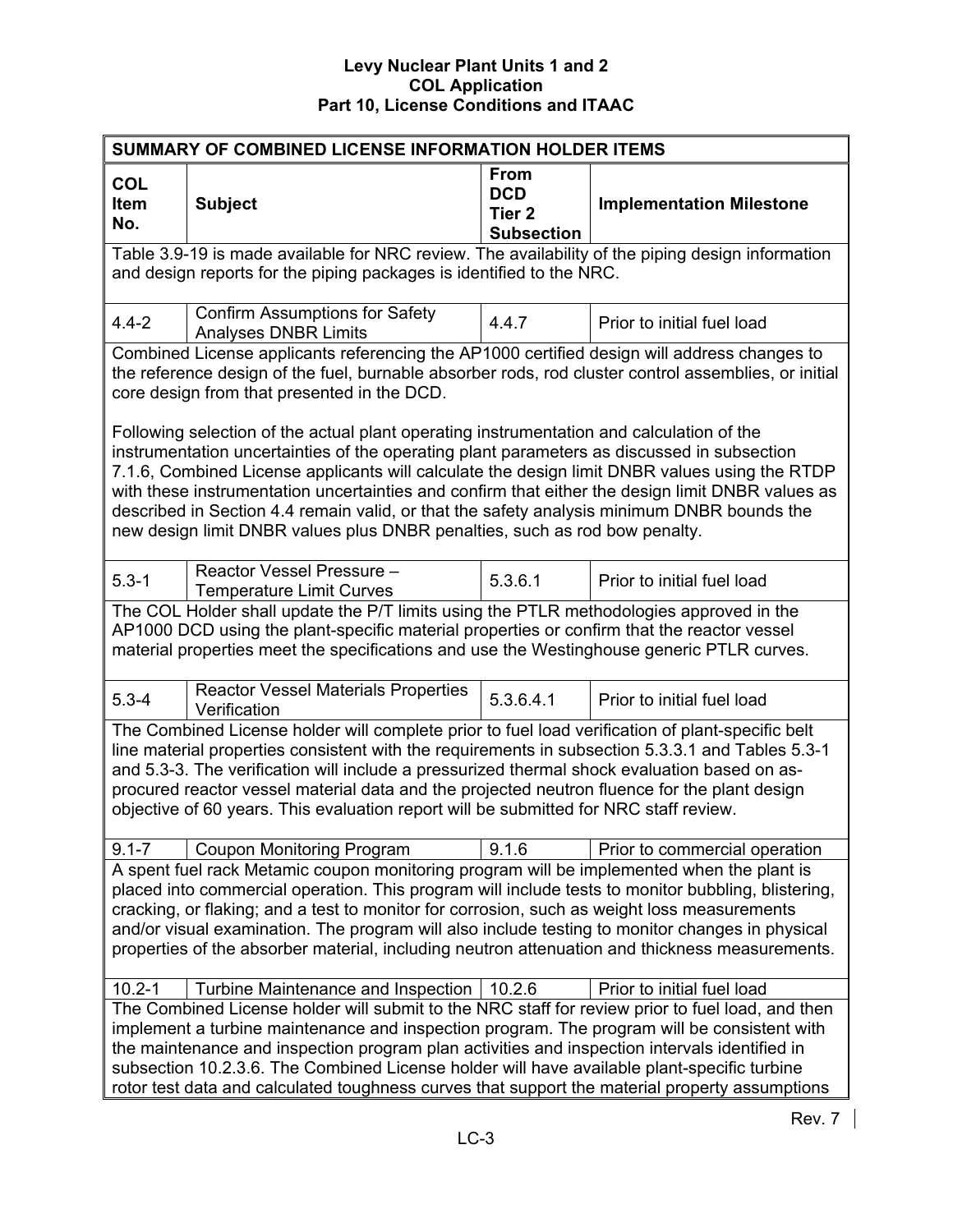|                           | SUMMARY OF COMBINED LICENSE INFORMATION HOLDER ITEMS                                                                                                                                                                                                                                                                                                                                                                                                                                                                                                                                                                                                                                                                                                                                                                                                                                                                                                                                                                                                                                                                                                                                                          |                                                                     |                                 |
|---------------------------|---------------------------------------------------------------------------------------------------------------------------------------------------------------------------------------------------------------------------------------------------------------------------------------------------------------------------------------------------------------------------------------------------------------------------------------------------------------------------------------------------------------------------------------------------------------------------------------------------------------------------------------------------------------------------------------------------------------------------------------------------------------------------------------------------------------------------------------------------------------------------------------------------------------------------------------------------------------------------------------------------------------------------------------------------------------------------------------------------------------------------------------------------------------------------------------------------------------|---------------------------------------------------------------------|---------------------------------|
| <b>COL</b><br>Item<br>No. | <b>Subject</b>                                                                                                                                                                                                                                                                                                                                                                                                                                                                                                                                                                                                                                                                                                                                                                                                                                                                                                                                                                                                                                                                                                                                                                                                | <b>From</b><br><b>DCD</b><br>Tier <sub>2</sub><br><b>Subsection</b> | <b>Implementation Milestone</b> |
|                           | in the turbine rotor analysis after the fabrication of the turbine and prior to fuel load.                                                                                                                                                                                                                                                                                                                                                                                                                                                                                                                                                                                                                                                                                                                                                                                                                                                                                                                                                                                                                                                                                                                    |                                                                     |                                 |
| 13.6-5                    | <b>Cyber Security Program</b>                                                                                                                                                                                                                                                                                                                                                                                                                                                                                                                                                                                                                                                                                                                                                                                                                                                                                                                                                                                                                                                                                                                                                                                 | 13.6.1                                                              | Prior to initial fuel load      |
| initial fuel load.        | The Combined License holder will develop and implement a cyber security program prior to                                                                                                                                                                                                                                                                                                                                                                                                                                                                                                                                                                                                                                                                                                                                                                                                                                                                                                                                                                                                                                                                                                                      |                                                                     |                                 |
| $14.4 - 2$                | <b>Test Specifics and Procedures</b>                                                                                                                                                                                                                                                                                                                                                                                                                                                                                                                                                                                                                                                                                                                                                                                                                                                                                                                                                                                                                                                                                                                                                                          | 14.4.2                                                              | Prior to initial fuel load      |
|                           | NOTE -addressed by proposed License Condition #6.                                                                                                                                                                                                                                                                                                                                                                                                                                                                                                                                                                                                                                                                                                                                                                                                                                                                                                                                                                                                                                                                                                                                                             |                                                                     |                                 |
| $14.4 - 3$                | <b>Conduct of Test Program</b>                                                                                                                                                                                                                                                                                                                                                                                                                                                                                                                                                                                                                                                                                                                                                                                                                                                                                                                                                                                                                                                                                                                                                                                | 14.4.3                                                              |                                 |
|                           | NOTE - addressed by proposed License Conditions #3 and #6.                                                                                                                                                                                                                                                                                                                                                                                                                                                                                                                                                                                                                                                                                                                                                                                                                                                                                                                                                                                                                                                                                                                                                    |                                                                     |                                 |
| $14.4 - 4$                | <b>Review and Evaluation of Test</b><br><b>Results</b>                                                                                                                                                                                                                                                                                                                                                                                                                                                                                                                                                                                                                                                                                                                                                                                                                                                                                                                                                                                                                                                                                                                                                        | 14.4.4                                                              |                                 |
|                           | NOTE - addressed by proposed License Condition #9.                                                                                                                                                                                                                                                                                                                                                                                                                                                                                                                                                                                                                                                                                                                                                                                                                                                                                                                                                                                                                                                                                                                                                            |                                                                     |                                 |
| $14.4 - 6$                | First-Plant-Only and Three-Plant-<br><b>Only Tests</b>                                                                                                                                                                                                                                                                                                                                                                                                                                                                                                                                                                                                                                                                                                                                                                                                                                                                                                                                                                                                                                                                                                                                                        | 14.4.6                                                              |                                 |
|                           | NOTE - addressed by proposed License Conditions #7 and #9.                                                                                                                                                                                                                                                                                                                                                                                                                                                                                                                                                                                                                                                                                                                                                                                                                                                                                                                                                                                                                                                                                                                                                    |                                                                     |                                 |
| $15.0 - 1$                | Documentation of Plant Calorimetric<br><b>Uncertainty Methodology</b>                                                                                                                                                                                                                                                                                                                                                                                                                                                                                                                                                                                                                                                                                                                                                                                                                                                                                                                                                                                                                                                                                                                                         | 15.0.15.1                                                           |                                 |
|                           | NOTE - addressed by proposed ITAAC Table 2.5.4-2, item 4.                                                                                                                                                                                                                                                                                                                                                                                                                                                                                                                                                                                                                                                                                                                                                                                                                                                                                                                                                                                                                                                                                                                                                     |                                                                     |                                 |
| 19.59.10-1                | As-Built SSC HCLPF Comparison<br>to Seismic Margin Evaluation                                                                                                                                                                                                                                                                                                                                                                                                                                                                                                                                                                                                                                                                                                                                                                                                                                                                                                                                                                                                                                                                                                                                                 | 19.59.10.5                                                          | Prior to initial fuel load      |
|                           | The Combined License holder referencing the AP1000 certified design will review differences<br>between the as-built plant and the design used as the basis for the AP1000 seismic margins<br>analysis prior to fuel load. A verification walkdown will be performed with the purpose of<br>identifying differences between the as-built plant and the design. Any differences will be<br>evaluated and the seismic margins analysis modified as necessary to account for the<br>plant-specific design, and any design changes or departures from the certified design. Spacial<br>interactions are addressed by COL information item 3.7-3. Details of the process will be<br>developed by the Combined License holder.<br>The Combined License holder referencing the AP1000 certified design should compare the<br>as-built SSC HCLPFs to those assumed in the AP1000 seismic margin evaluation prior to fuel<br>load. Deviations from the HCLPF values or assumptions in the seismic margin evaluation due to<br>the as-built configuration and final analysis should be evaluated to determine if vulnerabilities<br>have been introduced. The requirements to which the equipment is to be purchased are |                                                                     |                                 |
|                           | included in the equipment specifications. Specifically, the equipment specifications include:                                                                                                                                                                                                                                                                                                                                                                                                                                                                                                                                                                                                                                                                                                                                                                                                                                                                                                                                                                                                                                                                                                                 |                                                                     |                                 |
|                           | 1. Specific minimum seismic requirements consistent with those used to define the Table                                                                                                                                                                                                                                                                                                                                                                                                                                                                                                                                                                                                                                                                                                                                                                                                                                                                                                                                                                                                                                                                                                                       |                                                                     |                                 |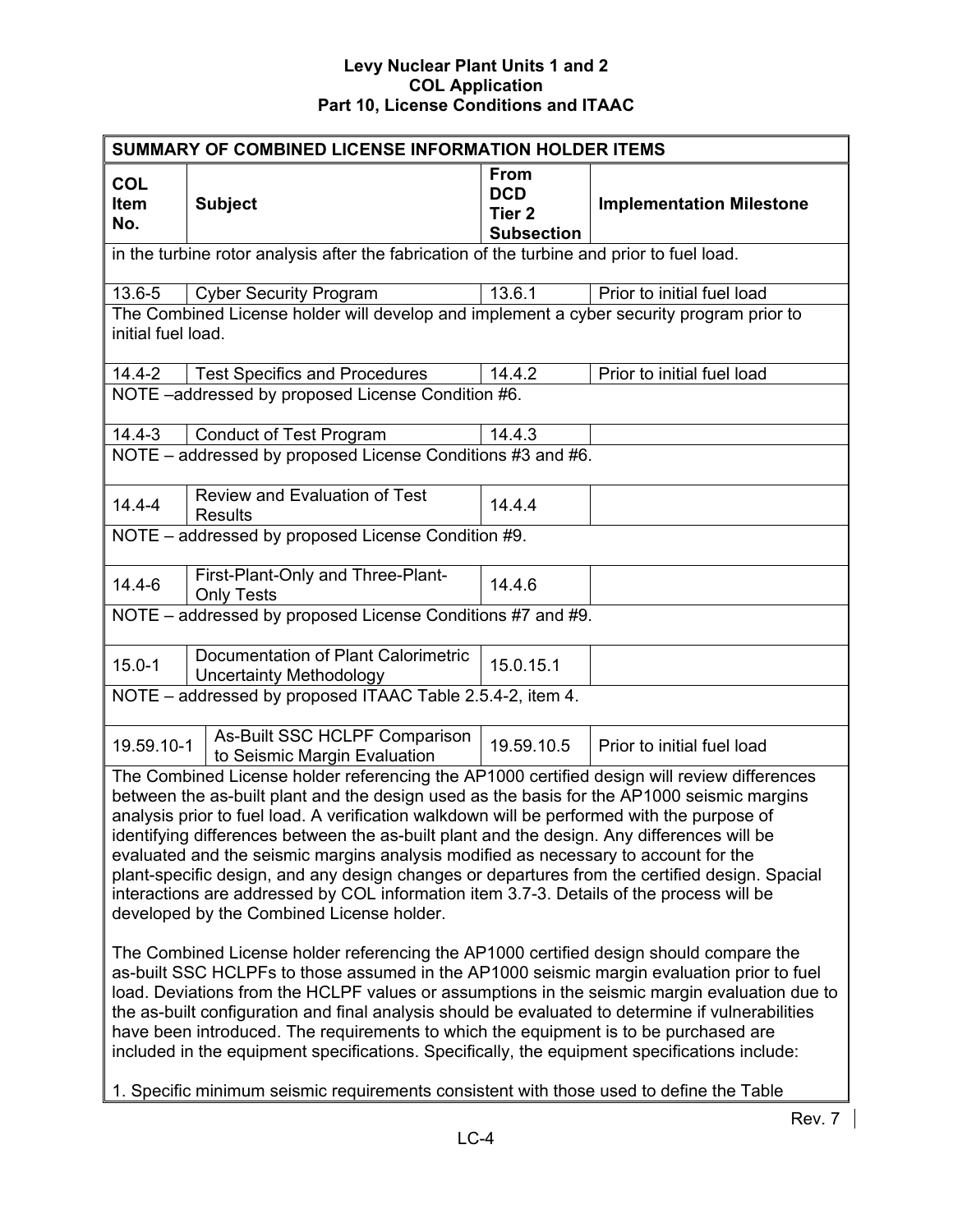| SUMMARY OF COMBINED LICENSE INFORMATION HOLDER ITEMS |                                                                                                                                                                                                                                                                                                                                                                                                                                                                                                                                                                                                                                                                                                                                                                                                                                                    |                                                                     |                                 |  |  |  |  |  |
|------------------------------------------------------|----------------------------------------------------------------------------------------------------------------------------------------------------------------------------------------------------------------------------------------------------------------------------------------------------------------------------------------------------------------------------------------------------------------------------------------------------------------------------------------------------------------------------------------------------------------------------------------------------------------------------------------------------------------------------------------------------------------------------------------------------------------------------------------------------------------------------------------------------|---------------------------------------------------------------------|---------------------------------|--|--|--|--|--|
| <b>COL</b><br>Item<br>No.                            | <b>Subject</b>                                                                                                                                                                                                                                                                                                                                                                                                                                                                                                                                                                                                                                                                                                                                                                                                                                     | <b>From</b><br><b>DCD</b><br>Tier <sub>2</sub><br><b>Subsection</b> | <b>Implementation Milestone</b> |  |  |  |  |  |
| defined.                                             | 19.55-1 HCLPF values. This includes the known frequency range used to define the HCLPF by<br>comparing the required response spectrum (RRS) and test response spectrum (TRS). The test<br>response spectra are chosen so as to demonstrate that no more than one percent rate of failure<br>is expected when the equipment is subjected to the applicable seismic margin ground motion for<br>the equipment identified to be applicable in the seismic margin insights of the site-specific PRA.<br>The range of frequency response that is required for the equipment with its structural support is<br>2. Hardware enhancements that were determined in previous test programs and/or analysis                                                                                                                                                   |                                                                     |                                 |  |  |  |  |  |
|                                                      | programs will be implemented.                                                                                                                                                                                                                                                                                                                                                                                                                                                                                                                                                                                                                                                                                                                                                                                                                      |                                                                     |                                 |  |  |  |  |  |
| 19.59.10-2                                           | <b>Evaluation of As-Built Plant</b><br>Versus Design in AP1000 PRA<br>and Site-Specific PRA External<br>Events                                                                                                                                                                                                                                                                                                                                                                                                                                                                                                                                                                                                                                                                                                                                     | 19.59.10.5                                                          | Prior to initial fuel load      |  |  |  |  |  |
|                                                      | The Combined License holder referencing the AP1000 certified design will review differences<br>between the as-built plant and the design used as the basis for the AP1000 PRA and Table<br>19.59-18 prior to fuel load. The plant-specific PRA-based insight differences will be evaluated<br>and the plant-specific PRA model modified as necessary to account for the plant-specific design<br>and any design changes or departures from the design certification PRA.                                                                                                                                                                                                                                                                                                                                                                           |                                                                     |                                 |  |  |  |  |  |
| 19.59.10-3                                           | Internal Fire and Internal Flood<br>Analyses                                                                                                                                                                                                                                                                                                                                                                                                                                                                                                                                                                                                                                                                                                                                                                                                       | 19.59.10.5                                                          | Prior to initial fuel load      |  |  |  |  |  |
|                                                      | The Combined License holder referencing the AP1000 certified design will review differences<br>between the as-built plant and the design used as the basis for the AP1000 internal fire and<br>internal flood analysis prior to fuel load. Plant-specific internal fire and internal flood analyses<br>will be evaluated and the analyses modified as necessary to account for the plant-specific<br>design and any design changes or departures from the certified design.                                                                                                                                                                                                                                                                                                                                                                        |                                                                     |                                 |  |  |  |  |  |
| 19.59.10-4                                           | <b>Implement Severe Accident</b><br><b>Management Guidance</b>                                                                                                                                                                                                                                                                                                                                                                                                                                                                                                                                                                                                                                                                                                                                                                                     | 19.59.10.5                                                          | Prior to startup testing        |  |  |  |  |  |
| NOTE - addressed by proposed License Condition #6.   |                                                                                                                                                                                                                                                                                                                                                                                                                                                                                                                                                                                                                                                                                                                                                                                                                                                    |                                                                     |                                 |  |  |  |  |  |
| 19.59.10-5                                           | <b>Equipment Survivability</b>                                                                                                                                                                                                                                                                                                                                                                                                                                                                                                                                                                                                                                                                                                                                                                                                                     | 19.59.10.5                                                          | Prior to initial fuel load      |  |  |  |  |  |
|                                                      | The Combined License holder referencing the AP1000 certified design will perform a thermal<br>lag assessment of the as-built equipment listed in Tables 6b and 6c in Attachment A of APP-<br>GW-GLR-069 to provide additional assurance that this equipment can perform its severe<br>accident functions during environmental conditions resulting from hydrogen burns associated<br>with severe accidents. This assessment is performed prior to fuel load and is required only for<br>equipment used for severe accident mitigation that has not been tested at severe accident<br>conditions. The Combined License holder will assess the ability of the as-built equipment to<br>perform during severe accident hydrogen burns using the Environment Enveloping method or<br>the Test Based Thermal Analysis method discussed in EPRI NP-4354. |                                                                     |                                 |  |  |  |  |  |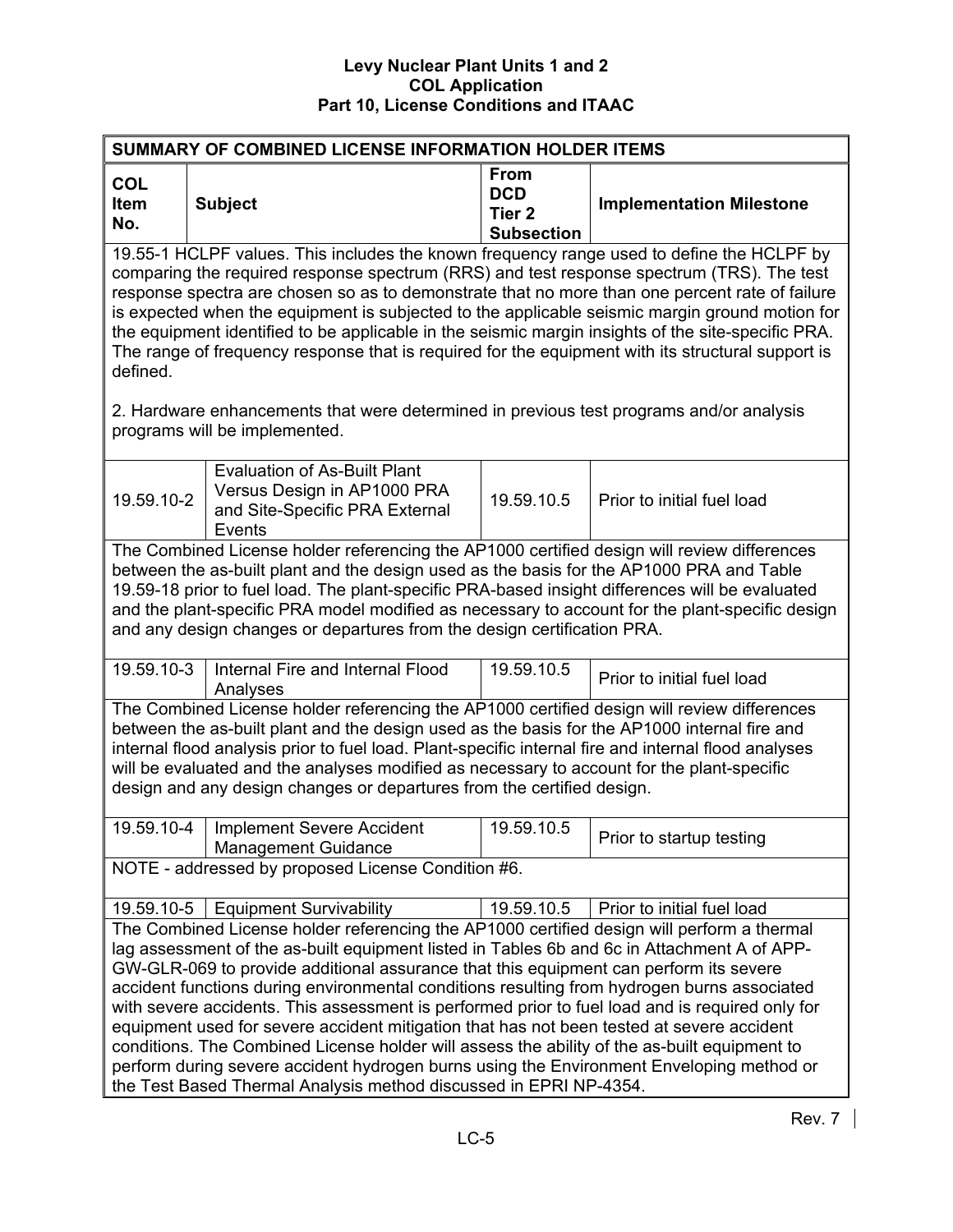# **3. OPERATIONAL PROGRAM IMPLEMENTATION:**

The provisions of the regulations address implementation milestones for some operational programs. The NRC will use license conditions to ensure implementation for those operational programs whose implementation is not addressed in the regulations. FSAR Subsection 13.4, Table 13.4-201, identifies several programs required by regulations that must be implemented by a milestone to be identified in a license condition.

# **PROPOSED LICENSE CONDITION:**

The licensee shall implement the programs or portions of programs identified below on or before the associated milestones identified below.

A. Construction Initiation – The licensee shall implement each operational program identified below prior to initiating construction of nuclear safety or security related structures, systems, or components.

None Identified.

- B. 18 Months Prior to Fuel Load The licensee shall implement each operational program identified below at least 18 months prior to scheduled date of initial fuel load. B.1 – Reactor Operator Training
- C. Receipt of Materials The licensee shall implement each operational program identified below prior to initial receipt of byproduct, source, or special nuclear materials on-site (excluding Exempt Quantities as described in 10 CFR 30.18).
	- C.1 Radiation Protection (applicable portions)
	- C.2 Fire Protection Program (applicable portions)
	- C.3 Non Licensed Plant Staff Training Program (applicable portions)
	- C.4 Deleted
	- C.5 Deleted
	- C.6 Deleted
	- C.7 SNM Material Control and Accounting Program
- D. Fuel Receipt The licensee shall implement each operational program identified below prior to initial receipt of fuel on-site.
	- D.1 Fire Protection (applicable portions)
	- D.2 Radiation Protection (applicable portions)
	- D.3 Special Nuclear Material Physical Protection Program
	- D.4 Deleted
	- D.5 Deleted
- E. Construction Testing The licensee shall implement each operational program identified below prior to initial construction testing.
	- E.1 Initial Test Program Construction Testing
- F. Preoperational Testing The licensee shall implement each operational program identified below prior to initial preoperational testing.
	- F.1 Initial Test Program Preoperational Testing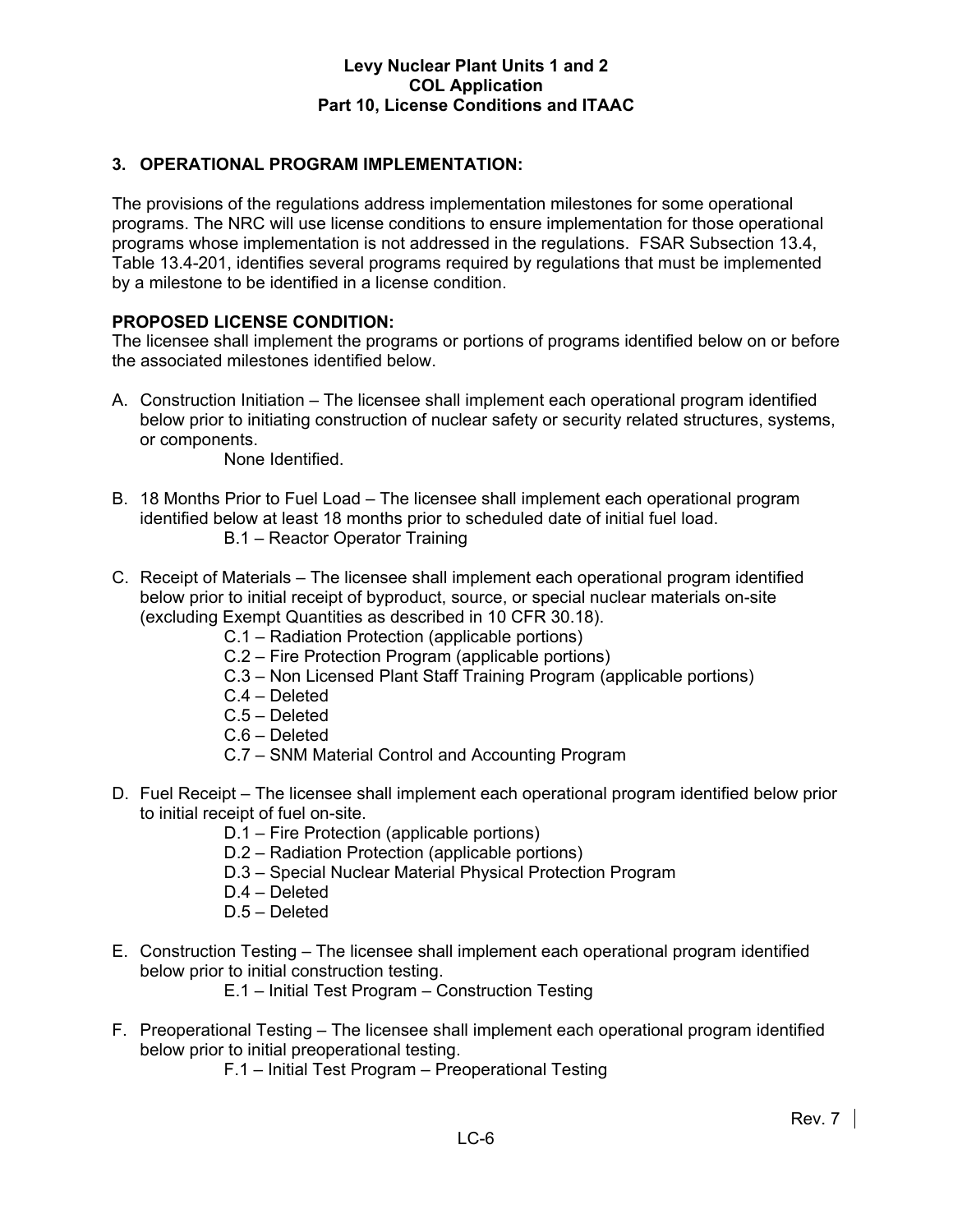- G. Fuel Loading The licensee shall implement each operational program identified below prior to initial fuel load.
	- G.1 Environmental Qualification
	- G.2 Pre-Service Testing
	- G.3 Process and Effluent Monitoring and Sampling
	- G.4 Radiation Protection (applicable portions)
	- G.5 Motor-Operated Valve Testing
	- G.6 Fire Protection
	- G.7 Deleted
	- G.8 Containment Leakage Rate Testing
	- G.9 Physical Security
	- G.10 Cyber Security
- H. Startup Testing The licensee shall implement each operational program identified below prior to initial startup testing.
	- H.1 Initial Test Program Startup Testing
- I. MODE 4 Not used.
- J. Initial Criticality The licensee shall implement each operational program identified below prior to initial criticality.
	- J.1 Reactor Vessel Material Surveillance
- K. Waste Shipment The licensee shall implement each operational program identified below prior to initial radioactive waste shipment.
	- K.1 Radiation Protection

#### **4. POST-COL TESTING:**

COLA FSAR Subsection 3.8.5.11 specifies certain post COL testing that must be completed 180-days prior to construction.

#### **PROPOSED LICENSE CONDITION:**

The licensee will complete 180-days prior to construction, the 90-day test report for the Strength Verification and Constructability Testing in accordance with the criteria outlined in FSAR Subsection 3.8.5.11.3 and make it available to the NRC.

#### **5. SECURITY PROGRAM:**

#### **A. SECURITY PROGRAM IMPLEMENTATION:**

An implementation license condition approved in the SRM regarding SECY-05-0197 applies to the Security Program.

# **PROPOSED LICENSE CONDITION:**

The licensee shall maintain in effect the provisions of the physical security plan, security personnel training and qualification plan, safeguards contingency plan, and cyber security plan, and all amendments made pursuant to the authority of 10 CFR 50.90, 50.54(p), 52.97,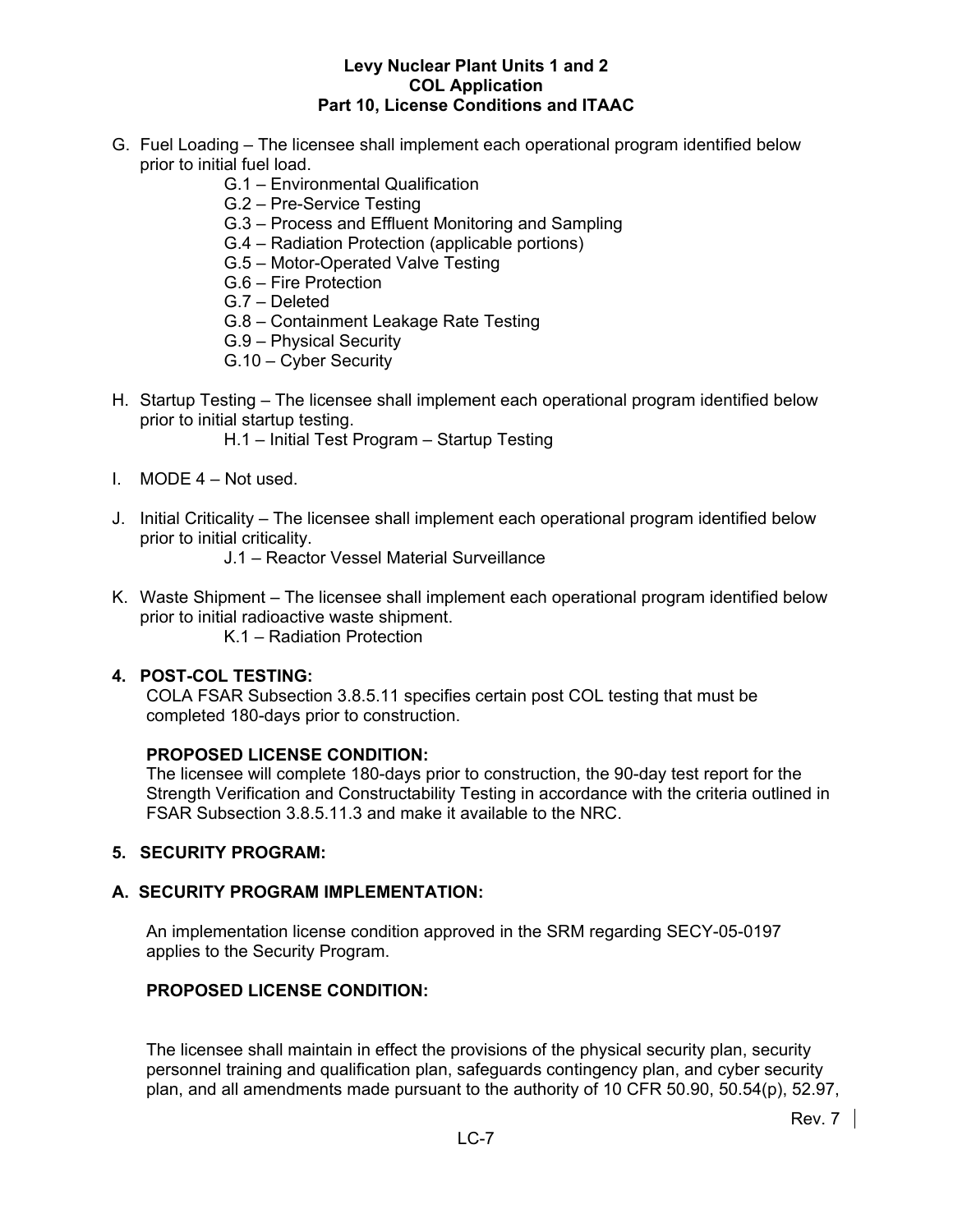and Section VIII of Appendix D to Part 52 when nuclear fuel is onsite (protected area), and continuing until all nuclear fuel is permanently removed from the site.

# **B. SPECIAL NUCLEAR MATERIAL PHYSICAL PROTECTION:**

A license condition is proposed to address when the boundary for physical protection of new fuel as SNM is required to be extended from the controlled access area (CAA) in accordance with the requirements of 10 CFR 73.67 to the operational protected area (PA) in accordance with 10 CFR 73.55.

# **PROPOSED LICENSE CONDITION:**

The licensee shall receive and store new fuel as SNM in a controlled access area (CAA) in accordance with the requirements of 10 CFR 73.67, until such time as an operational protected area (PA) that satisfies the requirements of 10 CFR 73.55(e)(8) is established. If new fuel is already stored in a CAA that is within the boundary of the proposed PA, then upon declaration of an operational PA, the remaining requirements of 10 CFR 73.55 shall be implemented. The PA shall be established and declared operational prior to initial fuel load.

# **6. OPERATIONAL PROGRAM READINESS:**

The NRC inspection of operational programs will be the subject of the following license condition in accordance with SECY-05-0197.

# **PROPOSED LICENSE CONDITION:**

The licensee shall submit to the appropriate Director of the NRC, a schedule, no later than 12 months after issuance of the COL, that supports planning for and conduct of NRC inspections of operational programs listed in the operational program FSAR Table 13.4-201. The schedule shall be updated every 6 months until 12 months before scheduled fuel loading, and every month thereafter until either the operational programs in the FSAR table have been fully implemented, or the plant has been placed in commercial service, whichever comes first. This schedule shall also address:

a. the emergency planning implementation procedures to the NRC consistent with 10 CFR Part 50, Appendix E, Section V.

b. the implementation of site specific Severe Accident Management Guidance.

c. the reactor vessel pressurized thermal shock evaluation at least 18 months prior to initial fuel load.

d. the approved preoperational and startup test procedures (including the site-specific startup administration manual (procedure) prior to initiating the plant initial test program) in accordance with FSAR Subsection 14.2.3.

e. the flow accelerated corrosion (FAC) program implementation, including the construction phase activities.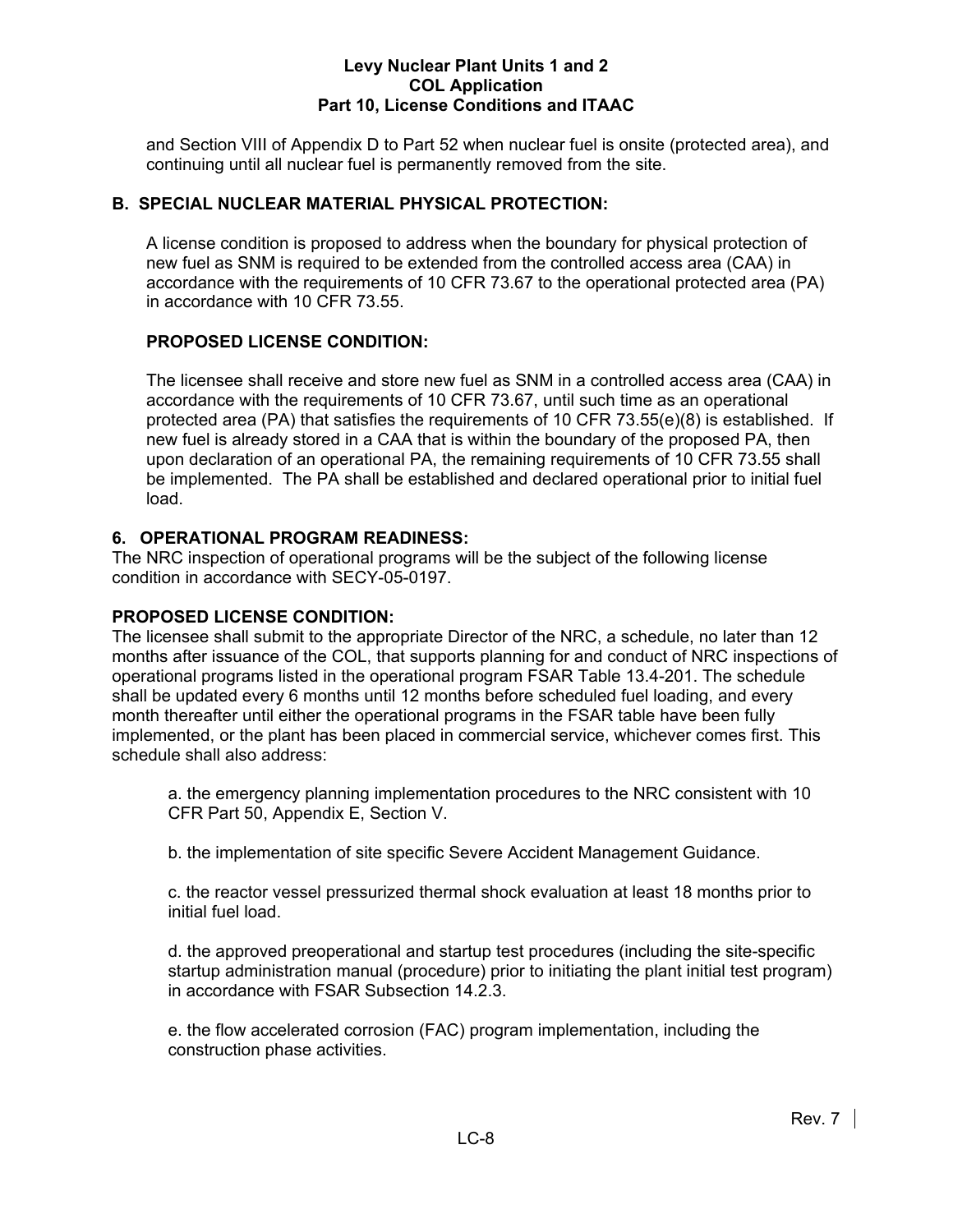f. full implementation of the operational and programmatic elements of responding to an event associated with a loss of large areas of the plant due to explosions or fire, prior to initial fuel load.

g. the spent fuel rack Metamic coupon monitoring program implementation.

h. the implementation of construction and inspection procedures for steel concrete composite (SC) construction activities for seismic Category I nuclear island modules (including shield building SC modules) before and after concrete placement, and inspection of such construction before and after concrete placement.

i. the availability of documented instrumentation uncertainties to calculate a power calorimetric uncertainty, prior to initial fuel load.

j. the availability of administrative controls to implement maintenance and contingency activities related to the power calorimetric uncertainty instrumentation, prior to initial fuel load.

# **7. FIRST-PLANT-ONLY AND FIRST-THREE-PLANT-ONLY TESTING:**

Certain design features of the AP1000 plant will be subjected to special tests to establish unique phenomenological performance parameters of the AP1000 design. Because of the standardization of the AP1000 design, these special tests (designated as first-plant-only tests and first-three-plant-only tests) are not required on subsequent plants. Once these tests are completed by the first plant (or first three plants) and appropriate documentation identified, the subsequent plants need only reference the applicable documentation to show that the first plant (or first three plants) completed the required testing. Accordingly, the following license condition is proposed:

# First-Plant-Only and First-Three-Plant-Only Testing

A licensee shall provide written identification of the applicable references for documentation for the completion of the testing to the Director of the Office of New Reactors (or equivalent NRC management) within thirty (30) calendar days of the licensee confirmation of acceptable test results..

Subsequent plant licensees crediting completion of testing by the first-plant or by the firstthree-plants shall provide a report referencing the applicable documentation identified by the first (or first three) plant(s) confirming the testing to the Director of the Office of New Reactors (or equivalent NRC management). This report shall be provided to NRC either prior to initiation of pre-operational testing, or within sixty (60) days of the identification of the documentation for the completion of the testing by the first plant (or third plant, as appropriate), whichever is later.

# **8. STARTUP TESTING:**

COLA FSAR Section 14.2 specifies certain startup tests that must be completed after fuel load. Operating licenses typically have included the following condition related to startup testing.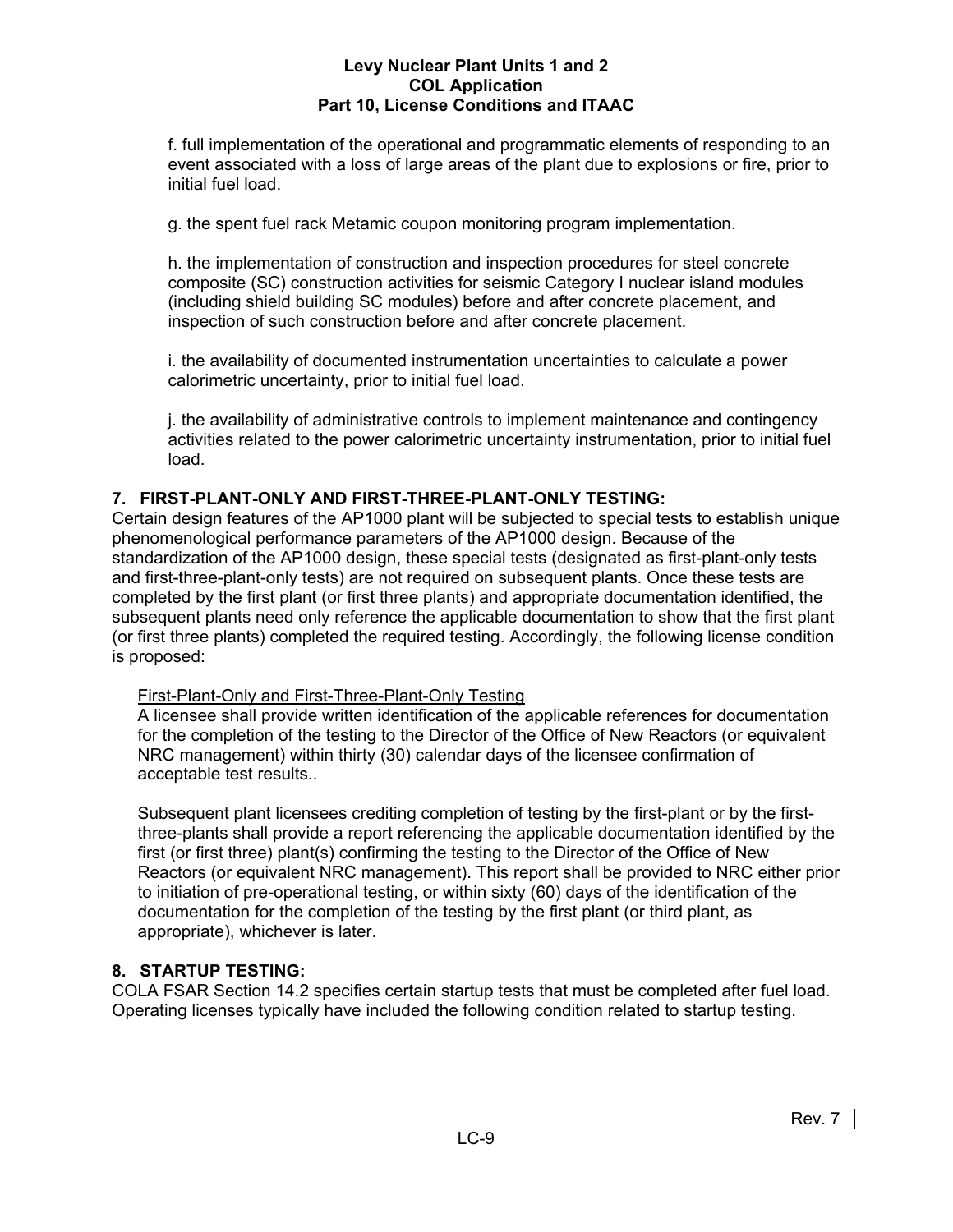# **PROPOSED LICENSE CONDITION:**

Any changes to the Initial Startup Test Program described in Chapter 14 of the FSAR made in accordance with the provisions of 10 CFR 50.59 or Section VIII of Appendix D to 10 CFR Part 52 shall be reported in accordance with 50.59(d) within one month of such change.

### **9. STARTUP PROGRAM TEST RESULTS:**

Certain milestones within the startup testing phase of the initial test program (i.e., pre-critical testing, criticality testing, and low-power [<5% RTP] testing) are controlled through license conditions to ensure that relevant test results are reviewed, evaluated, and approved by the designated licensee management before proceeding with the power ascension test phase. Accordingly, the following license conditions are proposed:

#### Pre-operational Testing

Following completion of pre-operational testing, the licensee shall review and evaluate individual test results. Test exceptions or results which do not meet acceptance criteria are identified to the affected and responsible organizations, and corrective actions and retests, as required, are performed.

#### Pre-critical and Criticality Testing

- 1. Following completion of pre-critical and criticality testing, the licensee shall review and evaluate individual test results. Test exceptions or results which do not meet acceptance criteria are identified to the affected and responsible organizations, and corrective actions and retests, as required, are performed.
- 2. The licensee shall provide written notification to the Director of the Office of New Reactors (or equivalent NRC management) within fourteen (14) calendar days of completion of the pre-critical and criticality testing.

#### Low-Power (<5% RTP) Testing

- 1. Following completion of low-power (<5% RTP) testing, the licensee shall review and evaluate individual test results. Test exceptions or results which do not meet acceptance criteria are identified to the affected and responsible organizations, and corrective actions and retests, as required, are performed.
- 2. The licensee shall provide written notification to the Director of the Office of New Reactors (or equivalent NRC management) within fourteen (14) calendar days of completion of the low-power testing.

### At-Power (5%–100% RTP) Testing

- 1. Following completion of at-power testing (at or above 5% RTP up to and including testing at 100% RTP), the licensee shall review and evaluate individual test results. Test exceptions or results which do not meet acceptance criteria are identified to the affected and responsible organizations, and corrective actions and retests, as required, are performed.
- 2. The licensee shall provide written notification to the Director of the Office of New Reactors (or equivalent NRC management) within fourteen (14) calendar days of completion of the atpower testing.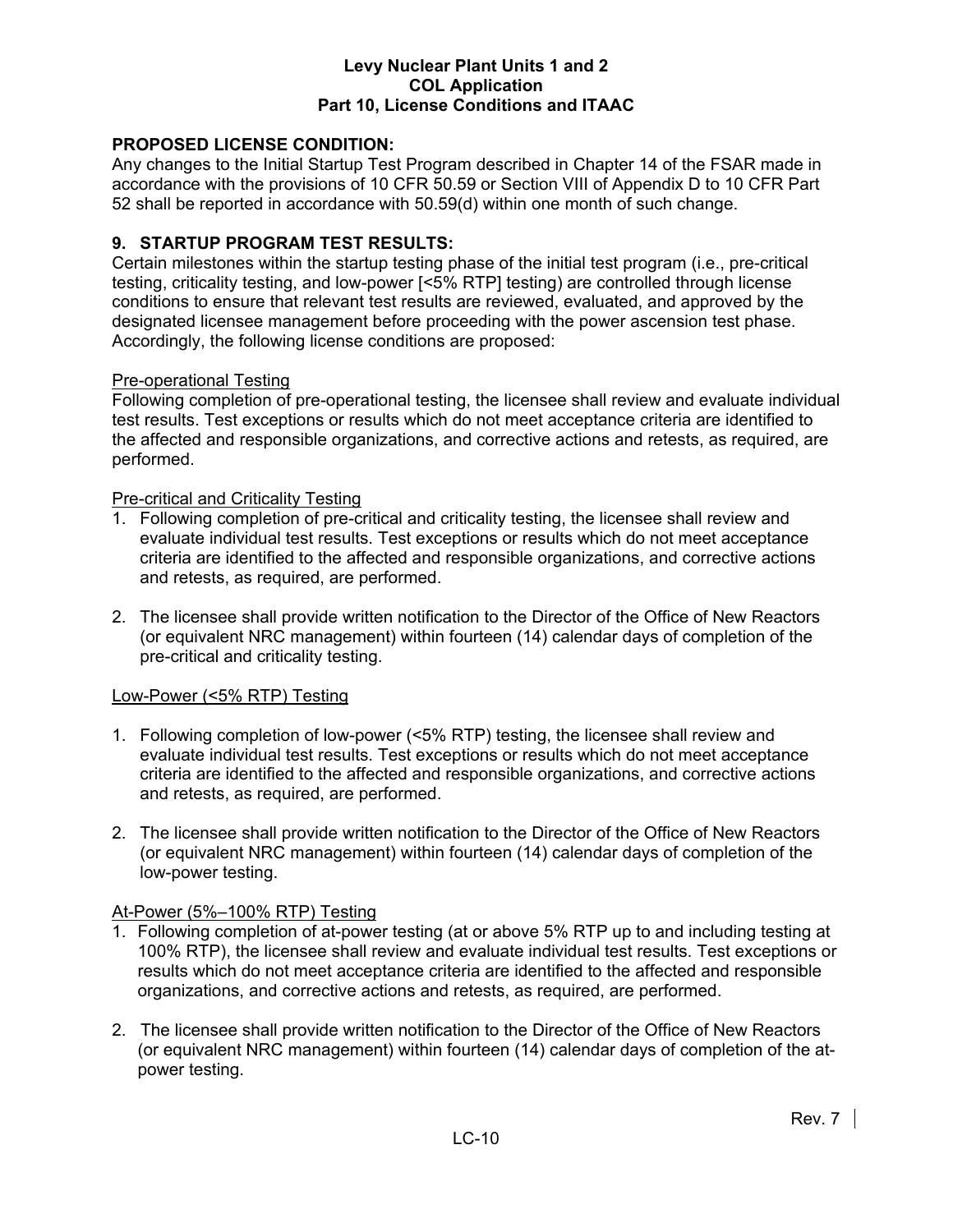# **10. ENVIRONMENTAL PROTECTION PLAN:**

Operating licenses typically have included the following condition related to environmental protection.

## **PROPOSED LICENSE CONDITION:**

The issuance of this COL, subject to the Environmental Protection Plan and the conditions for the protection of the environment set forth herein, is in accordance with the National Environmental Policy Act of 1969, as amended, and with applicable sections of 10 CFR Part 51, "Environmental Protection Regulations for Domestic Licensing and Related Regulatory Functions," as referenced by Subpart C of 10 CFR Part 52, "Early Site Permits; Standard Design Certifications; and Combined Licenses for Nuclear Power Plants," and all applicable requirements therein have been satisfied.

### **11. EMERGENCY PLANNING ACTIONS:**

The COL Application does not contain final versions of some implementation aspects of emergency planning such as EALs and Letters of Agreement because the information will not be developed until it is necessary to implement those aspects of the plan. Thus, COL applicants are proposing the following license condition.

### **PROPOSED LICENSE CONDITION:**

- A. Duke Energy Florida (DEF) shall submit a fully developed set of site-specific Emergency Action Levels (EALs) for Levy Units 1 [Unit 2] to the NRC in accordance with NEI 07-01 revision 0, with no deviations. These EALs shall have been discussed and agreed upon with State and local officials. These fully developed EALs shall be submitted to the NRC for confirmation at least 180 days prior to initial fuel load.
- B. Deleted.
- C. Prior to the full-participation exercise to be conducted in accordance with the requirements of Appendix E to 10 CFR Part 50, DEF will have available for NRC inspection the Letters of Agreement established with the following entities:
	- a. Florida Division of Emergency Management
	- b. Citrus County, Florida Emergency Management Agency
	- c. Levy County, Florida Emergency Management Agency
	- d. Marion County, Florida Emergency Management Agency
	- e. Citrus Memorial Hospital
	- f. Seven Rivers Regional Medical Center
	- g. Citrus County, Department of Public Safety Fire Rescue Division
	- h. Nature Coast Emergency medical Services Fire Department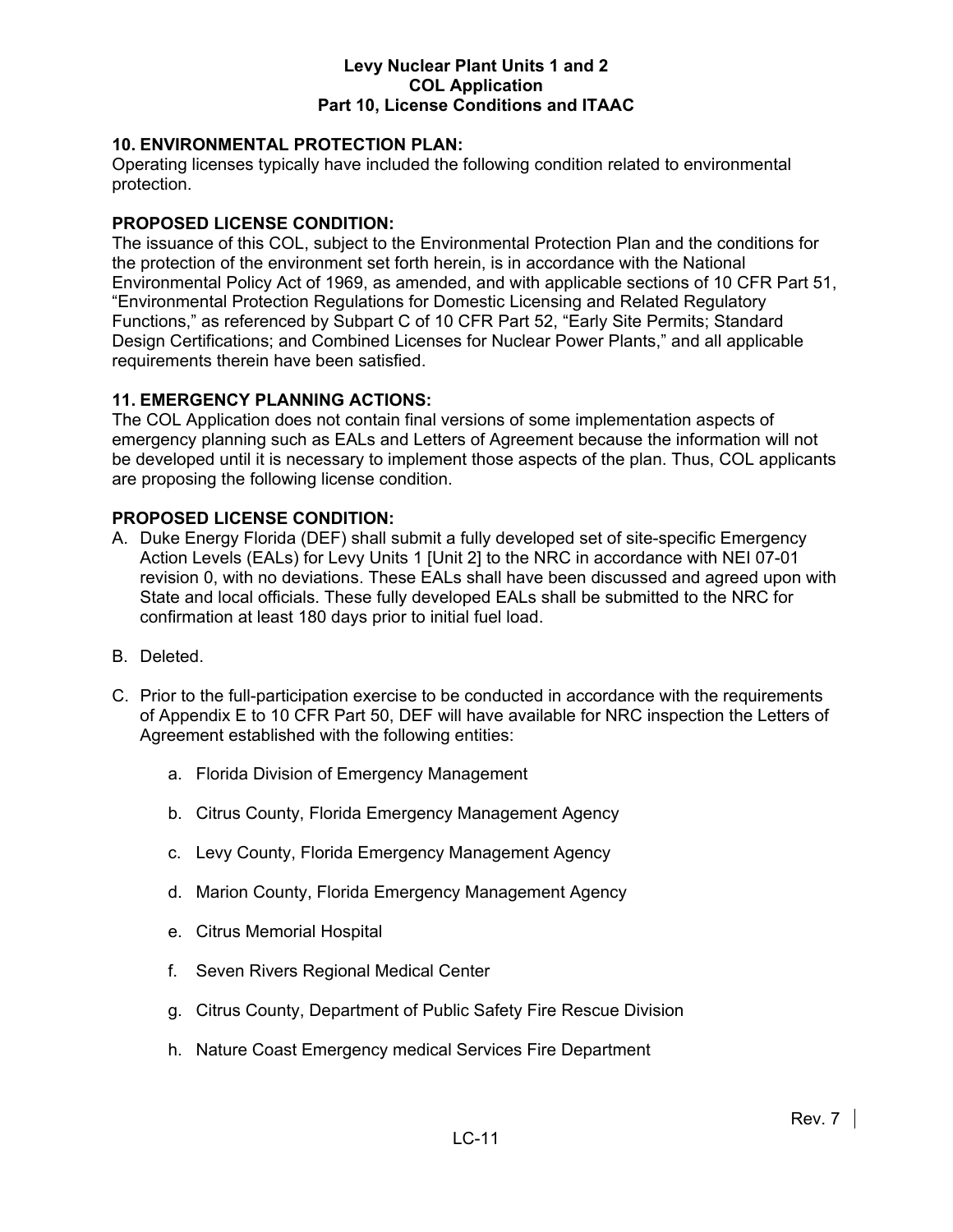These Letters of Agreement shall specify the emergency measures to be provided in support of the LNP emergency organization to include response to a hostile action event at the site; the mutually acceptable criteria and availability of adequate resources for their implementation; and arrangements for the exchange of information.

- D. Prior to the full-participation exercise to be conducted in accordance with the requirements of Appendix E to 10 CFR Part 50, DEF will demonstrate the integrated capability and functionality of the Emergency Operations Facility for simultaneous-dual activation of the Facility by the LNP and Crystal River Unit 3 Emergency Response Organizations for a simulated emergency condition. Integrated communication and data capability and functionality will include the LNP and Crystal River Technical Support Center, NRC siteteams, NRC Incident Response Centers, and other Federal, State, and local coordination centers as appropriate.
- E. DEF shall distribute the initial LNP public information publications, consistent with the LNP Emergency Plan, within 180 days prior to fuel load at LNP. DEF must coordinate the development, initial and annual redistribution, and maintenance of this information with CR3 as long as the NRC requires CR3 to distribute public information publications.
- F. At least two (2) years prior to scheduled initial fuel load, DEF shall have performed an assessment of emergency response staffing in accordance with NEI 10-05, "Assessment of On-Shift Emergency Response Organization Staffing and Capabilities", Revision 0.

# **12. FUKUSHIMA RESPONSE ACTIONS:**

The implementation of applicable Fukushima response actions not completed prior to license issuance will be the subject of the following license condition:

# **PROPOSED LICENSE CONDITION:**

# **A. MITIGATION STRATEGIES FOR BEYOND-DESIGN-BASIS EXTERNAL EVENTS**

Prior to initial fuel load, the Licensee shall address the following requirements using the guidance contained in JLD-ISG-2012-01, Compliance with Order EA-12-049, Order Modifying Licenses with Regard to Requirements for Mitigation Strategies for Beyond-Design-Basis External Events, Revision 0:

a. The Licensee shall develop, implement, and maintain guidance and strategies to maintain or restore core cooling, containment and spent fuel pool cooling capabilities following a beyond-design-basis external event.

b. These strategies must be capable of mitigating a simultaneous loss of all ac power and loss of normal access to the normal heat sink and have adequate capacity to address challenges to core cooling, containment, and spent fuel pool cooling capabilities at all units on the LNP site.

c. The Licensee must provide reasonable protection for the associated equipment from external events. Such protection must demonstrate that there is adequate capacity to address challenges to core cooling, containment, and spent fuel pool cooling capabilities at all units on the LNP site.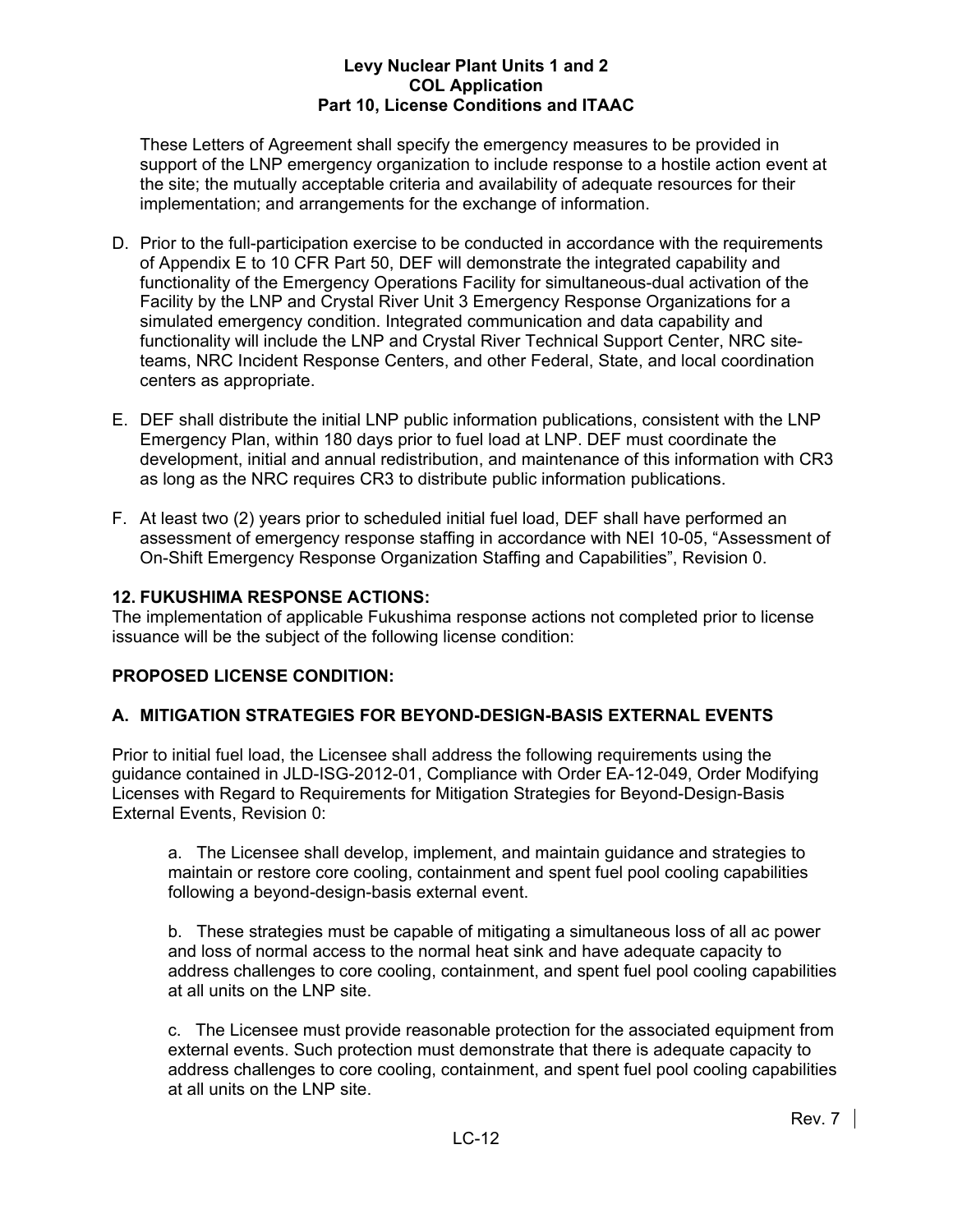- d. The Licensee must be capable of implementing the strategies in all modes.
- e. Full compliance shall include procedures, guidance, training, and acquisition, staging, or installing of equipment needed for the strategies.

The Licensee shall, at least one (1) year before the latest date set forth in the schedule for completing the inspections, tests, and analyses in the ITAAC submitted in accordance with 10 CFR 52.99(a), develop an overall integrated plan, including a description of how compliance with the requirements described in this license condition will be achieved.

# **B. RELIABLE SPENT FUEL POOL LEVEL INSTRUMENTATION**

Prior to initial fuel load, DEF shall fully implement the following requirements for spent fuel pool level indication using the guidance contained in JLD-ISG-2012-03, Compliance with Order EA-12-051, Reliable Spent Fuel Pool Instrumentation, Revision 0.

The spent fuel pool instrumentation shall be maintained available and reliable through the development and implementation of a training program. The training program shall include provisions to ensure trained personnel can route the temporary power lines from the alternate power source to the appropriate connection points and connect the alternate power source to the safety-related level instrument channels.

# **C. EMERGENCY PLANNING ACTIONS**

The Licensee will fully implement the following requirements for emergency planning actions related to communications and staffing.

# Communications:

At least two (2) years before the latest date set forth in the schedule for completing the inspections, tests, and analyses in the ITAAC submitted in accordance with 10 CFR 52.99(a), the Licensee shall have performed an assessment of on-site and off-site communications systems and equipment relied upon during an emergency event to ensure communications capabilities can be maintained during an extended loss of ac power. The communications capability assessment shall be performed in accordance with NEI 12-01, "Guideline for Assessing Beyond Design Basis Accident Response Staffing and Communications Capabilities," Revision 0.

At least one hundred eighty (180) days before the date scheduled for initial fuel load, set forth in the notification submitted in accordance with 10 CFR 52.103(a), the Licensee shall complete implementation of corrective actions identified in the communications capability assessment described above, including any related emergency plan and implementing procedure changes and associated training.

# Staffing:

At least two (2) years before the latest date set forth in the schedule for completing the inspections, tests, and analyses in the ITAAC submitted in accordance with 10CFR52.99(a), the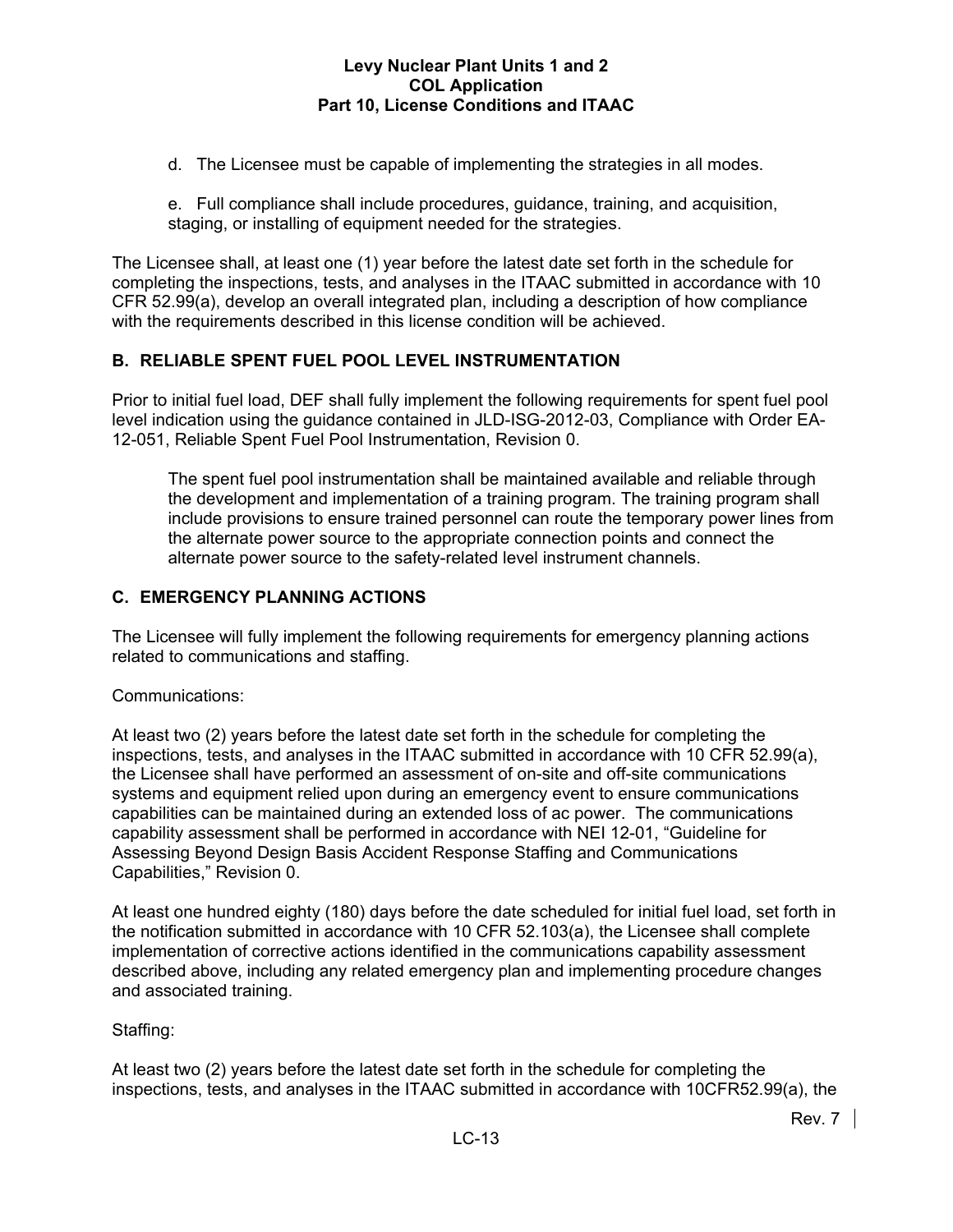Licensee shall have performed assessments of the on-site and augmented staffing capability to satisfy the regulatory requirements for responding to a multi-unit event. The staffing assessments shall be performed in accordance with NEI 12-01, Revision 0.

At least 180 days before the date scheduled for initial fuel loading set forth in the notification submitted in accordance with 10 CFR 52.103(a), the Licensee shall revise the LNP Emergency Plan to include the following:

- Incorporation of corrective actions identified in the staffing assessments required by this condition; and
- Identification of how the augmented staff will be notified given degraded communications capabilities.

# **13. RADWASTE BUILDING RADIOACTIVITY LIMITS**

# **PROPOSED LICENSE CONDITION:**

Prior to initial fuel load, the licensee shall develop, implement, and maintain procedural controls limiting radionuclide inventory in each of the Radwaste Building Monitor Tanks, and separately in each of up to three (3) Radwaste Building mobile radwaste processing systems to below  $A_2$ quantities for radionuclides specified in Appendix A to 10 CFR Part 71 (Tables A-1 and A-3), as described in FSAR Subsection 13.5.2.2.5. The procedures shall also ensure that any additional equipment located in the RWB is limited to the  $A_2$  quantities and that the total cumulative radioactive inventory contained in unpackaged wastes (including liquid waste, wet waste, solid waste, gaseous waste, activated or contaminated metals and components, and contaminated waste present at any time in the Radwaste Building) is limited so that an unmitigated release, occurring over a two hour time period, would not result in a dose of greater than 500 millirem at the protected area boundary or an unmitigated exposure, occurring over a two hour time period, would not result in a dose of greater than 5 rem to site personnel located 10 feet from the total cumulative radioactive inventory.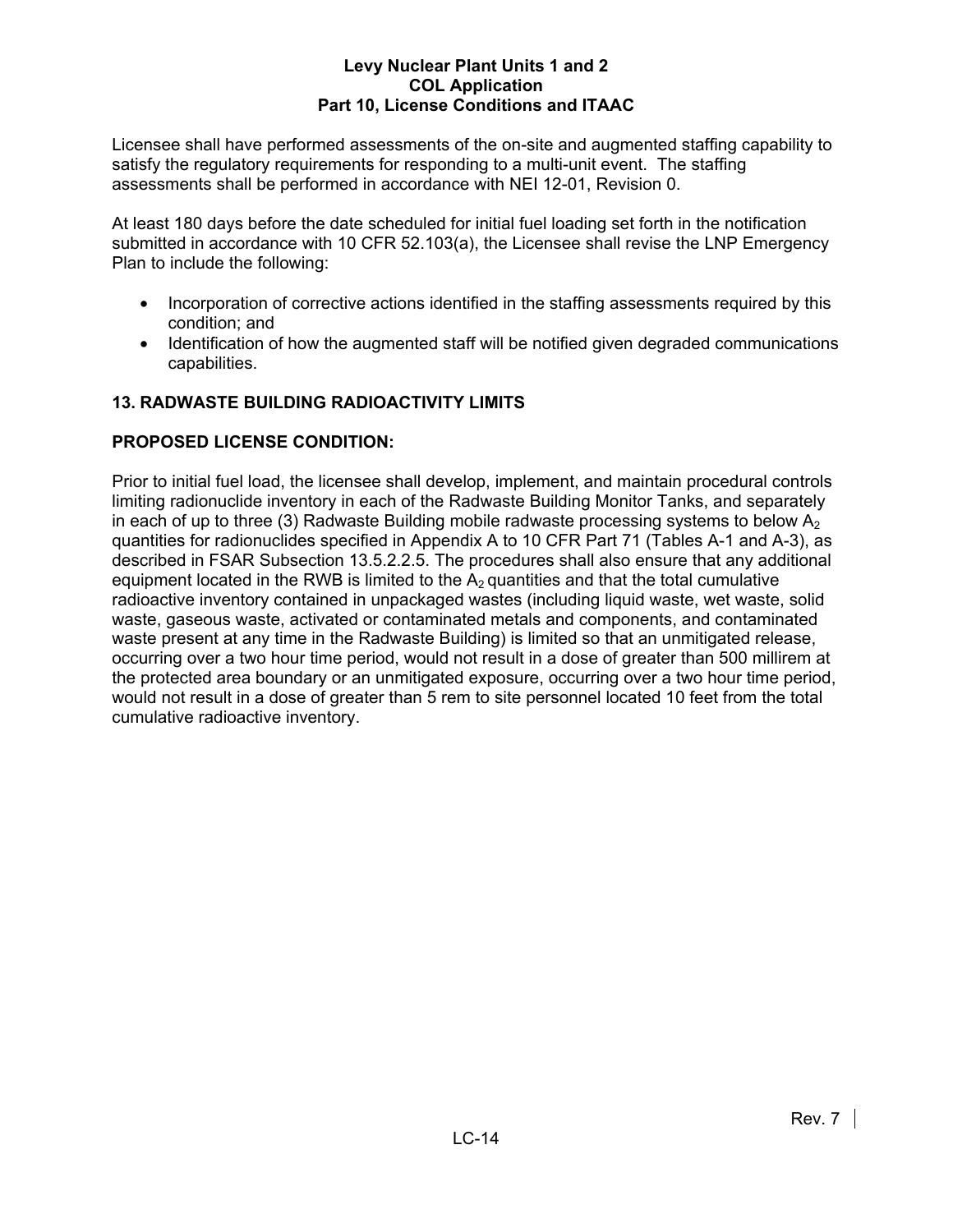# **Appendix A: Environmental Protection Plan (Nonradiological)**

## **1.0 Objectives of the Environmental Protection Plan**

The purpose of the Environmental Protection Plan (EPP) is to provide for protection of nonradiological environmental resources during construction and operation of the nuclear facility. The principal objectives of the EPP are as follows:

- (1) Verify that the facility is operated in an environmentally acceptable manner, as established by the Final Environmental Impact Statement (FEIS) and other NRC environmental impact assessments.
- (2) Coordinate NRC requirements and maintain consistency with other Federal, State and local requirements for environmental protection.
- (3) Keep NRC informed of the environmental effects of facility construction and operation and of actions taken to control those effects.

Environmental concerns identified in the FEIS, which relate to water quality matters, are regulated by way of the licensee's NPDES permit.

#### **2.0 Environmental Protection Issues**

In the FEIS dated [month year], the staff considered the environmental impacts associated with the construction and operation of the Levy Nuclear Plant, Units 1 and 2 (LNP 1 and 2). Certain environmental issues were identified which required study or license conditions to resolve environmental concerns and to assure adequate protection of the environment.

2.1 Aquatic Issues

No specific nonradiological aquatic impact issues were identified by NRC staff in the FEIS.

#### 2.2 Terrestrial Issues

No specific nonradiological terrestrial impact issues were identified by NRC staff in the FEIS.

#### **3.0 Consistency Requirements**

#### 3.1 Plant Design, Construction, and Operation Activities

The licensee may make changes in station design or operation or perform tests or experiments affecting the environment provided such activities do not involve an unreviewed environmental question and do not involve a change in the EPP\*. Changes in station design or operation or performance of tests or experiments which do not affect the environment are not subject to the requirements of this EPP. Activities governed by Section 3.3 are not subject to the requirements of this section.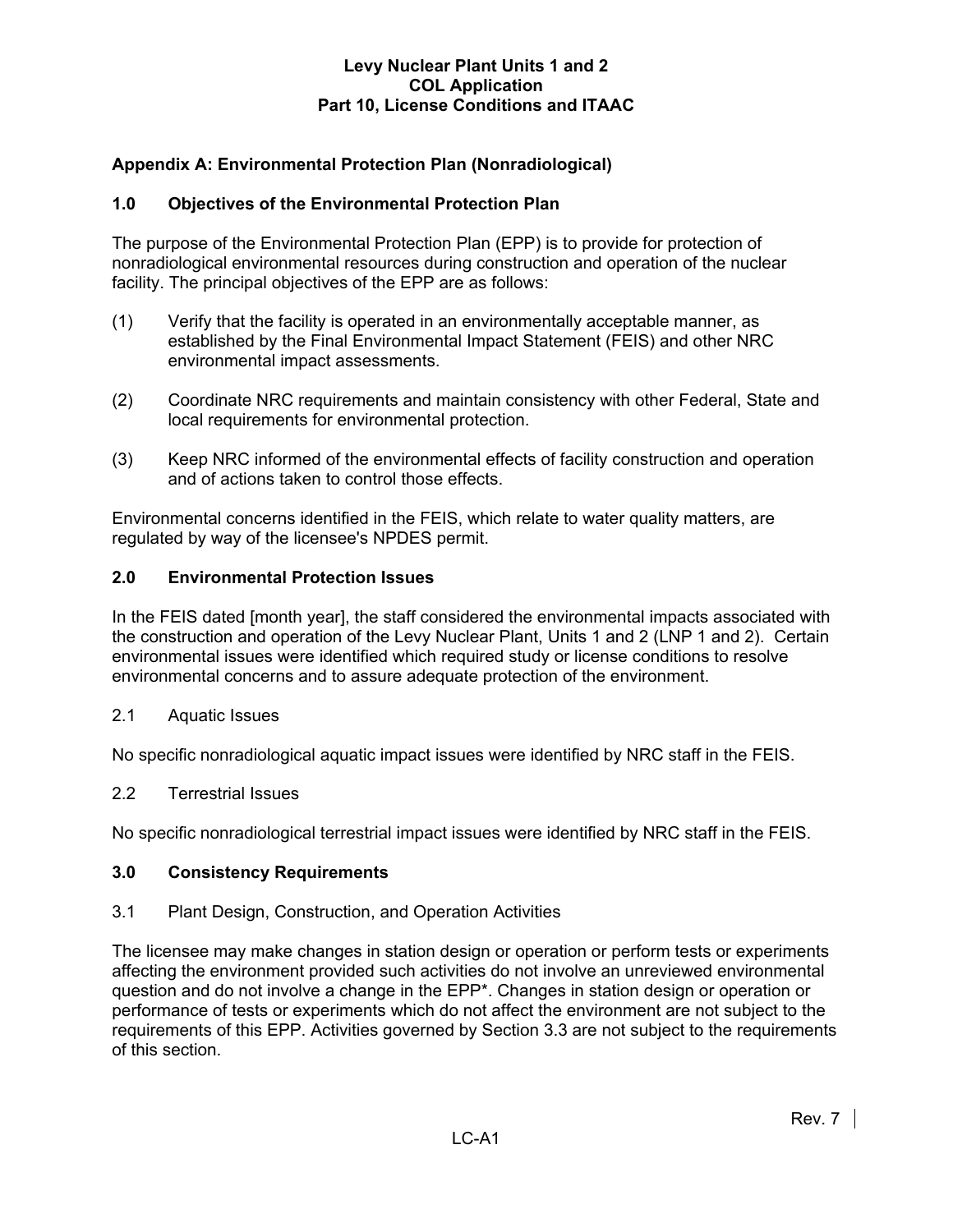Before engaging in additional construction or operational activities, which may significantly affect the environment, the licensee shall prepare and record an environmental evaluation of such activity. Activities are excluded from this requirement if all measurable nonradiological environmental effects are confined to the on-site-areas previously disturbed during site preparation and plant construction. When the evaluation indicates that such activity involves an unreviewed environmental question, the licensee shall provide a written evaluation of such activity and obtain prior NRC approval. When such activity involves a change in the EPP, such activity and change to the EPP may be implemented only in accordance with an appropriate license amendment as set forth in Section 5.3 of this EPP.

A proposed change, test, or experiment shall be deemed to involve an unreviewed environmental question if it concerns: (1) a matter which may result in a significant increase in any adverse environmental impact previously evaluated in the FEIS, environmental impact appraisals, or in any decisions of the Atomic Safety and Licensing Board; or (2) a significant change in effluents or power level; or (3) a matter, not previously reviewed and evaluated in the documents specified in (1) of this Subsection, which may have a significant adverse environmental impact.

The licensee shall maintain records of changes in facility design or operation and of tests and experiments carried out pursuant to this Subsection. These records shall include written evaluations which provide bases for the determination that the change, test, or experiment does not involve an unreviewed environmental question or constitute a decrease in the effectiveness of this EPP to meet the objectives specified in Section 1.0. The licensee shall include as part of the Annual Environmental Operating Report (per Subsection 5.4.1 of this EPP) brief descriptions, analyses, interpretations, and evaluations of such changes, tests, and experiments.

\* This provision does not relieve the licensee of the requirements of 10 CFR 50.59.

3.2 Reporting Related to the NPDES Permit and State Certification

Changes to, or renewals of, the NPDES Permits or the State certification shall be reported to the NRC within 30 days following the date the change or renewal is approved. If a permit or certification, in part or in its entirety, is appealed and stayed, the NRC shall be notified within 30 days following the date the stay is granted.

The licensee shall notify the NRC of changes to the effective NPDES Permit proposed by the licensee by providing NRC with a copy of the proposed change at the same time it is submitted to the permitting agency. The licensee shall provide the NRC a copy of the application for renewal of the NPDES Permit at the same time the application is submitted to the permitting agency.

3.3 Changes Required for Compliance with Other Environmental Regulations

Changes in plant design or operation and performance of tests or experiments which are required to achieve compliance with other Federal, State, and local environmental regulations are not subject to the requirements of Section 3.1 of this EPP.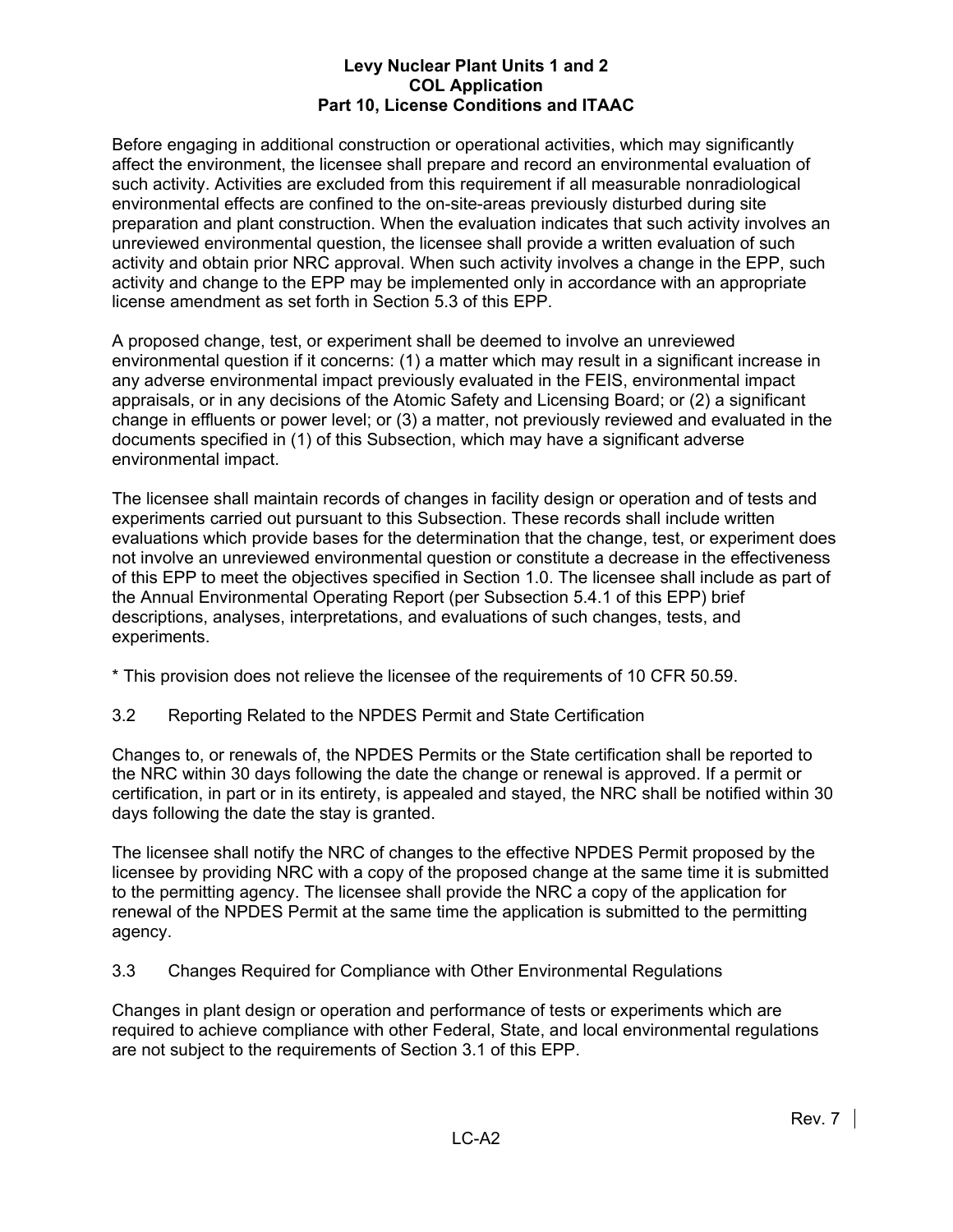# **4.0 Environmental Conditions**

## 4.1 Unusual or Important Environmental Events

The licensee shall evaluate and report to the NRC Operations Center within 24 hours (followed by a written report in accordance with Section 5.4 of this EPP) any occurrence of an unusual or important event that indicates or could result in significant environmental impact causally related to the construction activities or plant operation. The following are examples of unusual or important environmental events: on-site plant or animal disease outbreaks, mortality or unusual occurrence of any species protected by the Endangered Species Act of 1973, unusual fish kills, unusual increase in nuisance organisms or conditions, and unanticipated or emergency discharge of waste water or chemical substances.

Routine monitoring programs are not required to implement this condition.

# 4.2 Environmental Monitoring

### 4.2.1 Aquatic Monitoring

No specific nonradiological aquatic monitoring requirements were identified by NRC staff in the FEIS.

#### 4.2.2 Terrestrial Monitoring

No specific nonradiological terrestrial monitoring requirements were identified by NRC staff in the FEIS.

#### **5.0 Administrative Procedures**

#### 5.1 Review and Audit

The licensee shall provide for review and audit of compliance with the EPP. The audits shall be conducted independently; they may not be conducted by the individual or groups responsible for performing the specific activity. A description of the organizational structure utilized to achieve the independent review and audit function and results of the audit activities shall be maintained and made available for inspection.

#### 5.2 Records Retention

The licensee shall make and retain records associated with this EPP in a manner convenient for review and inspection and shall make them available to the NRC on request.

The licensee shall retain records of construction and operation activities determined to potentially affect the continued protection of the environment for the life of the station. The licensee shall retain all other records relating to this EPP for five years or, where applicable, in accordance with the requirements of other agencies.

# 5.3 Changes in the Environmental Protection Plan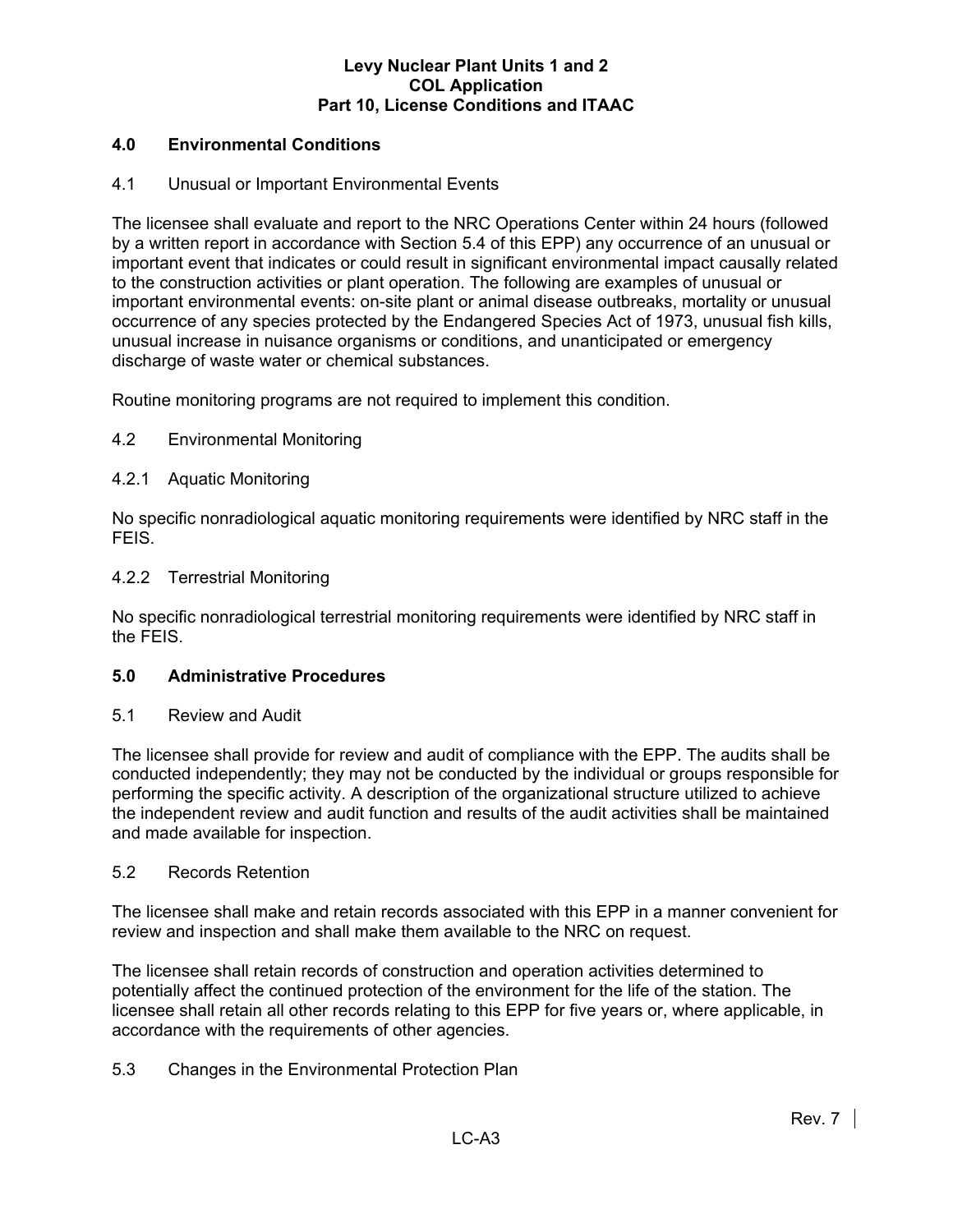Requests for changes in the EPP shall include an assessment of the environmental impact of the proposed change and a supporting justification. Implementation of such changes in the EPP shall not commence prior to NRC approval of the proposed changes in the form of a permit amendment incorporating the appropriate revision to the EPP.

# 5.4 Reporting Requirements

# 5.4.1 Routine Reports

An Annual Nonradiological Environmental Report describing implementation of this EPP for the previous year shall be submitted to the NRC prior to June 1 of each year. The initial report shall be submitted prior to June 1 of the year following issuance of the operating license.

The report shall include summaries and analyses of the results of the environmental protection activities required by Section 4.2 of this EPP for the report period, including a comparison with related preoperational studies, operational controls (as appropriate), and previous nonradiological environmental monitoring reports, and an assessment of the observed impacts of the plant operation on the environment. If harmful effects or evidence of trends toward irreversible damage to the environment are observed, the licensee shall provide a detailed analysis of the data and a proposed course of mitigating action.

The Annual Nonradiological Environmental Report shall also include:

- (1) A list of EPP noncompliances and the corrective actions taken to remedy them.
- (2) A list of changes in station design or operation, tests, and experiments made in accordance with Section 3.1 of this EPP, which involved a potentially significant unreviewed environmental question.
- (3) A list of nonroutine reports submitted in accordance with Subsection 5.4.2 of this EPP.

In the event that some results are not available by the report due date, the report shall be submitted noting and explaining the missing results. The missing results shall be submitted as soon as possible in a supplementary report.

# 5.4.2 Nonroutine Reports

The licensee shall submit a written report to the NRC within 30 days of occurrence of any event described in Section 4.1 of this plan. The report should:

- (1) Describe, analyze, and evaluate the event, including the extent and magnitude of the impact, and site preparation and preliminary construction activities underway at the time of the event,
- (2) Describe the likely cause of the event.
- (3) Indicate the action taken to correct the reported event.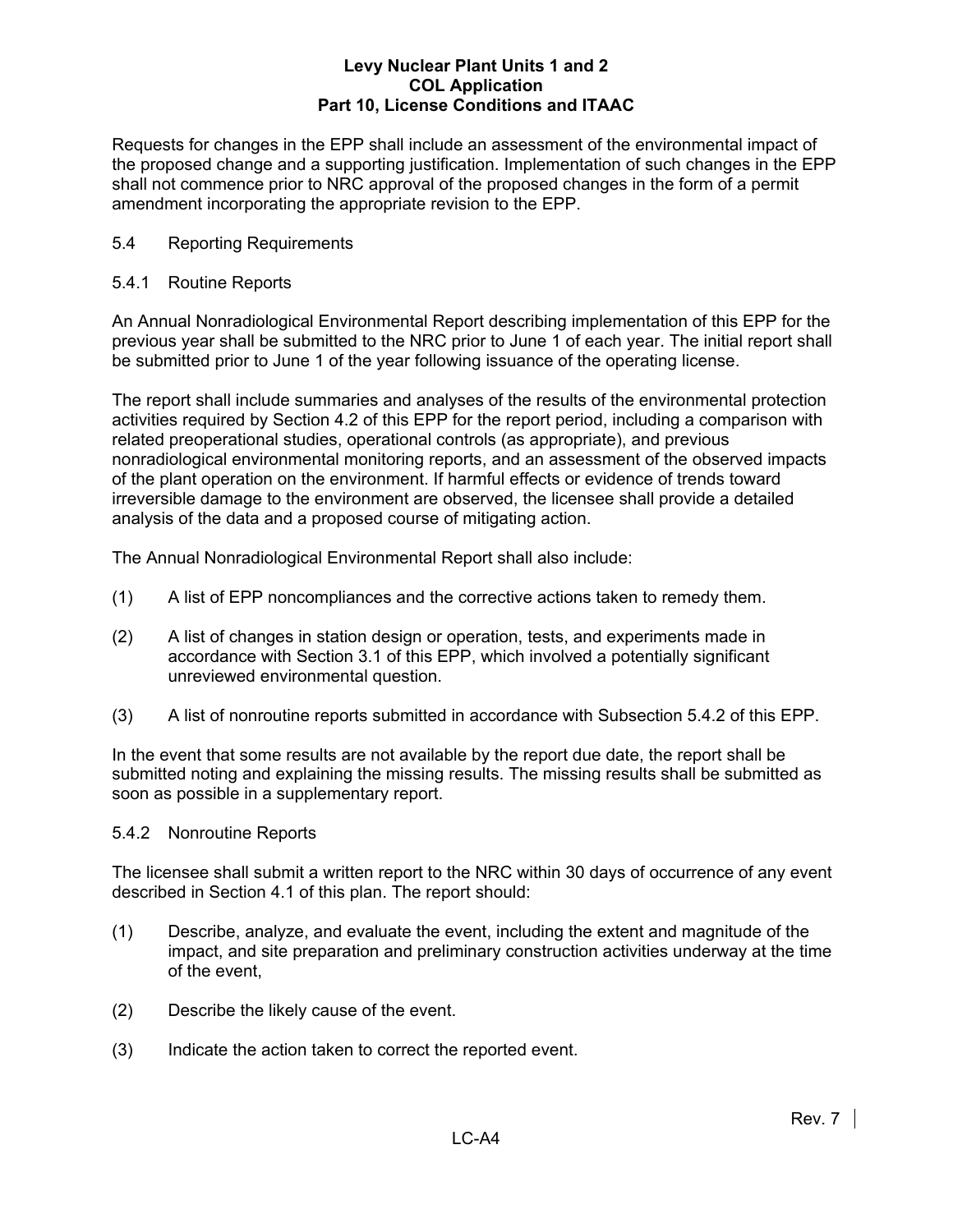- (4) Indicate the corrective action taken to preclude repetition of the event and to prevent similar occurrences involving similar site preparation and preliminary construction activities.
- (5) Indicate the agencies notified and their preliminary responses.

For events reportable under this subsection that also require reports to other Federal, State or local agencies, the licensee shall report in accordance with those reporting requirements in lieu of the requirements of this subsection. The licensee shall provide the NRC with a copy of such report at the same time it submits it to the other agency.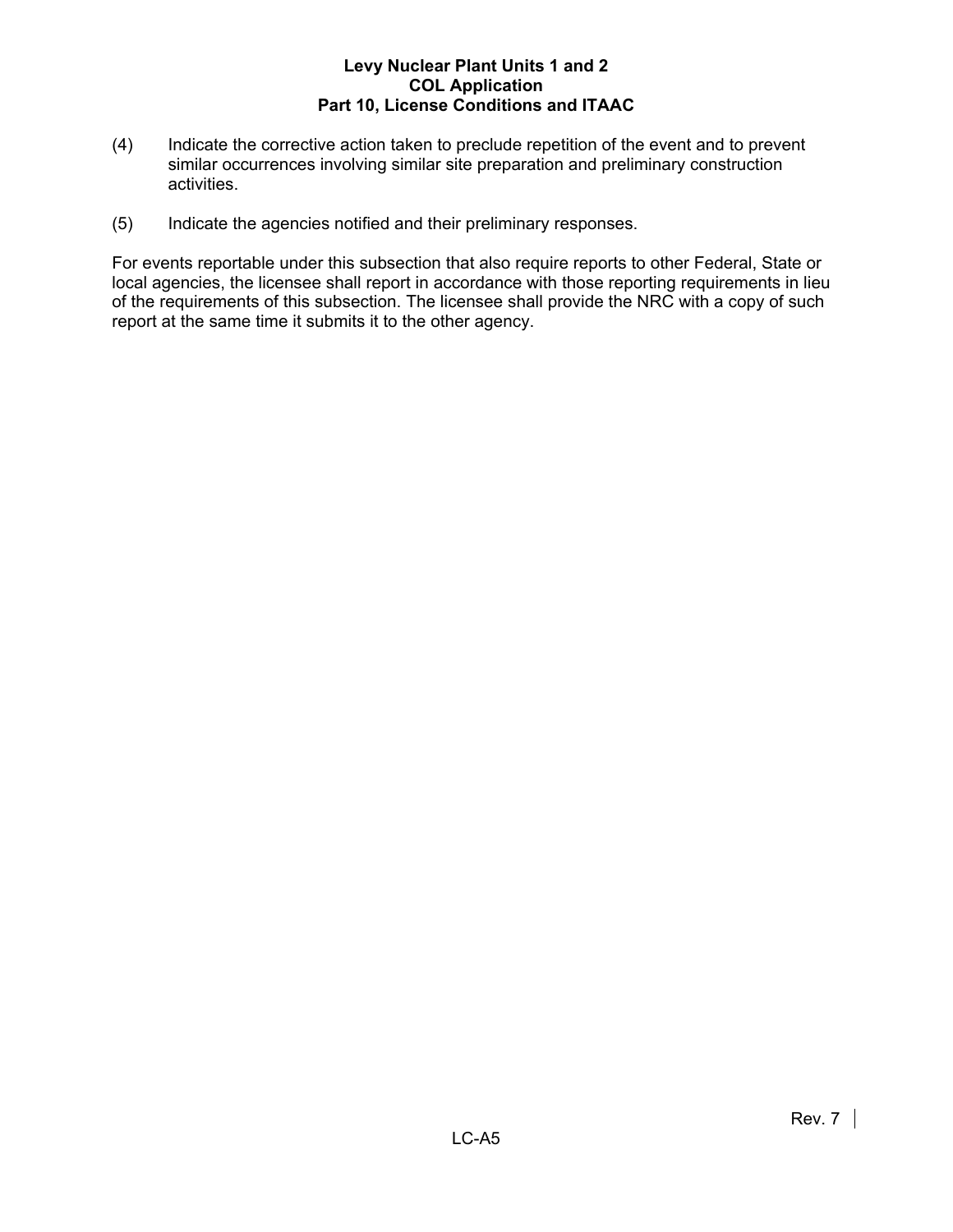# **Appendix B. Inspections, Tests, Analyses and Acceptance Criteria**

AP1000 DCD Tier 1 ITAAC

The Tier 1 information (including the ITAAC) of the referenced DCD is incorporated by reference with the following departures and/or supplements.

Passive Containment Cooling System ITAAC

Passive Containment Cooling system components are added to support the capability of the Passive Residual Heat Removal Heat Exchanger (PRHR HX) to enable the reactor to achieve a safe shutdown condition of 420° F within 36 hours. Component numbers for downspout screens are added to DCD Tier 1 Table 2.2.3-1 and component numbers for downspout piping are added to DCD Tier 1 Table 2.2.3-2 to provide assurance that ITAAC design commitments will be met. These tables, with the subject component numbers added, are provided in the attached Tables 2.2.3-1 and 2.2.3-2, with a LMA of LNP DEP 3.2-1.

#### Physical Security ITAAC

The physical security ITAAC that are in the scope of the Westinghouse AP1000 standard design are included in the referenced DCD Tier 1 Subsection 2.6.9 as incorporated by reference above. Site-specific physical security ITAAC that are outside the scope of the Westinghouse AP1000 standard design in DCD Tier 1 Subsection 2.6.9 are provided in the attached Table 2.6.9-2. Include these ITAAC after the DCD Tier 1 Table 2.6.9-1 ITAAC.

Nuclear Island Nonradioactive Ventilation System ITAAC

Revise the sixth and seventh sentences of the Design Description information in DCD Tier 1 Section 2.7.1 to read as follows:

In addition, the VBS isolates the HVAC penetrations in the main control room boundary on "High-2" particulate or iodine radioactivity in the main control room supply air duct or on a loss of ac power for more than 10 minutes. The Sanitary Drainage System (SDS) also isolates a penetration in the main control room boundary on "High-2" particulate or iodine radioactivity in the main control room supply air duct or on a loss of ac power for more than 10 minutes.

Main Control Room Emergency Habitability System (VES) ITAAC

VES components are identified as the preferred, safety-related connection point for post-72 hour supplemental air. Component numbers for temporary instrument isolation valves are added to DCD Tier 1 Table 2.2.5-1, with a LMA of LNP DEP 6.4-2. The heat load values for the Main Control Room Envelope (MCRE) shown in Tier 1 Table 2.2.5-4, with a LMA of LNP DEP 6.4-2, are revised to correct for the most limiting design basis event and to account for actual equipment in the AP1000 design.

In addition, shielding is added below the VES filter in order to ensure main control room doses are below an acceptable level during VES operation. Item 7.e is added to the Design Description information in DCD Tier 1 Section 2.2.5 to read as follows: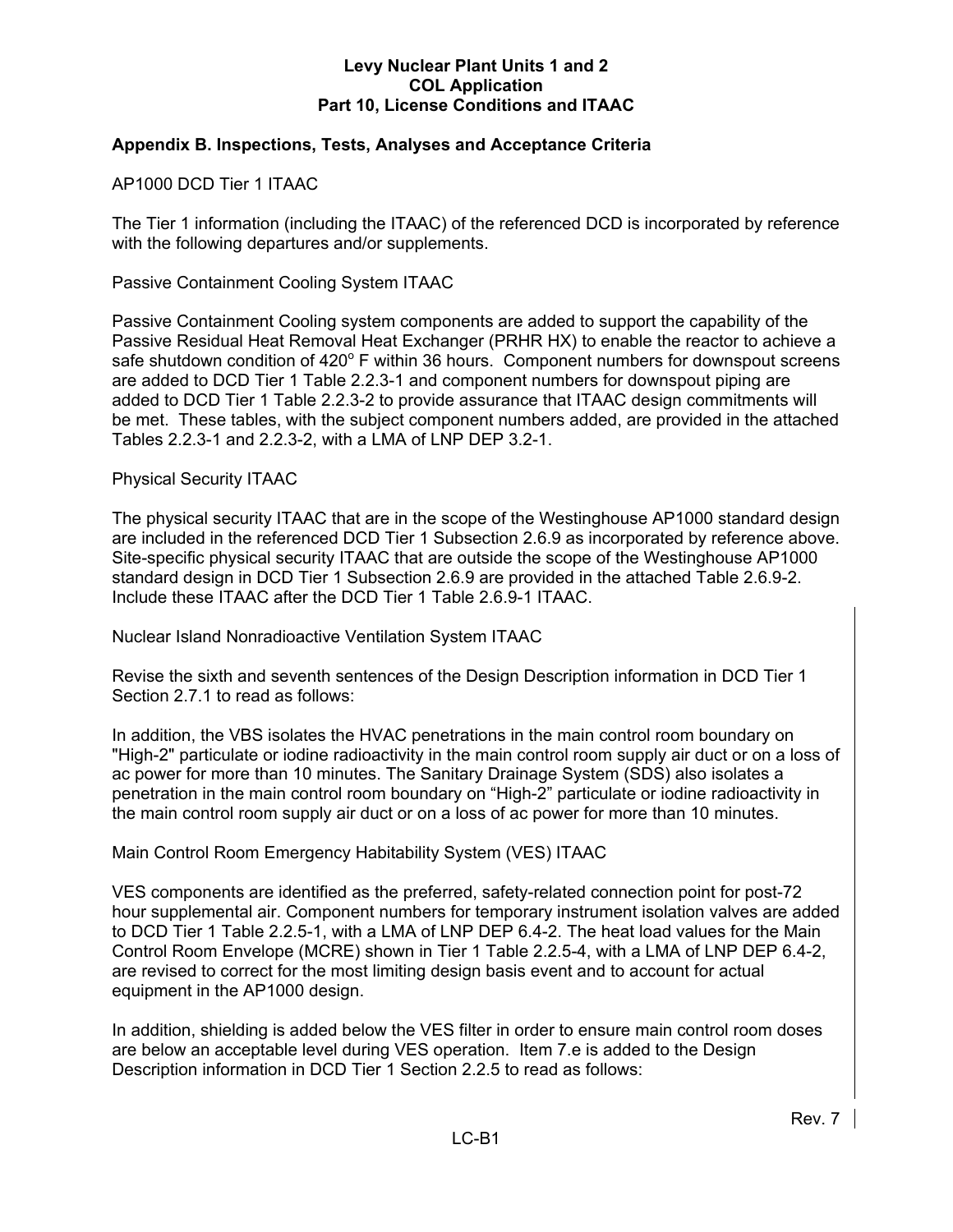e) The system provides shielding below the VES filter that is sufficient to ensure main control room doses are below an acceptable level during VES operation.

An MCR filter shielding component is added to DCD Tier 1, Table 2.2.5-1 and Table 2.2.5-5, with a LMA of LNP DEP 6.4-1.

These changes described above are made to provide assurance that ITAAC design commitments will be met. These tables, with the subject information added, are provided as Tables 2.2.5-1, 2.2.5-4 and 2.2.5-5.

Protection and Safety Monitoring System (PMS) ITAAC

New load shed panels are added to automatically de-energize non-essential equipment in the Main Control Room Envelope (MCRE) to ensure the MCRE is maintained within human performance limits. The electrical load de-energization feature is added to Tier 1 Tables 2.5.2-3 and 2.5.2-4, with a LMA of LNP DEP 6.4-2.

These changes are made to provide assurance that ITAAC design commitments will be met. These tables, with the subject information added, are provided as Tables 2.5.2-3 and 2.5.2-4, with a LMA of LNP DEP 6.4-2.

Containment Hydrogen Control System ITAAC

The ITAAC Acceptance Criteria for the in-containment PXS compartment vents are revised to reflect the current plant configuration. The ITAAC acceptance criteria for Table 2.3.9-3, Item 3, are clarified to read as shown in the attached Table 2.3.9-3, with a LMA of LNP DEP 6.2-1.

Plant Specific ITAAC

Add the following information to the information provided in the referenced DCD Tier 1 following Section 2.3.29:

# 2.3.30 Storm Drain System

No entry for this system.

# 2.3.31 Raw Water System

No entry for this system.

2.3.32 Yard Fire Water System

No entry for this system.

Add the following information to the information provided in the referenced DCD Tier 1 Section 2.5.4, as a new item 4 under the Design Description section:

4. The plant operating instrumentation installed for feedwater flow measurement is one that has been specifically approved by the NRC; the power calorimetric uncertainty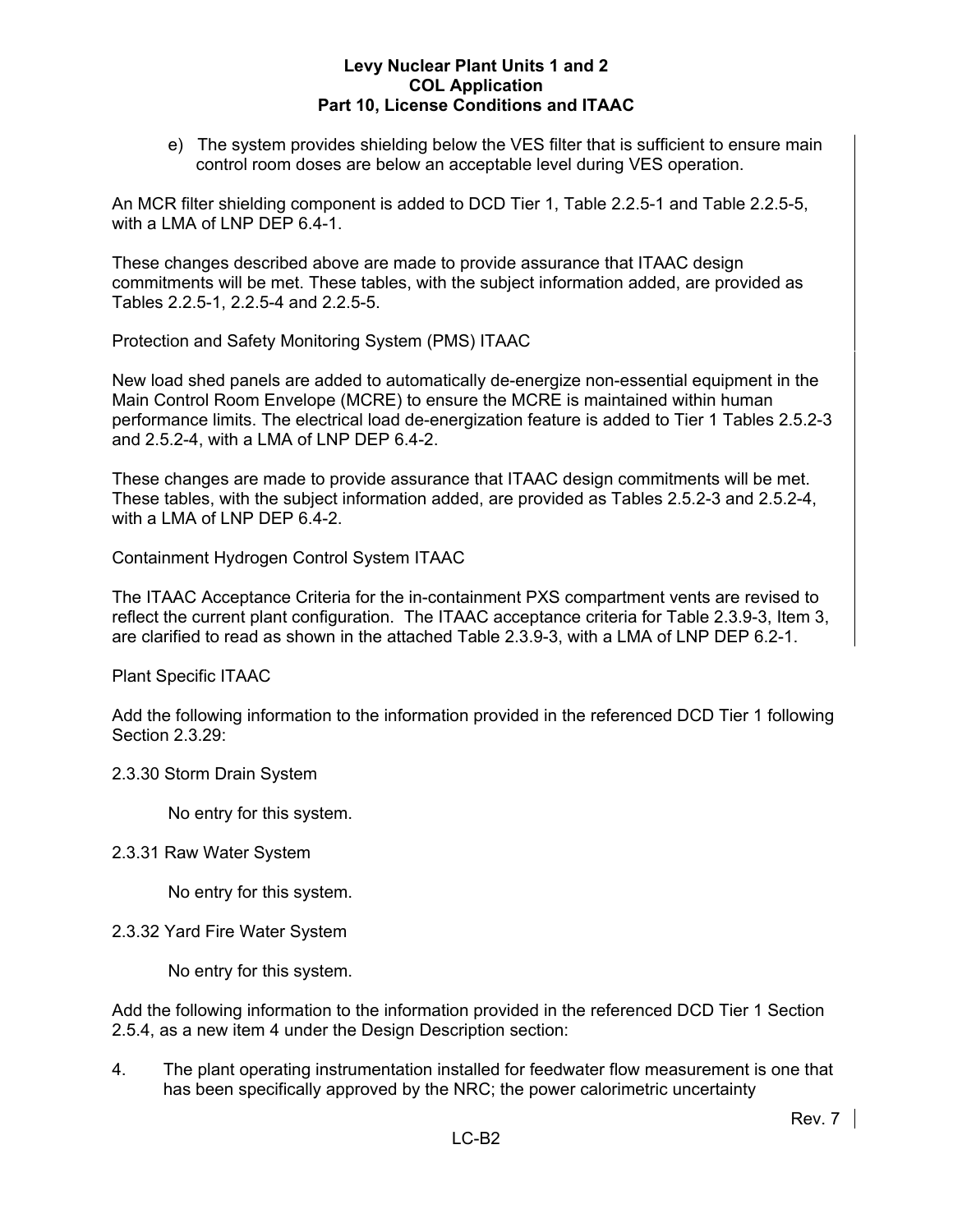calculation includes uncertainties for the associated instrumentation based on an NRC approved methodology; and the calculated calorimetric values are bounded by the uncertainty value assumed for the initial reactor power in the safety analysis.

Add the following information to the information provided in the referenced DCD Tier 1 Section 2.5.4, as a new, final line item in Table 2.5.4-2:

|    | <b>Design Commitment</b>                                                                                                                                                                                        | <b>Inspections, Tests, Analyses</b>                                                                                                                                                                                                | <b>Acceptance Criteria</b>                                                                                                                                                                                                                                                                                                                                                                                                                                                                                                                                                                                          |
|----|-----------------------------------------------------------------------------------------------------------------------------------------------------------------------------------------------------------------|------------------------------------------------------------------------------------------------------------------------------------------------------------------------------------------------------------------------------------|---------------------------------------------------------------------------------------------------------------------------------------------------------------------------------------------------------------------------------------------------------------------------------------------------------------------------------------------------------------------------------------------------------------------------------------------------------------------------------------------------------------------------------------------------------------------------------------------------------------------|
| 4. | The plant calorimetric<br>uncertainty and plant<br>instrumentation performance<br>is bounded by the 1%<br>calorimetric uncertainty<br>value assumed for the initial<br>reactor power in the safety<br>analysis. | Inspection will be performed of<br>the plant operating<br>instrumentation installed for<br>feedwater flow measurement, its<br>associated power calorimetric<br>uncertainty calculation, and the<br>calculated calorimetric values. | a) The as-built system takes input<br>for feedwater flow measurement<br>from a Caldon [Cameron] LEFM<br>CheckPlus™ System;<br>b) the power calorimetric<br>uncertainty calculation<br>documented for that<br>instrumentation is based on an<br>accepted Westinghouse<br>methodology and the uncertainty<br>values for that instrumentation are<br>not lower than those for the actual<br>installed instrumentation; and<br>c) the calculated calorimetric<br>power uncertainty measurement<br>values are bounded by the 1%<br>uncertainty value assumed for the<br>initial reactor power in the safety<br>analysis. |

Add the following information to the information provided in the referenced DCD Tier 1 following Section 2.5.10:

2.5.11 Meteorological and Environmental Monitoring System

No entry for this system.

2.5.12 Closed Circuit TV System

No entry for this system.

Add the following information to the information provided in the referenced DCD Tier 1 Section 2.6.1, as new item 4.g under the Design Description section:

4.g The ECS provides an alarm in the MCR and automatic protection actuation if an undervoltage condition is detected on any one or more AC phases of either switchgear ECS-ES-1 or ECS-ES-2.

Add the following information to the information provided in the referenced DCD Tier 1 Section 2.6.1, as new item 4.g in Table 2.6.1-4: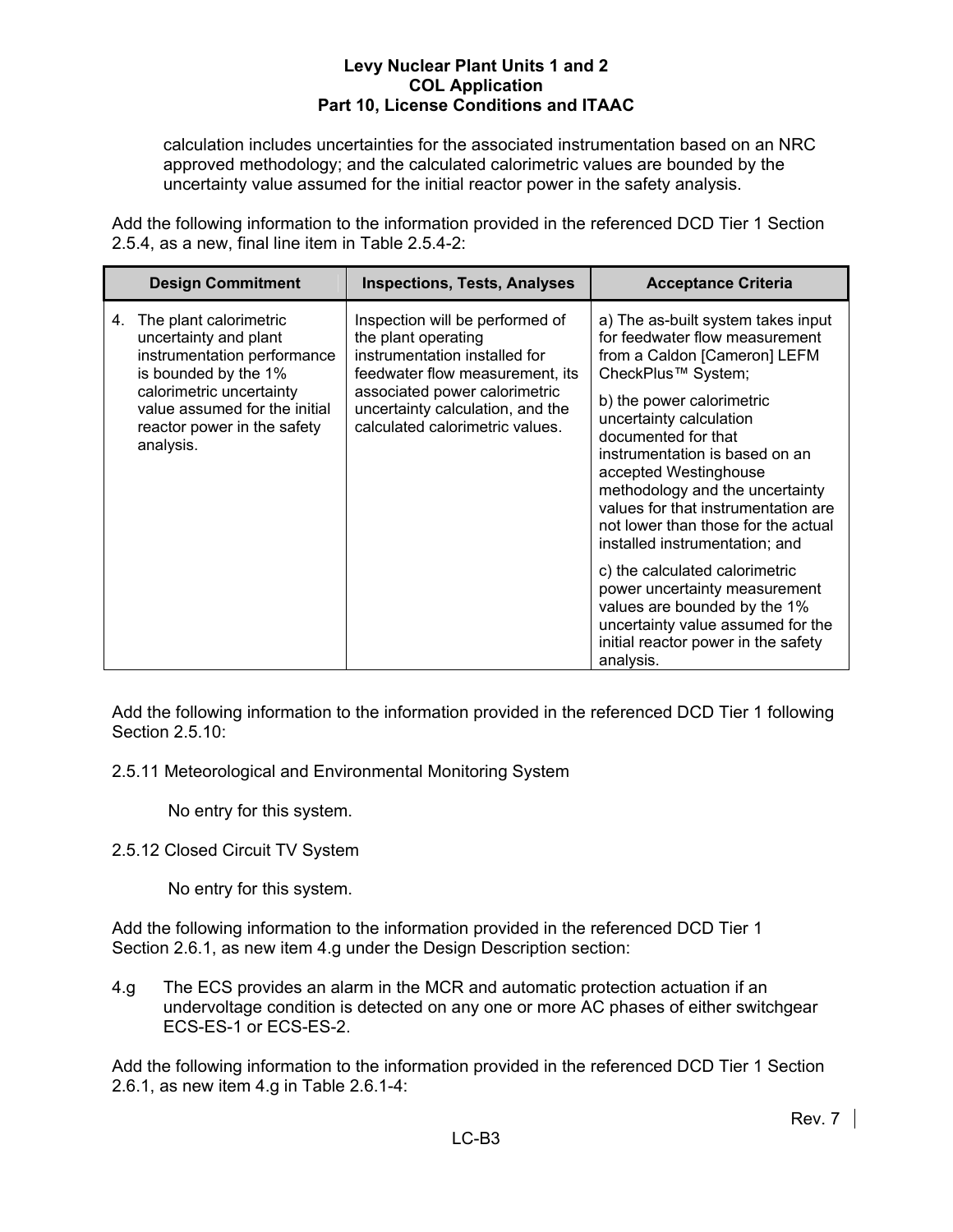| <b>Design Commitment</b>                                                                                                                                                                                        | <b>Inspections, Tests, Analyses</b>                                                                                                                                                                                                                                                          | <b>Acceptance Criteria</b>                                                                                                                                  |
|-----------------------------------------------------------------------------------------------------------------------------------------------------------------------------------------------------------------|----------------------------------------------------------------------------------------------------------------------------------------------------------------------------------------------------------------------------------------------------------------------------------------------|-------------------------------------------------------------------------------------------------------------------------------------------------------------|
| 4.g) The ECS provides an alarm<br>in the MCR and automatic<br>protection actuation if an<br>undervoltage condition is<br>detected on any one or more AC<br>phases of either switchgear<br>ECS-ES-1 or ECS-ES-2. | i) Testing of the as-built ECS will<br>be conducted by simulating an<br>undervoltage condition on ECS-<br>ES-1 and ECS-ES-2 to confirm<br>that an MCR alarm is generated<br>when one or more ECS bus<br>phase voltages is below setpoint<br>on either switchgear ECS-ES-1<br>or $FCS-ES-2$ . | i) Undervoltage relays on ECS-ES-<br>1 and ECS-ES-2 provide alarm<br>when one or more AC phases on<br>the 6.9 kV buses are below<br>setpoint.               |
|                                                                                                                                                                                                                 | ii) Testing of the as-built ECS will<br>be conducted by simulating an<br>undervoltage condition on ECS-<br>ES-1 and ECS-ES-2 to confirm<br>that loss of one or more ECS<br>bus phases automatically<br>actuates the electrical protection<br>function logic.                                 | ii) Undervoltage relays on ECS-<br>ES-1 and ECS-ES-2 initiate<br>protective action when one or<br>more AC phases on the 6.9 kV<br>buses are below setpoint. |

Add the following information to the information provided in the referenced DCD Tier 1 following Section 2.6.11:

2.6.12 Transmission Switchyard and Offsite Power System

Inspection, Test, Analysis and Acceptance Criteria

Table 2.6.12-1 provides a definition of the inspections, tests, and/or analyses, together with associated acceptance criteria for the offsite power system.

2.6.13 Offsite Retail Power System

No entry for this system.

The following non-system based site specific ITAAC are provided:

Include the following non-system ITAAC after DCD Tier 1 Section 3.7.

Emergency Planning ITAAC

The emergency planning ITAAC are included in attached Table 3.8-1.

Waterproof Membrane

The waterproof membrane ITAAC are included in the attached Table 3.8-2.

Roller Compacted Concrete

The roller compacted concrete ITAAC are included in attached Table 3.8-3.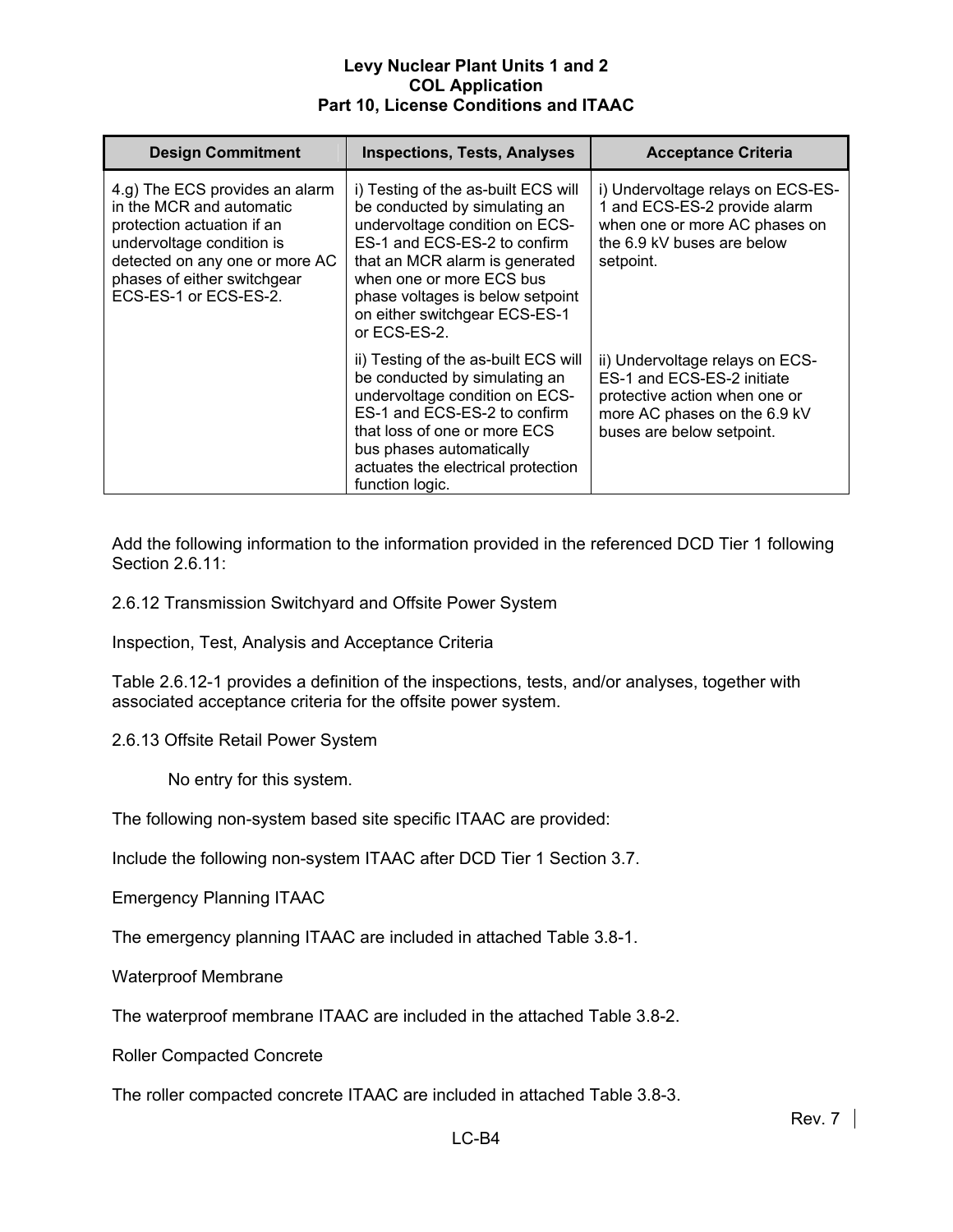Turbine Building, Radwaste Building, and Annex Building Drilled Shaft Foundations

The ITAAC that are applicable to the drilled shaft foundations that support these buildings are included in attached Table 3.8-4.

Pipe Rupture Hazard Analysis ITAAC

The ITAAC for Pipe Rupture Hazard Analysis are included in attached Table 3.8-5.

Piping Design ITAAC

The ITAAC for Piping Design are included in attached Table 3.8-6.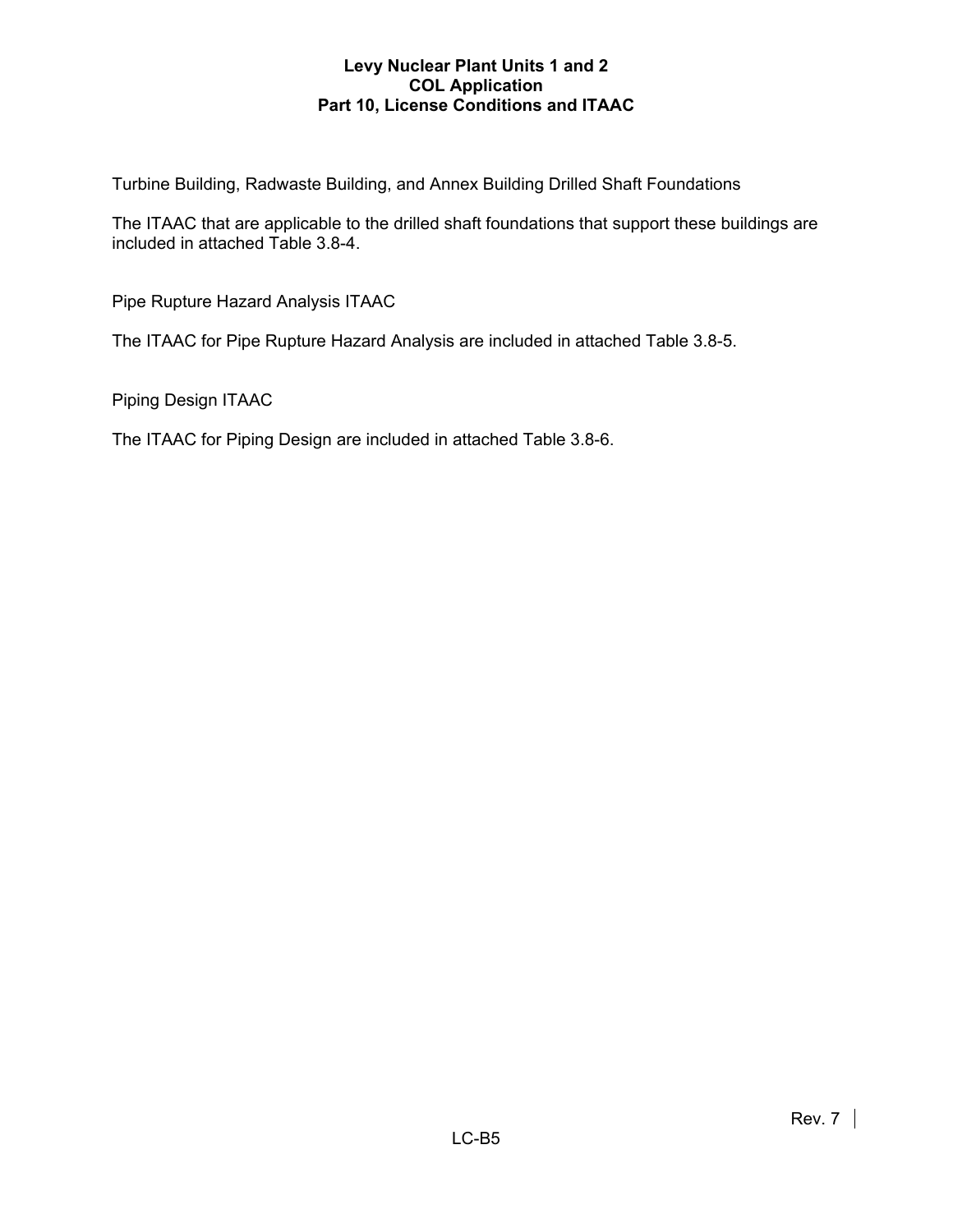|                      |                                                              |             |                                                                      |                          | Table 2.2.3-1                        |                                       |                                             |                               |                                  |                                                             |
|----------------------|--------------------------------------------------------------|-------------|----------------------------------------------------------------------|--------------------------|--------------------------------------|---------------------------------------|---------------------------------------------|-------------------------------|----------------------------------|-------------------------------------------------------------|
|                      | <b>Equipment Name</b>                                        | Tag No.     | <b>ASME</b><br>Code<br><b>Section</b><br>$\mathop{\rm III}\nolimits$ | <b>Seismic</b><br>Cat. I | Remotely<br><b>Operated</b><br>Valve | Class 1E/<br>Qual.<br>Harsh<br>Envir. | Safety-<br><b>Related</b><br><b>Display</b> | Control<br>PMS/<br><b>DAS</b> | <b>Active</b><br><b>Function</b> | Loss of<br><b>Motive</b><br><b>Power</b><br><b>Position</b> |
|                      | Passive Residual Heat<br>Removal Heat Exchanger<br>(PRHR HX) | PXS-ME-01   | Yes                                                                  | Yes                      |                                      | $-1 -$                                |                                             | $-1$ -                        |                                  |                                                             |
|                      | <b>Accumulator Tank A</b>                                    | PXS-MT-01A  | Yes                                                                  | Yes                      |                                      | $-$ / $-$                             |                                             | $-1-$                         |                                  |                                                             |
|                      | <b>Accumulator Tank B</b>                                    | PXS-MT-01B  | Yes                                                                  | Yes                      |                                      | $-1-$                                 |                                             | $-1-$                         |                                  |                                                             |
|                      | Core Makeup Tank<br>$(CMT)$ A                                | PXS-MT-02A  | Yes                                                                  | Yes                      |                                      | $-1-$                                 |                                             | $-1-$                         |                                  |                                                             |
|                      | <b>CMTB</b>                                                  | PXS-MT-02B  | Yes                                                                  | Yes                      |                                      | $-1-$                                 |                                             | $-1-$                         |                                  |                                                             |
|                      | <b>IRWST</b>                                                 | PXS-MT-03   | No                                                                   | Yes                      |                                      | $-1-$                                 | $\blacksquare$                              | $-1$ -                        |                                  |                                                             |
|                      | <b>IRWST Screen A</b>                                        | PXS-MY-Y01A | No                                                                   | Yes                      |                                      | $-$ / $-$                             | $\blacksquare$                              | $-1$ -                        |                                  |                                                             |
|                      | <b>IRWST Screen B</b>                                        | PXS-MY-Y01B | No                                                                   | Yes                      |                                      | $-$ / $-$                             | $\blacksquare$                              | $-1$ -                        |                                  |                                                             |
|                      | <b>IRWST Screen C</b>                                        | PXS-MY-Y01C | No                                                                   | Yes                      |                                      | $-$ / $-$                             |                                             | $-1-$                         |                                  |                                                             |
|                      | Containment<br><b>Recirculation Screen A</b>                 | PXS-MY-Y02A | No                                                                   | Yes                      |                                      | $-$ / $-$                             |                                             | $-1-$                         |                                  |                                                             |
|                      | Containment<br><b>Recirculation Screen B</b>                 | PXS-MY-Y02B | No                                                                   | Yes                      |                                      | $-1-$                                 |                                             | $-1-$                         |                                  |                                                             |
|                      | pH Adjustment Basket 3A                                      | PXS-MY-Y03A | <b>No</b>                                                            | Yes                      |                                      | $-1 -$                                |                                             | $-1-$                         |                                  |                                                             |
|                      | pH Adjustment Basket 3B                                      | PXS-MY-Y03B | No                                                                   | Yes                      |                                      | $-1 -$                                |                                             | $-1-$                         |                                  |                                                             |
|                      | pH Adjustment Basket 4A                                      | PXS-MY-Y04A | No                                                                   | Yes                      |                                      | $-$ / $-$                             |                                             | $-1-$                         |                                  |                                                             |
|                      | pH Adjustment Basket 4B                                      | PXS-MY-Y04B | No                                                                   | Yes                      |                                      | $-$ / $-$                             |                                             | $-$ / $-$                     |                                  |                                                             |
|                      | Downspout Screen 1A                                          | PXS-MY-Y81  | No                                                                   | Yes                      |                                      | $-$ / $-$                             |                                             | $-1-$                         |                                  |                                                             |
| <b>LNP DEP 3.2-1</b> | Downspout Screen 1B                                          | PXS-MY-Y82  | No                                                                   | Yes                      |                                      | $-$ / $-$                             |                                             | $-1 -$                        |                                  |                                                             |

Note: Dash (-) indicates not applicable.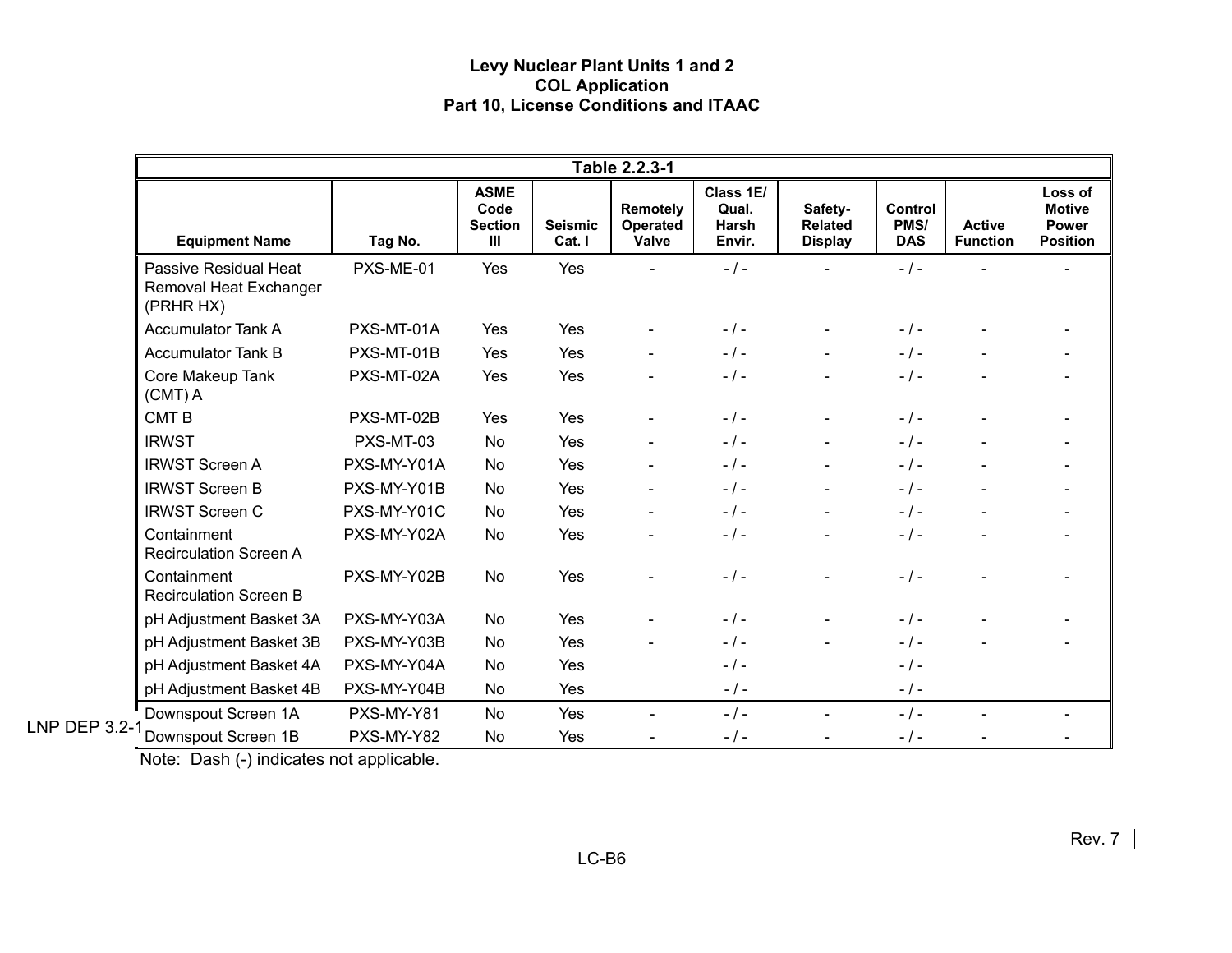|                      |                                                      |              |                                                         |                          | Table 2.2.3-1 (cont.)                |                                       |                                             |                                      |                                         |                                                             |
|----------------------|------------------------------------------------------|--------------|---------------------------------------------------------|--------------------------|--------------------------------------|---------------------------------------|---------------------------------------------|--------------------------------------|-----------------------------------------|-------------------------------------------------------------|
|                      | <b>Equipment Name</b>                                | Tag No.      | <b>ASME</b><br>Code<br><b>Section</b><br>$\mathbf{III}$ | <b>Seismic</b><br>Cat. I | Remotely<br>Operated<br><b>Valve</b> | Class 1E/<br>Qual.<br>Harsh<br>Envir. | Safety-<br><b>Related</b><br><b>Display</b> | <b>Control</b><br>PMS/<br><b>DAS</b> | <b>Active</b><br><b>Function</b>        | Loss of<br><b>Motive</b><br><b>Power</b><br><b>Position</b> |
| <b>LNP DEP 3.2-1</b> | Downspout Screen 1C                                  | PXS-MY-Y83   | <b>No</b>                                               | Yes                      |                                      | $-1-$                                 |                                             | $-1-$                                |                                         |                                                             |
|                      | Downspout Screen 1D                                  | PXS-MY-Y84   | No                                                      | Yes                      | $\blacksquare$                       | $-1-$                                 | $\blacksquare$                              | $-1-$                                | $\overline{\phantom{0}}$                |                                                             |
|                      | Downspout Screen 2A                                  | PXS-MY-Y85   | No                                                      | Yes                      | $\blacksquare$                       | $-$ / $-$                             | $\blacksquare$                              | $-1-$                                |                                         |                                                             |
|                      | Downspout Screen 2B                                  | PXS-MY-Y86   | No                                                      | Yes                      | $\blacksquare$                       | $-1-$                                 | $\blacksquare$                              | $-1-$                                | $\blacksquare$                          |                                                             |
|                      | Downspout Screen 2C                                  | PXS-MY-Y87   | No                                                      | Yes                      | $\overline{\phantom{0}}$             | $-1-$                                 | $\blacksquare$                              | $-1-$                                |                                         |                                                             |
|                      | Downspout Screen 2D                                  | PXS-MY-Y88   | <b>No</b>                                               | Yes                      | $\blacksquare$                       | $-$ / $-$                             | $\sim$                                      | $-$ / $-$                            | $\blacksquare$                          | $\overline{\phantom{a}}$                                    |
|                      | <b>CMT A Inlet Isolation</b><br>Motor-operated Valve | PXS-PL-V002A | Yes                                                     | Yes                      | Yes                                  | Yes/Yes                               | Yes<br>(Position)                           | Yes/No                               | None                                    | As Is                                                       |
|                      | <b>CMT B Inlet Isolation</b><br>Motor-operated Valve | PXS-PL-V002B | Yes                                                     | Yes                      | Yes                                  | Yes/Yes                               | Yes<br>(Position)                           | Yes/No                               | None                                    | As Is                                                       |
|                      | <b>CMT A Discharge</b><br><b>Isolation Valve</b>     | PXS-PL-V014A | Yes                                                     | Yes                      | Yes                                  | Yes/Yes                               | Yes<br>(Position)                           | Yes/Ye<br>s                          | Transfer<br>Open                        | Open                                                        |
|                      | <b>CMT B Discharge</b><br><b>Isolation Valve</b>     | PXS-PL-V014B | Yes                                                     | Yes                      | Yes                                  | Yes/Yes                               | Yes<br>(Position)                           | Yes/Ye<br>s                          | Transfer<br>Open                        | Open                                                        |
|                      | <b>CMT A Discharge</b><br><b>Isolation Valve</b>     | PXS-PL-V015A | Yes                                                     | Yes                      | Yes                                  | Yes/Yes                               | Yes<br>(Position)                           | Yes/Ye<br>s                          | Transfer<br>Open                        | Open                                                        |
|                      | <b>CMT B Discharge</b><br><b>Isolation Valve</b>     | PXS-PL-V015B | Yes                                                     | Yes                      | Yes                                  | Yes/Yes                               | Yes<br>(Position)                           | Yes/Ye<br>s                          | Transfer<br>Open                        | Open                                                        |
|                      | <b>CMT A Discharge</b><br><b>Check Valve</b>         | PXS-PL-V016A | Yes                                                     | Yes                      | <b>No</b>                            | $-1-$                                 | <b>No</b>                                   | $-1-$                                | Transfer<br>Open/<br>Transfer<br>Closed |                                                             |

Note: Dash (-) indicates not applicable.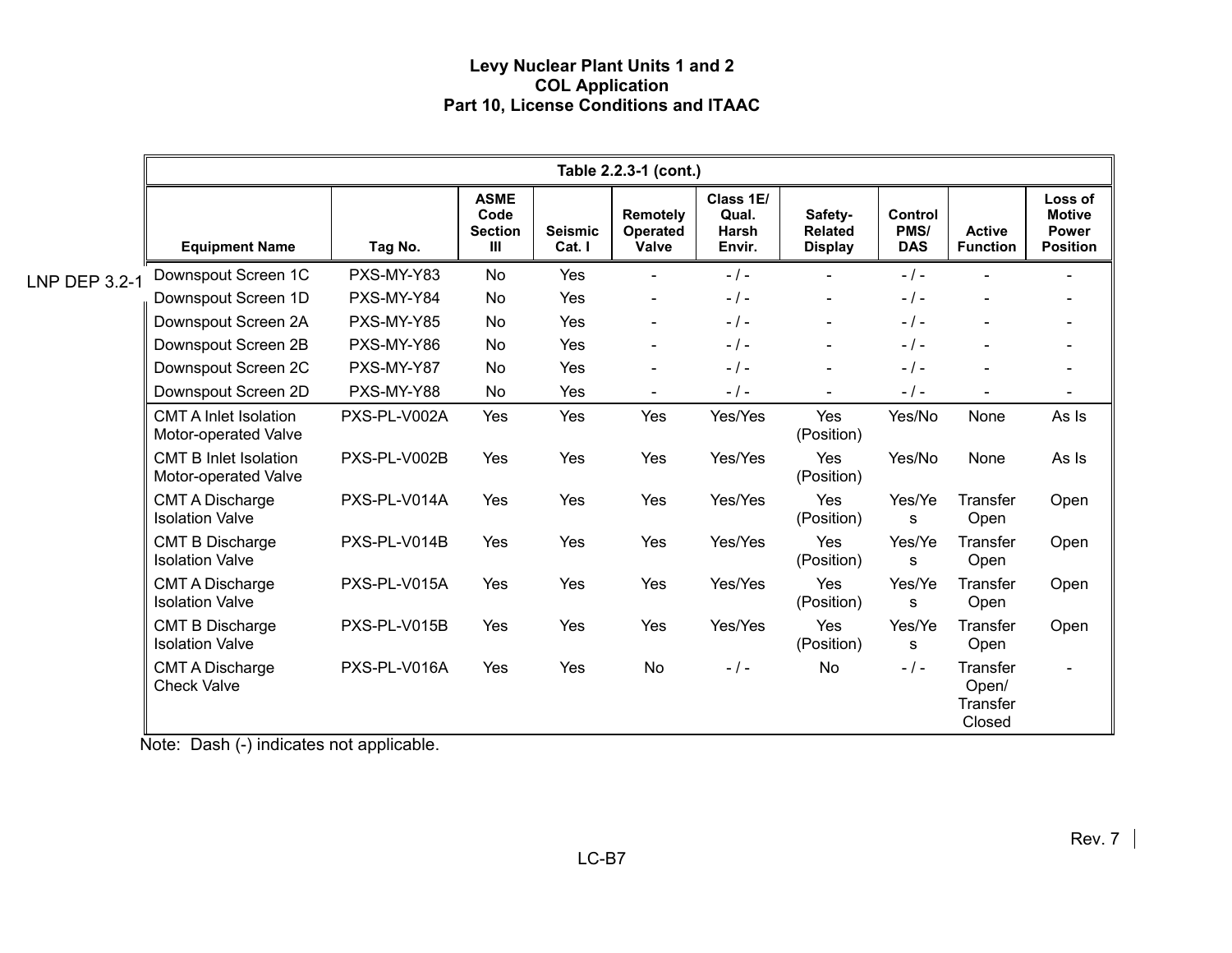|                      |                                                                                               | Table 2.2.3-2 (cont.)                                                                                                         |                                        |                                       |                                                    |
|----------------------|-----------------------------------------------------------------------------------------------|-------------------------------------------------------------------------------------------------------------------------------|----------------------------------------|---------------------------------------|----------------------------------------------------|
|                      | <b>Line Name</b>                                                                              | <b>Line Number</b>                                                                                                            | <b>ASME Code</b><br><b>Section III</b> | Leak<br><b>Before</b><br><b>Break</b> | <b>Functional</b><br>Capability<br><b>Required</b> |
|                      | <b>IRWST</b> screen cross-connect line                                                        | PXS-L180A, PXS-L180B                                                                                                          | Yes                                    | No                                    | Yes                                                |
|                      | Containment recirculation line A                                                              | PXS-L113A, PXS-L131A, PXS-L132A                                                                                               | Yes                                    | <b>No</b>                             | Yes                                                |
|                      | Containment recirculation line B                                                              | PXS-L113B, PXS-L131B, PXS-L132B                                                                                               | Yes                                    | No.                                   | <b>Yes</b>                                         |
|                      | <b>IRWST</b> gutter drain line                                                                | PXS-L142A, PXS-L142B                                                                                                          | Yes                                    | No                                    | Yes                                                |
|                      |                                                                                               | PXS-L141A, PXS-L141B                                                                                                          | Yes                                    | No                                    | No                                                 |
| <b>LNP DEP 3.2-1</b> | Downspout drain lines from<br>polarcrane girder and internal<br>stiffener to collection box A | PXS-L301A, PXS-L302A, PXS-<br>L303A,PXS-L304A, PXS-L305A, PXS-<br>L306A, PXS-L307A, PXS-L308A, PXS-<br>L309A,PXS-L310A        | <b>Yes</b>                             | N <sub>o</sub>                        | Yes                                                |
|                      | Downspout drain lines from<br>polarcrane girder and internal<br>stiffener to collection box B | PXS-L301B, PXS-L302B, PXS-<br>L303B, PXS-L304B, PXS-L305B, PXS-<br><u>L306B,PXS-L307B, PXS-L308B, PXS-</u><br>L309B,PXS-L310B | Yes                                    | N <sub>o</sub>                        | Yes                                                |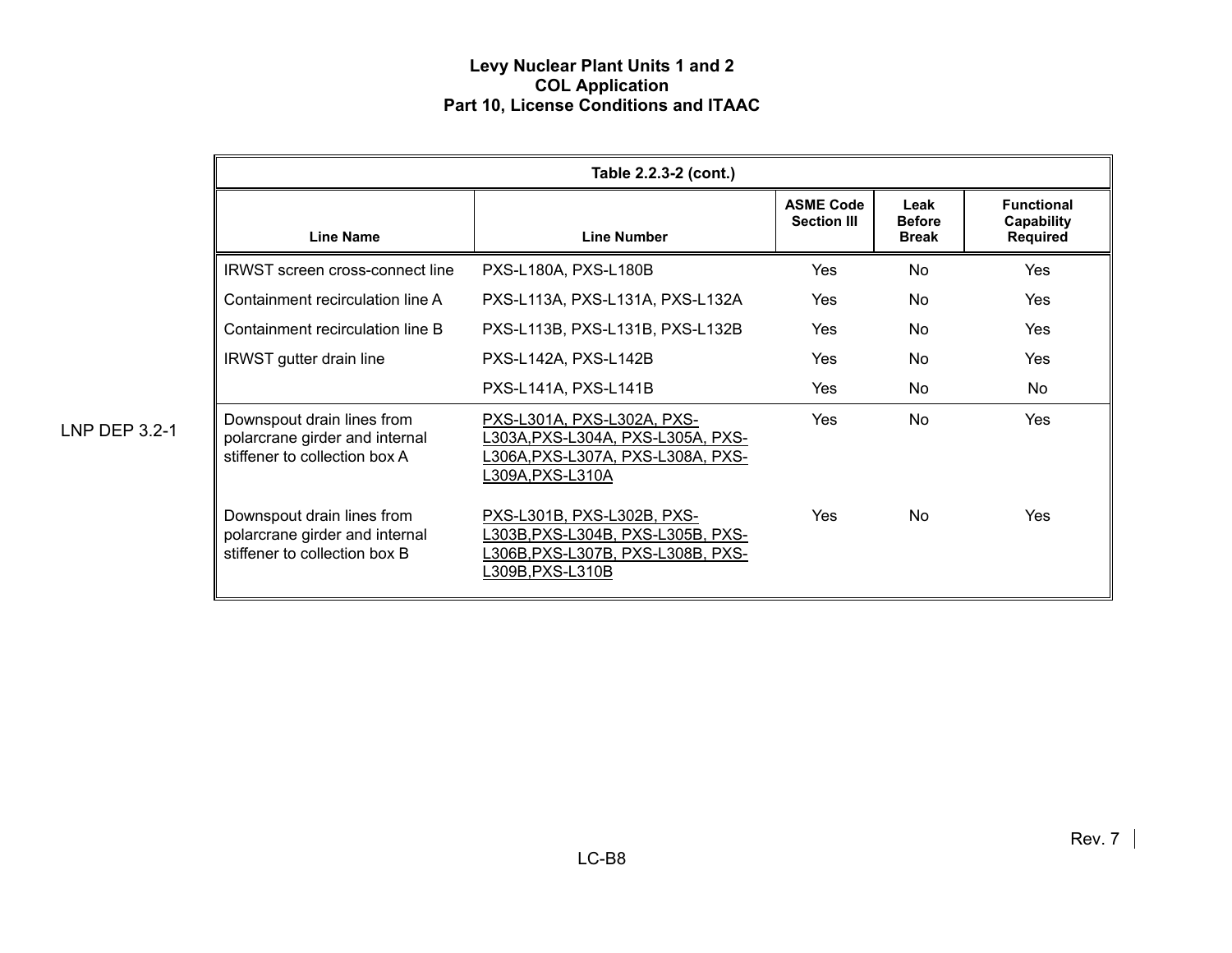|               | Table 2.2.5-1 (cont.)                                  |              |                                                         |                          |                               |                                           |                                             |                          |                                  |                                                      |
|---------------|--------------------------------------------------------|--------------|---------------------------------------------------------|--------------------------|-------------------------------|-------------------------------------------|---------------------------------------------|--------------------------|----------------------------------|------------------------------------------------------|
|               | <b>Equipment Name</b>                                  | Tag No.      | <b>ASME</b><br>Code<br><b>Section</b><br>$\mathbf{III}$ | <b>Seismic</b><br>Cat. I | Remotely<br>Operated<br>Valve | Class 1E/<br>Qual. for<br>Harsh<br>Envir. | Safety-<br><b>Related</b><br><b>Display</b> | Control<br><b>PMS</b>    | <b>Active</b><br><b>Function</b> | Loss of<br><b>Motive</b><br>Power<br><b>Position</b> |
|               | <b>Emergency Air Storage</b><br>Tank 31                | VES-MT-31    | <b>No</b>                                               | Yes                      | $\blacksquare$                | $-/-$                                     | $\blacksquare$                              | $\overline{\phantom{a}}$ |                                  |                                                      |
|               | <b>Emergency Air Storage</b><br>Tank 32                | VES-MT-32    | No                                                      | Yes                      | $\blacksquare$                | $-/-$                                     |                                             |                          |                                  |                                                      |
|               | Air Delivery Alternate<br><b>Isolation Valve</b>       | VES-PL-V001  | Yes                                                     | Yes                      | No                            | $-/-$                                     | <b>No</b>                                   |                          | <b>Transfer</b><br>Open          |                                                      |
|               | <b>Eductor Flow Path</b><br><b>Isolation Valve</b>     | VES-PL-V045  | Yes                                                     | Yes                      | No                            | $-/-$                                     | <b>No</b>                                   |                          | Transfer<br>Close                |                                                      |
|               | <b>Eductor Bypass</b><br><b>Isolation Valve</b>        | VES-PL-V046  | Yes                                                     | Yes                      | No                            | $-/-$                                     | <b>No</b>                                   |                          | Transfer<br>Open                 |                                                      |
|               | <b>Pressure Regulating</b><br>Valve A                  | VES-PL-V002A | Yes                                                     | Yes                      | <b>No</b>                     | $-/-$                                     | No                                          |                          | Throttle<br>Flow                 |                                                      |
|               | <b>Pressure Regulating</b><br>Valve B                  | VES-PL-V002B | Yes                                                     | Yes                      | <b>No</b>                     | $-/-$                                     | No                                          |                          | Throttle<br>Flow                 |                                                      |
|               | <b>MCR Air Delivery</b><br><b>Isolation Valve A</b>    | VES-PL-V005A | Yes                                                     | Yes                      | Yes                           | Yes/No                                    | <b>No</b>                                   | Yes                      | Transfer<br>Open                 | Open                                                 |
|               | <b>MCR Air Delivery</b><br><b>Isolation Valve B</b>    | VES-PL-V005B | Yes                                                     | Yes                      | Yes                           | Yes/No                                    | <b>No</b>                                   | Yes                      | Transfer<br>Open                 | Open                                                 |
| LNP DEP 6.4-2 | Temporary Instrument<br><b>Isolation Valve A</b>       | VES-PL-V018  | Yes                                                     | Yes                      | <b>No</b>                     | $-l$                                      | <b>No</b>                                   | <b>No</b>                | Transfer<br>Open                 | $\blacksquare$                                       |
|               | Temporary Instrument<br><b>Isolation Valve B</b>       | VES-PL-V019  | Yes                                                     | Yes                      | <b>No</b>                     | $-/-$                                     | <b>No</b>                                   | <b>No</b>                | Transfer<br>Open                 |                                                      |
|               | <b>MCR Pressure Relief</b><br><b>Isolation Valve A</b> | VES-PL-V022A | Yes                                                     | Yes                      | Yes                           | Yes/No                                    | <b>No</b>                                   | Yes                      | Transfer<br>Open                 | Open                                                 |
|               | <b>MCR Pressure Relief</b><br><b>Isolation Valve B</b> | VES-PL-V022B | Yes                                                     | Yes                      | Yes                           | Yes/No                                    | No                                          | Yes                      | Transfer<br>Open                 | Open                                                 |

Note: Dash (-) indicates not applicable.

Rev. 7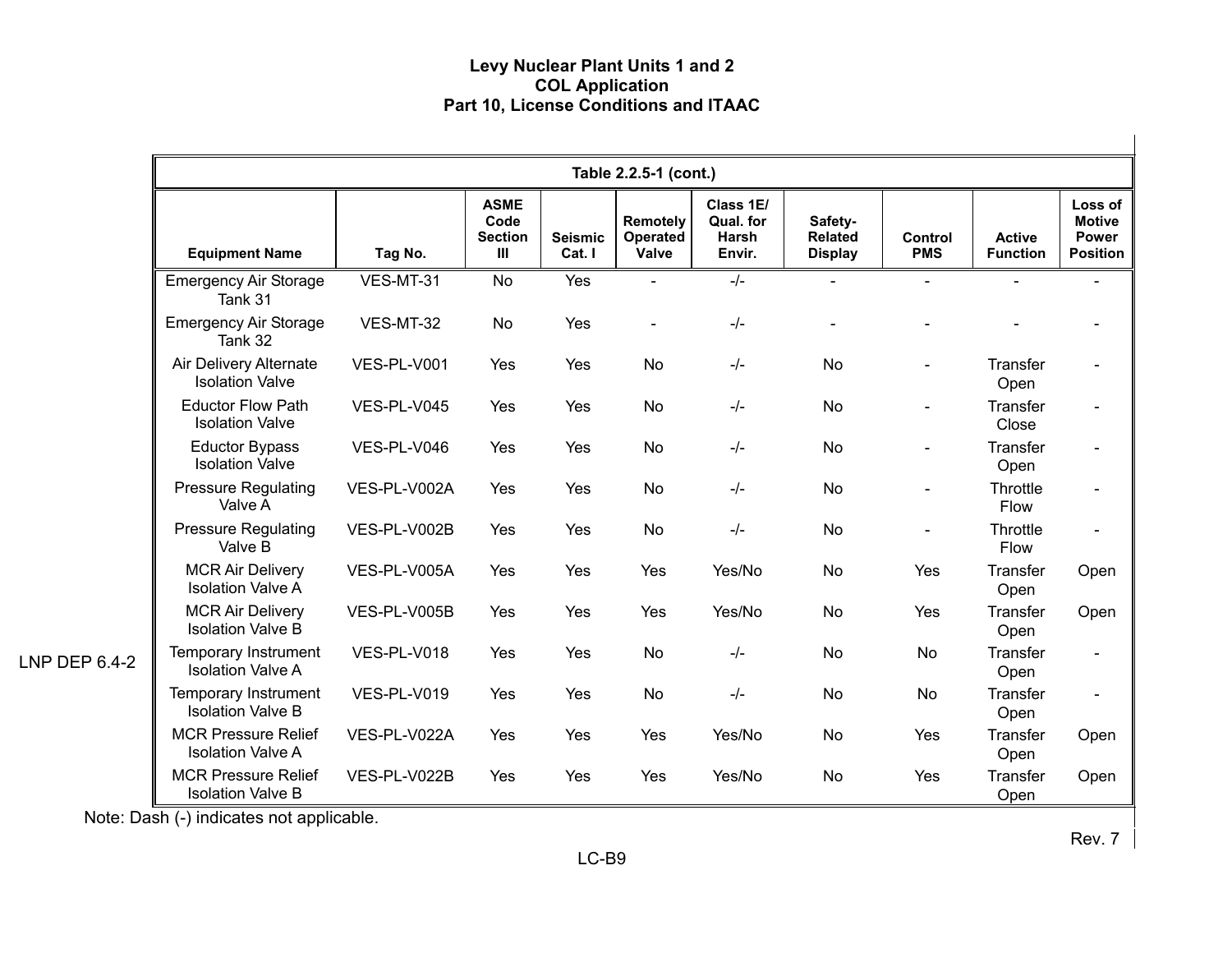|               |                                                          | Table 2.2.5-1 (cont.) |                                              |                          |                               |                                           |                                             |                       |                                  |                                                             |  |
|---------------|----------------------------------------------------------|-----------------------|----------------------------------------------|--------------------------|-------------------------------|-------------------------------------------|---------------------------------------------|-----------------------|----------------------------------|-------------------------------------------------------------|--|
|               | <b>Equipment Name</b>                                    | Tag No.               | <b>ASME</b><br>Code<br><b>Section</b><br>III | <b>Seismic</b><br>Cat. I | Remotely<br>Operated<br>Valve | Class 1E/<br>Qual. for<br>Harsh<br>Envir. | Safety-<br><b>Related</b><br><b>Display</b> | Control<br><b>PMS</b> | <b>Active</b><br><b>Function</b> | Loss of<br><b>Motive</b><br><b>Power</b><br><b>Position</b> |  |
|               | Air Tank Safety Relief<br>Valve A                        | VES-PL-V040A          | Yes                                          | Yes                      | <b>No</b>                     | $-/-$                                     | <b>No</b>                                   | $\sim$                | Transfer<br>Open                 | $\blacksquare$                                              |  |
|               | Air Tank Safety Relief<br>Valve B                        | VES-PL-V040B          | Yes                                          | Yes                      | No                            | $-/-$                                     | <b>No</b>                                   |                       | Transfer<br>Open                 | $\overline{\phantom{a}}$                                    |  |
|               | Air Tank Safety Relief<br>Valve C                        | VES-PL-V040C          | Yes                                          | Yes                      | <b>No</b>                     | $-/-$                                     | No                                          |                       | Transfer<br>Open                 | $\overline{\phantom{0}}$                                    |  |
|               | Air Tank Safety Relief<br>Valve D                        | VES-PL-V040D          | Yes                                          | Yes                      | <b>No</b>                     | $-/-$                                     | <b>No</b>                                   |                       | Transfer<br>Open                 | $\blacksquare$                                              |  |
|               | Main Air Flow Path<br><b>Isolation Valve</b>             | VES-PL-V044           | Yes                                          | Yes                      | <b>No</b>                     | $-/-$                                     | <b>No</b>                                   |                       | Transfer<br>Close                | $\overline{\phantom{a}}$                                    |  |
|               | <b>MCR Air Filtration Line</b><br>Eductor                | VES-PY-N01            | Yes                                          | Yes                      | $\blacksquare$                |                                           |                                             |                       |                                  |                                                             |  |
|               | <b>MCR Air Filtration Line</b><br><b>Charcoal Filter</b> | VES-MY-F01            | No                                           | Yes                      |                               |                                           |                                             |                       |                                  |                                                             |  |
|               | <b>MCR Air Filtration Line</b><br><b>HEPA Filter</b>     | VES-MY-F02            | <b>No</b>                                    | Yes                      |                               |                                           |                                             |                       |                                  |                                                             |  |
|               | <b>MCR Air Filtration Line</b><br>Postfilter             | VES-MY-F03            | <b>No</b>                                    | Yes                      | $\blacksquare$                |                                           |                                             |                       |                                  |                                                             |  |
| LNP DEP 6.4-1 | <b>MCR Filter Shielding</b>                              | 12401-NS-01           | <b>No</b>                                    | Yes                      |                               |                                           |                                             |                       |                                  |                                                             |  |
|               | <b>MCR Gravity Relief</b><br>Dampers                     | VES-MD-D001A          | No                                           | Yes                      |                               |                                           |                                             |                       |                                  |                                                             |  |

Note: Dash (-) indicates not applicable.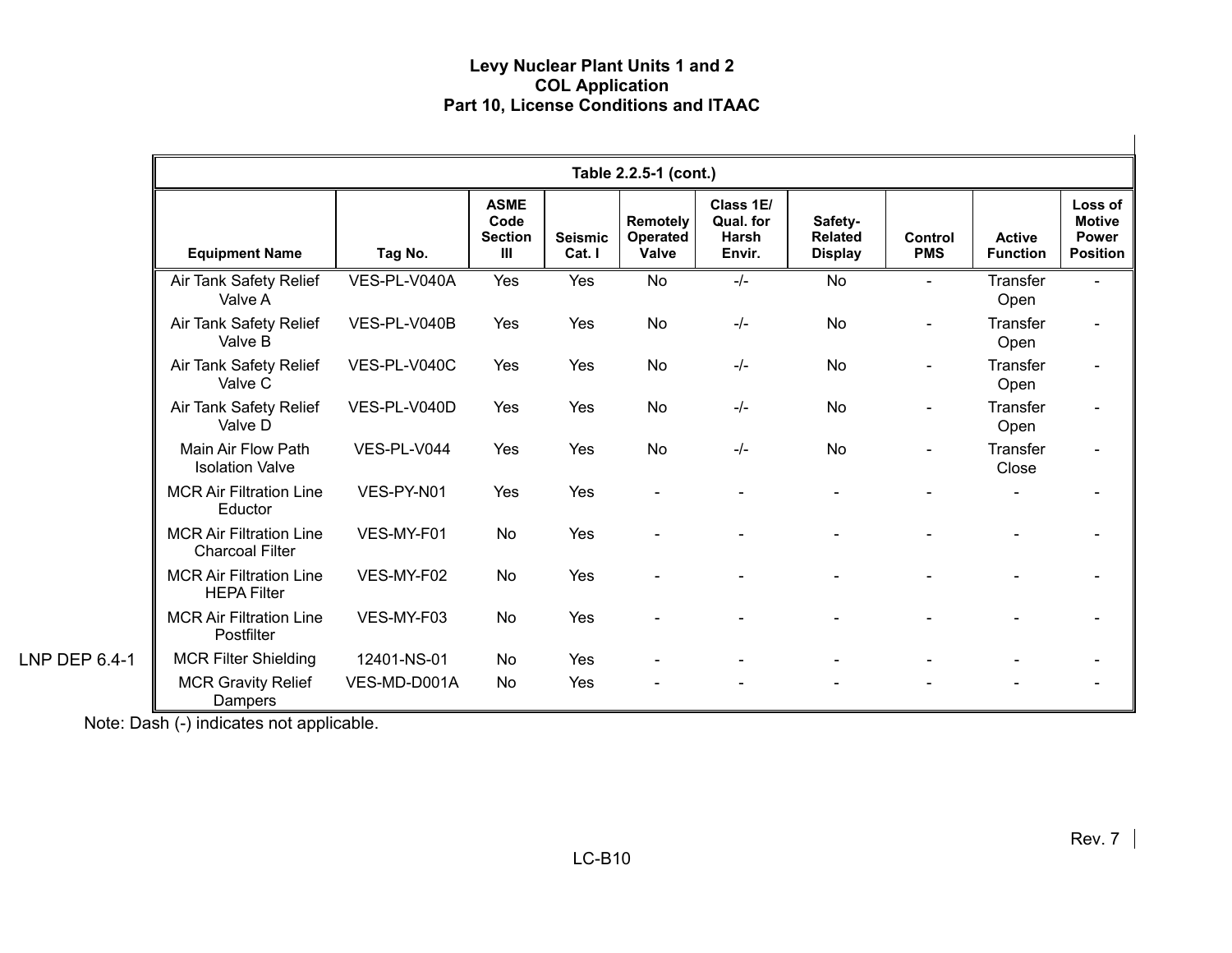|               |                      |                     | Table 2.2.5-4                                     |                                     |
|---------------|----------------------|---------------------|---------------------------------------------------|-------------------------------------|
|               | Room Name            | <b>Room Numbers</b> | <b>Heat Load 0 to 24 Hours</b><br>(Btu/s)         | Heat Load 24 to 72 Hours<br>(Btu/s) |
| LNP DEP 6.4-2 | <b>MCR Envelope</b>  | 12401               | 26.1 (hour 0 through 0.5)                         | 2.9                                 |
|               |                      |                     | 15.6 (hour 0.5 through 3.5)                       |                                     |
|               |                      |                     | 5.8 (hour 3.5 through 24)                         |                                     |
|               | <b>I&amp;C Rooms</b> | 12301, 12305        | 8.8                                               | 0                                   |
|               | <b>I&amp;C Rooms</b> | 12302, 12304        | 13.0                                              | 4.2                                 |
|               | dc Equipment Rooms   | 12201, 12205        | 3.7 (hour 0 through 1)<br>2.4 (hour 2 through 24) | $\mathbf 0$                         |
|               | dc Equipment Rooms   | 12203, 12207        | 5.8 (hour 0 through 1)<br>4.5 (hour 2 through 24) | 2.0                                 |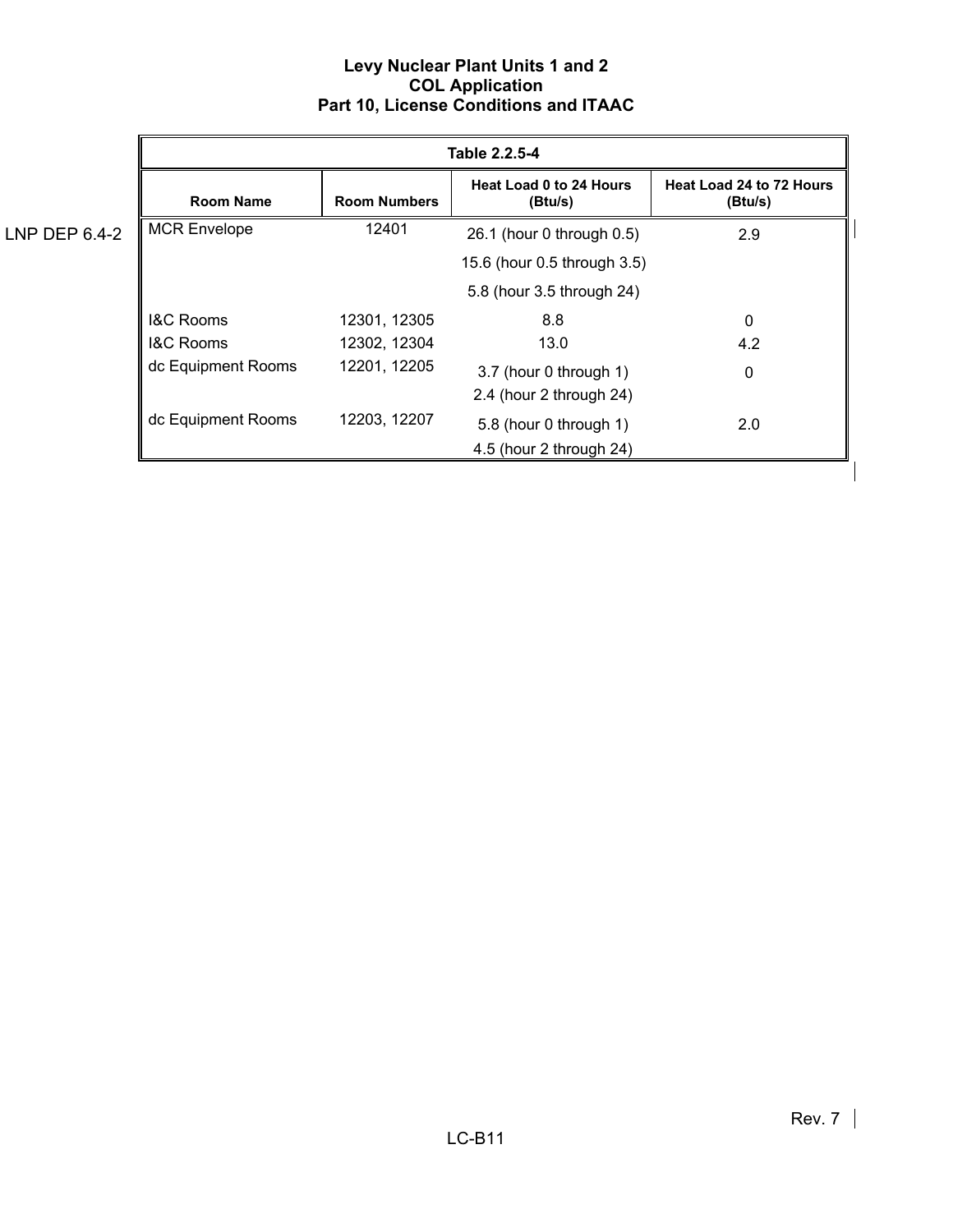|               | Table 2.2.5-5 (cont.)<br><b>Inspections, Tests, Analyses, and Acceptance Criteria</b>                                                                     |                                                                                                                                                                       |                                                                                                                                                                                                 |  |
|---------------|-----------------------------------------------------------------------------------------------------------------------------------------------------------|-----------------------------------------------------------------------------------------------------------------------------------------------------------------------|-------------------------------------------------------------------------------------------------------------------------------------------------------------------------------------------------|--|
|               | <b>Design Commitment</b>                                                                                                                                  | <b>Inspections, Tests, Analyses</b>                                                                                                                                   | <b>Acceptance Criteria</b>                                                                                                                                                                      |  |
|               | 7d) The system provides a                                                                                                                                 | Testing will be performed to                                                                                                                                          | The air flow rate at the outlet of                                                                                                                                                              |  |
|               | passive recirculation flow of MCR                                                                                                                         | confirm that the required                                                                                                                                             | the MCR passive filtration                                                                                                                                                                      |  |
|               | air to maintain main control room                                                                                                                         | amount of air flow circulates                                                                                                                                         | system is at least 600 cfm                                                                                                                                                                      |  |
|               | dose rates below an acceptable                                                                                                                            | through the MCR passive                                                                                                                                               | greater than the flow measured                                                                                                                                                                  |  |
|               | level during VES operation.                                                                                                                               | filtration system,                                                                                                                                                    | by VES-003A/B.                                                                                                                                                                                  |  |
| LNP DEP 6.4-1 | 7e) Shielding below the VES                                                                                                                               | Inspection will be performed                                                                                                                                          | A report exists and concludes                                                                                                                                                                   |  |
|               | Filter is capable of providing                                                                                                                            | for the existence of a report                                                                                                                                         | that the as-built shielding                                                                                                                                                                     |  |
|               | attenuation that is sufficient to                                                                                                                         | verifying that the as-built                                                                                                                                           | identified in Table 2.2.5-1 meets                                                                                                                                                               |  |
|               | ensure main control room doses                                                                                                                            | shielding meets the                                                                                                                                                   | the functional requirements and                                                                                                                                                                 |  |
|               | are below an acceptable level                                                                                                                             | requirements for functional                                                                                                                                           | exists below the filtration unit,                                                                                                                                                               |  |
|               | during VES operation.                                                                                                                                     | capability.                                                                                                                                                           | and within its vertical projection.                                                                                                                                                             |  |
|               | 8. Safety-related displays                                                                                                                                | Inspection will be performed                                                                                                                                          | Safety-related displays                                                                                                                                                                         |  |
|               | identified in Table 2.2.5-1 can be                                                                                                                        | for retrievability of the safety-                                                                                                                                     | identified in Table 2.2.5-1 can                                                                                                                                                                 |  |
|               | retrieved in the MCR.                                                                                                                                     | related displays in the MCR.                                                                                                                                          | be retrieved in the MCR.                                                                                                                                                                        |  |
|               | 9.a) Controls exist in the MCR to<br>cause remotely operated valves<br>identified in Table 2.2.5-1 to<br>perform their active functions.                  | Stroke testing will be<br>performed on remotely<br>operated valves identified in<br>Table 2.2.5-1 using the<br>controls in the MCR.                                   | Controls in the MCR operate to<br>cause remotely operated valves<br>identified in Table 2.2.5-1 to<br>perform their active safety<br>functions.                                                 |  |
|               | 9.b) The valves identified in Table<br>2.2.5-1 as having PMS control<br>perform their active safety<br>function after receiving a signal<br>from the PMS. | Testing will be performed on<br>remotely operated valves<br>listed in Table 2.2.5-1 using<br>real or simulated signals into<br>the PMS.                               | The remotely operated valves<br>identified in Table 2.2.5-1 as<br>having PMS control perform the<br>active safety function identified<br>in the table after receiving a<br>signal from the PMS. |  |
|               | 10. After loss of motive power, the                                                                                                                       | Testing of the remotely                                                                                                                                               | After loss of motive power, each                                                                                                                                                                |  |
|               | remotely operated valves                                                                                                                                  | operated valves will be                                                                                                                                               | remotely operated valve                                                                                                                                                                         |  |
|               | identified in Table 2.2.5-1 assume                                                                                                                        | performed under the                                                                                                                                                   | identified in Table 2.2.5-1                                                                                                                                                                     |  |
|               | the indicated loss of motive power                                                                                                                        | conditions of loss of motive                                                                                                                                          | assumes the indicated loss of                                                                                                                                                                   |  |
|               | position.                                                                                                                                                 | power.                                                                                                                                                                | motive power position.                                                                                                                                                                          |  |
|               | 11. Displays of the parameters                                                                                                                            | Inspection will be performed                                                                                                                                          | The displays identified in Table                                                                                                                                                                |  |
|               | identified in Table 2.2.5-3 can be                                                                                                                        | for retrievability of the                                                                                                                                             | 2.2.5-3 can be retrieved in the                                                                                                                                                                 |  |
|               | retrieved in the MCR.                                                                                                                                     | parameters in the MCR.                                                                                                                                                | MCR.                                                                                                                                                                                            |  |
|               | 12. The background noise level in<br>the MCR does not exceed 65<br>$dB(A)$ at the operator<br>workstations when VES is<br>operating.                      | The as-built VES will be<br>operated, and background<br>noise levels in the MRC will be<br>measured at the operator work<br>stations with the plant not<br>operating. | The background noise level in<br>the MCR does not exceed 65<br>$dB(A)$ at the operator work<br>stations when the VES is<br>operating.                                                           |  |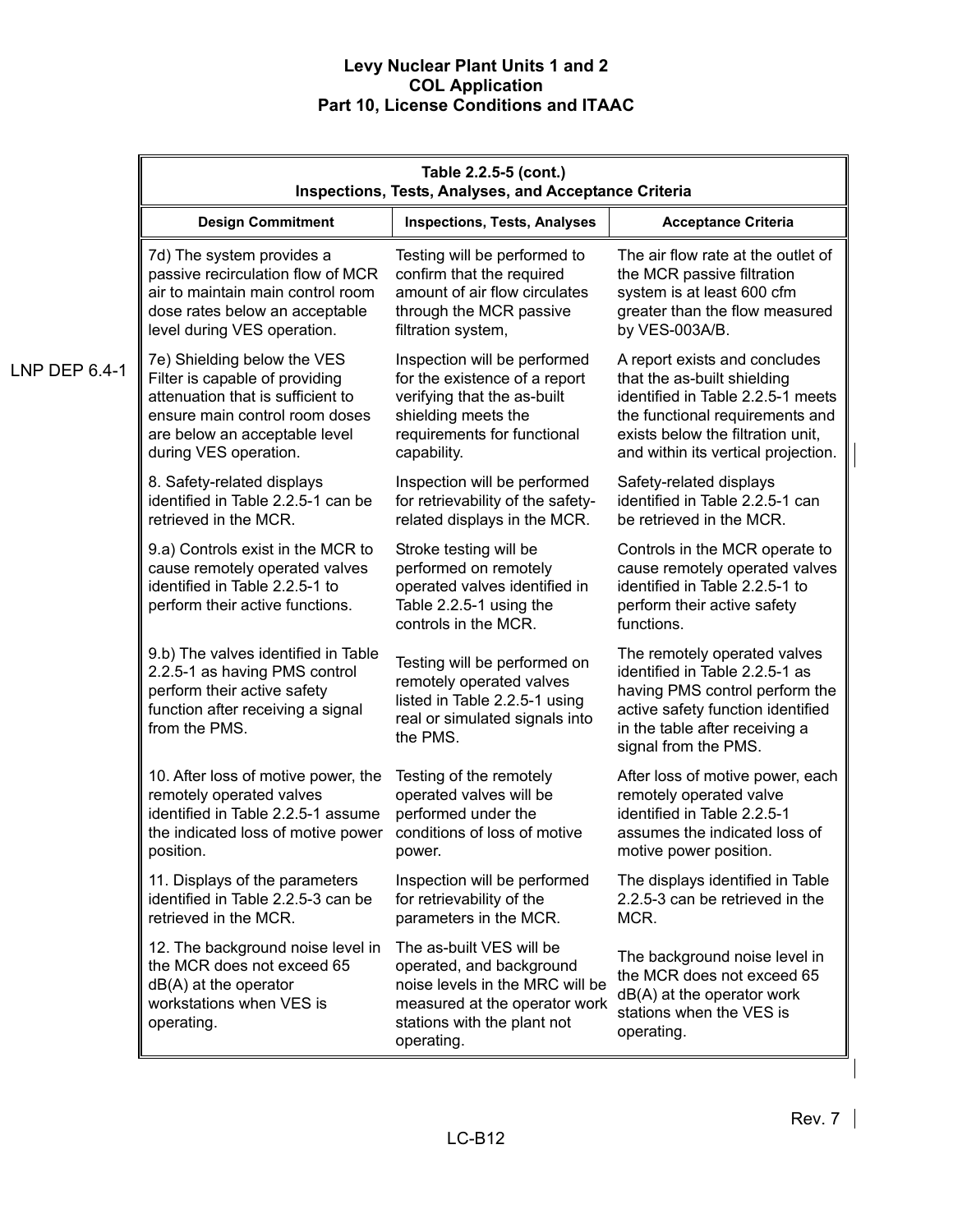|               | Table 2.3.9-3<br>Inspections, Tests, Analyses, and Acceptance Criteria                                                                               |                                                                                                                                    |                                                                                                                                                                                                                                                                                                                                                                                                                                                                                                                                                                                                                                                                                                                                                                                                                                       |  |
|---------------|------------------------------------------------------------------------------------------------------------------------------------------------------|------------------------------------------------------------------------------------------------------------------------------------|---------------------------------------------------------------------------------------------------------------------------------------------------------------------------------------------------------------------------------------------------------------------------------------------------------------------------------------------------------------------------------------------------------------------------------------------------------------------------------------------------------------------------------------------------------------------------------------------------------------------------------------------------------------------------------------------------------------------------------------------------------------------------------------------------------------------------------------|--|
|               | <b>Design Commitment</b>                                                                                                                             | <b>Inspections, Tests, Analyses</b>                                                                                                | <b>Acceptance Criteria</b>                                                                                                                                                                                                                                                                                                                                                                                                                                                                                                                                                                                                                                                                                                                                                                                                            |  |
|               | 1. The functional arrangement of<br>the VLS is as described in the<br>Design Description of this<br>Section 2.3.9.                                   | Inspection of the as-built system<br>will be performed.                                                                            | The as-built VLS conforms with the<br>functional arrangement as described<br>in the Design Description of this<br>Section 2.3.9.                                                                                                                                                                                                                                                                                                                                                                                                                                                                                                                                                                                                                                                                                                      |  |
|               | 2.a) The hydrogen monitors<br>identified in Table 2.3.9-1 are<br>powered by the non-Class 1E dc<br>and UPS system.                                   | Testing will be performed by<br>providing a simulated test signal in<br>each power group of the<br>non-Class 1E dc and UPS system. | A simulated test signal exists at the<br>hydrogen monitors identified in<br>Table 2.3.9-1 when the non-Class 1E<br>dc and UPS system is provided the<br>test signal.                                                                                                                                                                                                                                                                                                                                                                                                                                                                                                                                                                                                                                                                  |  |
|               | 2.b) The components identified in<br>Table 2.3.9-2 are powered from<br>their respective non-Class 1E power<br>group.                                 | Testing will be performed by<br>providing a simulated test signal in<br>each non-Class 1E power group.                             | A simulated test signal exists at the<br>equipment identified in Table 2.3.9-2<br>when the assigned non-Class 1E<br>power group is provided the test<br>signal.                                                                                                                                                                                                                                                                                                                                                                                                                                                                                                                                                                                                                                                                       |  |
|               | 3. The VLS provides the nonsafety-<br>related function to control the<br>containment hydrogen<br>concentration for beyond design<br>basis accidents. | i) Inspection for the number of<br>igniters will be performed.<br>ii) Operability testing will be<br>performed on the igniters.    | i) At least 64 hydrogen igniters are<br>provided inside containment at the<br>locations specified in Table 2.3.9-2.<br>ii) The surface temperature of the<br>igniter exceeds 1700°F.                                                                                                                                                                                                                                                                                                                                                                                                                                                                                                                                                                                                                                                  |  |
| LNP DEP 6.2-1 |                                                                                                                                                      | iii) An inspection of the as-built<br>containment internal structures will<br>be performed.                                        | iii) The equipment access opening<br>and CMT-A opening constitute at<br>least 98% of vent paths within Room<br>11206 that vent to Room 11300. The<br>minimum distance between the<br>equipment access opening and<br>containment shell is at least 24.3 feet.<br>The minimum distance between the<br>CMT-A opening and the containment<br>shell is at least 9.4 feet. The CMT-B<br>opening constitutes at least 98% of<br>vent paths within Room 11207 that<br>vent to Room 11300 and is a<br>minimum distance of 24.6 feet away<br>from the containment shell. Other<br>openings through the ceilings of<br>these rooms must be at least 3 feet<br>from the containment shell. An<br>analysis exists and concludes that<br>ignition of postulated hydrogen<br>releases through these openings will<br>not result in a failure of the |  |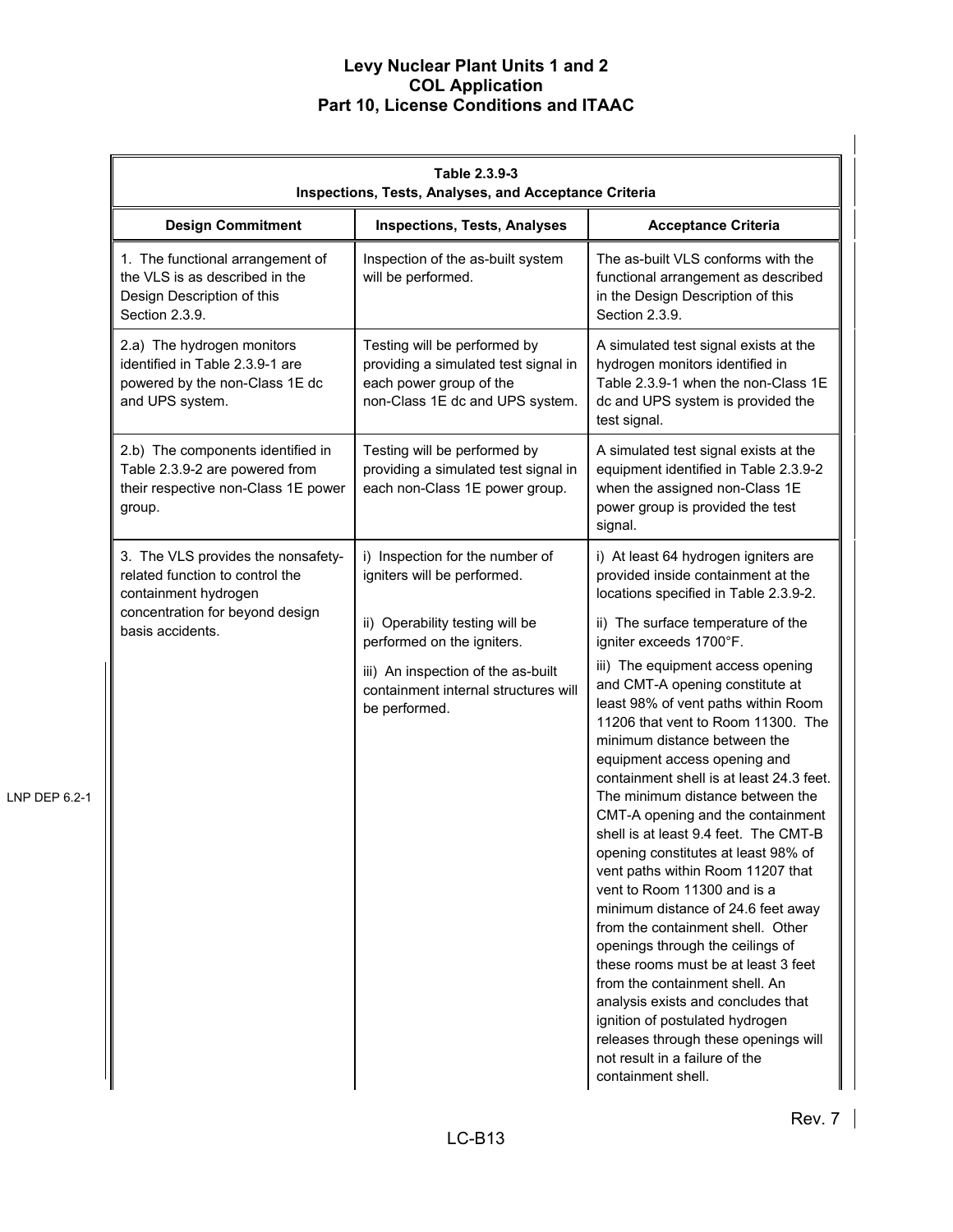| Table 2.3.9-3<br><b>Inspections, Tests, Analyses, and Acceptance Criteria</b> |                                                                                                                                                                                            |                                                                                                               |  |  |
|-------------------------------------------------------------------------------|--------------------------------------------------------------------------------------------------------------------------------------------------------------------------------------------|---------------------------------------------------------------------------------------------------------------|--|--|
| <b>Design Commitment</b>                                                      | <b>Inspections, Tests, Analyses</b>                                                                                                                                                        | <b>Acceptance Criteria</b>                                                                                    |  |  |
|                                                                               | iv) An inspection will be<br>performed of the as-built IRWST<br>vents that are located in the roof of<br>the IRWST along the side of the<br><b>IRWST</b> next to the containment<br>shell. | iv) The discharge from each of these<br>IRWST vents is oriented generally<br>away from the containment shell. |  |  |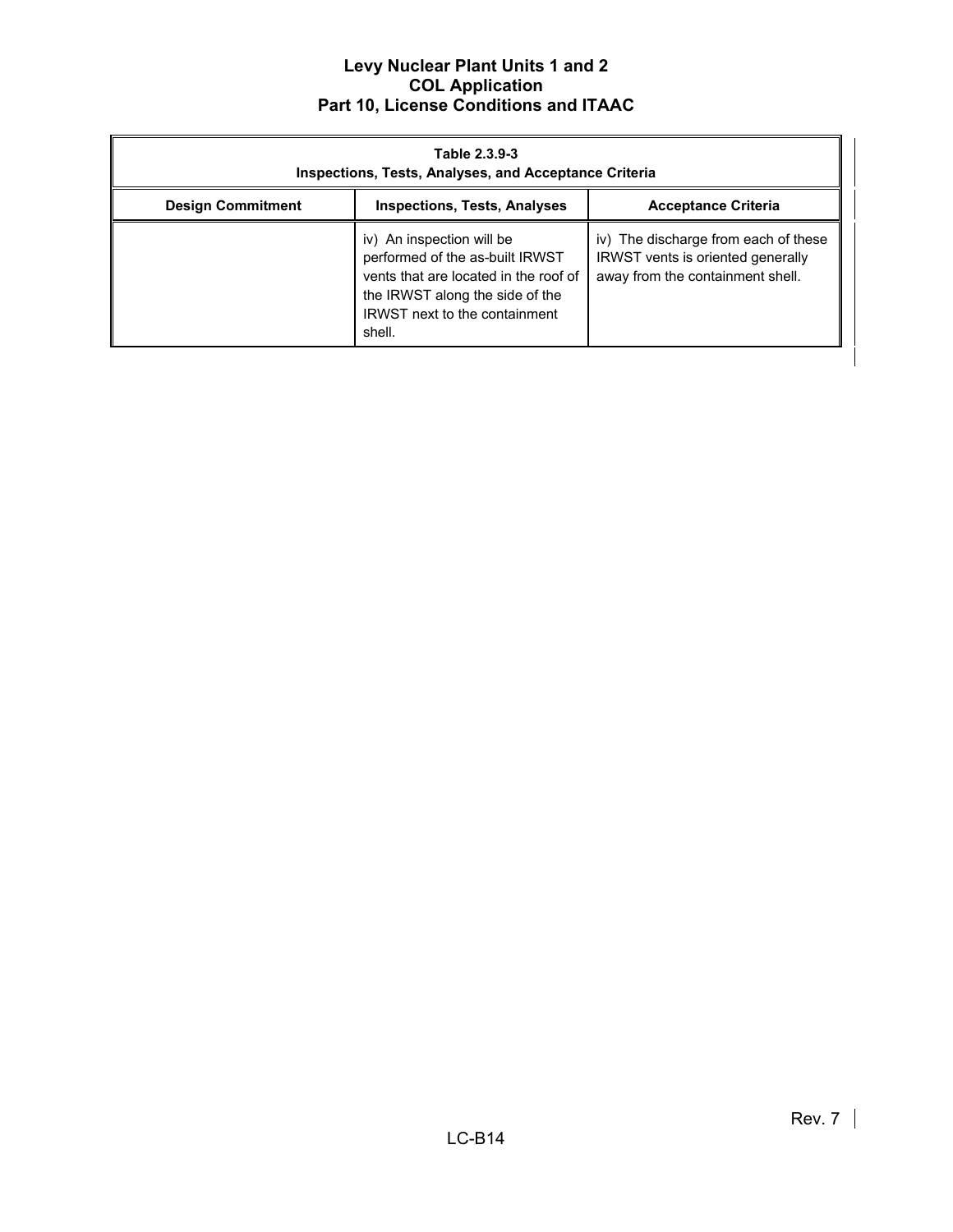|                      | Table 2.5.2-3                                                                          |  |
|----------------------|----------------------------------------------------------------------------------------|--|
|                      | <b>PMS Automatically Actuated Engineered Safety Features</b>                           |  |
|                      | Safeguards Actuation                                                                   |  |
|                      | <b>Containment Isolation</b>                                                           |  |
|                      | Automatic Depressurization System (ADS) Actuation                                      |  |
|                      | Main Feedwater Isolation                                                               |  |
|                      | Reactor Coolant Pump Trip                                                              |  |
|                      | <b>CMT</b> Injection                                                                   |  |
|                      | Turbine Trip (Isolated signal to nonsafety equipment)                                  |  |
|                      | <b>Steam Line Isolation</b>                                                            |  |
|                      | Steam Generator Relief Isolation                                                       |  |
|                      | Steam Generator Blowdown Isolation                                                     |  |
|                      | Passive Containment Cooling Actuation                                                  |  |
|                      | <b>Startup Feedwater Isolation</b>                                                     |  |
|                      | Passive Residual Heat Removal (PRHR) Heat Exchanger Alignment                          |  |
|                      | <b>Block of Boron Dilution</b>                                                         |  |
|                      | Chemical and Volume Control System (CVS) Makeup Line Isolation                         |  |
|                      | Steam Dump Block (Isolated signal to nonsafety equipment)                              |  |
| <b>LNP DEP 6.4-2</b> | Main Control Room Isolation, Air Supply Initiation and Electrical Load De-energization |  |
|                      | Auxiliary Spray and Letdown Purification Line Isolation                                |  |
|                      | Containment Air Filtration System Isolation                                            |  |
|                      | Normal Residual Heat Removal Isolation                                                 |  |
|                      | <b>Refueling Cavity Isolation</b>                                                      |  |
|                      | In-Containment Refueling Water Storage Tank (IRWST) Injection                          |  |
|                      | <b>IRWST Containment Recirculation</b>                                                 |  |
|                      | <b>CVS Letdown Isolation</b>                                                           |  |
|                      | Pressurizer Heater Block (Isolated signal to nonsafety equipment)                      |  |
|                      | Containment Vacuum Relief                                                              |  |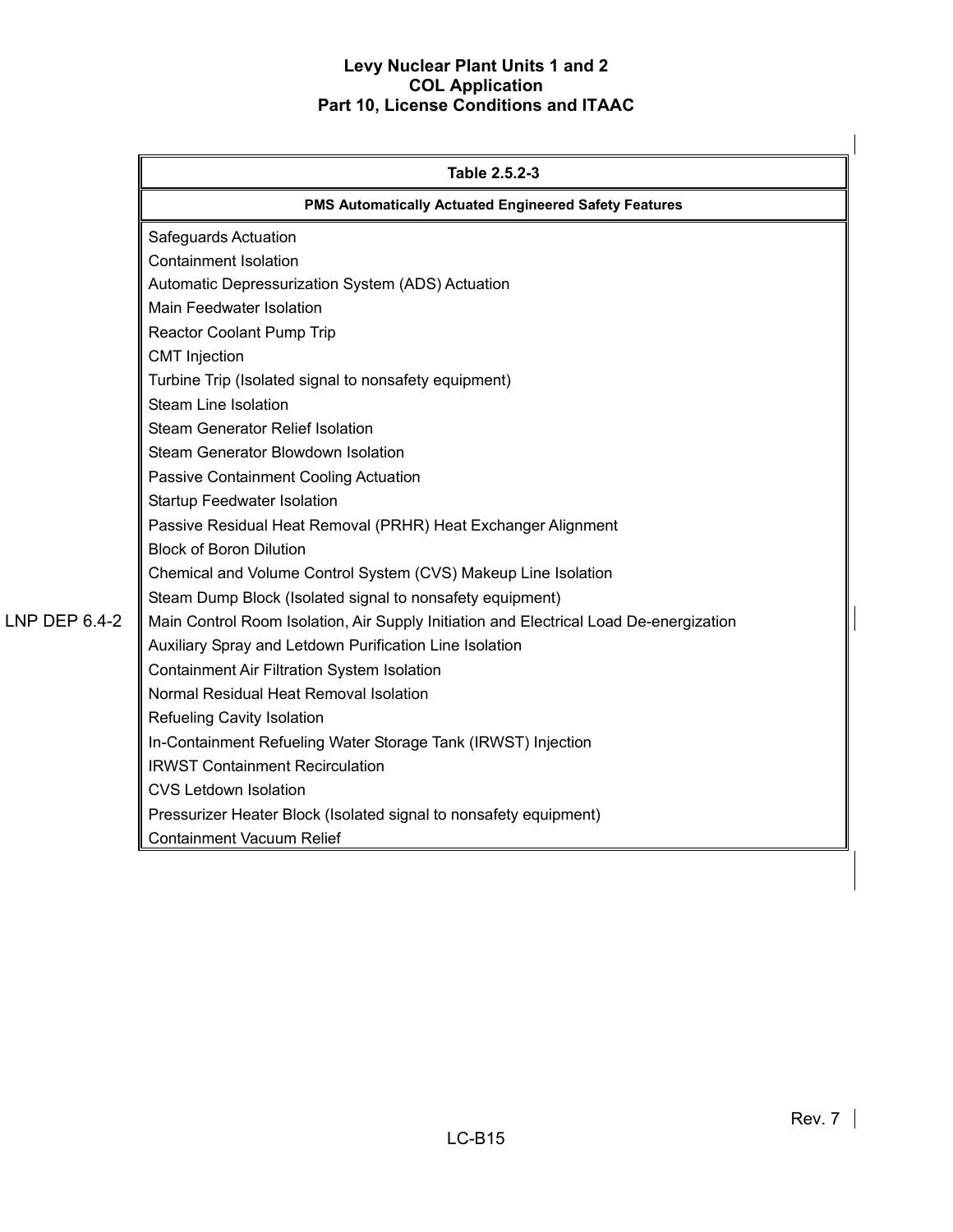|               | Table 2.5.2-4<br><b>PMS Manually Actuated Features</b>                                 |  |  |
|---------------|----------------------------------------------------------------------------------------|--|--|
|               |                                                                                        |  |  |
|               | Reactor Trip                                                                           |  |  |
|               | Safeguards Actuation                                                                   |  |  |
|               | <b>Containment Isolation</b>                                                           |  |  |
|               | Depressurization System Stages 1, 2, and 3 Actuation                                   |  |  |
|               | Depressurization System Stage 4 Actuation                                              |  |  |
|               | Feedwater Isolation                                                                    |  |  |
|               | Core Makeup Tank Injection Actuation                                                   |  |  |
|               | <b>Steam Line Isolation</b>                                                            |  |  |
|               | Passive Containment Cooling Actuation                                                  |  |  |
|               | Passive Residual Heat Removal Heat Exchanger Alignment                                 |  |  |
|               | <b>IRWST</b> Injection                                                                 |  |  |
|               | <b>Containment Recirculation Actuation</b>                                             |  |  |
| LNP DEP 6.4-2 | Main Control Room Isolation, Air Supply Initiation and Electrical Load De-energization |  |  |
|               | <b>Steam Generator Relief Isolation</b>                                                |  |  |
|               | Chemical and Volume Control System Isolation                                           |  |  |
|               | Normal Residual Heat Removal System Isolation                                          |  |  |
|               | <b>Containment Vacuum Relief</b>                                                       |  |  |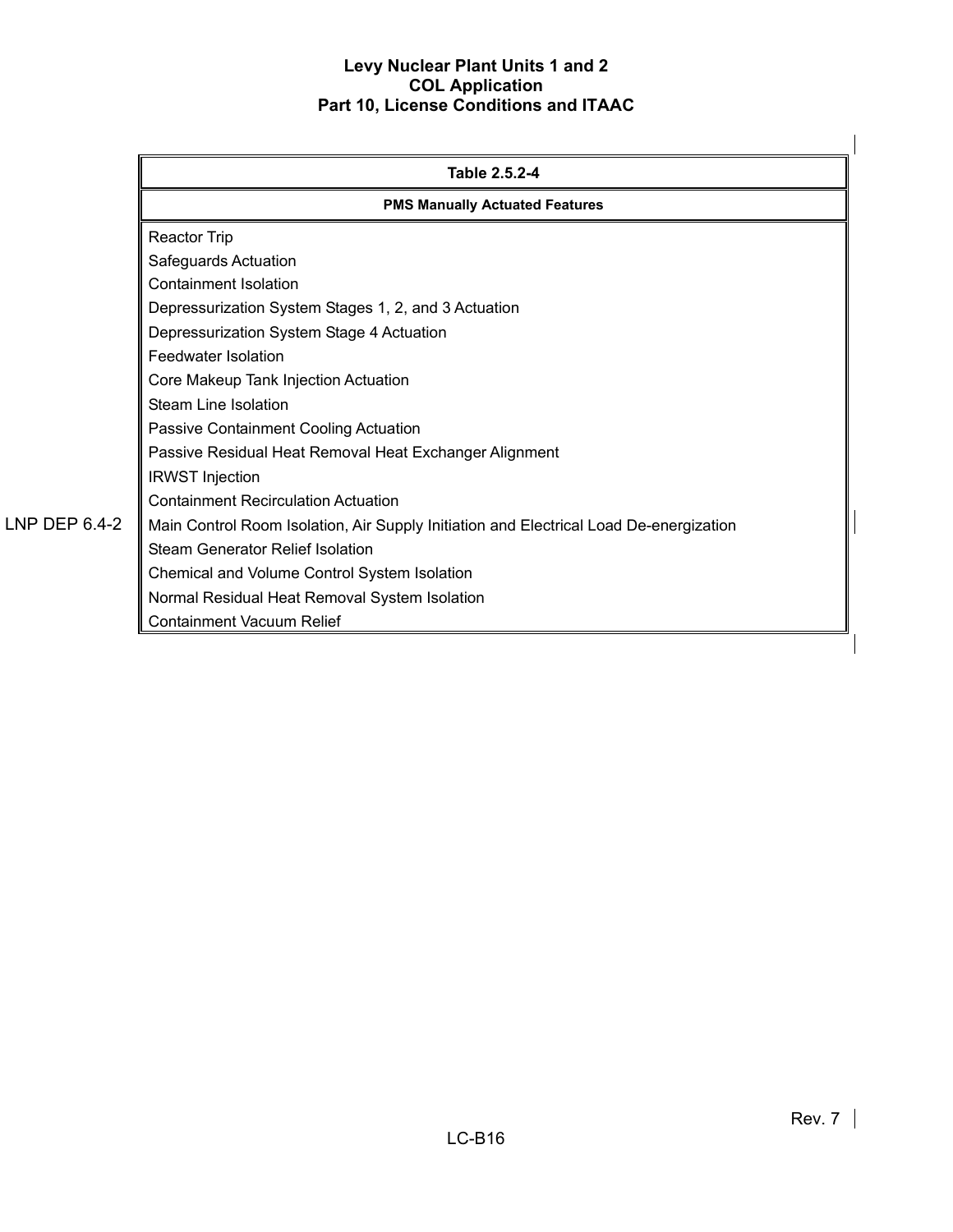| TABLE 2.6.9-2 - SITE-SPECIFIC PHYSICAL SECURITY INSPECTIONS, TESTS, ANALYSES<br>AND ACCEPTANCE CRITERIA                                                                                                                                                                                                                                                                                                                                                          |                                                                                                                                                                                                                                                                            |                                                                                                                                                                                                                                                                                                                                                                                                                                                                                                                                                                                  |  |
|------------------------------------------------------------------------------------------------------------------------------------------------------------------------------------------------------------------------------------------------------------------------------------------------------------------------------------------------------------------------------------------------------------------------------------------------------------------|----------------------------------------------------------------------------------------------------------------------------------------------------------------------------------------------------------------------------------------------------------------------------|----------------------------------------------------------------------------------------------------------------------------------------------------------------------------------------------------------------------------------------------------------------------------------------------------------------------------------------------------------------------------------------------------------------------------------------------------------------------------------------------------------------------------------------------------------------------------------|--|
| <b>Design Commitment</b>                                                                                                                                                                                                                                                                                                                                                                                                                                         | Inspections, Tests, and<br>Analyses                                                                                                                                                                                                                                        | Acceptance Criteria                                                                                                                                                                                                                                                                                                                                                                                                                                                                                                                                                              |  |
| 1. The external walls, doors,<br>ceiling, and floors in the<br>location within which the<br>last access control function<br>for access to the protected<br>area is performed are<br>bullet-resistant to at least<br><b>Underwriters Laboratory</b><br>Ballistic Standard 752, level<br>4.                                                                                                                                                                        | Type test, analysis, or a<br>combination of type test and<br>analysis will be performed for<br>the external walls, doors,<br>ceilings, and floors in the<br>location within which the last<br>access control function for<br>access to the protected area<br>is performed. | The external walls, doors,<br>ceilings, and floors in the<br>location within which the last<br>access control function for<br>access to the protected area<br>is performed are bullet-<br>resistant to at least<br><b>Underwriters Laboratory</b><br>Ballistic Standard 752, level 4.                                                                                                                                                                                                                                                                                            |  |
| 2. Physical barriers for the<br>protected area perimeter<br>are not part of vital area<br>barriers.                                                                                                                                                                                                                                                                                                                                                              | An inspection of the protected<br>area perimeter barrier will be<br>performed.                                                                                                                                                                                             | Physical barriers at the<br>perimeter of the protected<br>area are separated from any<br>other barrier designated as a<br>vital area barrier.                                                                                                                                                                                                                                                                                                                                                                                                                                    |  |
| 3. a) Isolation zones exist in<br>outdoor areas adjacent to<br>the physical barrier at the<br>perimeter of the protected<br>area that allow 20 feet of<br>observation on either side<br>of the barrier. Where<br>permanent buildings do not<br>allow a 20-foot observation<br>and assessment distance<br>on the inside of the<br>protected area, the building<br>walls are immediately<br>adjacent to, or an integral<br>part of, the protected area<br>barrier. | Inspections will be performed<br>of the isolation zones in<br>outdoor areas adjacent to the<br>physical barrier at the<br>perimeter of the protected<br>area.                                                                                                              | Isolation zones exist in<br>outdoor areas adjacent to the<br>physical barrier at the<br>perimeter of the protected<br>area and allow 20 feet of<br>observation and assessment<br>of the activities of people on<br>either side of the barrier.<br>Where permanent buildings<br>do not allow a 20-foot<br>observation and assessment<br>distance on the inside of the<br>protected area, the building<br>walls are immediately<br>adjacent to, or an integral part<br>of, the protected area barrier<br>and the 20-foot observation<br>and assessment distance<br>does not apply. |  |
| b) The isolation zones are<br>monitored with intrusion<br>detection equipment that<br>provides the capability to<br>detect and assess<br>unauthorized persons.                                                                                                                                                                                                                                                                                                   | Inspections will be performed<br>of the intrusion detection<br>equipment within the isolation<br>zones.                                                                                                                                                                    | The isolation zones are<br>equipped with intrusion<br>detection equipment that<br>provides the capability to<br>detect and assess<br>unauthorized persons.                                                                                                                                                                                                                                                                                                                                                                                                                       |  |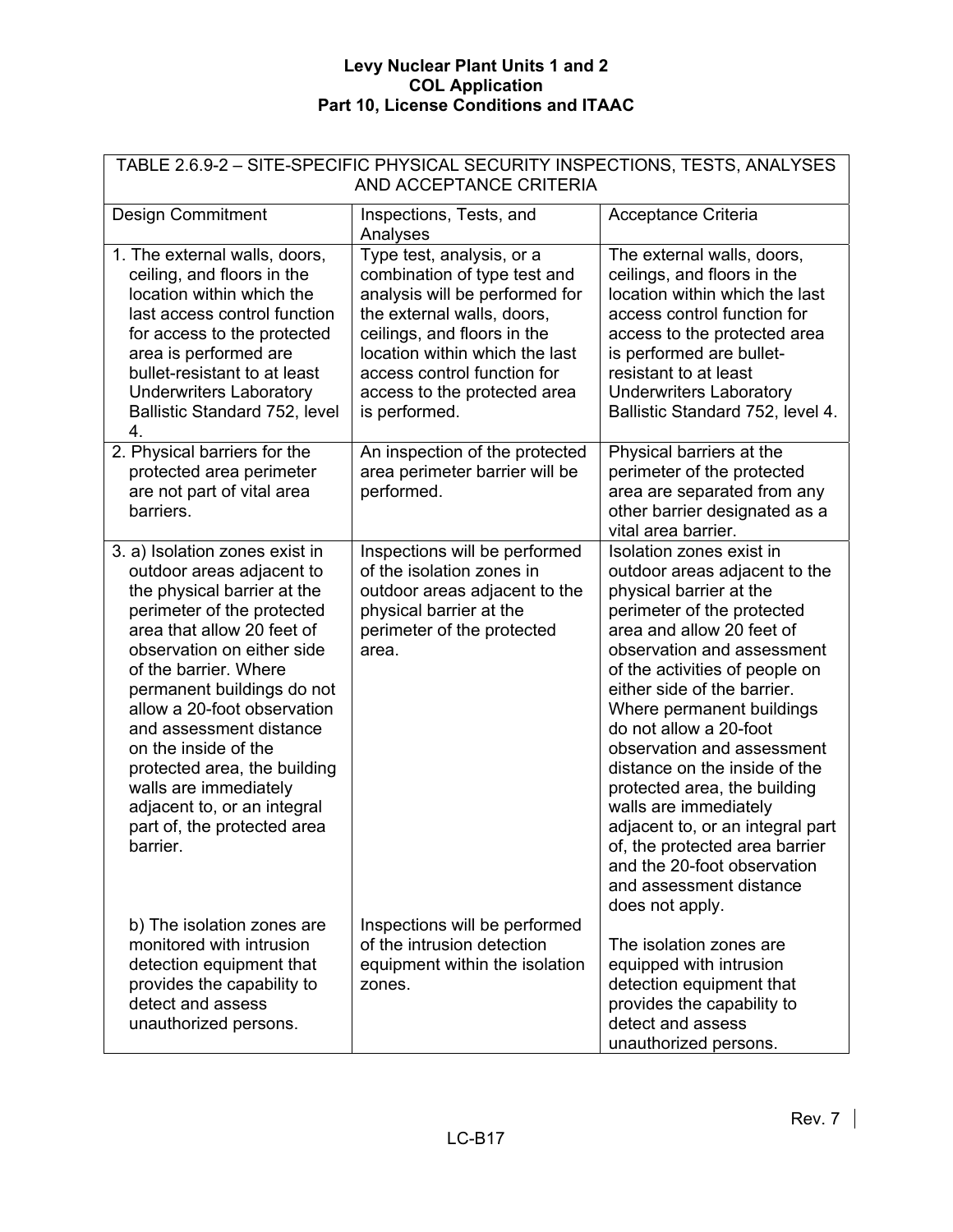| TABLE 2.6.9-2 - SITE-SPECIFIC PHYSICAL SECURITY INSPECTIONS, TESTS, ANALYSES<br>AND ACCEPTANCE CRITERIA                                                                                           |                                                                                                                                               |                                                                                                                                                                                                              |  |  |
|---------------------------------------------------------------------------------------------------------------------------------------------------------------------------------------------------|-----------------------------------------------------------------------------------------------------------------------------------------------|--------------------------------------------------------------------------------------------------------------------------------------------------------------------------------------------------------------|--|--|
| <b>Design Commitment</b>                                                                                                                                                                          | Inspections, Tests, and<br>Analyses                                                                                                           | Acceptance Criteria                                                                                                                                                                                          |  |  |
| 4. The intrusion detection and<br>assessment equipment at<br>the protected area<br>perimeter:                                                                                                     | Tests, inspections or a<br>combination of tests and<br>inspections of the intrusion<br>detection and assessment<br>equipment at the protected | The intrusion detection and<br>assessment equipment at the<br>protected area perimeter:                                                                                                                      |  |  |
| a) detects penetration or<br>attempted penetration of<br>the protected area barrier<br>and concurrently alarms<br>in both the Central Alarm<br><b>Station and Secondary</b><br>Alarm Station, and | area perimeter and its<br>uninterruptible power supply<br>will be performed.                                                                  | a) detects penetration or<br>attempted penetration of<br>the protected area barrier<br>and concurrently alarms<br>in the Central Alarm<br><b>Station and Secondary</b><br>Alarm Station, and                 |  |  |
| b) remains operable from<br>an uninterruptible power<br>supply in the event of the<br>loss of normal power.                                                                                       |                                                                                                                                               | b) remains operable from<br>an uninterruptible power<br>supply in the event of the<br>loss of normal power                                                                                                   |  |  |
| 5. Access control points are<br>established to:                                                                                                                                                   | Tests, inspections, or<br>combination of tests and<br>inspections of installed                                                                | The access control points for<br>the protected area:                                                                                                                                                         |  |  |
| a) control personnel and<br>vehicle access into the<br>protected area.                                                                                                                            | systems and equipment at the<br>access control points to the<br>protected area will be<br>performed.                                          | a) are configured to<br>control personnel and<br>vehicle access.                                                                                                                                             |  |  |
| b) detect firearms,<br>explosives, and<br>incendiary devices at the<br>protected area personnel<br>access points.                                                                                 |                                                                                                                                               | b) include detection<br>equipment that is capable<br>of detecting firearms,<br>incendiary devices, and<br>explosives at the<br>protected area personnel<br>access points.                                    |  |  |
| 6. An access control system<br>with numbered picture<br>badges is installed for use<br>by individuals who are<br>authorized access to<br>protected areas and vital<br>areas without escort.       | A test of the access control<br>system with numbered picture<br>badges will be performed.                                                     | The access authorization<br>system with numbered picture<br>badges can identify and<br>authorize protected area and<br>vital area access only to those<br>personnel with unescorted<br>access authorization. |  |  |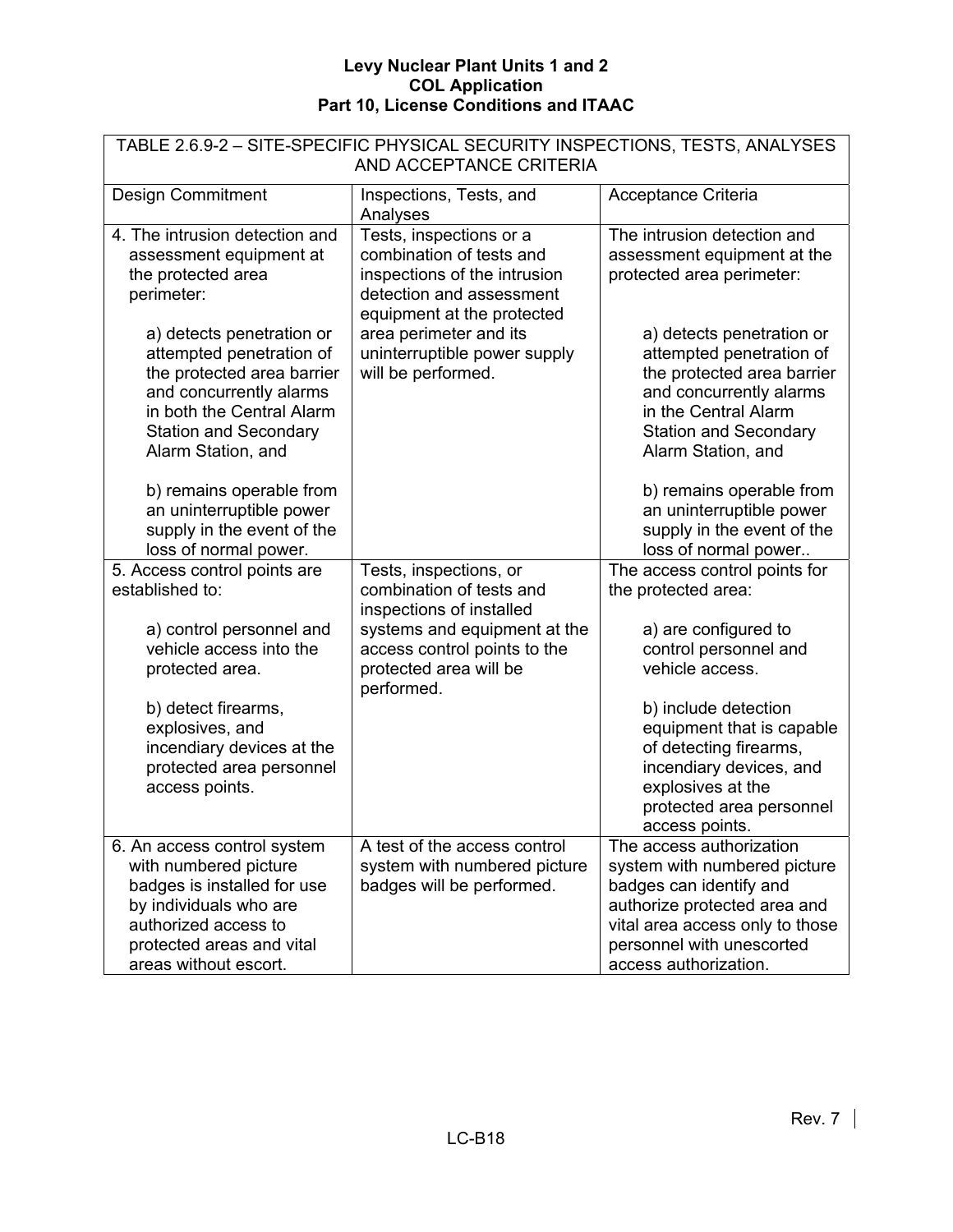| TABLE 2.6.9-2 - SITE-SPECIFIC PHYSICAL SECURITY INSPECTIONS, TESTS, ANALYSES<br>AND ACCEPTANCE CRITERIA                                                                                                                                                                                                                    |                                                                                                                                                                        |                                                                                                                                                                                                                                                                                                                  |  |
|----------------------------------------------------------------------------------------------------------------------------------------------------------------------------------------------------------------------------------------------------------------------------------------------------------------------------|------------------------------------------------------------------------------------------------------------------------------------------------------------------------|------------------------------------------------------------------------------------------------------------------------------------------------------------------------------------------------------------------------------------------------------------------------------------------------------------------|--|
| <b>Design Commitment</b>                                                                                                                                                                                                                                                                                                   | Inspections, Tests, and<br>Analyses                                                                                                                                    | Acceptance Criteria                                                                                                                                                                                                                                                                                              |  |
| 7. Access to vital equipment<br>physical barriers requires<br>passage through the<br>protected area perimeter<br>barrier.                                                                                                                                                                                                  | Inspection will be performed<br>to confirm that access to vital<br>equipment physical barriers<br>requires passage through the<br>protected area perimeter<br>barrier. | Vital equipment is located<br>within a protected area such<br>that access to vital equipment<br>physical barriers requires<br>passage through the<br>protected area perimeter<br>barrier.                                                                                                                        |  |
| 8. a) Penetrations through the<br>protected area barrier are<br>secured and monitored.                                                                                                                                                                                                                                     | Inspections will be performed<br>of penetrations through the<br>protected area barrier.                                                                                | Penetrations and openings<br>through the protected area<br>barrier are secured and<br>monitored.                                                                                                                                                                                                                 |  |
| b) Unattended openings<br>(such as underground<br>pathways) that intersect the<br>protected area boundary or<br>vital area boundary will be<br>protected by a physical<br>barrier and monitored by<br>intrusion detection<br>equipment or provided<br>surveillance at a frequency<br>sufficient to detect<br>exploitation. | Inspections will be performed<br>of unattended openings that<br>intersect the protected area<br>boundary or vital area<br>boundary.                                    | Unattended openings (such<br>as underground pathways)<br>that intersect the protected<br>area boundary or vital area<br>boundary are protected by a<br>physical barrier and monitored<br>by intrusion detection<br>equipment or provided<br>surveillance at a frequency<br>sufficient to detect<br>exploitation. |  |
| 9. Emergency exits through<br>the protected area<br>perimeter are alarmed and<br>secured with locking<br>devices to allow for<br>emergency egress.                                                                                                                                                                         | Tests, inspections, or a<br>combination of tests and<br>inspections of emergency<br>exits through the protected<br>area perimeter will be<br>performed.                | Emergency exits through the<br>protected area perimeter are<br>alarmed and secured by<br>locking devices that allow<br>prompt egress during an<br>emergency.                                                                                                                                                     |  |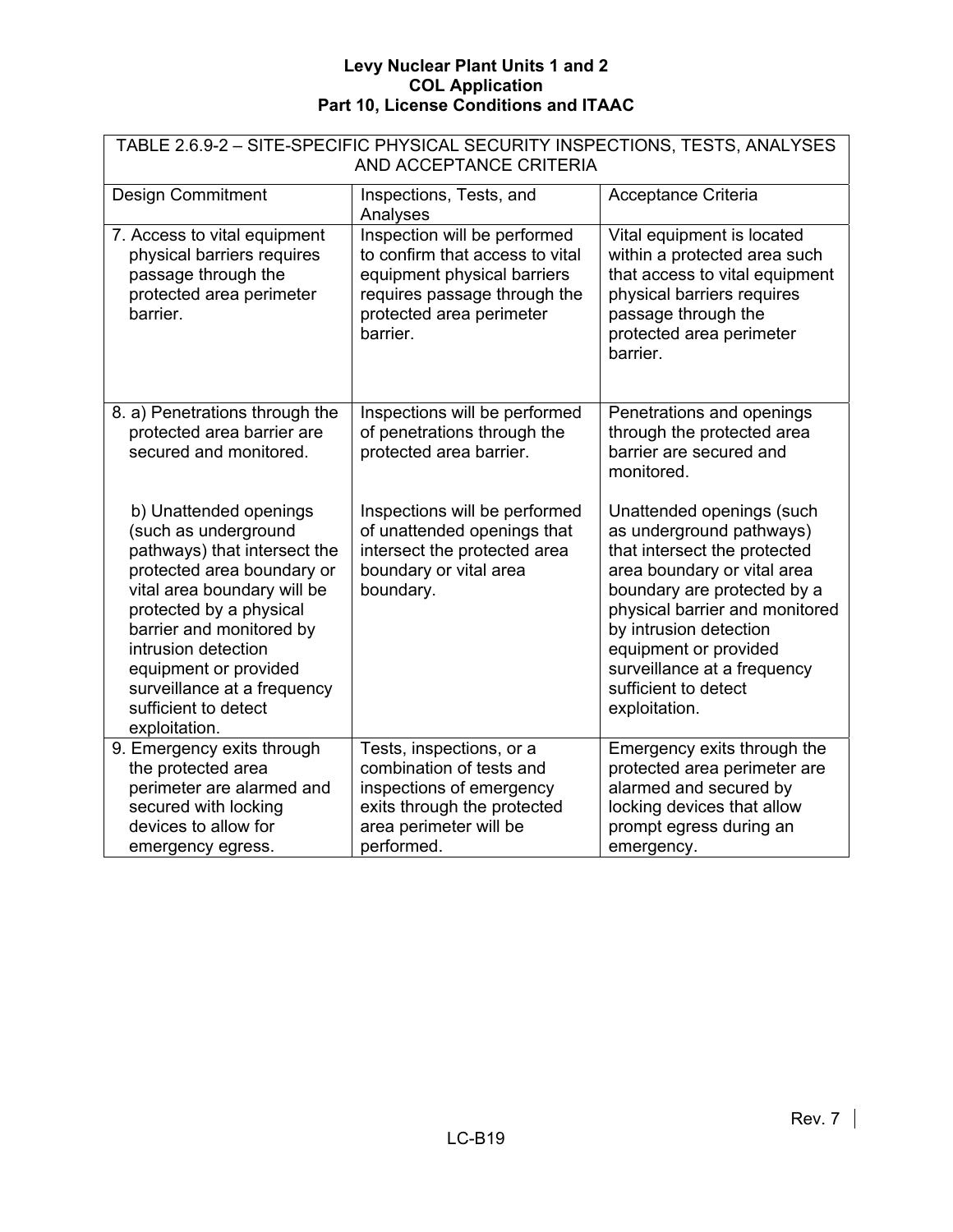| Table 2.6.12-1                                                                                                                                                                                                                                                              |                                                                                                                                                                                                                        |                                                                                                                                                                                                                                                                                                              |  |
|-----------------------------------------------------------------------------------------------------------------------------------------------------------------------------------------------------------------------------------------------------------------------------|------------------------------------------------------------------------------------------------------------------------------------------------------------------------------------------------------------------------|--------------------------------------------------------------------------------------------------------------------------------------------------------------------------------------------------------------------------------------------------------------------------------------------------------------|--|
|                                                                                                                                                                                                                                                                             | <b>Offsite Power System</b>                                                                                                                                                                                            |                                                                                                                                                                                                                                                                                                              |  |
| <b>Design Commitment</b>                                                                                                                                                                                                                                                    | Inspections, Tests, and<br>Analyses                                                                                                                                                                                    | Acceptance Criteria                                                                                                                                                                                                                                                                                          |  |
| 1. A minimum of one offsite<br>circuit supplies electric<br>power from the<br>transmission switchyard to<br>the interface with the onsite<br>ac power system.                                                                                                               | Inspections of the as-built<br>offsite circuit will be<br>performed.                                                                                                                                                   | At least one offsite circuit is<br>provided from the<br>transmission switchyard<br>interface to the interface with<br>the onsite ac power system.                                                                                                                                                            |  |
| 2. Each offsite circuit<br>interfacing with the onsite<br>ac power system is<br>adequately rated to supply<br>assumed loads during<br>normal, abnormal and<br>accident conditions.                                                                                          | Analyses of the offsite power<br>system will be performed to<br>evaluate the as-built ratings of<br>each offsite circuit interfacing<br>with the onsite ac power<br>system against the load<br>assumptions.            | A report exists and concludes<br>that each as-built offsite circuit<br>is rated to supply the load<br>assumptions, during normal,<br>abnormal and accident<br>conditions.                                                                                                                                    |  |
| 3. During steady state<br>operation, each offsite<br>circuit is capable of<br>supplying required voltage<br>to the interface with the<br>onsite ac power system that<br>will support operation of<br>assumed loads during<br>normal, abnormal and<br>accident conditions.   | Analyses of the as-built offsite<br>circuit will be performed to<br>evaluate the capability of each<br>offsite circuit to supply the<br>voltage requirements at the<br>interface with the onsite ac<br>power system.   | A report exists and concludes<br>that during steady state<br>operation each as-built offsite<br>circuit is capable of supplying<br>the voltage at the interface<br>with the onsite ac power<br>system that will support<br>operation of assumed loads<br>during normal, abnormal and<br>accident conditions. |  |
| 4. During steady state<br>operation, each offsite<br>circuit is capable of<br>supplying required<br>frequency to the interface<br>with the onsite ac power<br>system that will support<br>operation of assumed loads<br>during normal, abnormal<br>and accident conditions. | Analyses of the as-built offsite<br>circuit will be performed to<br>evaluate the capability of each<br>offsite circuit to supply the<br>frequency requirements at the<br>interface with the onsite ac<br>power system. | A report exists and concludes<br>that during steady state<br>operation each as-built offsite<br>circuit is capable of supplying<br>the frequency at the interface<br>with onsite ac power system<br>that will support operation of<br>assumed loads during normal,<br>abnormal and accident<br>conditions.   |  |
| 5. The fault current<br>contribution of each offsite<br>circuit is compatible with the<br>interrupting capability of the<br>onsite ac power system<br>short circuit interrupting<br>devices.                                                                                | Analyses of the as-built offsite<br>circuit will be performed to<br>evaluate the fault current<br>contribution of each offsite<br>circuit at the interface with the<br>onsite ac power system.                         | A report exists and concludes<br>the short circuit contribution of<br>each as-built offsite circuit at<br>the interface with the onsite ac<br>power system is compatible<br>with the interrupting capability<br>of the onsite fault current<br>interrupting devices                                          |  |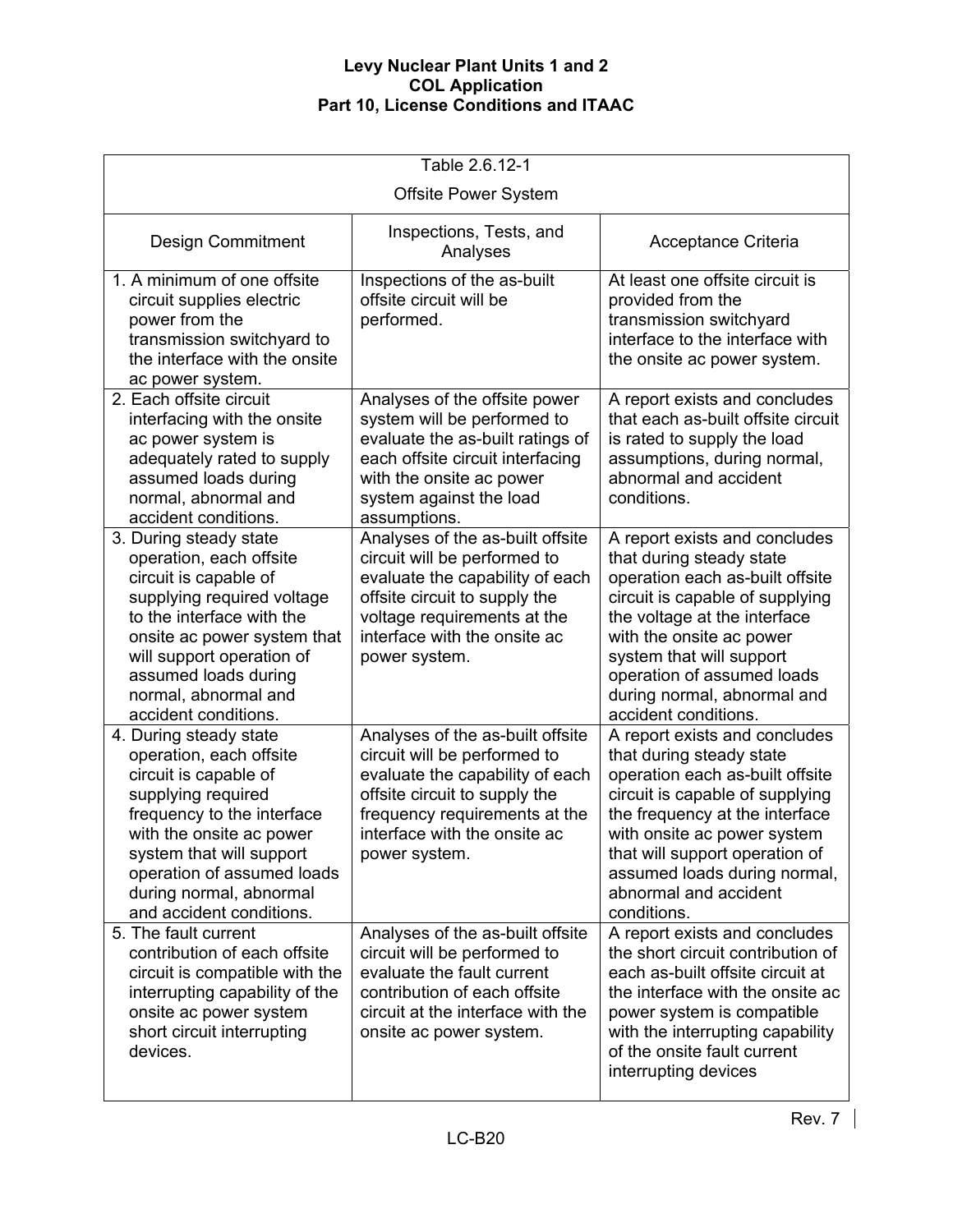| Table 2.6.12-1                                                                                                                                                        |                                                                                                                                                                                                                                                                                                                      |                                                                                                                                                                                                                                                                                                                                              |  |  |
|-----------------------------------------------------------------------------------------------------------------------------------------------------------------------|----------------------------------------------------------------------------------------------------------------------------------------------------------------------------------------------------------------------------------------------------------------------------------------------------------------------|----------------------------------------------------------------------------------------------------------------------------------------------------------------------------------------------------------------------------------------------------------------------------------------------------------------------------------------------|--|--|
|                                                                                                                                                                       | <b>Offsite Power System</b>                                                                                                                                                                                                                                                                                          |                                                                                                                                                                                                                                                                                                                                              |  |  |
| <b>Design Commitment</b>                                                                                                                                              | Inspections, Tests, and<br>Analyses                                                                                                                                                                                                                                                                                  | Acceptance Criteria                                                                                                                                                                                                                                                                                                                          |  |  |
| 6. The reactor coolant pumps<br>continue to receive power<br>from either the main<br>generator or the grid for a<br>minimum of 3 seconds<br>following a turbine trip. | Analyses of the as-built offsite<br>power system will be<br>performed to confirm that<br>power will be available to the<br>reactor coolant pumps for a<br>minimum of 3 seconds<br>following a turbine trip when<br>the buses powering the<br>reactor coolant pumps are<br>aligned to either the UATs or<br>the RATs. | A report exists and concludes<br>that voltage at the high-side of<br>the GSU, and the RATs, does<br>not drop more than 0.15 pu<br>from the pre-trip steady-state<br>voltage for a minimum of 3<br>seconds following a turbine<br>trip when the buses powering<br>the reactor coolant pumps are<br>aligned to either the UATs or<br>the RATs. |  |  |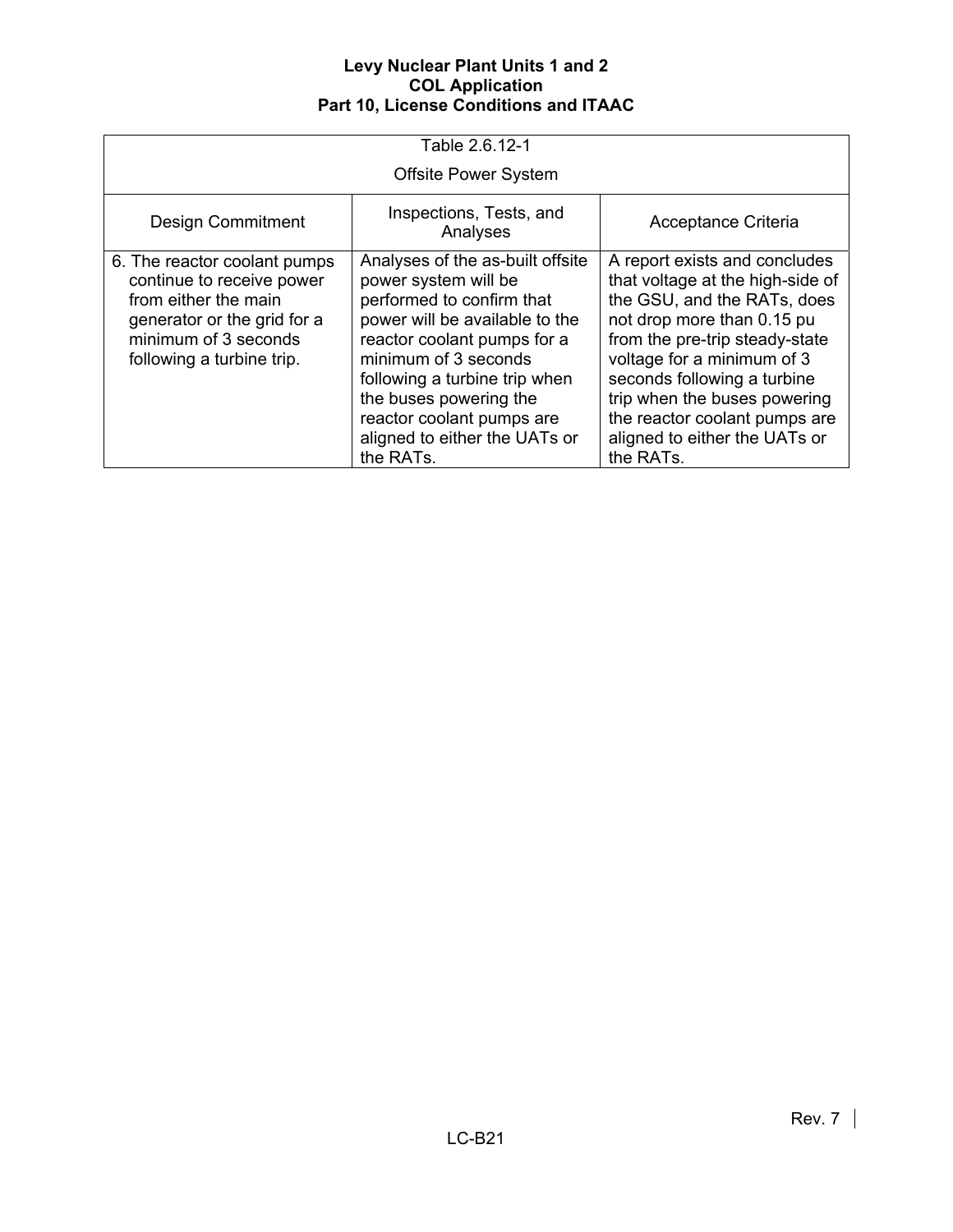| Table 2.6.12-1                                                                                                                                                                                                                                                                                                                                                                                                                                                                                                                      |                                                                                                                                                                                                                                                                                                                                                                                                          |                                                                                                                                                                                                                                                                                        |  |  |
|-------------------------------------------------------------------------------------------------------------------------------------------------------------------------------------------------------------------------------------------------------------------------------------------------------------------------------------------------------------------------------------------------------------------------------------------------------------------------------------------------------------------------------------|----------------------------------------------------------------------------------------------------------------------------------------------------------------------------------------------------------------------------------------------------------------------------------------------------------------------------------------------------------------------------------------------------------|----------------------------------------------------------------------------------------------------------------------------------------------------------------------------------------------------------------------------------------------------------------------------------------|--|--|
| <b>Offsite Power System</b>                                                                                                                                                                                                                                                                                                                                                                                                                                                                                                         |                                                                                                                                                                                                                                                                                                                                                                                                          |                                                                                                                                                                                                                                                                                        |  |  |
| <b>Design Commitment</b>                                                                                                                                                                                                                                                                                                                                                                                                                                                                                                            | Inspections, Tests, and<br>Analyses                                                                                                                                                                                                                                                                                                                                                                      | Acceptance Criteria                                                                                                                                                                                                                                                                    |  |  |
| 7) The credited GDC 17 off-<br>site power source is<br>monitored by an open phase<br>condition monitoring system<br>that can detect the following at<br>the high voltage terminals of<br>the transformer connecting to<br>the off-site source, over the<br>full range of transformer<br>loading from no load to full                                                                                                                                                                                                                | Analysis shall be used to<br>i)<br>determine the required<br>alarm set points for the<br>open phase condition<br>monitoring system to<br>indicate the presence of<br>open phase conditions<br>described in the design<br>commitment.                                                                                                                                                                     | i)<br>Alarm set points for the<br>open phase condition<br>monitoring system to<br>indicate the presence of<br>open phase conditions as<br>described in the design<br>commitment have been<br>determined by analysis.                                                                   |  |  |
| load:<br>(1) loss of one of the three<br>phases of the offsite power<br>source<br>a. with a high impedance<br>ground fault condition, or<br>b. without a high<br>impedance ground fault<br>condition; or<br>(2) loss of two of the three<br>phases of the offsite power<br>source<br>a. with a high impedance<br>ground fault condition, or<br>b. without a high<br>impedance ground fault<br>condition.<br>Upon detection of any<br>condition described above,<br>the system will actuate an<br>alarm in the main control<br>room. | Testing of the credited<br>ii)<br>GDC-17 off-site power<br>source open phase<br>condition monitoring<br>system will be performed<br>using simulated signals to<br>verify that the as-built open<br>phase condition monitoring<br>system detects open<br>phase conditions<br>described in the design<br>commitment and at the<br>established set points<br>actuates an alarm in the<br>main control room. | ii) Testing demonstrates the<br>credited GDC 17 off-site<br>power source open phase<br>condition monitoring<br>system detects open<br>phase conditions<br>described in the design<br>commitment and at the<br>established set points<br>actuates an alarm in the<br>main control room. |  |  |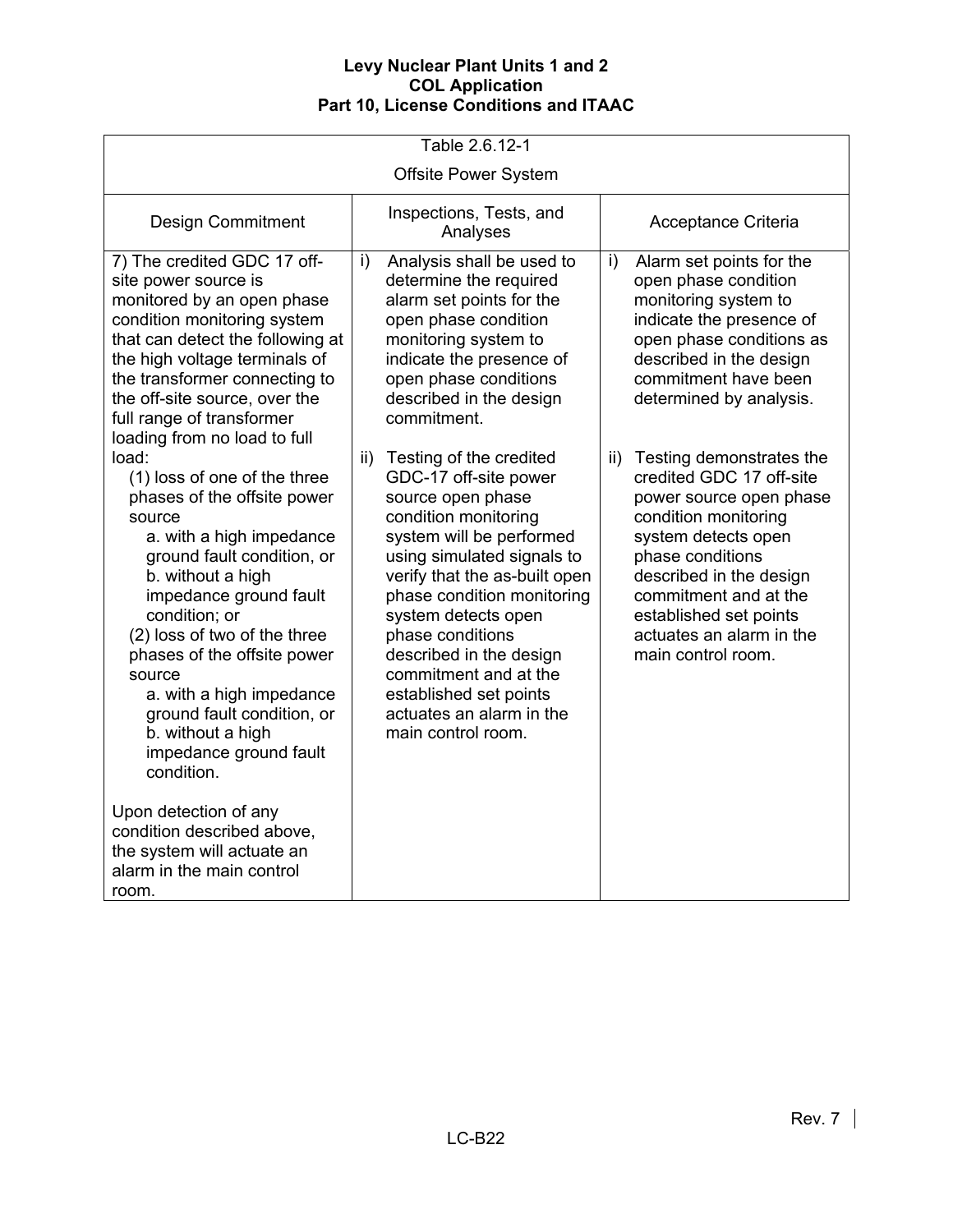**Table 3.8-1 Emergency Plan Inspections, Tests, Analyses, and Acceptance Criteria (Sheet 1 of 29)** 

| <b>Planning Standard</b>                                                                                                                                                                                                                                                                                                                                                                                                                                     | <b>EP Program Elements</b>                                                                                                                                                                                                                                                                                                          | <b>Inspections, Tests, Analyses</b>                                                      | <b>Acceptance Criteria</b>                                                                                                                                                                                                        |  |
|--------------------------------------------------------------------------------------------------------------------------------------------------------------------------------------------------------------------------------------------------------------------------------------------------------------------------------------------------------------------------------------------------------------------------------------------------------------|-------------------------------------------------------------------------------------------------------------------------------------------------------------------------------------------------------------------------------------------------------------------------------------------------------------------------------------|------------------------------------------------------------------------------------------|-----------------------------------------------------------------------------------------------------------------------------------------------------------------------------------------------------------------------------------|--|
|                                                                                                                                                                                                                                                                                                                                                                                                                                                              | 1.0 Assignment of Responsibility - Organizational Control                                                                                                                                                                                                                                                                           |                                                                                          |                                                                                                                                                                                                                                   |  |
| 10 CFR 50.47(b)(1) - Primary<br>responsibilities for emergency<br>response by the nuclear facility<br>licensee, and by State and local<br>organizations within the EPZs<br>have been assigned, the<br>emergency responsibilities of the<br>various supporting organizations<br>have been specifically established,<br>and each principle response<br>organization has staff to respond<br>and to augment its initial response<br>on a continuous basis.      | 1.1 The staff exists to provide<br>24-hour per day emergency<br>response and manning of<br>communications links, including<br>continuous operations for a<br>protracted period. [A.1.e, A.4]**<br>[**References in brackets]<br>throughout this table<br>correspond to with<br>NUREG 0654/FEMA-REP-1<br><b>Evaluation Criterial</b> | 1.1 An inspection of the emergency<br>plan implementing procedures will<br>be performed. | 1.1 Emergency plan implementing procedures<br>provide for 24-hour per day emergency<br>response staffing and manning of<br>communications links, including continuous<br>operations for a protracted period.                      |  |
| 2.0 Onsite Emergency Organization                                                                                                                                                                                                                                                                                                                                                                                                                            |                                                                                                                                                                                                                                                                                                                                     |                                                                                          |                                                                                                                                                                                                                                   |  |
| 10 CFR 50.47(b)(2) - On-shift<br>facility licensee responsibilities for<br>emergency response are<br>unambiguously defined, adequate<br>staffing to provide initial facility<br>accident response in key<br>functional areas is maintained at<br>all times, timely augmentation of<br>response capabilities is available,<br>and the interfaces among various<br>onsite response activities and<br>offsite support and response<br>activities are specified. | 2.1 The staff exists to provide<br>minimum and augmented on-<br>shift staffing levels, consistent<br>with Table B-1 of NUREG-<br>0654/FEMA-REP-1, Rev. 1.<br>[B.5, B.7]                                                                                                                                                             | 2.1 An inspection of the emergency<br>plan implementing procedures will<br>be performed. | 2.1 Emergency plan implementing procedures<br>provide minimum and augmented on-shift<br>staffing levels, consistent with Table B-1 of the<br>Levy Nuclear Plant Units 1 & 2 Combined<br>License (COL) Application Emergency Plan. |  |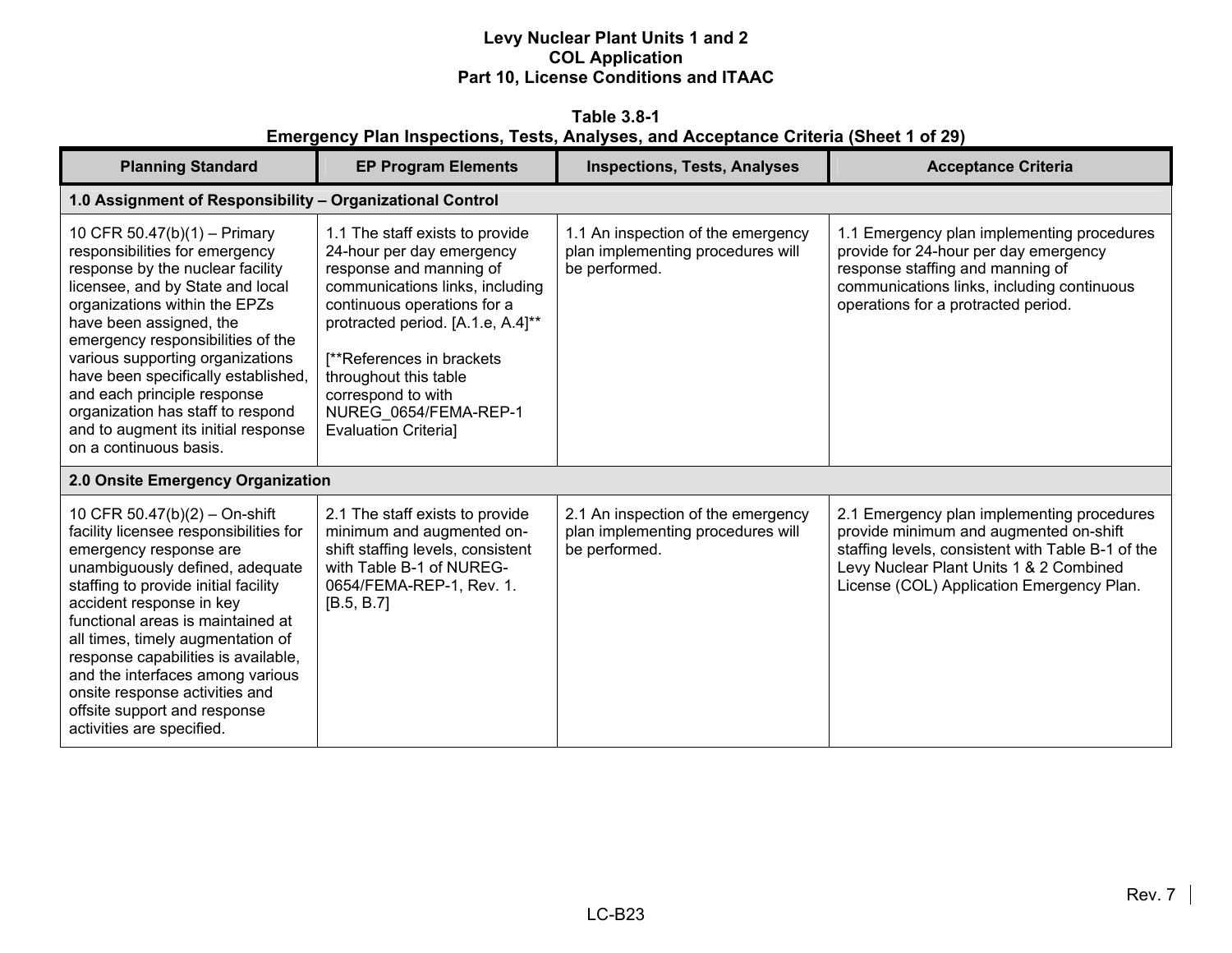**Table 3.8-1 Emergency Plan Inspections, Tests, Analyses, and Acceptance Criteria (Sheet 2 of 29)** 

| <b>Planning Standard</b>                                                                                                                                                                                                                                                                                                                                                                                                                                                                                                      | <b>EP Program Elements</b>                                                                                                                                                                                                         | <b>Inspections, Tests, Analyses</b>                                                                                                                                                                                                                                                                                                                          | <b>Acceptance Criteria</b>                                                                                                                                                                                                                                                                                                                                                                                                                                                                                                                                                                                     |
|-------------------------------------------------------------------------------------------------------------------------------------------------------------------------------------------------------------------------------------------------------------------------------------------------------------------------------------------------------------------------------------------------------------------------------------------------------------------------------------------------------------------------------|------------------------------------------------------------------------------------------------------------------------------------------------------------------------------------------------------------------------------------|--------------------------------------------------------------------------------------------------------------------------------------------------------------------------------------------------------------------------------------------------------------------------------------------------------------------------------------------------------------|----------------------------------------------------------------------------------------------------------------------------------------------------------------------------------------------------------------------------------------------------------------------------------------------------------------------------------------------------------------------------------------------------------------------------------------------------------------------------------------------------------------------------------------------------------------------------------------------------------------|
| 3.0 Emergency Classification System                                                                                                                                                                                                                                                                                                                                                                                                                                                                                           |                                                                                                                                                                                                                                    |                                                                                                                                                                                                                                                                                                                                                              |                                                                                                                                                                                                                                                                                                                                                                                                                                                                                                                                                                                                                |
| 10 CFR 50.47(b)(4) - A standard<br>emergency classification and<br>action level scheme, the bases of<br>which include facility system and<br>effluent parameters, is in use by<br>the nuclear facility licensee, and<br>State and local response plans<br>call for reliance on information<br>provided by facility licensees for<br>determinations of minimum initial<br>offsite response measures.                                                                                                                           | 3.1 A standard emergency<br>classification and emergency<br>action level (EAL) scheme<br>exists, and identifies facility<br>system and effluent parameters<br>constituting the bases for the<br>classification scheme. [D.2]       | 3.1 An inspection of the Control<br>Rooms, Technical Support Centers<br>(TSCs), and Emergency Operations<br>Facility (EOF) will be performed to<br>verify that they have displays for<br>retrieving facility system and effluent<br>parameters are specified in the<br><b>Emergency Classification and EAL</b><br>scheme and the displays are<br>functional. | 3.1 The specified parameters are retrievable in<br>the Control Rooms, TSC and EOF, and the<br>ranges of the displays encompass the values<br>specified in the Emergency Classification and<br>EAL scheme.                                                                                                                                                                                                                                                                                                                                                                                                      |
| <b>4.0 Notification Methods and Procedures</b>                                                                                                                                                                                                                                                                                                                                                                                                                                                                                |                                                                                                                                                                                                                                    |                                                                                                                                                                                                                                                                                                                                                              |                                                                                                                                                                                                                                                                                                                                                                                                                                                                                                                                                                                                                |
| 10 CFR 50.47(b)(5) - Procedures<br>have been established for<br>notification, by the licensee, of<br>State and local response<br>organizations and for notification<br>of emergency personnel by all<br>organizations; the content of initial<br>and follow-up messages to<br>response organizations and the<br>public has been established; and<br>means to provide early notification<br>and clear instruction to the<br>populace within the plume<br>exposure pathway Emergency<br>Planning Zone have been<br>established. | 4.1 The means exists to notify<br>responsible State and local<br>organizations within 15 minutes<br>after the licensee declares an<br>emergency. [E.2]<br>4.2 The means exists to notify<br>emergency response personnel.<br>[E.1] | 4.1 A test will be performed to<br>demonstrate the capabilities for<br>providing initial notification to the<br>offsite authorities after a simulated<br>emergency classification.<br>4.2 A test of the primary and back-up<br>ERO notification systems will be<br>performed.                                                                                | 4.1 The State of Florida and the counties of<br>Levy, Citrus, and Marion receive notification<br>within 15 minutes after the declaration of an<br>emergency from the control room and the<br>EOF.<br>4.2 The primary and back-up ERO notification<br>system tests result in:<br>• Emergency response personnel receiving<br>the notification message;<br>• Mobilization communication is validated<br>by personnel response to the notification<br>system or by telephone;<br>• Response to electronic notification and<br>plant page system is accomplished<br>during normal working hours, and off<br>hours. |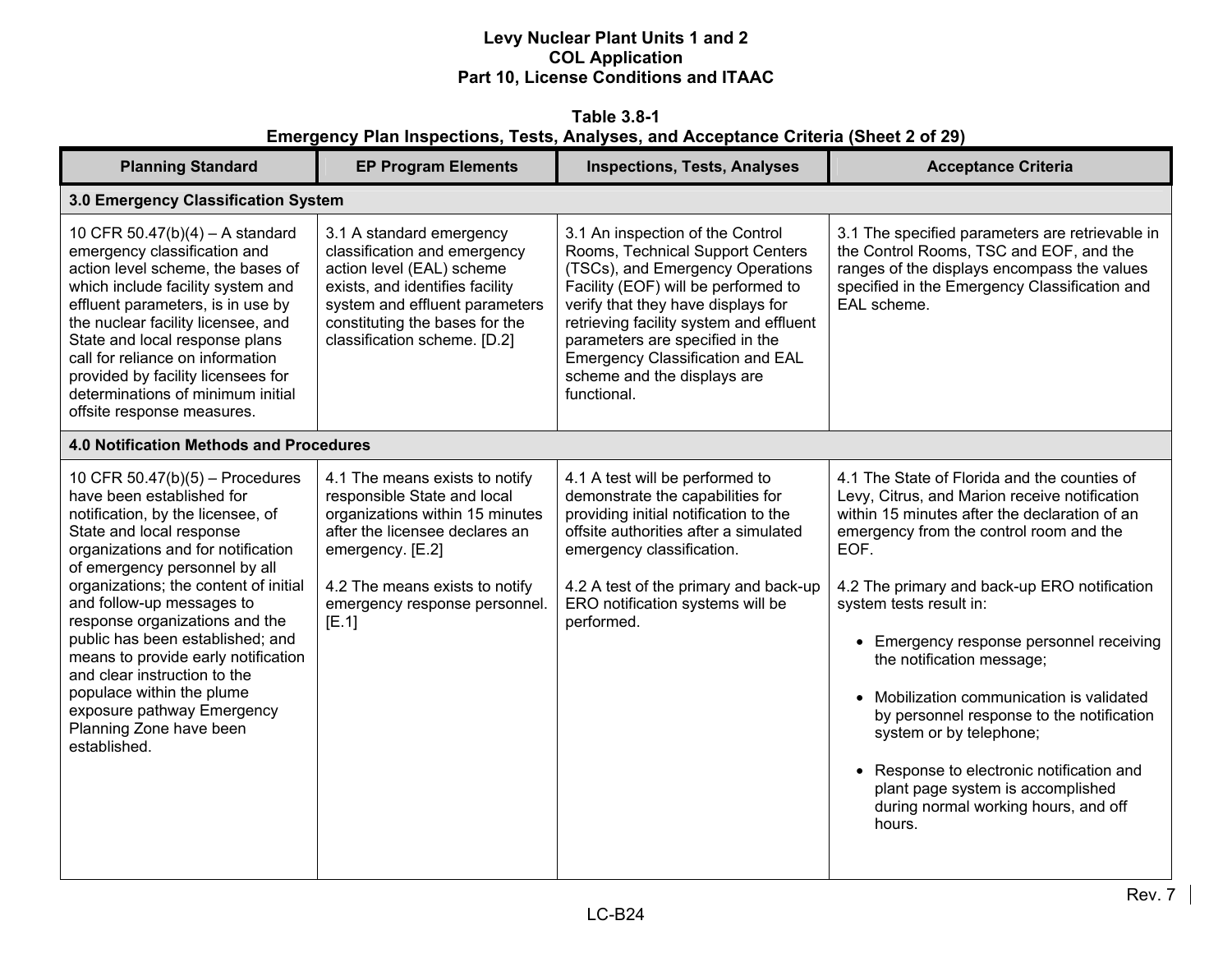**Table 3.8-1 Emergency Plan Inspections, Tests, Analyses, and Acceptance Criteria (Sheet 3 of 29)** 

| <b>Planning Standard</b>                                                                                                                                       | <b>EP Program Elements</b>                                                                                                                                                                                                                                                                                                              | <b>Inspections, Tests, Analyses</b>                                                                                                                                                                                                                                                                                                                                                                                                                   | <b>Acceptance Criteria</b>                                                                                                                                                                                                                                                                                                                                                                                                                                                 |
|----------------------------------------------------------------------------------------------------------------------------------------------------------------|-----------------------------------------------------------------------------------------------------------------------------------------------------------------------------------------------------------------------------------------------------------------------------------------------------------------------------------------|-------------------------------------------------------------------------------------------------------------------------------------------------------------------------------------------------------------------------------------------------------------------------------------------------------------------------------------------------------------------------------------------------------------------------------------------------------|----------------------------------------------------------------------------------------------------------------------------------------------------------------------------------------------------------------------------------------------------------------------------------------------------------------------------------------------------------------------------------------------------------------------------------------------------------------------------|
|                                                                                                                                                                | 4.3 The means exists to notify<br>and provide instructions to the<br>populace within the plume<br>exposure EPZ. [E.3]                                                                                                                                                                                                                   | 4.3 The full test of notification<br>capabilities will be conducted.                                                                                                                                                                                                                                                                                                                                                                                  | 4.3 Notification and clear instructions to the<br>public are successfully accomplished in<br>accordance with the emergency plan<br>requirements.                                                                                                                                                                                                                                                                                                                           |
| <b>5.0 Emergency Communications</b>                                                                                                                            |                                                                                                                                                                                                                                                                                                                                         |                                                                                                                                                                                                                                                                                                                                                                                                                                                       |                                                                                                                                                                                                                                                                                                                                                                                                                                                                            |
| 10 CFR $50.47(b)(6)$ – Provisions<br>exist for prompt communications<br>among principal response<br>organizations to emergency<br>personnel and to the public. | 5.1 The means exists for<br>communications among the<br>Control Rooms, TSCs, EOF,<br>principal State and local<br>emergency operations centers<br>(EOCs), and radiological field<br>assessment teams. [F3, F.5]                                                                                                                         | 5.1 A test will be performed of the<br>capabilities. The test for the contact<br>with the principal EOCs and the<br>radiological field assessment teams<br>will be from the Control Room and<br>the EOF. The TSC communication<br>with the Control Room and the EOF<br>will be performed.                                                                                                                                                             | 5.1 Communications (both primary and<br>secondary methods/systems) are established<br>between the Control Rooms, TSC and the EOF<br>with Florida Division of Emergency<br>Management (DEM) warning point and EOC;<br>Levy County Warning Point and EOC; Citrus<br>County Warning Point and EOC; and Marion<br>County Warning Point and EOC.<br>Communications are established between the<br>Control Rooms, TSC and the EOF with the<br>LNP radiological monitoring teams. |
|                                                                                                                                                                | 5.2 The means exists for<br>communications from the<br>Control Rooms, TSCs, and EOF<br>to the NRC headquarters and<br>regional office EOCs (including<br>establishment of the Emergency<br>Response Data System (ERDS)<br>[or its successor system]<br>between the onsite computer<br>system and the NRC<br>Operations Center.) [F.2.6] | 5.2 A test is performed of the<br>capabilities to communicate using<br>ENS from each operating Control<br>Room, TSC and EOF to the NRC<br>headquarters and regional office<br>EOCs. The Health Physics Network<br>(HPN) is tested to ensure<br>communications between the TSC<br>and EOF with the NRC Operations<br>Center. ERDS is established [or its<br>successor system] between the<br>onsite computer systems and the<br>NRC Operations Center. | 5.2 Communications are established between<br>the Control Rooms, TSC and EOF to the NRC<br>headquarters and regional office EOCs utilizing<br>the ENS. The TSC and EOF demonstrate<br>communications with the NRC Operations<br>Center using HPN. The access port for ERDS<br>[or its successor system] is provided and<br>successfully completes a transfer of data from<br>the plant computer system to the NRC<br><b>Operations Center.</b>                             |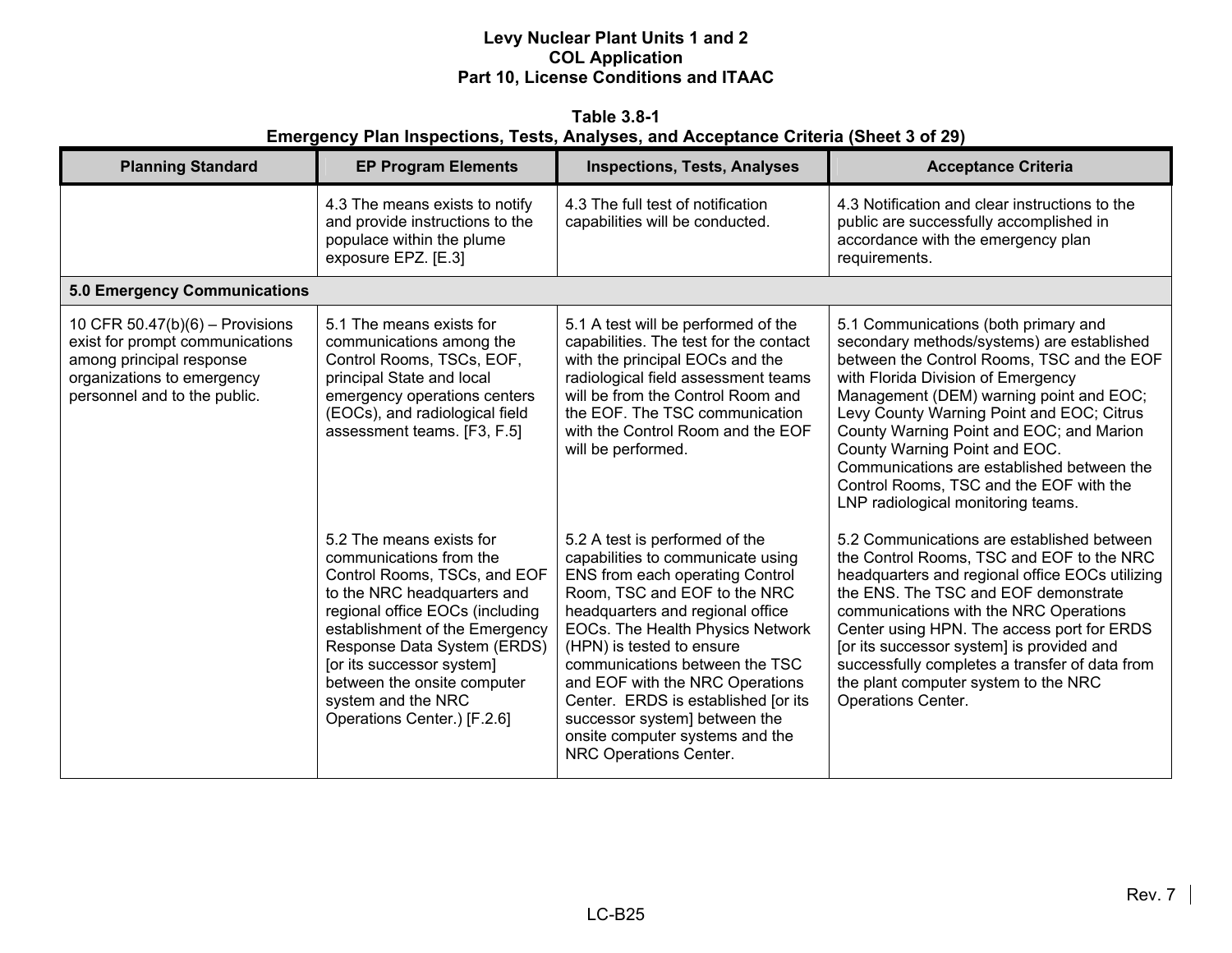**Table 3.8-1 Emergency Plan Inspections, Tests, Analyses, and Acceptance Criteria (Sheet 4 of 29)** 

| <b>Planning Standard</b>                                                                                                                                                                                                                                                                                                                                                                                                                                                                                                                                                        | <b>EP Program Elements</b>                                                                                                                                    | <b>Inspections, Tests, Analyses</b>                                                                                                                                                                                                              | <b>Acceptance Criteria</b>                                                                                                                                 |
|---------------------------------------------------------------------------------------------------------------------------------------------------------------------------------------------------------------------------------------------------------------------------------------------------------------------------------------------------------------------------------------------------------------------------------------------------------------------------------------------------------------------------------------------------------------------------------|---------------------------------------------------------------------------------------------------------------------------------------------------------------|--------------------------------------------------------------------------------------------------------------------------------------------------------------------------------------------------------------------------------------------------|------------------------------------------------------------------------------------------------------------------------------------------------------------|
| 6.0 Public Education and Information                                                                                                                                                                                                                                                                                                                                                                                                                                                                                                                                            |                                                                                                                                                               |                                                                                                                                                                                                                                                  |                                                                                                                                                            |
| 10 CFR 50.47(b)(7) - Information<br>is made available to the public on<br>a periodic basis on how they will<br>be notified and what their initial<br>actions should be in an<br>emergency (e.g., listening to a<br>local broadcast station and<br>remaining indoors), the principal<br>points of contact with the news<br>media for dissemination of<br>information during an emergency<br>(including the physical location or<br>locations) are established in<br>advance, and procedures for<br>coordinated dissemination of<br>information to the public are<br>established. | 6.1 The licensee has provided<br>space which may be used for a<br>limited number of the news<br>media. [H.1.5]                                                | 6.1 A test of the facility/area provides<br>adequate equipment to support ENC<br>operation, including communications<br>with the site and with the Emergency<br>Operation Centers in the state and<br>emergency planning zone (EPZ)<br>counties. | 6.1 The ENC includes equipment to support<br>ENC operations, including communications<br>with the EOF and State and EPZ County<br>EOC <sub>s</sub>         |
| 7.0 Emergency Facilities and Equipment                                                                                                                                                                                                                                                                                                                                                                                                                                                                                                                                          |                                                                                                                                                               |                                                                                                                                                                                                                                                  |                                                                                                                                                            |
| 10 CFR 50.47(b)(8) - Adequate<br>emergency facilities and<br>equipment to support the<br>emergency response are provided<br>and maintained.                                                                                                                                                                                                                                                                                                                                                                                                                                     | 7.1 The licensee has<br>established a TSC and onsite<br>OSC. [The TSC and OSC may<br>be combined at a single<br>location.] [H.1.2, H.1.3,<br>Annexes 1 and 2] | 7.1.1 An inspection of the as-built<br>TSCs and OSCs will be performed,<br>including a test of the capabilities.<br>These facilities will meet the criteria<br>of NUREG-0696.                                                                    | 7.1.1 Each TSC has at least 1875 $\text{ft}^2$ of floor<br>space (75 ft <sup>2</sup> per person for a minimum of 25<br>persons).                           |
|                                                                                                                                                                                                                                                                                                                                                                                                                                                                                                                                                                                 |                                                                                                                                                               |                                                                                                                                                                                                                                                  | 7.1.2 The TSC is close to the control room,<br>and the walking distance from the TSC to the<br>control room does not exceed two minutes.                   |
|                                                                                                                                                                                                                                                                                                                                                                                                                                                                                                                                                                                 |                                                                                                                                                               |                                                                                                                                                                                                                                                  | 7.1.3 Communications equipment is installed,<br>and voice transmission and reception are<br>accomplished between the Control Rooms,<br>TSC, OSCs, and EOF. |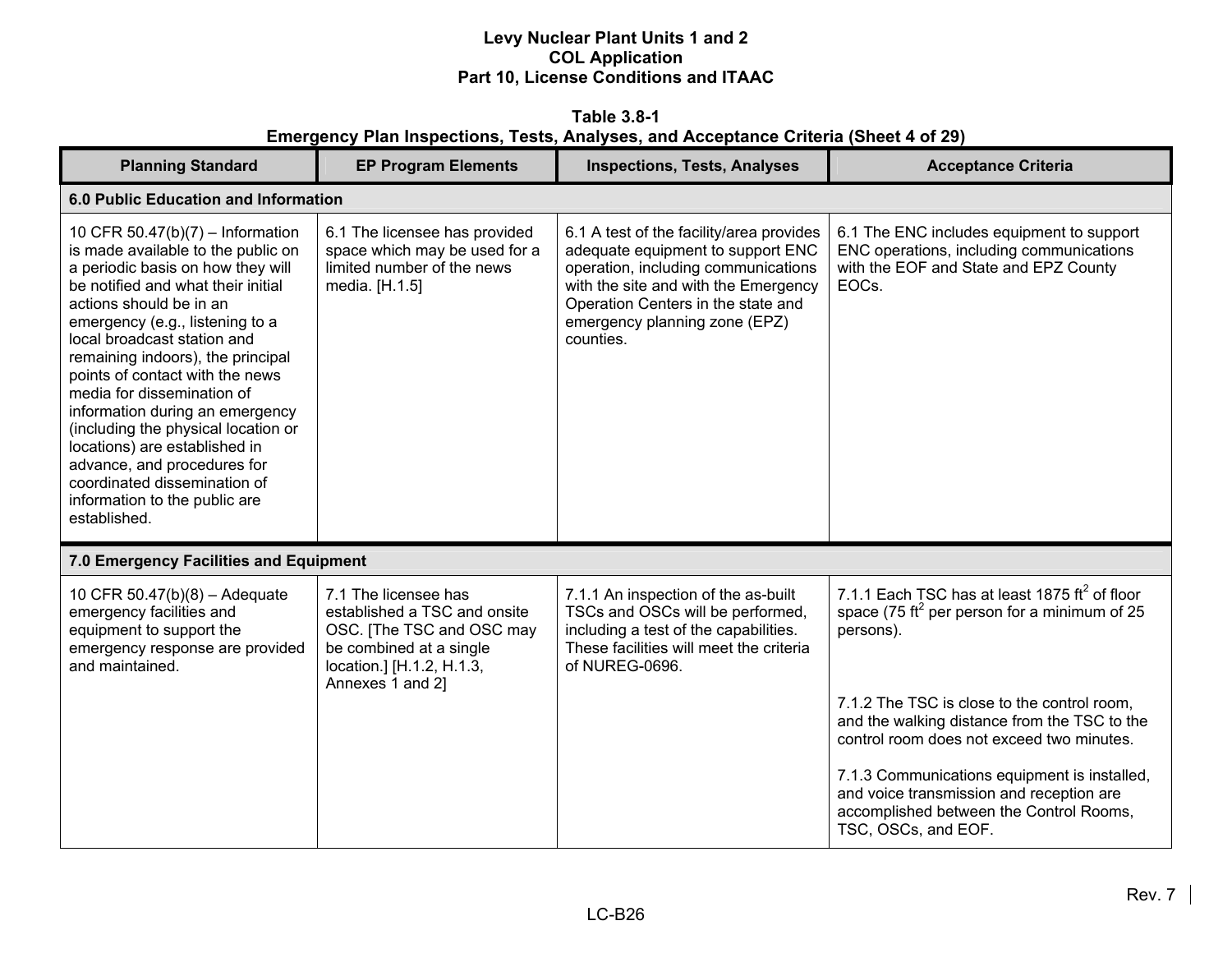**Table 3.8-1 Emergency Plan Inspections, Tests, Analyses, and Acceptance Criteria (Sheet 5 of 29)** 

| <b>Planning Standard</b> | <b>EP Program Elements</b>                          | <b>Inspections, Tests, Analyses</b>                                                                                                                               | <b>Acceptance Criteria</b>                                                                                                                                                                                                                                                             |
|--------------------------|-----------------------------------------------------|-------------------------------------------------------------------------------------------------------------------------------------------------------------------|----------------------------------------------------------------------------------------------------------------------------------------------------------------------------------------------------------------------------------------------------------------------------------------|
|                          |                                                     |                                                                                                                                                                   | 7.1.4 The TSC ventilation systems include a<br>high efficiency particulate air (HEPA), and<br>charcoal filter and radiation monitors are<br>installed.                                                                                                                                 |
|                          |                                                     |                                                                                                                                                                   | 7.1.5 The TSC receives, stores, processes,<br>and displays plant and environmental<br>information, and enables the initiation of<br>emergency measures and the conduct of<br>emergency assessment. These capabilities are<br>demonstrated during testing and acceptance<br>activities. |
|                          |                                                     |                                                                                                                                                                   | 7.1.6 There is an OSC located inside the Unit's<br>Protected Area. It is separate from the Control<br>Room and TSC within the Protected Area.                                                                                                                                          |
|                          |                                                     |                                                                                                                                                                   | 7.1.7 Communications equipment is installed,<br>and voice transmission and reception are<br>accomplished between the OSC and OSC<br>Teams, the TSC, and Control Rooms.                                                                                                                 |
|                          | 7.2 The licensee has<br>established an EOF. [H.1.4] | 7.2 An inspection of the as-built EOF<br>will be performed, including a test of<br>the capabilities. The EOF will meet<br>the criteria of NUREG-0696 and<br>0737. | 7.2.1 Communications equipment is installed<br>and voice transmission and reception are<br>accomplished between the Control Rooms,<br>TSC, EOF, radiological monitoring teams<br>(RMTs), NRC, State and county agencies, and<br>ENS.                                                   |
|                          |                                                     |                                                                                                                                                                   | 7.2.2 Radiological data, meteorological data,<br>and plant system data is acquired, displayed<br>and evaluated pertinent to offsite protective<br>measures in the EOF.                                                                                                                 |
|                          |                                                     |                                                                                                                                                                   | 7.2.3 The EOF is structurally built in<br>accordance with the Uniform Building Code.                                                                                                                                                                                                   |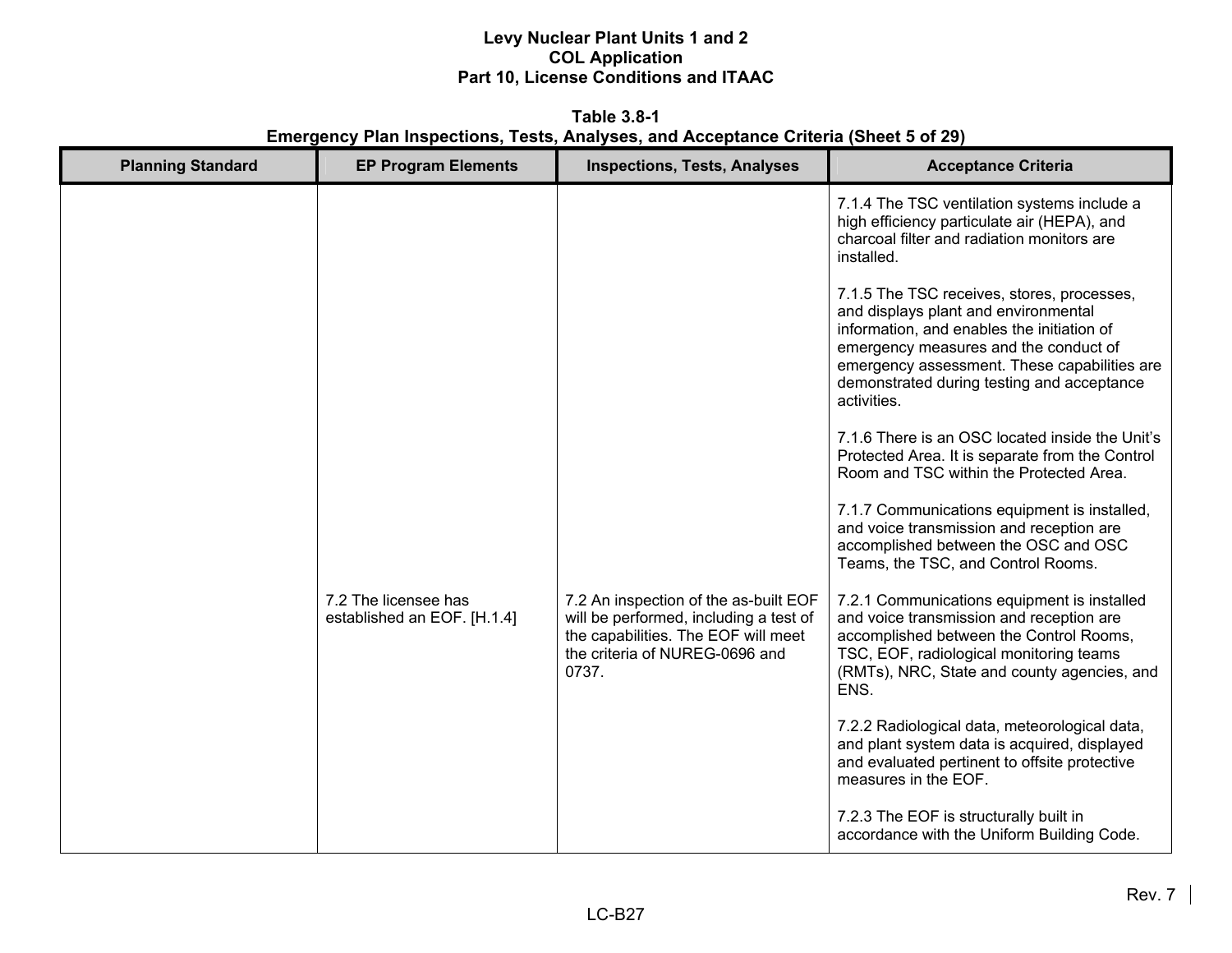**Table 3.8-1 Emergency Plan Inspections, Tests, Analyses, and Acceptance Criteria (Sheet 6 of 29)** 

| <b>Planning Standard</b> | <b>EP Program Elements</b>                                                                                                                 | <b>Inspections, Tests, Analyses</b>                        | <b>Acceptance Criteria</b>                                                                                                                                                                                                                                                                                              |
|--------------------------|--------------------------------------------------------------------------------------------------------------------------------------------|------------------------------------------------------------|-------------------------------------------------------------------------------------------------------------------------------------------------------------------------------------------------------------------------------------------------------------------------------------------------------------------------|
|                          |                                                                                                                                            |                                                            | 7.2.4 The EOF is environmentally controlled to<br>provide room air temperature, humidity, and<br>cleanliness appropriate for personnel and<br>equipment.                                                                                                                                                                |
|                          |                                                                                                                                            |                                                            | 7.2.5 The EOF is provided with industrial<br>security when it is activated to exclude<br>unauthorized personnel and when it is idle to<br>maintain its readiness.                                                                                                                                                       |
|                          | 7.3 The means exists to initiate<br>emergency measures,<br>consistent with Appendix 1 of<br>NUREG-0654/FEMA-REP-1,<br>Rev. 1. [H.5]        |                                                            | 7.3 The means exists to initiate emergency<br>measures, consistent with Appendix 1 of<br>NUREG-0654/FEMA-REP-1, Rev. 1. EALs will<br>be classified within 15 minutes or less of<br>initiating condition.                                                                                                                |
|                          | 7.4 The means exists to acquire<br>data from, or for emergency<br>access to, offsite monitoring<br>and analysis equipment. [H.6]           | 7.3 - 7.6 A test will be performed of<br>the capabilities. | 7.4 The means exists to acquire data from, or<br>for emergency access to, offsite monitoring<br>and analysis equipment. EALs using offsite<br>does monitoring and analysis equipment will<br>be made within 15 minutes of initiating<br>conditions.                                                                     |
|                          | 7.5 The means exists to provide<br>offsite radiological monitoring<br>equipment in the vicinity of the<br>nuclear facility. [H.7]          |                                                            | 7.5 The means exists to provide offsite<br>radiological monitoring equipment in the<br>vicinity of LNP for environmental monitoring<br>including radiological monitoring team<br>dosimetry.                                                                                                                             |
|                          | 7.6 The means exists to provide<br>meteorological information,<br>consistent with Appendix 2 of<br>NUREG-0654/FEMA-REP-1,<br>Rev. 1. [H.8] |                                                            | 7.6 The means exists to provide<br>meteorological information, consistent with<br>Appendix 2 of NUREG-0654/FEMA-REP-1,<br>Rev. 1. LNP meteorological equipment will be<br>able to assess and monitor actual or potential<br>offsite consequences of a radiological<br>condition related to atmospheric<br>measurements. |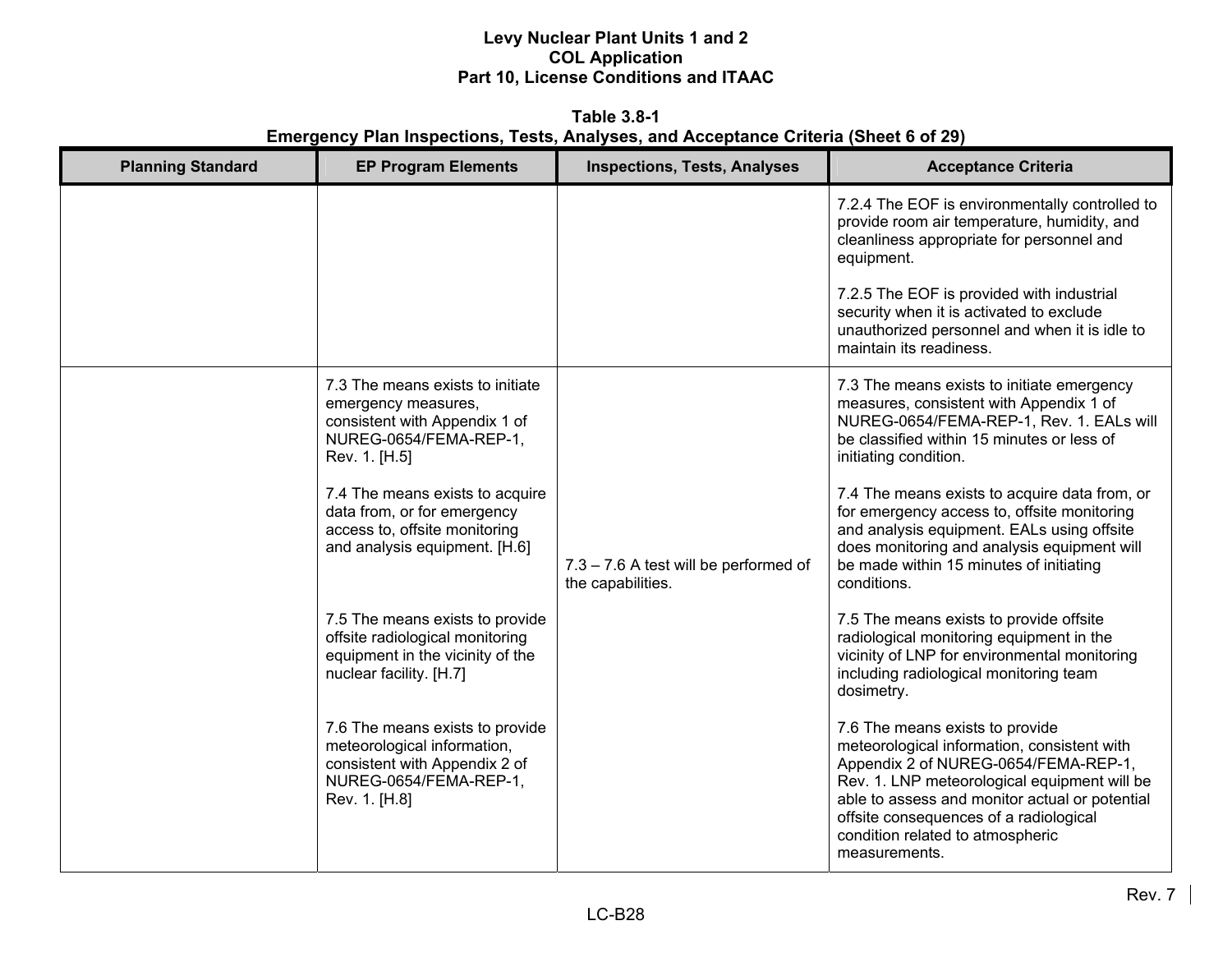**Table 3.8-1 Emergency Plan Inspections, Tests, Analyses, and Acceptance Criteria (Sheet 7 of 29)** 

| <b>Planning Standard</b>                                                                                                                                                                               | <b>EP Program Elements</b>                                                                                                                | <b>Inspections, Tests, Analyses</b>                                                                                                                                                                                                                       | <b>Acceptance Criteria</b>                                                                                                                                                                                                                                                                                                                                                                                                                                                                                                                                                                                                                                         |
|--------------------------------------------------------------------------------------------------------------------------------------------------------------------------------------------------------|-------------------------------------------------------------------------------------------------------------------------------------------|-----------------------------------------------------------------------------------------------------------------------------------------------------------------------------------------------------------------------------------------------------------|--------------------------------------------------------------------------------------------------------------------------------------------------------------------------------------------------------------------------------------------------------------------------------------------------------------------------------------------------------------------------------------------------------------------------------------------------------------------------------------------------------------------------------------------------------------------------------------------------------------------------------------------------------------------|
| <b>8.0 Accident Assessment</b>                                                                                                                                                                         |                                                                                                                                           |                                                                                                                                                                                                                                                           |                                                                                                                                                                                                                                                                                                                                                                                                                                                                                                                                                                                                                                                                    |
| 10 CFR $50.47(b)(9) -$ Adequate<br>methods, systems, and equipment<br>for assessing and monitoring<br>actual or potential offsite<br>consequences of a radiological<br>emergency condition are in use. | 8.1 The means exists to provide<br>initial and continuing<br>radiological assessment<br>throughout the course of an<br>accident. [I, I.3] | 8.1 A test will be performed to<br>demonstrate that the means exists to<br>provide initial and continuing<br>radiological assessment throughout<br>the course of an accident through<br>the plant computer or<br>communications with the Control<br>Room. | 8.1 Using selected monitoring parameters,<br>simulated degraded plant conditions are<br>assessed, and protective actions are initiated<br>in accordance with the following criteria:<br>A. Accident Assessment and Classification<br>Demonstrate the ability to identify initiating<br>conditions, determine emergency action<br>level (EAL) parameters, and correctly<br>classify the emergency throughout the drill.<br>B. Radiological Assessment and Control<br>Demonstrate the ability to obtain onsite<br>radiological surveys and samples.<br>2. Demonstrate the ability to continuously<br>monitor and control radiation exposure to<br>emergency workers. |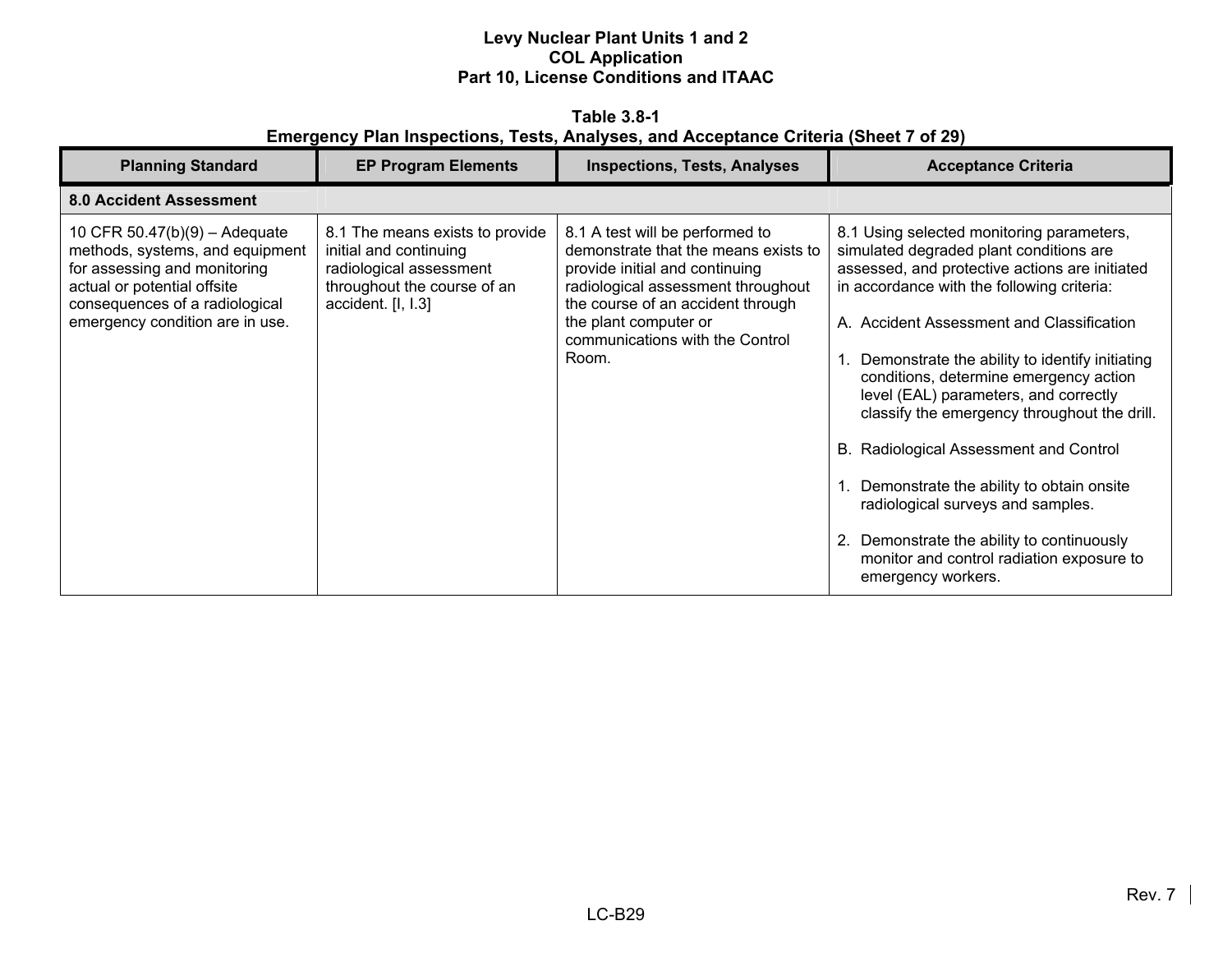**Table 3.8-1 Emergency Plan Inspections, Tests, Analyses, and Acceptance Criteria (Sheet 8 of 29)** 

| <b>Planning Standard</b> | <b>EP Program Elements</b>                                                                                                                                                                                                                               | <b>Inspections, Tests, Analyses</b>                                                                                                                                                                                                                                                                | <b>Acceptance Criteria</b>                                                                                                                                                                |
|--------------------------|----------------------------------------------------------------------------------------------------------------------------------------------------------------------------------------------------------------------------------------------------------|----------------------------------------------------------------------------------------------------------------------------------------------------------------------------------------------------------------------------------------------------------------------------------------------------|-------------------------------------------------------------------------------------------------------------------------------------------------------------------------------------------|
|                          |                                                                                                                                                                                                                                                          |                                                                                                                                                                                                                                                                                                    | 3. Demonstrate the ability to activate:                                                                                                                                                   |
|                          |                                                                                                                                                                                                                                                          |                                                                                                                                                                                                                                                                                                    | a. One radiological monitoring team (2)<br>personnel) within 30 minutes of event<br>declaration and.                                                                                      |
|                          |                                                                                                                                                                                                                                                          |                                                                                                                                                                                                                                                                                                    | b. A second radiological monitoring team (2)<br>personnel) within 60 minutes of event<br>declaration.                                                                                     |
|                          |                                                                                                                                                                                                                                                          |                                                                                                                                                                                                                                                                                                    | 4. Demonstrate the ability to satisfactorily<br>collect and disseminate field team data.                                                                                                  |
|                          |                                                                                                                                                                                                                                                          |                                                                                                                                                                                                                                                                                                    | 5. Demonstrate the ability to develop dose<br>projections.                                                                                                                                |
|                          |                                                                                                                                                                                                                                                          |                                                                                                                                                                                                                                                                                                    | 6. Demonstrate the ability to make the<br>decision whether to issue radioprotective<br>drugs (KI) to emergency workers.                                                                   |
|                          |                                                                                                                                                                                                                                                          |                                                                                                                                                                                                                                                                                                    | 7. Demonstrate the ability to develop<br>appropriate protective action<br>recommendations (PARs) and notify<br>appropriate authorities within 15 minutes of<br>development.               |
|                          | 8.2 The means exists to<br>determine the source term of<br>releases of radioactive material<br>within plant systems, and the<br>magnitude of the release of<br>radioactive materials based on<br>plant system parameters and<br>effluent monitors. [I.3] | 8.2 A test will be performed to<br>demonstrate that the means exists to<br>determine the source term of<br>releases of radioactive material<br>within plant systems, and the<br>magnitude of the release of<br>radioactive materials based on plant<br>system parameters and effluent<br>monitors. | 8.2 Emergency plan implementing procedures<br>provide sufficient direction to calculate the<br>source terms and the magnitude of the release<br>of postulated accident scenario releases. |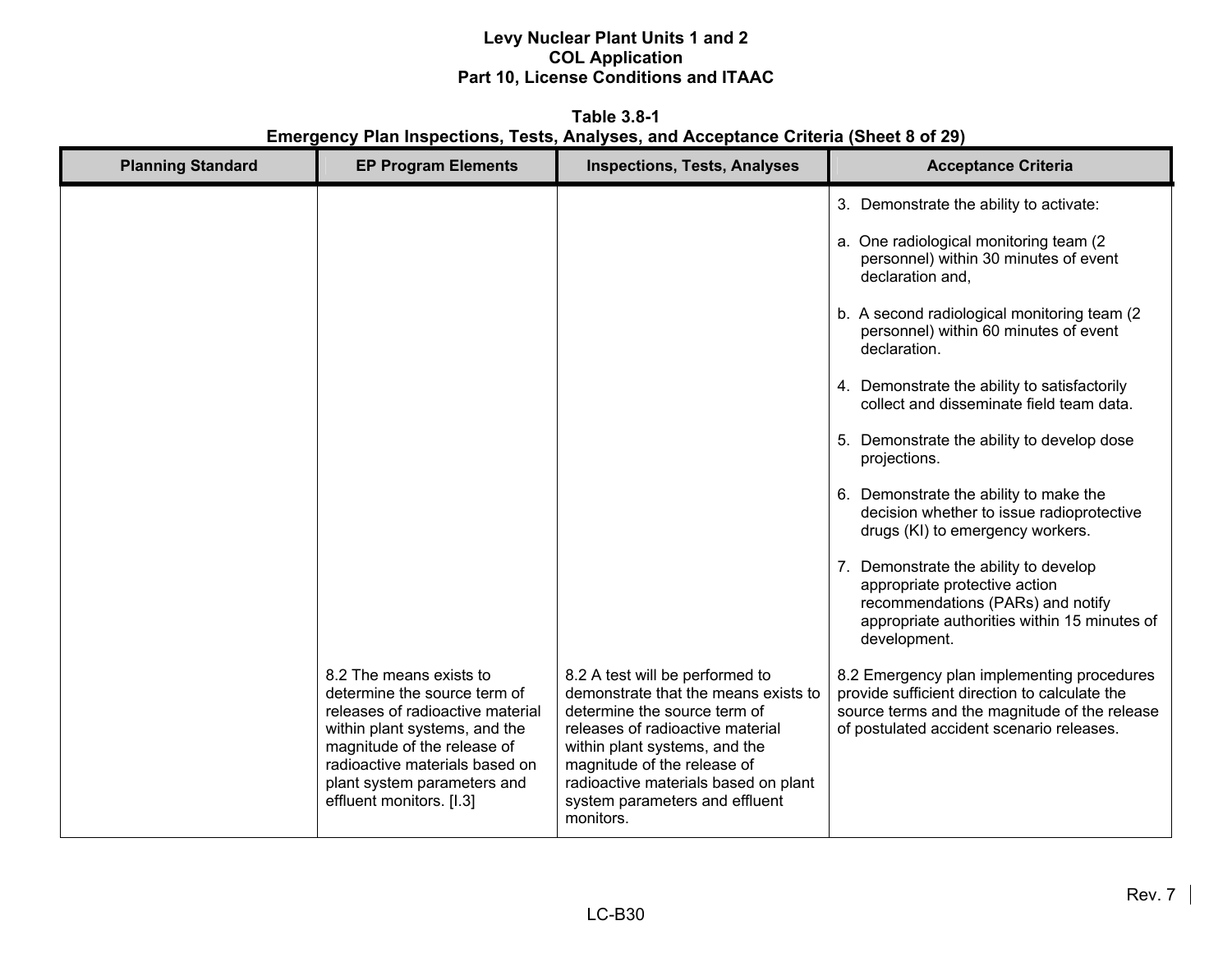## **Table 3.8-1 Emergency Plan Inspections, Tests, Analyses, and Acceptance Criteria (Sheet 9 of 29)**

| <b>Planning Standard</b> | <b>EP Program Elements</b>                                                                                                                                                                                                                                                                                       | <b>Inspections, Tests, Analyses</b>                                                                                                                                                                                                                                                                                | <b>Acceptance Criteria</b>                                                                                                                                                                                                                                                                                                  |
|--------------------------|------------------------------------------------------------------------------------------------------------------------------------------------------------------------------------------------------------------------------------------------------------------------------------------------------------------|--------------------------------------------------------------------------------------------------------------------------------------------------------------------------------------------------------------------------------------------------------------------------------------------------------------------|-----------------------------------------------------------------------------------------------------------------------------------------------------------------------------------------------------------------------------------------------------------------------------------------------------------------------------|
|                          | 8.3 The means exists to<br>continuously assess the impact<br>of the release of radioactive<br>materials to the environment,<br>accounting for the relationship<br>between effluent monitor<br>readings, and onsite and offsite<br>exposures and contamination<br>for various meteorological<br>conditions. [I.4] | 8.3 A test will be performed to<br>demonstrate that the impact of a<br>radiological release to the<br>environment is able to be assessed<br>by utilizing the relationship between<br>effluent monitor readings, and onsite<br>and offsite exposures and<br>contamination for various<br>meteorological conditions. | 8.3 Response personnel can continuously<br>assess the impact of the release of radioactive<br>materials to the environment, accounting for<br>the relationship between effluent monitor<br>readings, and onsite and offsite exposures and<br>contamination for various meteorological<br>conditions under drill conditions. |
|                          | 8.4 The means exists to acquire<br>and evaluate meteorological                                                                                                                                                                                                                                                   | 8.4 A test will be performed to<br>acquire and evaluate meteorological                                                                                                                                                                                                                                             | 8.4 The following parameters are displayed in<br>the Control Room, TSC and EOF:                                                                                                                                                                                                                                             |
|                          | information. [I.6]                                                                                                                                                                                                                                                                                               | data/information.                                                                                                                                                                                                                                                                                                  | Wind speed (at 10m and 60m)<br>$\bullet$<br>Wind direction (at 10m and 60m)<br>$\bullet$<br>Delta-temperature (between 10m and<br>$\bullet$<br>60m)<br>Ambient temperature (at 10m and 60m)<br>$\bullet$<br>Dew point temperature (at 10m)<br>$\bullet$<br>Precipitation (at 2m)<br>$\bullet$                               |
|                          |                                                                                                                                                                                                                                                                                                                  |                                                                                                                                                                                                                                                                                                                    | This data is in the format needed for the<br>appropriate emergency plan implementing<br>procedures.                                                                                                                                                                                                                         |
|                          | 8.5 The means exists to<br>determine the release rate and<br>projected doses if the<br>instrumentation used for<br>assessment is off-scale or<br>inoperable. [I.4]                                                                                                                                               | 8.5 A test will be performed of the<br>capabilities to determine the release<br>rate and projected doses if the<br>instrumentation used for assessment<br>is off-scale or inoperable.                                                                                                                              | 8.5 A drill or exercise is conducted that<br>demonstrates the capability to determine the<br>release rate and projected doses with the<br>instrumentation used for assessment off-scale<br>or inoperable.                                                                                                                   |
|                          | 8.6 The means exist for field<br>monitoring within the plume<br>exposure EPZ. [I.7]                                                                                                                                                                                                                              | 8.6 A test will be performed of the<br>capabilities for field monitoring within<br>the plume exposure EPZ.                                                                                                                                                                                                         | 8.6 A drill or exercise is conducted that<br>demonstrates the ability of the radiological<br>monitoring teams to be dispatched and locate<br>and monitor a radiological release within the<br>plume exposure EPZ.                                                                                                           |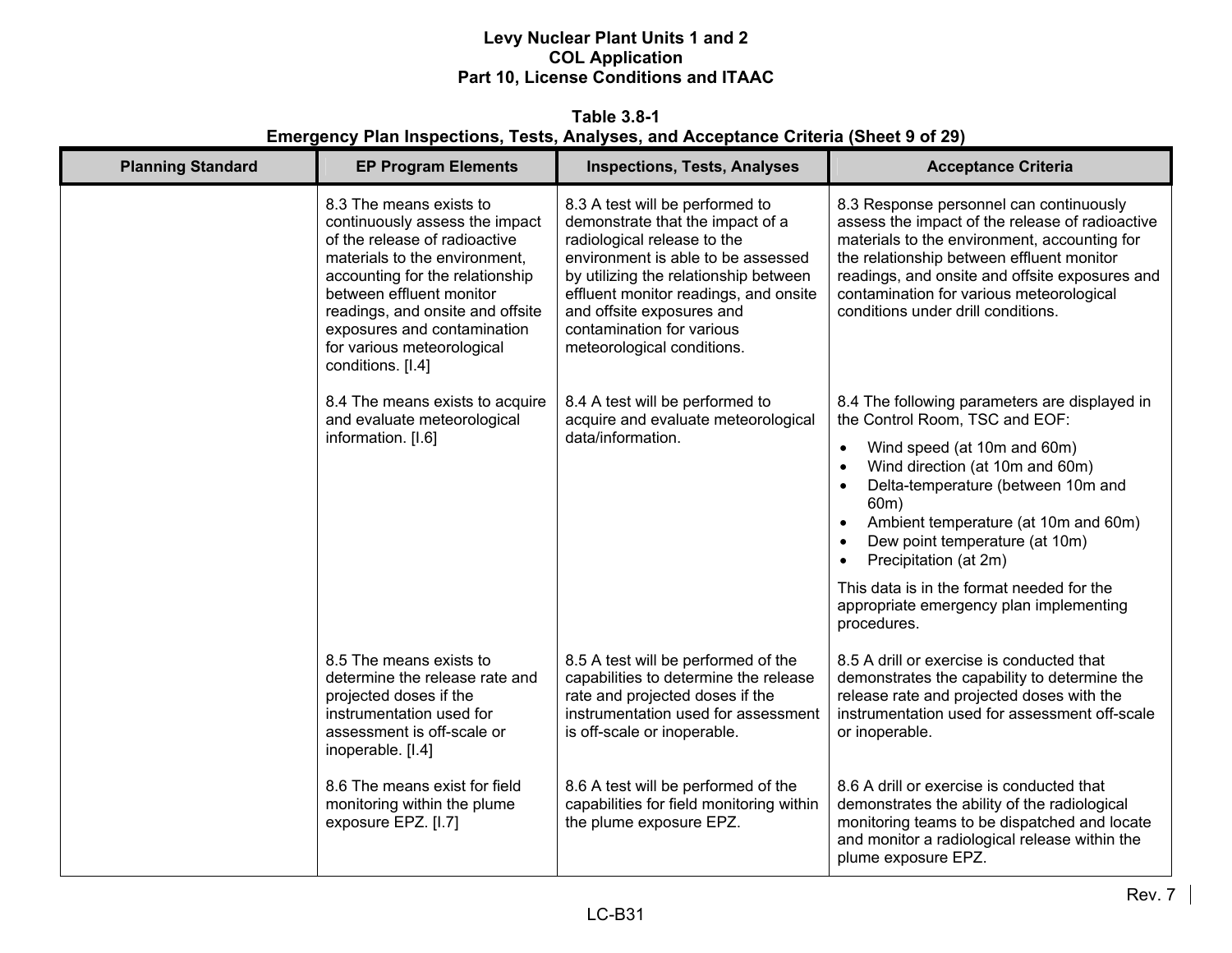**Table 3.8-1 Emergency Plan Inspections, Tests, Analyses, and Acceptance Criteria (Sheet 10 of 29)** 

| <b>Planning Standard</b> | <b>EP Program Elements</b>                                                                                                                                                                                                                                                                                                                                 | <b>Inspections, Tests, Analyses</b>                                                                                                                                                                                                                                                                                                                                                   | <b>Acceptance Criteria</b>                                                                                                                                                                                                                                                                                                                                                                                                                                                                                                                                                                                                                                                                                             |
|--------------------------|------------------------------------------------------------------------------------------------------------------------------------------------------------------------------------------------------------------------------------------------------------------------------------------------------------------------------------------------------------|---------------------------------------------------------------------------------------------------------------------------------------------------------------------------------------------------------------------------------------------------------------------------------------------------------------------------------------------------------------------------------------|------------------------------------------------------------------------------------------------------------------------------------------------------------------------------------------------------------------------------------------------------------------------------------------------------------------------------------------------------------------------------------------------------------------------------------------------------------------------------------------------------------------------------------------------------------------------------------------------------------------------------------------------------------------------------------------------------------------------|
|                          | 8.7 The means exists to make<br>rapid assessments of actual or<br>potential magnitude and<br>locations of radiological hazards<br>through liquid or gaseous<br>release pathways, including<br>activation, notification means,<br>field team composition,<br>transportation, communication,<br>monitoring equipment, and<br>estimated deployment times. [I] | 8.7 A test will be performed of the<br>capabilities to make rapid<br>assessments of actual or potential<br>magnitude and locations of an<br>radiological hazards through liquid or<br>gaseous release pathways, including<br>activation, notification means, field<br>team composition, transportation,<br>communication, monitoring<br>equipment, and estimated<br>deployment times. | 8.7 A drill or exercise is conducted that<br>demonstrates the capability to activate the<br>radiological monitoring team(s). The team(s)<br>demonstrates the capability to make rapid<br>assessment of actual or potential magnitude<br>and locations of any radiological hazards<br>through simulated liquid or gaseous release<br>pathways. A qualified radiological monitoring<br>team is capable of being notified, activated,<br>briefed and dispatched from the EOF during a<br>radiological release scenario. The team<br>demonstrates conformance with procedural<br>guidance for team composition, use of<br>monitoring equipment, communication from the<br>field, and locating specific sampling locations. |
|                          | 8.8 The capability exists to<br>detect and measure radioiodine<br>concentrations in air in the<br>plume exposure EPZ, as low as<br>$10^{-7}$ µCi/cc (microcuries per<br>cubic centimeter) under field<br>conditions. [I.7.1]                                                                                                                               | 8.8 A test will be performed of the<br>capabilities detect and measure<br>radioiodine concentrations in air in<br>the plume exposure EPZ, as low as<br>$10^{-7}$ µCi/cc (microcuries per cubic<br>centimeter) under field conditions.                                                                                                                                                 | 8.8 A drill or exercise is conducted that<br>demonstrates the capability of a radiological<br>monitoring team to be dispatched during a<br>radiological release scenario and use sampling<br>and detection equipment for air concentrations<br>in the plume exposure EPZ, as low as $10^{-7}$<br>µCi/cc.                                                                                                                                                                                                                                                                                                                                                                                                               |
|                          | 8.9 The means exists to<br>estimate integrated dose from<br>the projected and actual dose<br>rates, and for comparing these<br>estimates with the EPA<br>protective action guides<br>(PAGs). [I.4]                                                                                                                                                         | 8.9 A test will be performed of the<br>capabilities to estimate integrated<br>dose from the projected and actual<br>dose rates, and for comparing these<br>estimates with the EPA protective<br>action guides.                                                                                                                                                                        | 8.9 A drill or exercise is conducted that<br>demonstrates the ability to estimate integrated<br>dose from the dose assessment program and<br>the radiological monitoring team reading during<br>a radioactive release scenario for the following<br>radioisotopes: Kr-88, Ru-106, I-131, I-132, I-<br>133, I-134, I-135, Te-132, Xe-133, Xe-135, Cs-<br>134, Cs-137, Ce-144. Results are compared<br>with the PAGs.                                                                                                                                                                                                                                                                                                    |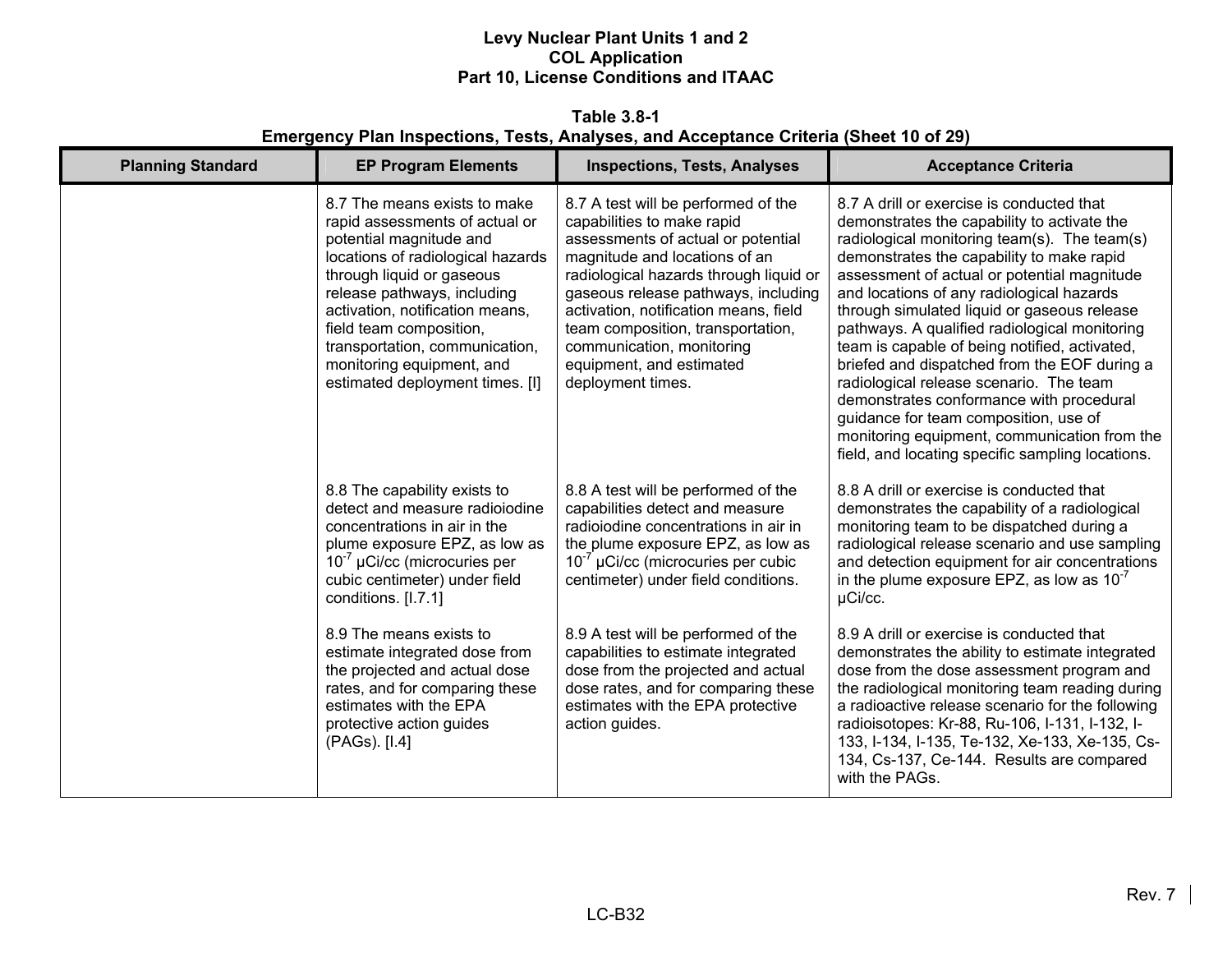**Table 3.8-1 Emergency Plan Inspections, Tests, Analyses, and Acceptance Criteria (Sheet 11 of 29)** 

| <b>Planning Standard</b>                                                                                                                                                                                                                                                                                                                                                                                                                                                                                                                                                                                                      | <b>EP Program Elements</b>                                                                                                                                                                                                                                                                                                                                                                                                                                                                                                        | <b>Inspections, Tests, Analyses</b>                                                                          | <b>Acceptance Criteria</b>                                                                                                                                                                                                                                                                                                                                                                                                                                                                                                                                                                                                                                                                                                                                                                                                                                                                                                                                                                                                   |  |  |
|-------------------------------------------------------------------------------------------------------------------------------------------------------------------------------------------------------------------------------------------------------------------------------------------------------------------------------------------------------------------------------------------------------------------------------------------------------------------------------------------------------------------------------------------------------------------------------------------------------------------------------|-----------------------------------------------------------------------------------------------------------------------------------------------------------------------------------------------------------------------------------------------------------------------------------------------------------------------------------------------------------------------------------------------------------------------------------------------------------------------------------------------------------------------------------|--------------------------------------------------------------------------------------------------------------|------------------------------------------------------------------------------------------------------------------------------------------------------------------------------------------------------------------------------------------------------------------------------------------------------------------------------------------------------------------------------------------------------------------------------------------------------------------------------------------------------------------------------------------------------------------------------------------------------------------------------------------------------------------------------------------------------------------------------------------------------------------------------------------------------------------------------------------------------------------------------------------------------------------------------------------------------------------------------------------------------------------------------|--|--|
| 9.0 Protective Response                                                                                                                                                                                                                                                                                                                                                                                                                                                                                                                                                                                                       |                                                                                                                                                                                                                                                                                                                                                                                                                                                                                                                                   |                                                                                                              |                                                                                                                                                                                                                                                                                                                                                                                                                                                                                                                                                                                                                                                                                                                                                                                                                                                                                                                                                                                                                              |  |  |
| 10 CFR 50.47(b)(10) – A range of<br>protective actions has been<br>developed for the plume exposure<br>EPZ for emergency workers and<br>the public. In developing this<br>range of actions, consideration<br>has been given to evacuation,<br>sheltering, and, as a supplement<br>to these, the prophylactic use of<br>potassium iodide (KI), as<br>appropriate. Guidelines for the<br>choice of protective actions during<br>an emergency, consistent with<br>Federal guidance, are developed<br>and in place, and protective<br>actions for the ingestion exposure<br>EPZ appropriate to the locale have<br>been developed. | 9.1 The means exists to warn<br>and advise onsite individuals of<br>an emergency, including those<br>in areas controlled by the<br>operator, including:[J.1.1]<br>1. employees not having<br>emergency assignments;<br>2. visitors;<br>3. contractor and<br>construction<br>personnel; and<br>4. Other persons who may<br>be in the public access<br>areas, on or passing<br>through the site, or within<br>the owner controlled area.<br>9.2 The means exist to<br>radiological monitor people<br>evacuated from the site. [K.4] | 9.1 A test will be performed of the<br>capabilities.<br>9.2 A test will be performed of the<br>capabilities. | 9.1 The following objectives to warn and<br>advise onsite individuals using the plant public<br>address system are successfully satisfied<br>during a drill or exercise:<br>A. Demonstrate the ability to perform<br>assembly and accountability for all onsite<br>individuals, including those identified below,<br>within 30 minutes of an emergency requiring<br>protected area evacuation and accountability:<br>1. non-essential employees;<br>2. visitors;<br>3. contractor and construction personnel.<br>B. Demonstrate the ability to warn and advise<br>other personnel within the owner controlled<br>area in a timely manner (about 15 minutes).<br>C. Demonstrate the ability to perform site<br>dismissal.<br>9.2 A drill or exercise is conducted that<br>demonstrates the capability to radiologically<br>monitor people evacuated from the site.<br>Equipment is available, and personnel have<br>been assigned and trained to procedures that<br>are approved and in place to accomplish this<br>activity. |  |  |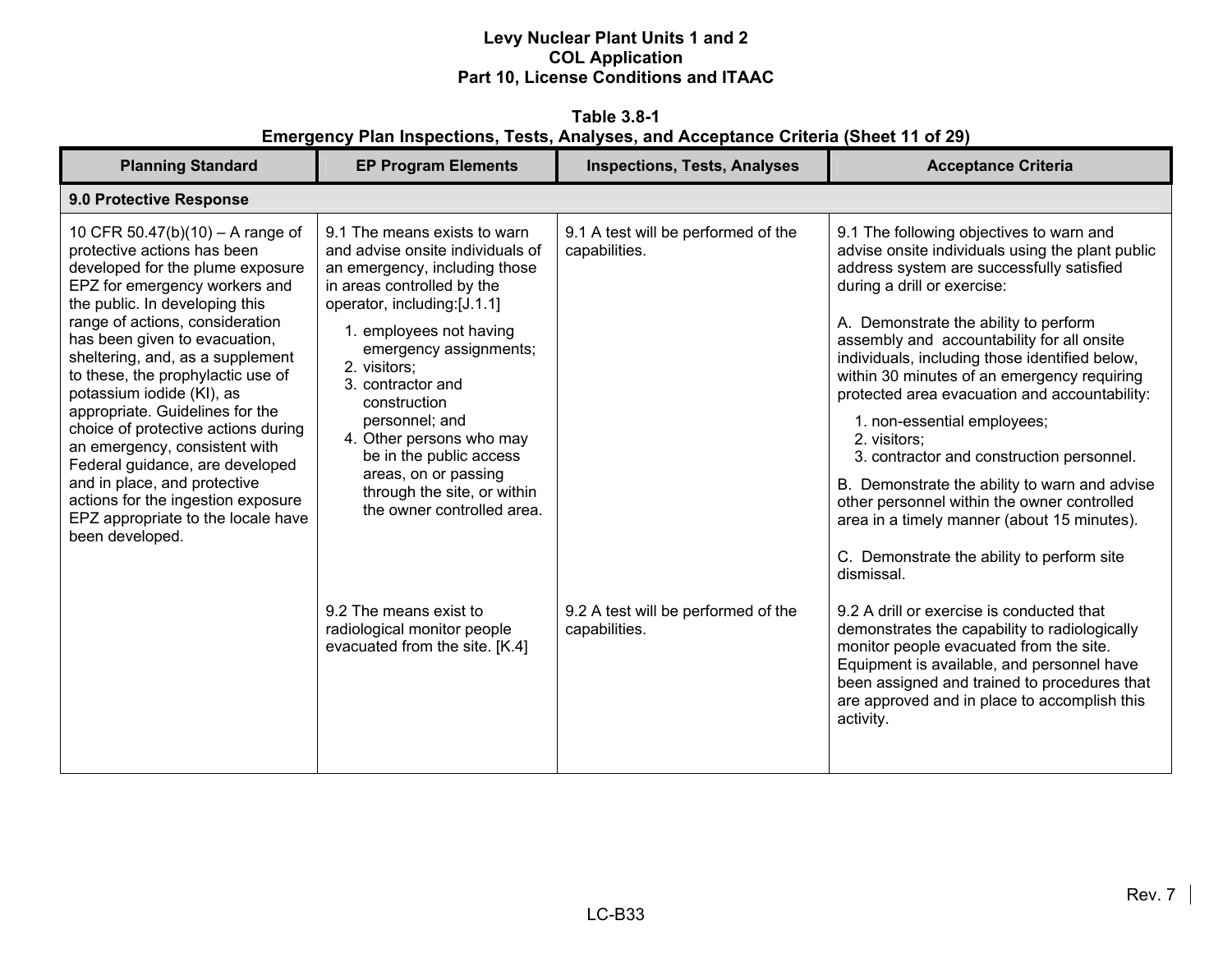**Table 3.8-1 Emergency Plan Inspections, Tests, Analyses, and Acceptance Criteria (Sheet 12 of 29)** 

| <b>Planning Standard</b>                                                                                                                                                    | <b>EP Program Elements</b>                                                                                                                                         | <b>Inspections, Tests, Analyses</b>                                                 | <b>Acceptance Criteria</b>                                                                                                                                                                                                                               |
|-----------------------------------------------------------------------------------------------------------------------------------------------------------------------------|--------------------------------------------------------------------------------------------------------------------------------------------------------------------|-------------------------------------------------------------------------------------|----------------------------------------------------------------------------------------------------------------------------------------------------------------------------------------------------------------------------------------------------------|
|                                                                                                                                                                             | 9.3 The means exists to notify<br>and protect all segments of the<br>transient and resident<br>populations. [J.2.1]                                                | 9.3 A test will be performed of the<br>capabilities.                                | 9.3 A drill or exercise is conducted to<br>demonstrate the capability of the Public Alert<br>and Notification System to successfully initiate<br>a broadcast message to notify and protect all<br>segments of the transient and resident<br>populations. |
| 10.0 Radiological Exposure Control                                                                                                                                          |                                                                                                                                                                    |                                                                                     |                                                                                                                                                                                                                                                          |
| 10 CFR 50.47(b)(11) - Means for<br>controlling radiological exposures,<br>in an emergency, are established<br>for emergency workers. The                                    | 10.1 The means exists to<br>provide onsite radiation<br>protection. [K.2]                                                                                          | 10.1 An analysis of site procedures<br>will be performed.                           | 10. 1 Site Procedures provide the means for<br>onsite radiation protection.                                                                                                                                                                              |
| means for controlling radiological<br>exposures shall include exposure<br>guidelines consistent with EPA<br><b>Emergency Worker and Lifesaving</b><br><b>Activity PAGs.</b> | 10.2 The means exists to<br>provide 24-hour-per-day<br>capability to determine the<br>doses received by emergency<br>personnel and maintain dose<br>records. [K.3] | 10.2 An analysis of emergency plan<br>implementing procedures will be<br>performed. | 10.2 Emergency plan implementing<br>procedures provide the means for 24-hour per-<br>day capability to determine the doses received<br>by emergency personnel and maintain dose<br>records.                                                              |
|                                                                                                                                                                             | 10.3 The means exists to<br>decontaminate relocated onsite<br>and emergency personnel,<br>including waste disposal. [K5.b,<br>K.7                                  | 10.3 An analysis of emergency plan<br>implementing procedures will be<br>performed. | 10.3 Emergency plan implementing<br>procedures provide a means to decontaminate<br>relocated onsite and emergency personnel,<br>including waste disposal.                                                                                                |
|                                                                                                                                                                             | 10.4 The means exists to<br>provide onsite and<br>contamination control<br>measures. [K.6]                                                                         | 10.4 An analysis of site procedures<br>will be performed.                           | 10.4 Site procedures provide the means for<br>onsite contamination control measures.                                                                                                                                                                     |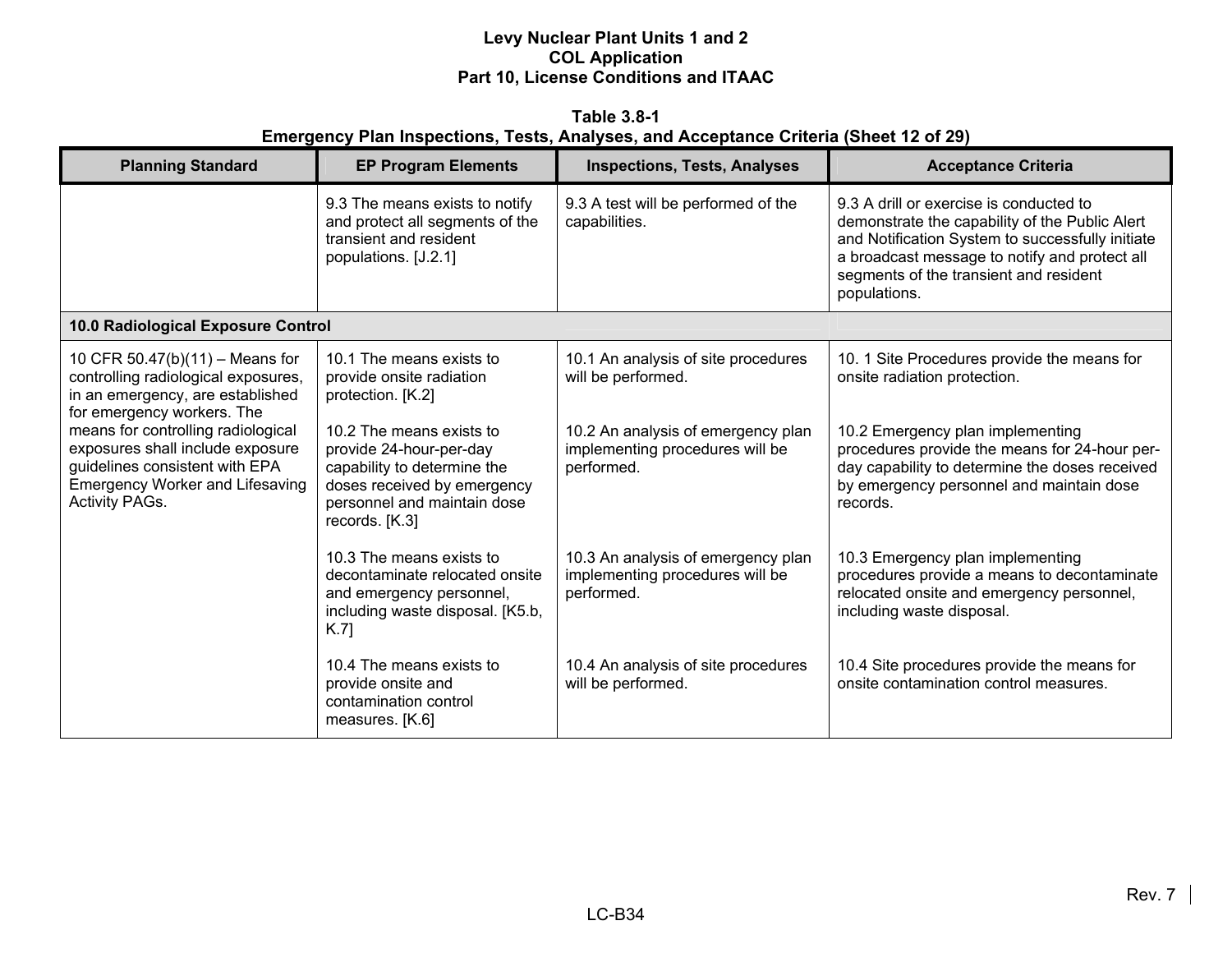**Table 3.8-1 Emergency Plan Inspections, Tests, Analyses, and Acceptance Criteria (Sheet 13 of 29)** 

| <b>Planning Standard</b>                                                                                         | <b>EP Program Elements</b>                                                                                                                                                                                           | <b>Inspections, Tests, Analyses</b>                                                                           | <b>Acceptance Criteria</b>                                                                                                                                                                                                                                                        |
|------------------------------------------------------------------------------------------------------------------|----------------------------------------------------------------------------------------------------------------------------------------------------------------------------------------------------------------------|---------------------------------------------------------------------------------------------------------------|-----------------------------------------------------------------------------------------------------------------------------------------------------------------------------------------------------------------------------------------------------------------------------------|
| 11.0 Medical and Public Health Support                                                                           |                                                                                                                                                                                                                      |                                                                                                               |                                                                                                                                                                                                                                                                                   |
| 10 CFR 50.47(b)(12) -<br>Arrangements are made for<br>medical services for contaminated.<br>injured individuals. | 11.1 Arrangements have been<br>implemented for local and<br>backup hospital and medical<br>services having the capability<br>for evaluation of radiation<br>exposure and uptake. [L.1]                               | 11.1 An analysis of emergency plan<br>implementing procedures will be<br>performed.                           | 11.1 Arrangements have been implemented for<br>local and backup hospital and medical services<br>having the capability for evaluation of radiation<br>exposure and uptake per Letter(s) of<br>Agreement and emergency plan implementing<br>procedures.                            |
|                                                                                                                  | 11.2 The means exist for onsite<br>first aid capability. [L.2]                                                                                                                                                       | 11.2 An analysis of station<br>procedures and emergency plan<br>implementing procedures will be<br>performed. | 11.2 The means exist for onsite first aid<br>capability to include a designated first aid<br>station, supplies and site medical response<br>team per station procedures and Emergency<br>plan implementing procedures.                                                            |
|                                                                                                                  | 11.3 Arrangements have been<br>implemented for transporting<br>victims of radiological accidents,<br>including contaminated injured<br>individuals, from the site to<br>offsite medical support facilities.<br>[L.4] | 11.3 An analysis of emergency plan<br>implementing procedures will be<br>performed.                           | 11.3 Arrangements have been implemented for<br>transporting victims of radiological accidents,<br>including contaminated injured individuals,<br>from the site to offsite medical support facilities<br>per Letter(s) of Agreement and emergency<br>plan implementing procedures. |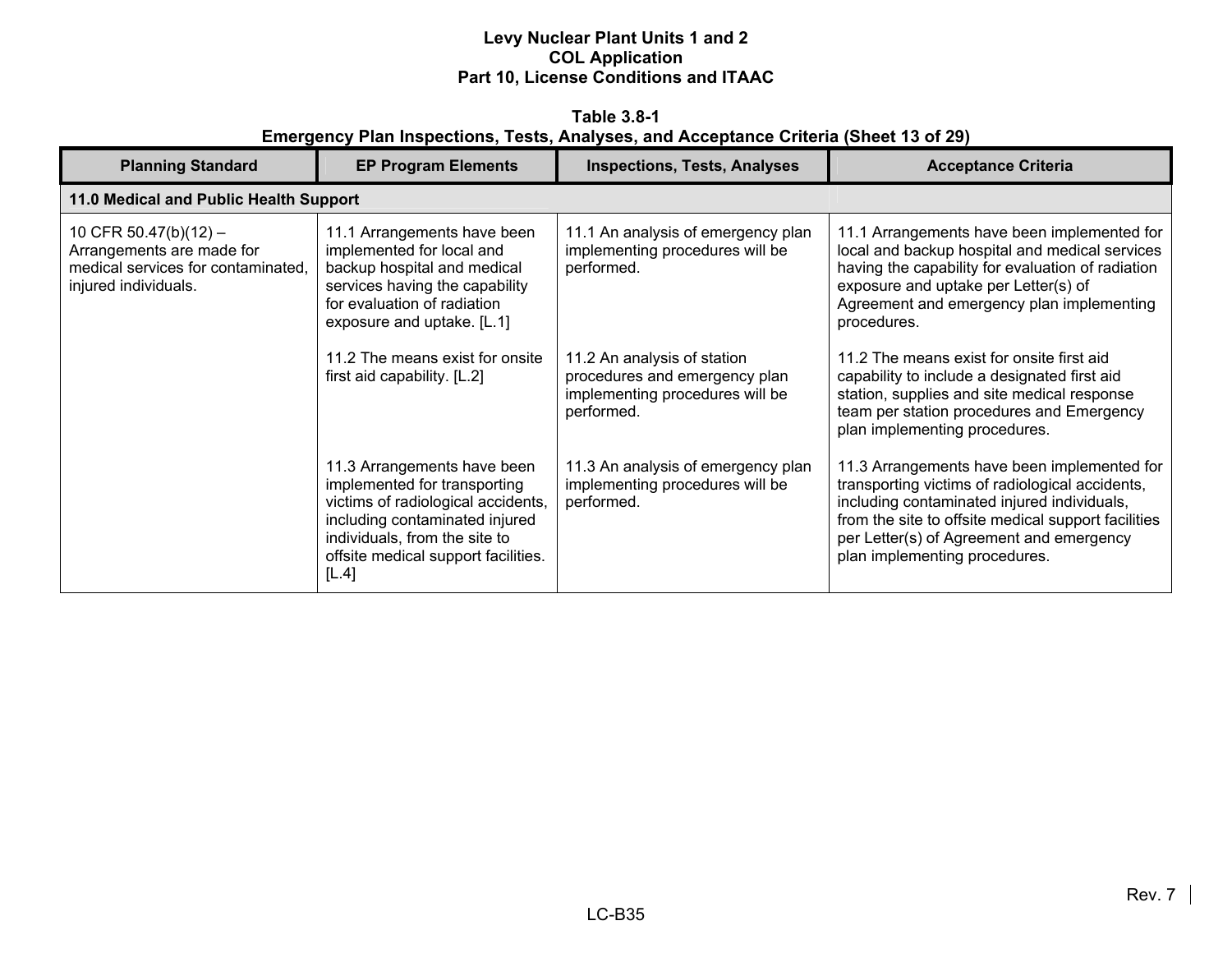**Table 3.8-1 Emergency Plan Inspections, Tests, Analyses, and Acceptance Criteria (Sheet 14 of 29)** 

| <b>Planning Standard</b>                                                                                                                                                                                                                                                                                                       | <b>EP Program Elements</b>                                                                                                                                                                                                                                                                       | <b>Inspections, Tests, Analyses</b>                                                                                                     | <b>Acceptance Criteria</b>                                                                                                                                                                                                                                                                                                                                                                                                                                                                                                                                                                                                                                       |
|--------------------------------------------------------------------------------------------------------------------------------------------------------------------------------------------------------------------------------------------------------------------------------------------------------------------------------|--------------------------------------------------------------------------------------------------------------------------------------------------------------------------------------------------------------------------------------------------------------------------------------------------|-----------------------------------------------------------------------------------------------------------------------------------------|------------------------------------------------------------------------------------------------------------------------------------------------------------------------------------------------------------------------------------------------------------------------------------------------------------------------------------------------------------------------------------------------------------------------------------------------------------------------------------------------------------------------------------------------------------------------------------------------------------------------------------------------------------------|
| 12.0 Exercises and Drills                                                                                                                                                                                                                                                                                                      |                                                                                                                                                                                                                                                                                                  |                                                                                                                                         |                                                                                                                                                                                                                                                                                                                                                                                                                                                                                                                                                                                                                                                                  |
| 10 CFR 50.47(b)(14) - Periodic<br>exercises are (will be) conducted<br>to evaluate major portions of<br>emergency response capabilities,<br>periodic drills are (will be)<br>conducted to develop and<br>maintain key skills, and<br>deficiencies identified as a result<br>of exercises or drills are (will be)<br>corrected. | 12.1 Licensee conducts a full<br>participation exercise to<br>evaluate major portions of<br>emergency response<br>capabilities, which includes<br>participation by each State and<br>local agency within the plume<br>exposure EPZ, and each State<br>within the ingestion control EPZ.<br>[N.1] | 12.1 A full participation exercise<br>(test) will be conducted within the<br>specified time periods of Appendix E<br>to 10 CFR Part 50. | 12.1.1 The exercise is completed within the<br>specified time periods of Appendix E to 10<br>CFR Part 50, onsite exercise objectives listed<br>below have been met, and there are no<br>uncorrected onsite exercise deficiencies.<br>A. Accident Assessment and Classification<br>1. Demonstrate the ability to identify initiating<br>conditions, determine emergency action level<br>(EAL) parameters, and correctly classify the<br>emergency throughout the exercise in<br>accordance with emergency plan implementing<br>procedures.<br>Standard Criteria:<br>a. The appropriate EAL condition associated<br>with a parameter or symptom was<br>recognized. |
|                                                                                                                                                                                                                                                                                                                                |                                                                                                                                                                                                                                                                                                  |                                                                                                                                         | b. The correct emergency classification is<br>declared within 15 minutes of the time that<br>the EAL condition was present.                                                                                                                                                                                                                                                                                                                                                                                                                                                                                                                                      |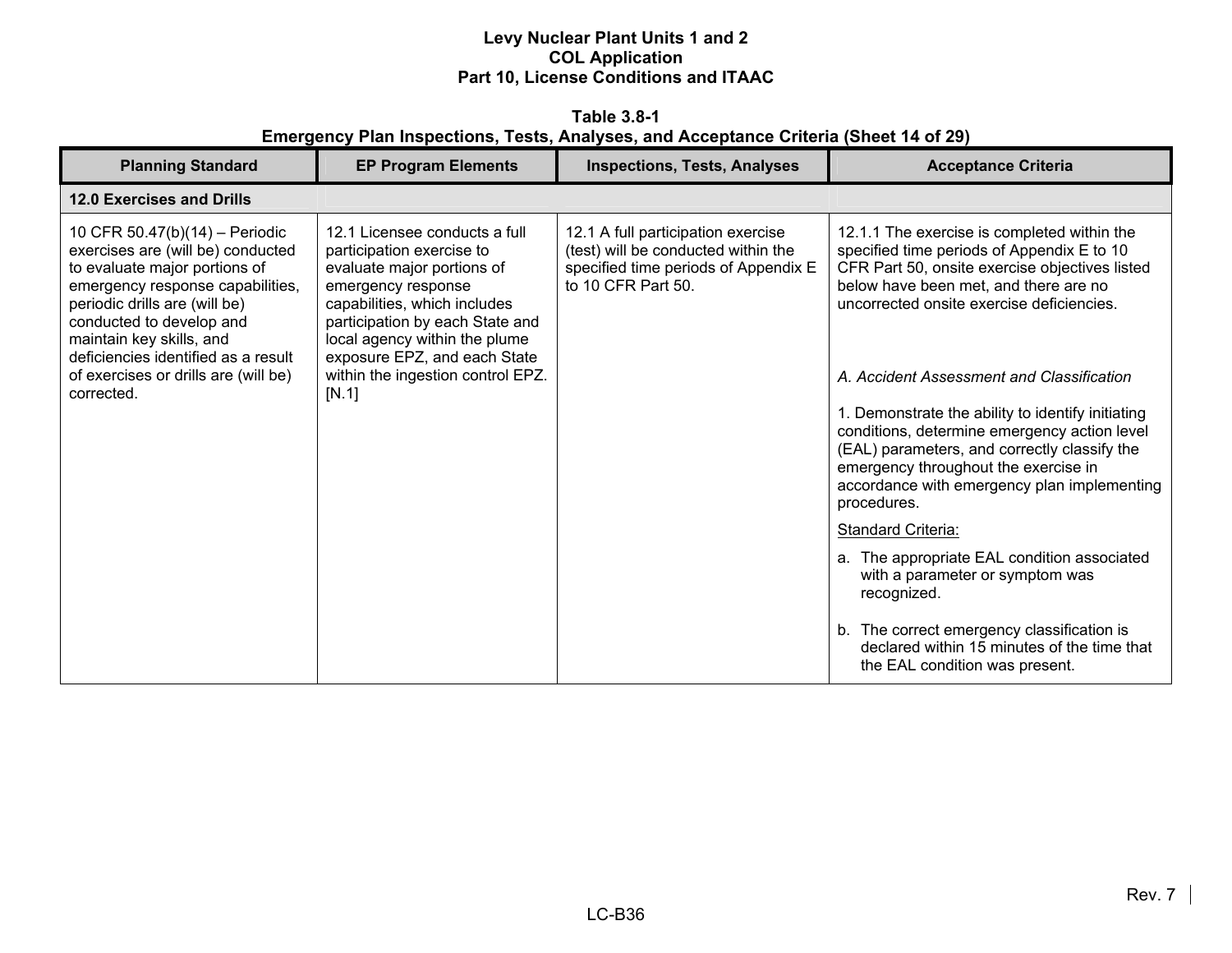**Table 3.8-1 Emergency Plan Inspections, Tests, Analyses, and Acceptance Criteria (Sheet 15 of 29)** 

| <b>Planning Standard</b> | <b>EP Program Elements</b> | <b>Inspections, Tests, Analyses</b> | <b>Acceptance Criteria</b>                                                                                                                                                                                                                |
|--------------------------|----------------------------|-------------------------------------|-------------------------------------------------------------------------------------------------------------------------------------------------------------------------------------------------------------------------------------------|
|                          |                            |                                     | <b>B.</b> Notifications                                                                                                                                                                                                                   |
|                          |                            |                                     | 1. Demonstrate the ability to alert, notify and<br>mobilize site emergency response personnel,<br>in accordance with emergency plan<br>implementing procedures.                                                                           |
|                          |                            |                                     | <b>Standard Criteria:</b>                                                                                                                                                                                                                 |
|                          |                            |                                     | a. Initiate a plant page announcement using<br>the appropriate message scenario for ERO<br>notification.                                                                                                                                  |
|                          |                            |                                     | b. Activate the computer based automated<br>callout system at declaration of an Alert<br>classification or higher.                                                                                                                        |
|                          |                            |                                     | 2. Demonstrate the ability to notify responsible<br>State and local government agencies within 15<br>minutes and the NRC within 60 minutes after<br>declaring an emergency, in accordance with<br>emergency plan implementing procedures. |
|                          |                            |                                     | <b>Standard Criteria:</b>                                                                                                                                                                                                                 |
|                          |                            |                                     | a. Transmit information to state and local<br>agencies within 15 minutes of event<br>classification.                                                                                                                                      |
|                          |                            |                                     | b. Transmit follow-up information to state and<br>local agencies within 60 minutes of last<br>transmittal.                                                                                                                                |
|                          |                            |                                     |                                                                                                                                                                                                                                           |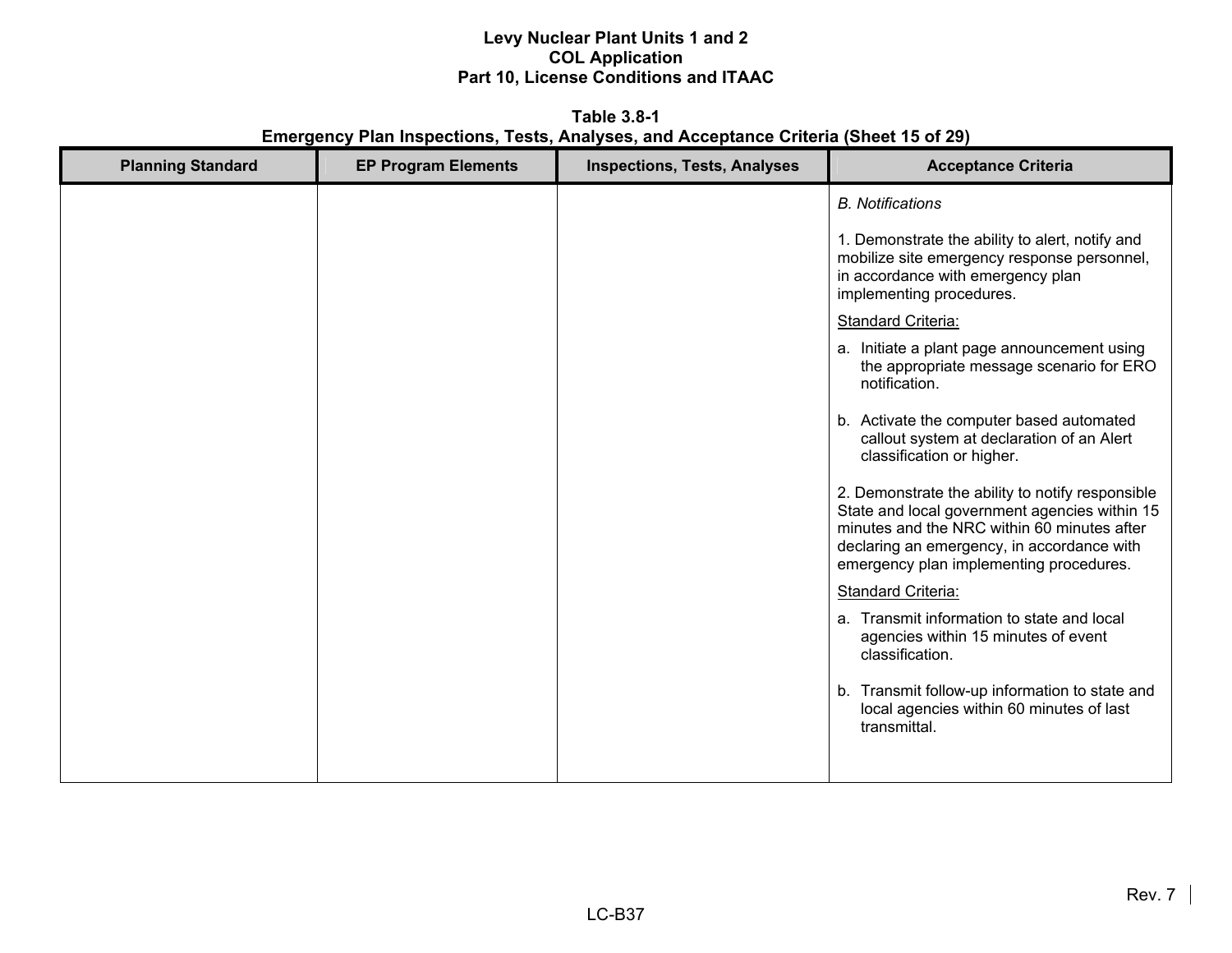**Table 3.8-1 Emergency Plan Inspections, Tests, Analyses, and Acceptance Criteria (Sheet 16 of 29)** 

| <b>Planning Standard</b> | <b>EP Program Elements</b> | <b>Inspections, Tests, Analyses</b> | <b>Acceptance Criteria</b>                                                                                                                                                                                                                                            |
|--------------------------|----------------------------|-------------------------------------|-----------------------------------------------------------------------------------------------------------------------------------------------------------------------------------------------------------------------------------------------------------------------|
|                          |                            |                                     | c. Transmit information within 60 minutes of<br>event classification for an initial notification<br>to the NRC.                                                                                                                                                       |
|                          |                            |                                     | 3. Demonstrate the ability to warn or advise<br>onsite individuals of emergency conditions in a<br>timely manner (about 15 minutes), in<br>accordance with emergency plan implementing<br>procedures.                                                                 |
|                          |                            |                                     | <b>Standard Criteria:</b>                                                                                                                                                                                                                                             |
|                          |                            |                                     | a. Initiate notification of onsite individuals of<br>event declaration (via plant page,<br>telephone, etc.)                                                                                                                                                           |
|                          |                            |                                     | 4. Demonstrate the capability of the Public<br>Alert and Notification System to operate<br>properly for public notification when required,<br>in accordance with emergency plan<br>implementing procedures.                                                           |
|                          |                            |                                     | <b>Standard Criteria:</b>                                                                                                                                                                                                                                             |
|                          |                            |                                     | a. Greater than 94% of ANS sirens are<br>capable of performing their function as<br>indicated by the feedback system. The<br>clarifying notes listed in NEI 99-02,<br><b>Regulatory Assessment Performance</b><br>Indicator Guideline, will be used for this<br>test. |
|                          |                            |                                     |                                                                                                                                                                                                                                                                       |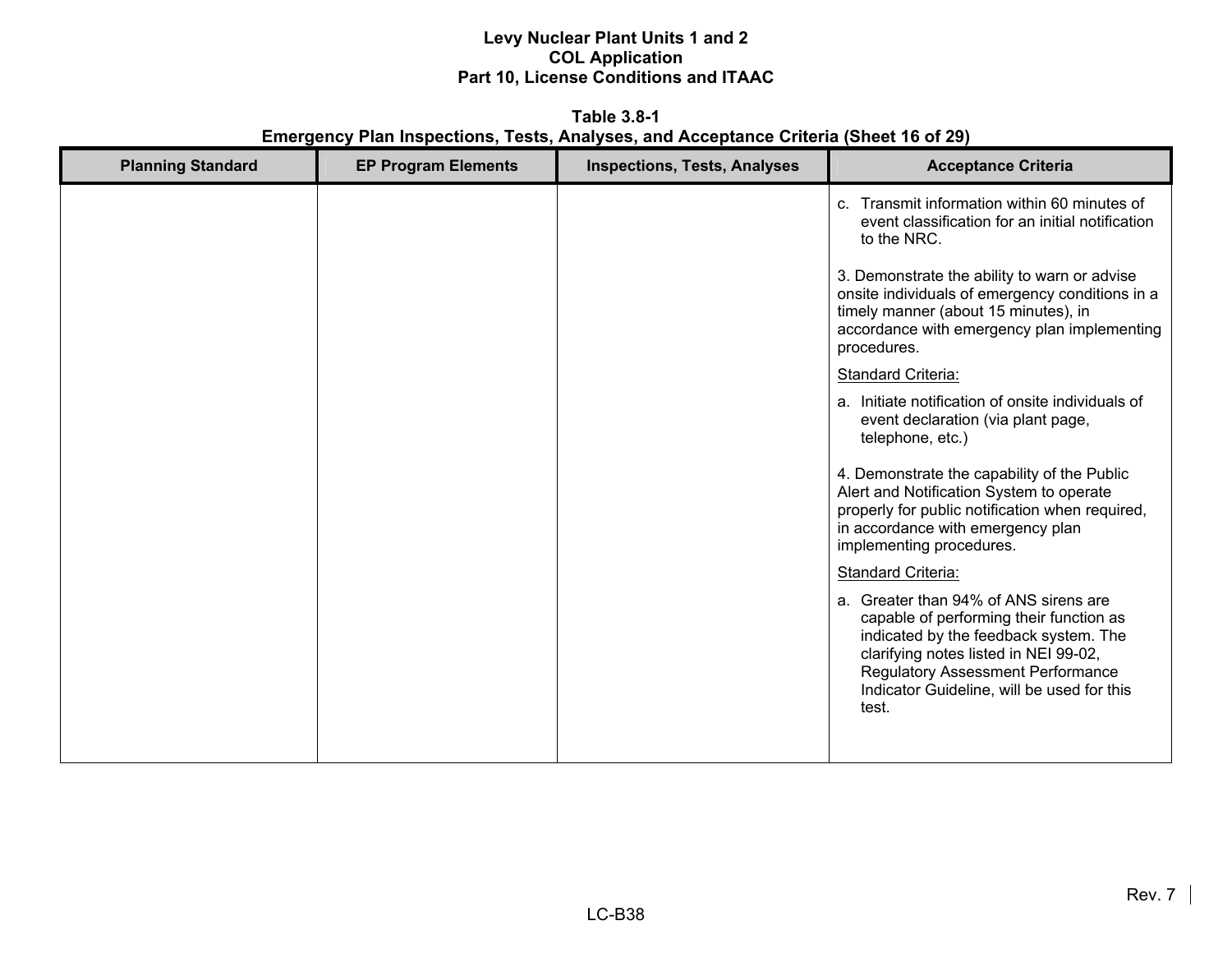**Table 3.8-1 Emergency Plan Inspections, Tests, Analyses, and Acceptance Criteria (Sheet 17 of 29)** 

| <b>Planning Standard</b> | <b>EP Program Elements</b> | <b>Inspections, Tests, Analyses</b> | <b>Acceptance Criteria</b>                                                                                                                                                                                                                                                                                                                                    |
|--------------------------|----------------------------|-------------------------------------|---------------------------------------------------------------------------------------------------------------------------------------------------------------------------------------------------------------------------------------------------------------------------------------------------------------------------------------------------------------|
|                          |                            |                                     | C. Emergency Response                                                                                                                                                                                                                                                                                                                                         |
|                          |                            |                                     | 1. Demonstrate the capability to direct and<br>control emergency operations, in accordance<br>with emergency plan implementing<br>procedures.                                                                                                                                                                                                                 |
|                          |                            |                                     | <b>Standard Criteria:</b>                                                                                                                                                                                                                                                                                                                                     |
|                          |                            |                                     | a. Facility command and control is<br>demonstrated by the Nuclear Shift Manager<br>- Operations in the Control Room<br>(simulator) upon event declaration, and by<br>the Emergency Coordinator - TSC in the<br>Technical Support Center (TSC) and the<br>EOF Director in the Emergency Operations<br>Facility (EOF) within 60 minutes of ERO<br>notification. |
|                          |                            |                                     | 2. Demonstrate the ability to transfer overall<br>command and control from the Nuclear Shift<br>Manager - Operations in the Control Room<br>(simulator) to the Emergency Coordinator -<br>TSC in the TSC and EOF Director in the EOF,<br>in accordance with emergency plan<br>implementing procedures.                                                        |
|                          |                            |                                     | <b>Standard Criteria:</b>                                                                                                                                                                                                                                                                                                                                     |
|                          |                            |                                     | a. Evaluation of briefings that were conducted<br>prior to turnover includes current plant<br>conditions, radiological release information,<br>response efforts and priorities, and the<br>formal relief of delegable and non-<br>delegable responsibilities.                                                                                                 |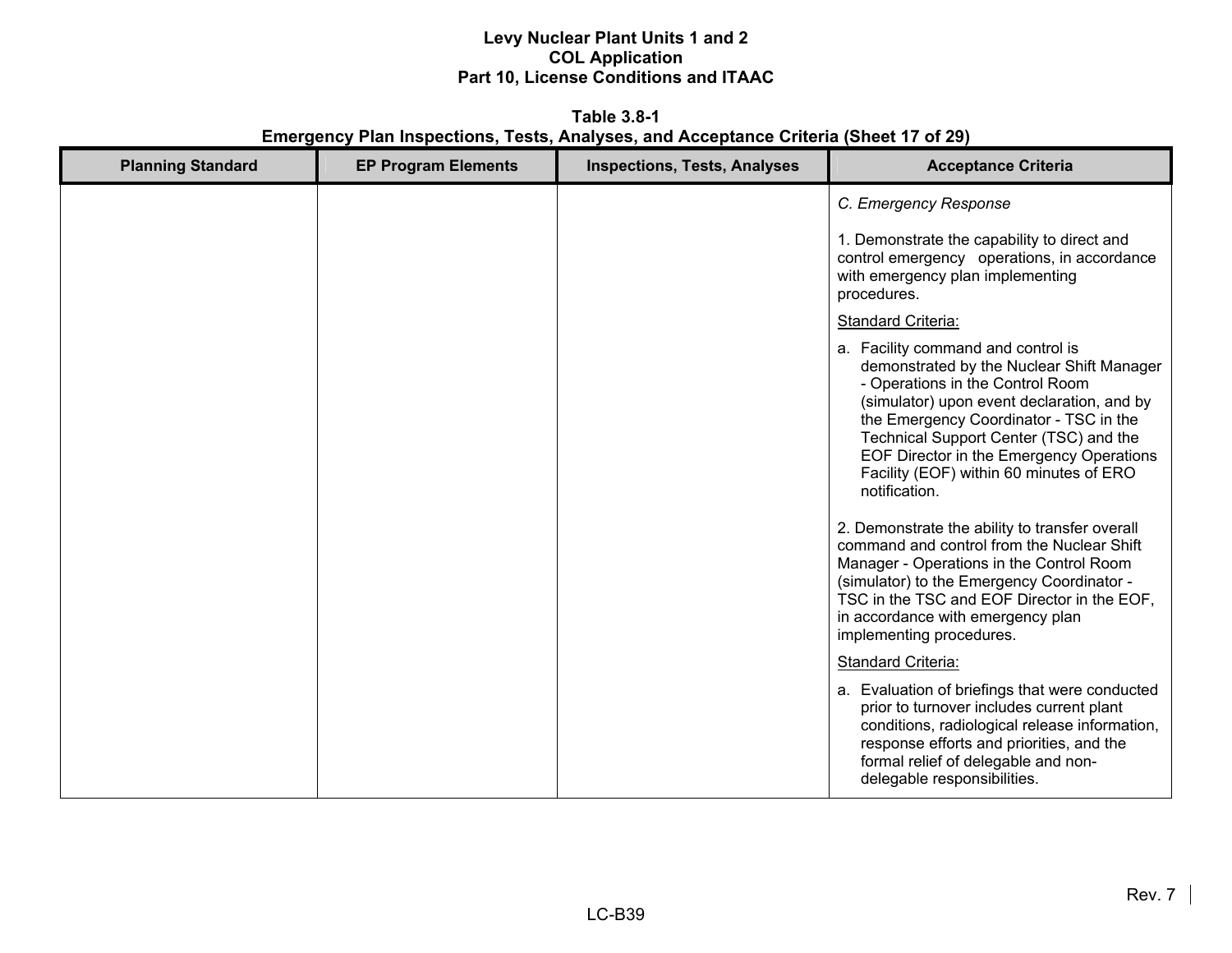**Table 3.8-1 Emergency Plan Inspections, Tests, Analyses, and Acceptance Criteria (Sheet 18 of 29)** 

| <b>Planning Standard</b> | <b>EP Program Elements</b> | <b>Inspections, Tests, Analyses</b> | <b>Acceptance Criteria</b>                                                                                                                                                                                                                                         |
|--------------------------|----------------------------|-------------------------------------|--------------------------------------------------------------------------------------------------------------------------------------------------------------------------------------------------------------------------------------------------------------------|
|                          |                            |                                     | 3. Demonstrate the ability to maintain<br>continuous staffing of the emergency response<br>facilities for a protracted period, in accordance<br>with emergency plan implementing<br>procedures.                                                                    |
|                          |                            |                                     | <b>Standard Criteria:</b>                                                                                                                                                                                                                                          |
|                          |                            |                                     | a. Complete shift relief schedule adequate to<br>support 24-hour staffing.                                                                                                                                                                                         |
|                          |                            |                                     | 4. Demonstrate the ability to perform assembly<br>and accountability for all onsite individuals<br>within 30 minutes of an emergency requiring a<br>Protected Area evacuation and accountability,<br>in accordance with emergency plan<br>implementing procedures. |
|                          |                            |                                     | <b>Standard Criteria:</b>                                                                                                                                                                                                                                          |
|                          |                            |                                     | a. All Protected Area personnel are<br>assembled in their designated assembly<br>area and accountability is completed within<br>30 minutes of an emergency requiring<br>Protected Area evacuation and<br>accountability.                                           |
|                          |                            |                                     |                                                                                                                                                                                                                                                                    |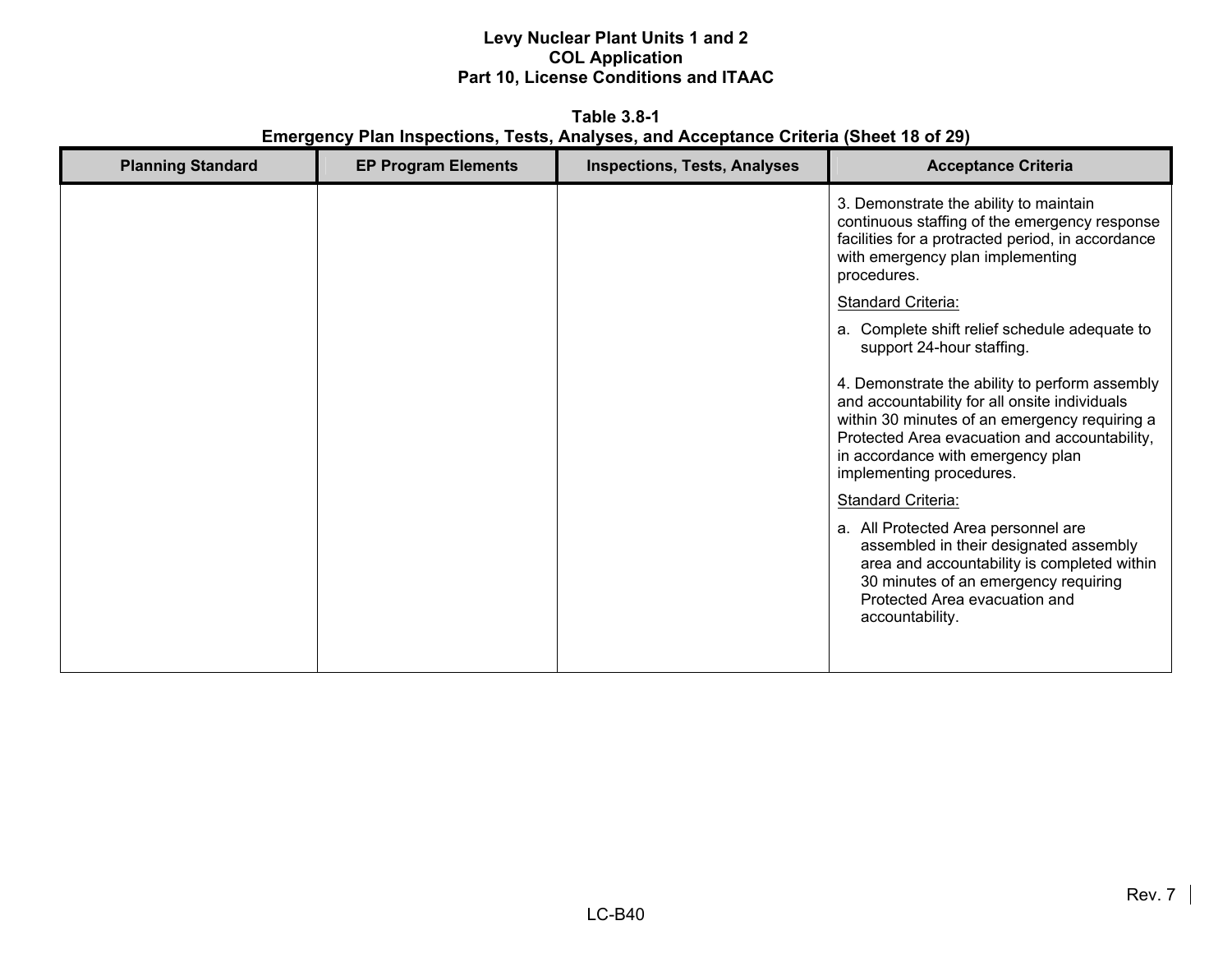**Table 3.8-1 Emergency Plan Inspections, Tests, Analyses, and Acceptance Criteria (Sheet 19 of 29)** 

| <b>Planning Standard</b> | <b>EP Program Elements</b> | <b>Inspections, Tests, Analyses</b> | <b>Acceptance Criteria</b>                                                                                                                                                                                                                        |
|--------------------------|----------------------------|-------------------------------------|---------------------------------------------------------------------------------------------------------------------------------------------------------------------------------------------------------------------------------------------------|
|                          |                            |                                     | D. Emergency Response Facilities                                                                                                                                                                                                                  |
|                          |                            |                                     | 1. Demonstrate activation of the Operations<br>Support Center (OSC), Technical Support<br>Center (TSC), Emergency Operations Facility<br>(EOF), and Emergency News Center (ENC), in<br>accordance with emergency plan implementing<br>procedures. |
|                          |                            |                                     | <b>Standard Criteria:</b>                                                                                                                                                                                                                         |
|                          |                            |                                     | a. The TSC and OSC, are activated within<br>approximately one (1) hour of an Alert or<br>higher emergency declaration with at least<br>minimum staffing.                                                                                          |
|                          |                            |                                     | b. The EOF is activated within approximately<br>one (1) hour of a Site Area Emergency or<br>higher emergency declaration with at least<br>minimum staffing.                                                                                       |
|                          |                            |                                     | c. The ENC minimum staffing positions are<br>available within approximately two (2) hours<br>of a Site Area Emergency or higher<br>emergency declaration.                                                                                         |
|                          |                            |                                     | 2. Demonstrate the adequacy of equipment,<br>security provisions, and habitability precautions<br>for the TSC, OSC, EOF, and ENC, as<br>appropriate, in accordance with emergency<br>plan implementing procedures.                                |
|                          |                            |                                     |                                                                                                                                                                                                                                                   |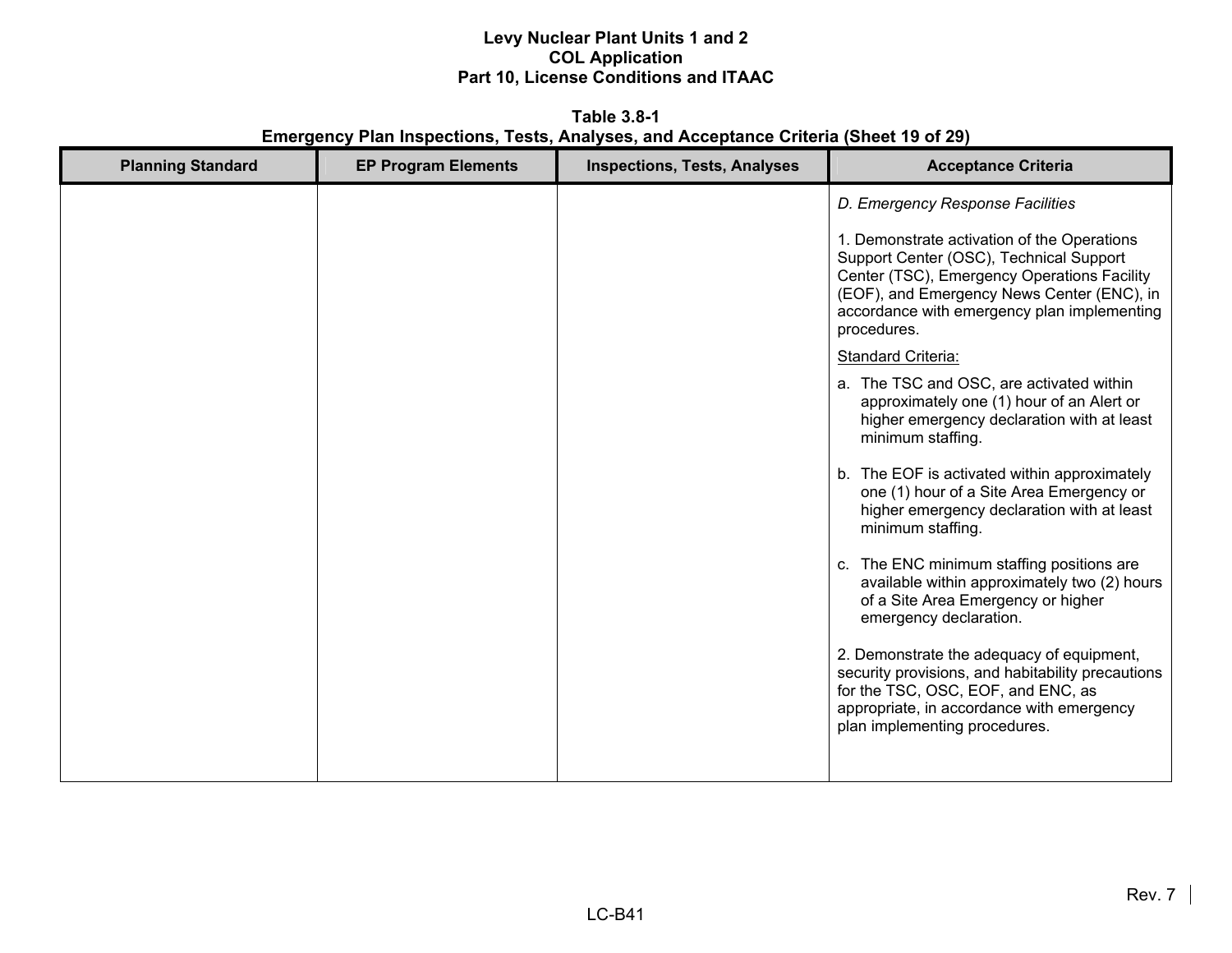**Table 3.8-1 Emergency Plan Inspections, Tests, Analyses, and Acceptance Criteria (Sheet 20 of 29)** 

| <b>Planning Standard</b> | <b>EP Program Elements</b> | <b>Inspections, Tests, Analyses</b> | <b>Acceptance Criteria</b>                                                                                                                                                                                                                                                                                                                                                                                                                                                                                                                                                                                                                                                                                                                                                                  |
|--------------------------|----------------------------|-------------------------------------|---------------------------------------------------------------------------------------------------------------------------------------------------------------------------------------------------------------------------------------------------------------------------------------------------------------------------------------------------------------------------------------------------------------------------------------------------------------------------------------------------------------------------------------------------------------------------------------------------------------------------------------------------------------------------------------------------------------------------------------------------------------------------------------------|
|                          |                            |                                     | <b>Standard Criteria:</b><br>a. The adequacy of the emergency equipment<br>in the emergency response facilities,<br>including availability and consistency with<br>emergency plan implementing procedures,<br>supported the accomplishment of all of the<br>evaluated performance objectives.<br>b. The Security Coordinator implements and<br>performs all appropriate steps from the<br>emergency plan implementing procedures<br>for the ingress, egress, and control of<br>onsite and offsite personnel responding to<br>the site during the scenario.<br>c. The Radiation Controls Coordinator and<br>staff correctly implement and perform all<br>appropriate steps from the emergency plan<br>implementing procedures when a simulated<br>onsite/offsite release has occurred during |
|                          |                            |                                     | the scenario.<br>d. Demonstrate the capability of TSC and EOF<br>equipment and data displays to clearly<br>identify and reflect the affected unit.<br>3. Demonstrate communications from the<br>emergency response facilities and the<br>adequacy of communications for all emergency<br>support resources, in accordance with<br>emergency plan implementing procedures.<br><b>Standard Criteria:</b><br>a. Emergency response communications are<br>available and operational.                                                                                                                                                                                                                                                                                                            |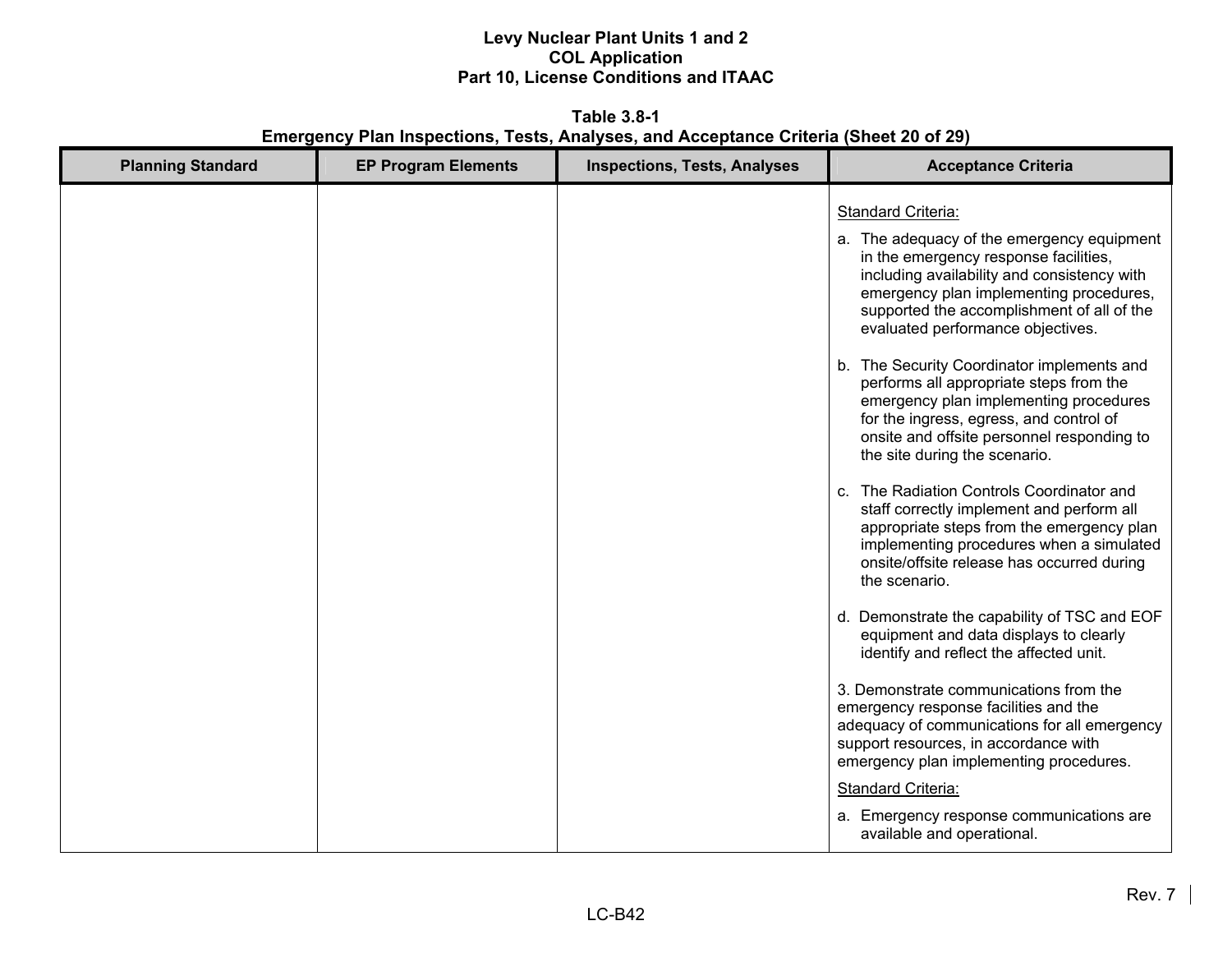**Table 3.8-1 Emergency Plan Inspections, Tests, Analyses, and Acceptance Criteria (Sheet 21 of 29)** 

| <b>Planning Standard</b> | <b>EP Program Elements</b> | <b>Inspections, Tests, Analyses</b> | <b>Acceptance Criteria</b>                                                                                                                                                                                |
|--------------------------|----------------------------|-------------------------------------|-----------------------------------------------------------------------------------------------------------------------------------------------------------------------------------------------------------|
|                          |                            |                                     | b. Communications systems are adequate to<br>support CR, TSC, OSC, EOF, and ENC<br>activation.                                                                                                            |
|                          |                            |                                     | c. Demonstrate emergency response<br>personnel are able to operate all specified<br>communication systems.                                                                                                |
|                          |                            |                                     | d. Clear primary and backup communications<br>links are established and maintained for the<br>duration of the exercise.                                                                                   |
|                          |                            |                                     | E. Radiological Assessment and Control                                                                                                                                                                    |
|                          |                            |                                     | 1. Demonstrate the ability to obtain onsite<br>radiological surveys and samples.                                                                                                                          |
|                          |                            |                                     | Standard Criteria:                                                                                                                                                                                        |
|                          |                            |                                     | a. RP personnel demonstrate the ability to<br>obtain appropriate instruments (range and<br>type) and take surveys for scenario<br>conditions that allow EPA PAGs to be<br>exceeded.                       |
|                          |                            |                                     | b. Airborne samples are properly taken,<br>reported and assessed and utilized when<br>the conditions indicate the need for the<br>information.                                                            |
|                          |                            |                                     | 2. Demonstrate the capability to establish<br>emergency exposure guidelines consistent<br>with EPA-400 and the ability to continuously<br>monitor and control radiation exposure to<br>emergency workers. |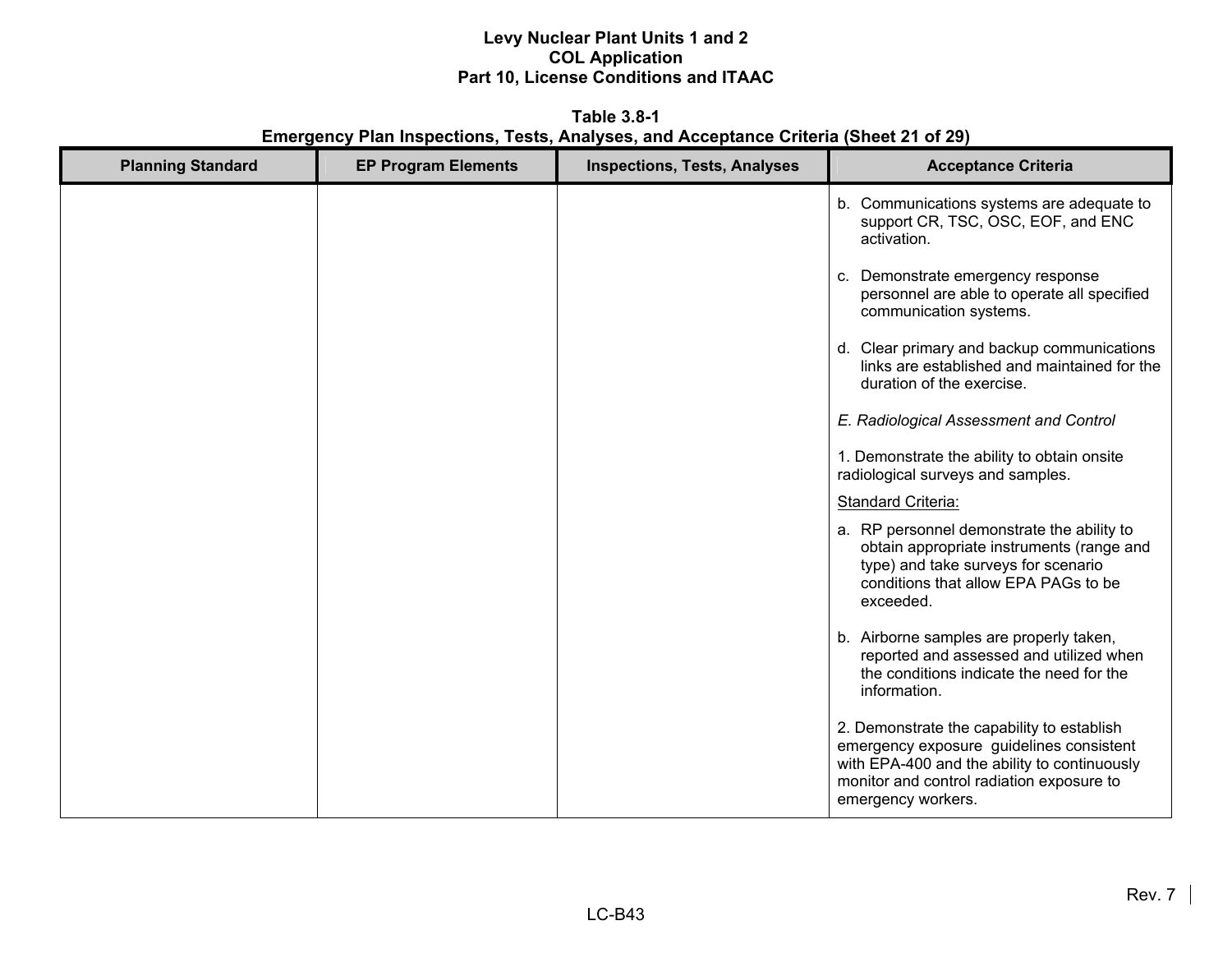**Table 3.8-1 Emergency Plan Inspections, Tests, Analyses, and Acceptance Criteria (Sheet 22 of 29)** 

| <b>Planning Standard</b> | <b>EP Program Elements</b> | <b>Inspections, Tests, Analyses</b> | <b>Acceptance Criteria</b>                                                                                                                                                                                                                                                                                                                                                                                                                                                                                                                                                                                                                                                                                                                                                                                                                                                                                                                                                                                                                                                                                                                                              |
|--------------------------|----------------------------|-------------------------------------|-------------------------------------------------------------------------------------------------------------------------------------------------------------------------------------------------------------------------------------------------------------------------------------------------------------------------------------------------------------------------------------------------------------------------------------------------------------------------------------------------------------------------------------------------------------------------------------------------------------------------------------------------------------------------------------------------------------------------------------------------------------------------------------------------------------------------------------------------------------------------------------------------------------------------------------------------------------------------------------------------------------------------------------------------------------------------------------------------------------------------------------------------------------------------|
|                          |                            |                                     | <b>Standard Criteria:</b><br>a. Demonstrate the ability to determine doses<br>received by emergency personnel and<br>volunteers 24 hours/day and provisions for<br>distribution of both self-reading and<br>permanent record devices.<br>b. Demonstrate that exposures are controlled<br>to 10 CFR Part 20 limits until the<br>Emergency Coordinator authorizes the use<br>of emergency EPA limits.<br>c. Exposure records are available, either from<br>the ALARA computer or a hard copy dose<br>report, and are updated and reviewed<br>throughout the scenario.<br>3. Demonstrate the methods, equipment, and<br>expertise available to make rapid assessments<br>of the actual or potential magnitude and<br>locations of radiological hazards from both<br>gaseous and liquid pathways.<br>Standard Criteria:<br>a. One radiological monitoring team (2)<br>personnel) is ready to be deployed no later<br>than 30 minutes from the declaration of an<br>Alert or higher emergency.<br>A second radiological monitoring team (2)<br>b.<br>personnel) is ready to be deployed no later<br>than 60 minutes from the declaration of an<br>Alert or higher emergency. |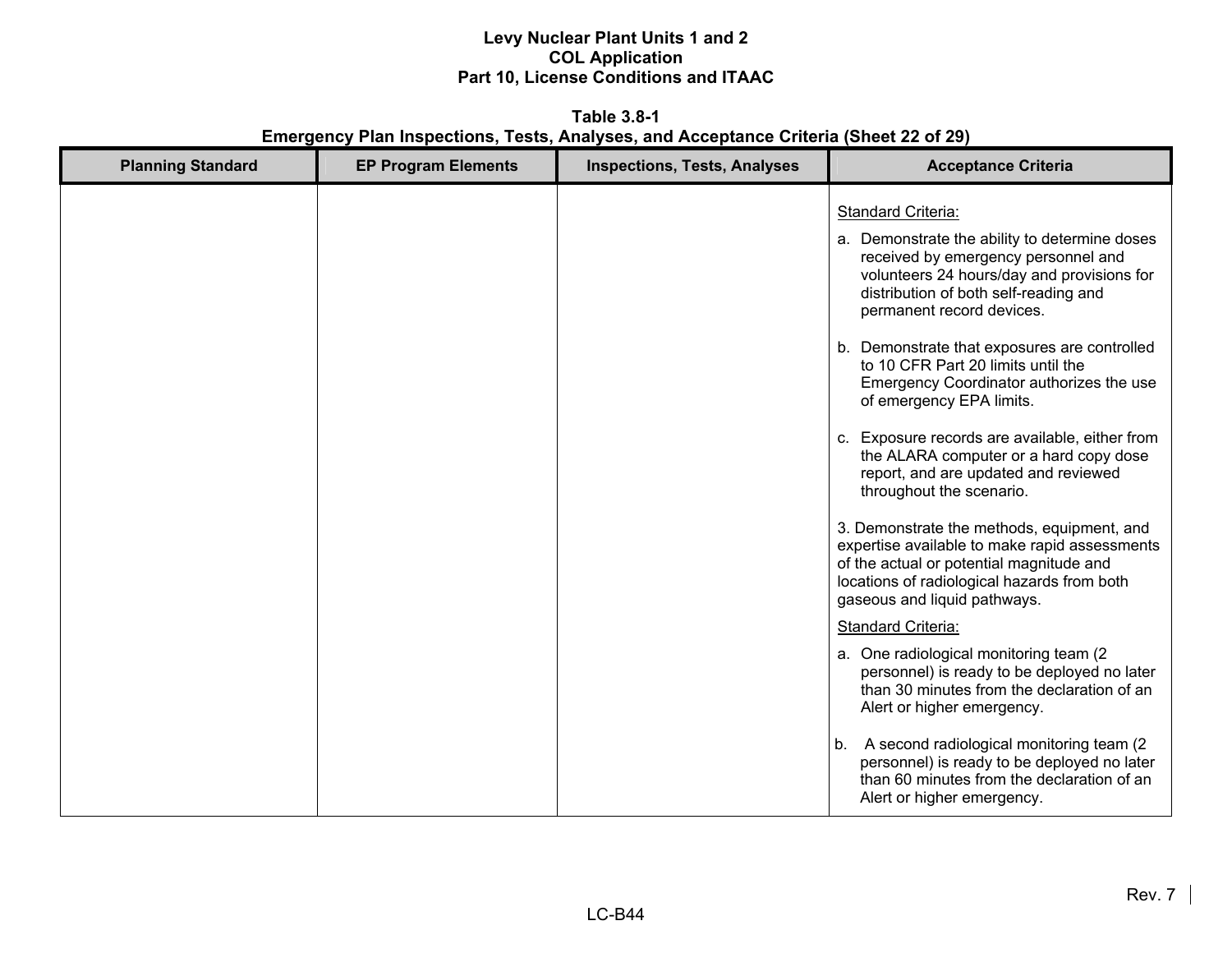**Table 3.8-1 Emergency Plan Inspections, Tests, Analyses, and Acceptance Criteria (Sheet 23 of 29)** 

| <b>Planning Standard</b> | <b>EP Program Elements</b> | <b>Inspections, Tests, Analyses</b> | <b>Acceptance Criteria</b>                                                                                                                                                                                                                          |
|--------------------------|----------------------------|-------------------------------------|-----------------------------------------------------------------------------------------------------------------------------------------------------------------------------------------------------------------------------------------------------|
|                          |                            |                                     | 4. Demonstrate the ability to satisfactorily<br>collect and disseminate radiological monitoring<br>team data.                                                                                                                                       |
|                          |                            |                                     | <b>Standard Criteria:</b>                                                                                                                                                                                                                           |
|                          |                            |                                     | a. Offsite radiological environmental data<br>collected is provided as dose rate and<br>counts per minute (cpm) from the plume,<br>both open and closed window, and air<br>sample (gross and net cpm) for particulate<br>and iodine, if applicable. |
|                          |                            |                                     | Offsite radiological environmental data is<br>b.<br>communicated from the radiological<br>monitoring team to the Radiation Control<br>Coordinator.                                                                                                  |
|                          |                            |                                     | 5. Demonstrate the ability to estimate<br>integrated dose from projected and actual dose<br>rates and to compare these estimates with<br>EPA Protective Action Guidelines (PAGs).                                                                   |
|                          |                            |                                     | <b>Standard Criteria:</b>                                                                                                                                                                                                                           |
|                          |                            |                                     | a. The Dose Projection Team Leader and<br>Dose Projection Team perform dose<br>projections in accordance with emergency<br>plan implementing procedures, and report<br>them to the Radiation Controls Manager.                                      |
|                          |                            |                                     | 6. Demonstrate the availability and use of<br>potassium iodide (KI) for onsite emergency<br>response personnel.                                                                                                                                     |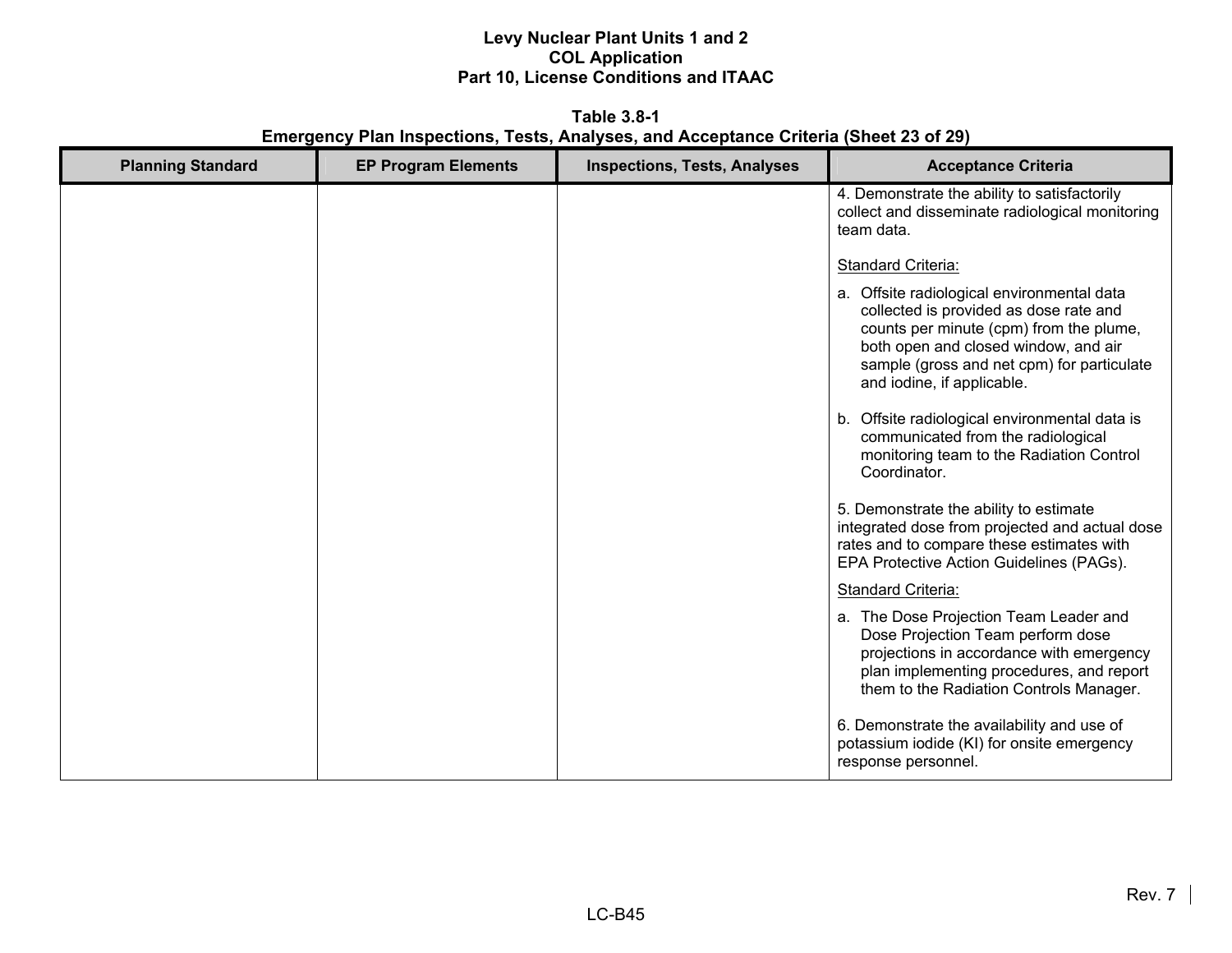**Table 3.8-1 Emergency Plan Inspections, Tests, Analyses, and Acceptance Criteria (Sheet 24 of 29)** 

| <b>Planning Standard</b> | <b>EP Program Elements</b> | <b>Inspections, Tests, Analyses</b> | <b>Acceptance Criteria</b>                                                                                                                                                                                                                                                                                                                                                                                                                                                                                                                                                                                                                                                                                                                                                                                                       |
|--------------------------|----------------------------|-------------------------------------|----------------------------------------------------------------------------------------------------------------------------------------------------------------------------------------------------------------------------------------------------------------------------------------------------------------------------------------------------------------------------------------------------------------------------------------------------------------------------------------------------------------------------------------------------------------------------------------------------------------------------------------------------------------------------------------------------------------------------------------------------------------------------------------------------------------------------------|
|                          |                            |                                     | <b>Standard Criteria:</b><br>a. KI is considered as a potential dose<br>reducing option for situations where<br>airborne radioactive iodine is present.<br>b. KI was administered for activities where<br>personnel dose to the thyroid was<br>calculated, or estimated, to be > 25 Rem<br>CDE.<br>7. Demonstrate the ability to recommend<br>protective actions to appropriate offsite<br>authorities, in accordance with emergency plan<br>implementing procedures.<br><b>Standard Criteria:</b><br>a. Total effective dose equivalent (TEDE) and<br>committed dose equivalent (CDE) to the<br>thyroid dose projections from the dose<br>assessment model are compared to the<br>PAGs.<br>b. PARs are developed within 15 minutes of<br>the time information of the condition<br>warranting a PAR was available to the<br>ERO. |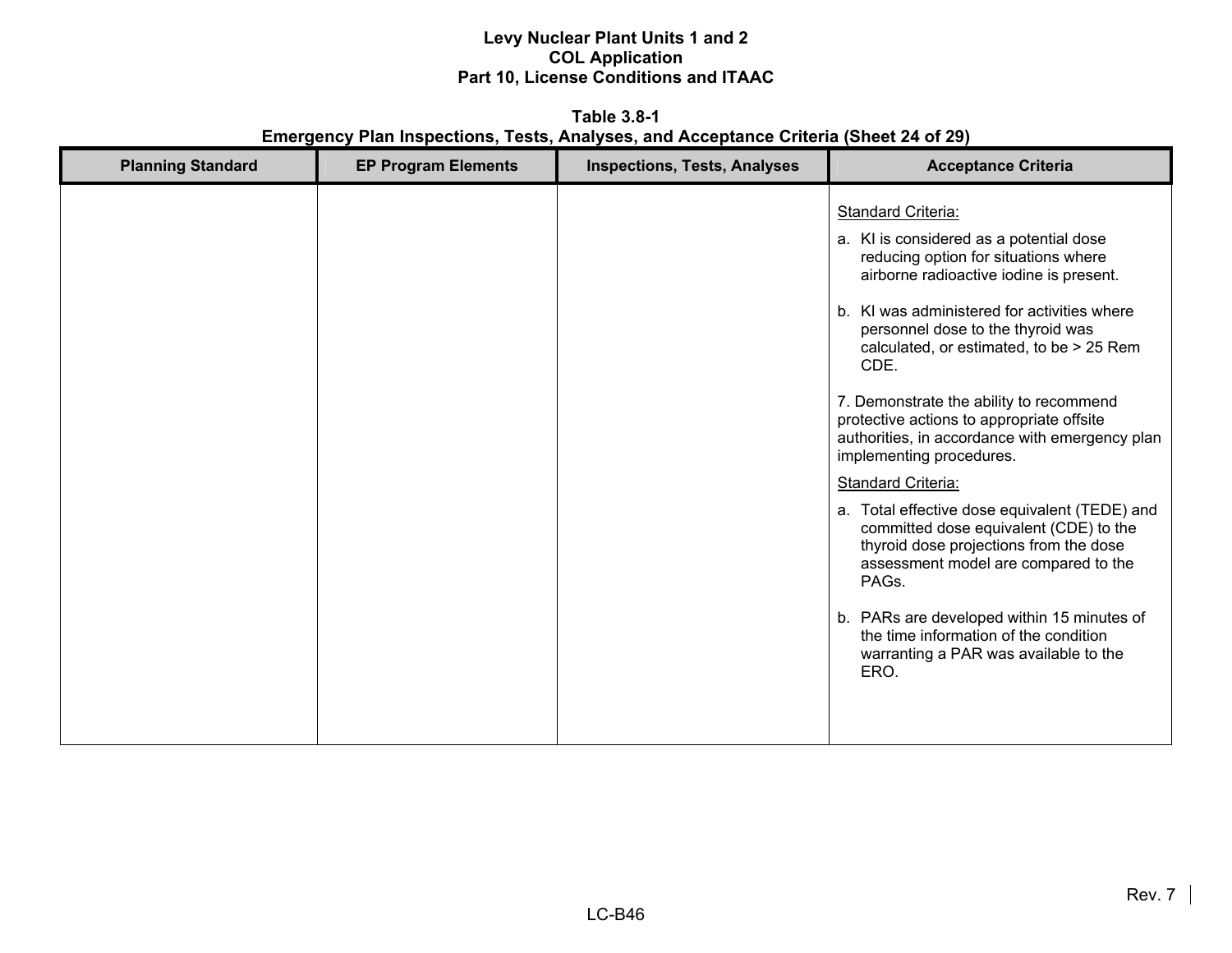**Table 3.8-1 Emergency Plan Inspections, Tests, Analyses, and Acceptance Criteria (Sheet 25 of 29)** 

| <b>Planning Standard</b> | <b>EP Program Elements</b> | <b>Inspections, Tests, Analyses</b> | <b>Acceptance Criteria</b>                                                                                                                                                                 |
|--------------------------|----------------------------|-------------------------------------|--------------------------------------------------------------------------------------------------------------------------------------------------------------------------------------------|
|                          |                            |                                     | c. PARs are transmitted within 15 minutes of<br>development. Changes to<br>recommendations are communicated to<br>offsite authorities within 15 minutes of a<br>new PAR.                   |
|                          |                            |                                     | F. Public Information                                                                                                                                                                      |
|                          |                            |                                     | 1. Demonstrate the capability to develop and<br>disseminate clear, accurate, and timely<br>information to the news media, in accordance<br>with emergency plan implementing<br>procedures. |
|                          |                            |                                     | <b>Standard Criteria:</b>                                                                                                                                                                  |
|                          |                            |                                     | a. Information provided to the media/public is<br>prepared at a level that the public can<br>understand. Visuals and handouts are<br>provided as needed to clarify the<br>information.     |
|                          |                            |                                     | b. Information is coordinated with Federal,<br>State and local agencies to maintain factual<br>consistency.                                                                                |
|                          |                            |                                     | c. Media briefings are provided within<br>approximately 60 minutes of significant<br>events (i.e., declaration of a Site Area<br>Emergency or initiation of a radiological<br>release.)    |
|                          |                            |                                     |                                                                                                                                                                                            |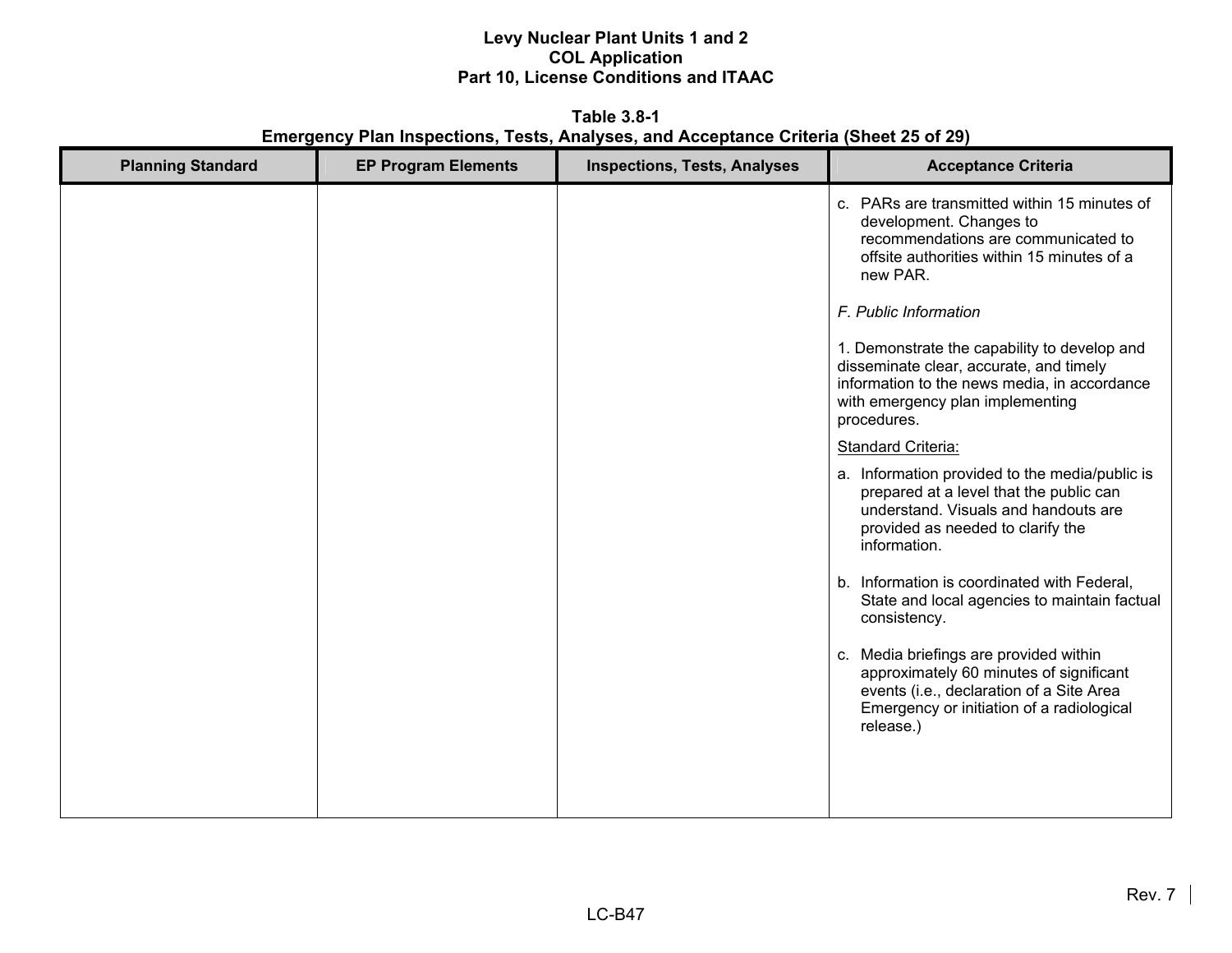**Table 3.8-1 Emergency Plan Inspections, Tests, Analyses, and Acceptance Criteria (Sheet 26 of 29)** 

| <b>Planning Standard</b> | <b>EP Program Elements</b> | <b>Inspections, Tests, Analyses</b> | <b>Acceptance Criteria</b>                                                                                                                                                     |
|--------------------------|----------------------------|-------------------------------------|--------------------------------------------------------------------------------------------------------------------------------------------------------------------------------|
|                          |                            |                                     | 2. Demonstrate the capability to establish and<br>effectively operate rumor control in a<br>coordinated fashion, in accordance with<br>emergency plan implementing procedures. |
|                          |                            |                                     | Standard Criteria:                                                                                                                                                             |
|                          |                            |                                     | a. Calls are answered in a timely manner with<br>the correct information.                                                                                                      |
|                          |                            |                                     | b. Calls are returned or forwarded, as<br>appropriate, to demonstrate<br>responsiveness.                                                                                       |
|                          |                            |                                     | c. Rumors are identified and addressed, and<br>recurring rumors are addressed in<br>subsequent press briefings and news<br>releases.                                           |
|                          |                            |                                     | G. Recovery and Reentry                                                                                                                                                        |
|                          |                            |                                     | 1. Demonstrate the ability to enter recovery<br>and reentry conditions, in accordance with<br>emergency plan implementing procedures.                                          |
|                          |                            |                                     | Standard Criteria:                                                                                                                                                             |
|                          |                            |                                     | a. The appropriate EAL condition and<br>emergency classification is downgraded to<br>a lower classification or terminated.                                                     |
|                          |                            |                                     | b. Proper notifications are made to onsite and<br>offsite emergency response agencies,<br>including State and local agencies.                                                  |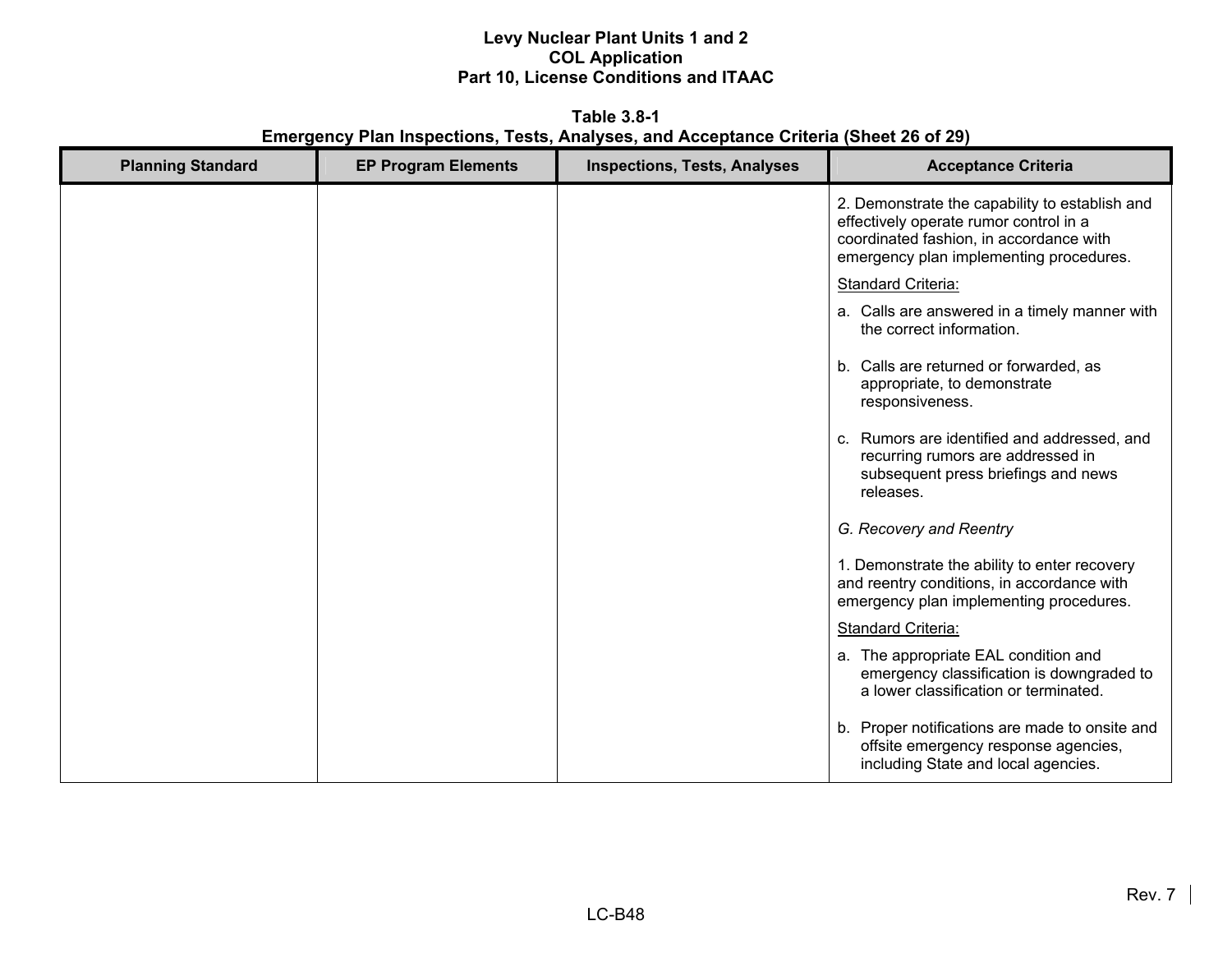**Table 3.8-1 Emergency Plan Inspections, Tests, Analyses, and Acceptance Criteria (Sheet 27 of 29)** 

| <b>Planning Standard</b> | <b>EP Program Elements</b> | <b>Inspections, Tests, Analyses</b> | <b>Acceptance Criteria</b>                                                                                                                             |
|--------------------------|----------------------------|-------------------------------------|--------------------------------------------------------------------------------------------------------------------------------------------------------|
|                          |                            |                                     | H. Evaluation<br>1. Demonstrate the ability to conduct a post-                                                                                         |
|                          |                            |                                     | exercise critique, to determine areas requiring<br>improvement and corrective action, in<br>accordance with emergency plan implementing<br>procedures. |
|                          |                            |                                     | <b>Standard Criteria:</b>                                                                                                                              |
|                          |                            |                                     | a. An exercise time line is developed, followed<br>by an evaluation of the objectives against<br>the expectations of the timeline.                     |
|                          |                            |                                     | b. Significant problems in achieving the<br>objectives are discussed to ensure<br>understanding of why objectives were not<br>fully achieved.          |
|                          |                            |                                     | c. Areas requiring improvement are entered in<br>the Levy Corrective Action Program.                                                                   |
|                          |                            |                                     |                                                                                                                                                        |
|                          |                            |                                     |                                                                                                                                                        |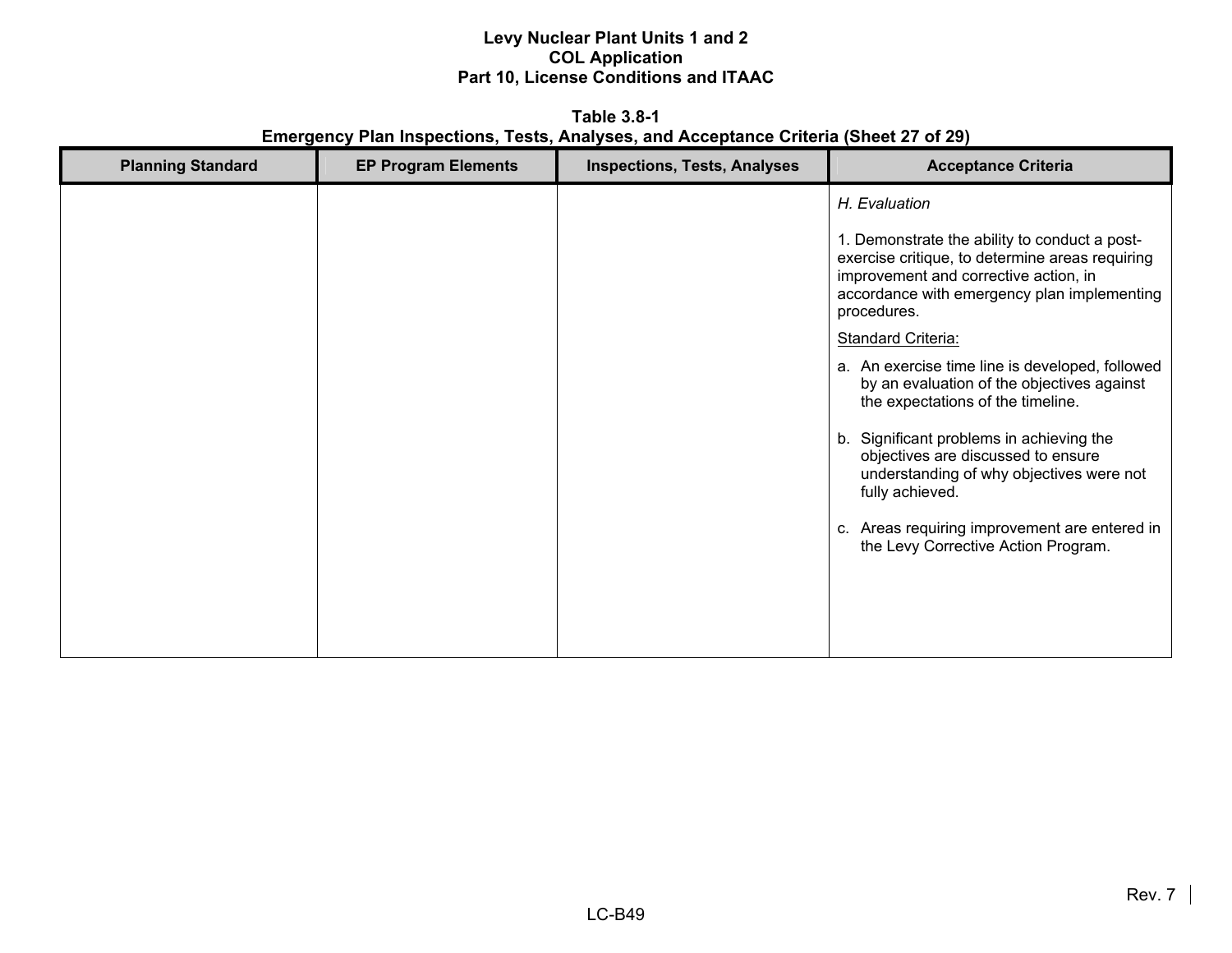**Table 3.8-1 Emergency Plan Inspections, Tests, Analyses, and Acceptance Criteria (Sheet 28 of 29)** 

| <b>Planning Standard</b>                                                                                                                          | <b>EP Program Elements</b>                                                                                                                                                 | <b>Inspections, Tests, Analyses</b>                                                                 | <b>Acceptance Criteria</b>                                                                                                                                                                                                                                                                                                                                                                                                                                                                                                                                                                                                    |
|---------------------------------------------------------------------------------------------------------------------------------------------------|----------------------------------------------------------------------------------------------------------------------------------------------------------------------------|-----------------------------------------------------------------------------------------------------|-------------------------------------------------------------------------------------------------------------------------------------------------------------------------------------------------------------------------------------------------------------------------------------------------------------------------------------------------------------------------------------------------------------------------------------------------------------------------------------------------------------------------------------------------------------------------------------------------------------------------------|
|                                                                                                                                                   |                                                                                                                                                                            |                                                                                                     | 12.1.2 Onsite emergency response personnel<br>are mobilized in sufficient numbers to fill<br>emergency response positions and<br>successfully perform assigned responsibilities<br>(see Note 1).                                                                                                                                                                                                                                                                                                                                                                                                                              |
|                                                                                                                                                   |                                                                                                                                                                            |                                                                                                     | 12.1.3 The exercise was completed within the<br>specified time periods of Appendix E to 10<br>CFR Part 50, offsite exercise objectives were<br>met, and there were no uncorrected offsite<br>exercise deficiencies, or a license condition<br>requires offsite deficiencies to be corrected<br>prior to operation above 5% of rated power as<br>described in 10 CFR 50.54(gg).<br>(Note 1: The assigned responsibilities for<br>onsite Emergency Response Organization<br>members are identified in Sections B.1 through<br>B.7 of the Levy COL Application Emergency<br>Plan and Emergency Plan Implementing<br>Procedures.) |
| 13.0 Radiological Emergency Response Training                                                                                                     |                                                                                                                                                                            |                                                                                                     |                                                                                                                                                                                                                                                                                                                                                                                                                                                                                                                                                                                                                               |
| 10 CFR 50.47(b)(15) $-$<br>Radiological emergency response<br>training is provided to those who<br>may be called on to assist in an<br>emergency. | 13.1 Site-specific emergency<br>response training has been<br>provided for those who may be<br>called upon to provide<br>assistance in the event of an<br>emergency. [O.1] | 13.1 An inspection of the emergency<br>response organization training<br>program will be performed. | 13.1 Site-specific emergency response training<br>has been provided for the:<br>• LNP emergency response organization,<br>and<br>• Offsite medical, local law enforcement                                                                                                                                                                                                                                                                                                                                                                                                                                                     |
|                                                                                                                                                   |                                                                                                                                                                            |                                                                                                     | and firefighter personnel<br>that may be called upon to provide assistance<br>in the event of an emergency as documented<br>on training records.                                                                                                                                                                                                                                                                                                                                                                                                                                                                              |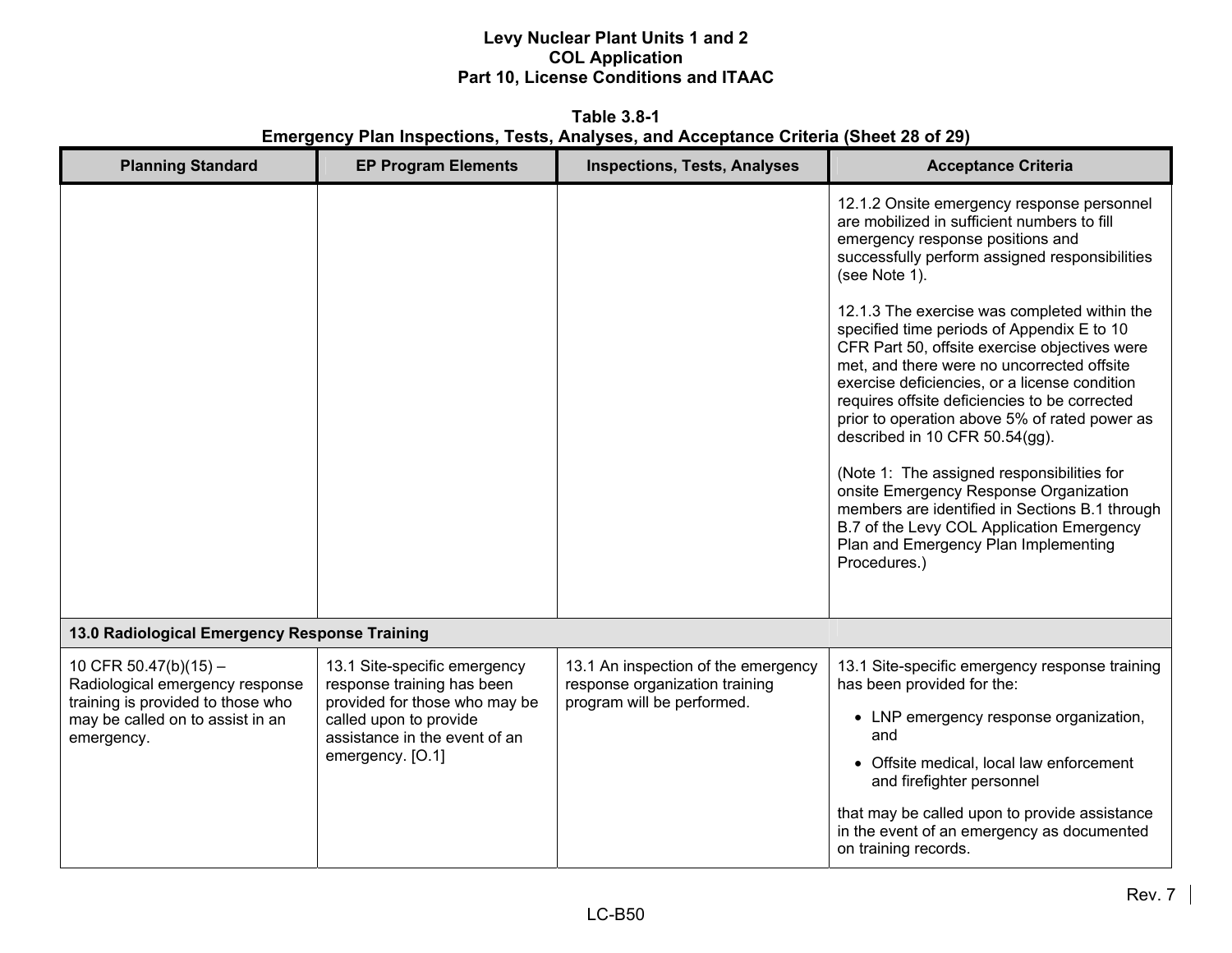| Table 3.8-1                                                                           |  |  |  |  |  |  |  |  |
|---------------------------------------------------------------------------------------|--|--|--|--|--|--|--|--|
| Emergency Plan Inspections, Tests, Analyses, and Acceptance Criteria (Sheet 29 of 29) |  |  |  |  |  |  |  |  |

| <b>Planning Standard</b>                                                                                                                                                                                                                                                                                                | <b>EP Program Elements</b>                                                                                                                                                       | <b>Inspections, Tests, Analyses</b>                                                                            | <b>Acceptance Criteria</b>                                                                                                                                                                                   |
|-------------------------------------------------------------------------------------------------------------------------------------------------------------------------------------------------------------------------------------------------------------------------------------------------------------------------|----------------------------------------------------------------------------------------------------------------------------------------------------------------------------------|----------------------------------------------------------------------------------------------------------------|--------------------------------------------------------------------------------------------------------------------------------------------------------------------------------------------------------------|
|                                                                                                                                                                                                                                                                                                                         |                                                                                                                                                                                  | 14.0 Responsibility for the Planning Effort: Development, Periodic Review, and Distribution of Emergency Plans |                                                                                                                                                                                                              |
| 10 CFR 50.47(b)(16) -<br>Responsibilities for plan<br>development and review and for<br>distribution of emergency plans<br>are established, and planners are<br>properly trained.                                                                                                                                       | 14.1 The emergency response<br>plans have been forwarded to<br>all organizations and<br>appropriate individuals with<br>responsibility for implementation<br>of the plans. [P.5] | 14.1 An inspection of the distribution<br>list will be performed.                                              | 14.1 The LNP emergency response plan was<br>forwarded to Florida Emergency Management,<br>Citrus County Emergency Management, Levy<br>County Emergency Management and Marion<br>County Emergency Management. |
| <b>15.0 Implementing Procedures</b>                                                                                                                                                                                                                                                                                     |                                                                                                                                                                                  |                                                                                                                |                                                                                                                                                                                                              |
| 10 CFR Part 50, App. E.V - No<br>less than 180 days prior to the<br>scheduled issuance of an<br>operating license for a nuclear<br>power reactor or a license to<br>possess nuclear material, the<br>applicant's detailed implementing<br>procedures for its emergency plan<br>shall be submitted to the<br>Commission. | 15.1 The licensee has<br>submitted detailed<br>implementing procedures for its<br>emergency plan no less than<br>180 days prior to fuel load.                                    | 15.1 An inspection of the submittal<br>letter will be performed.                                               | 15.1 Date of submittal letter from the licensee<br>demonstrates that the detailed implementing<br>procedures for the onsite emergency plan were<br>submitted no less than 180 days prior to fuel<br>load.    |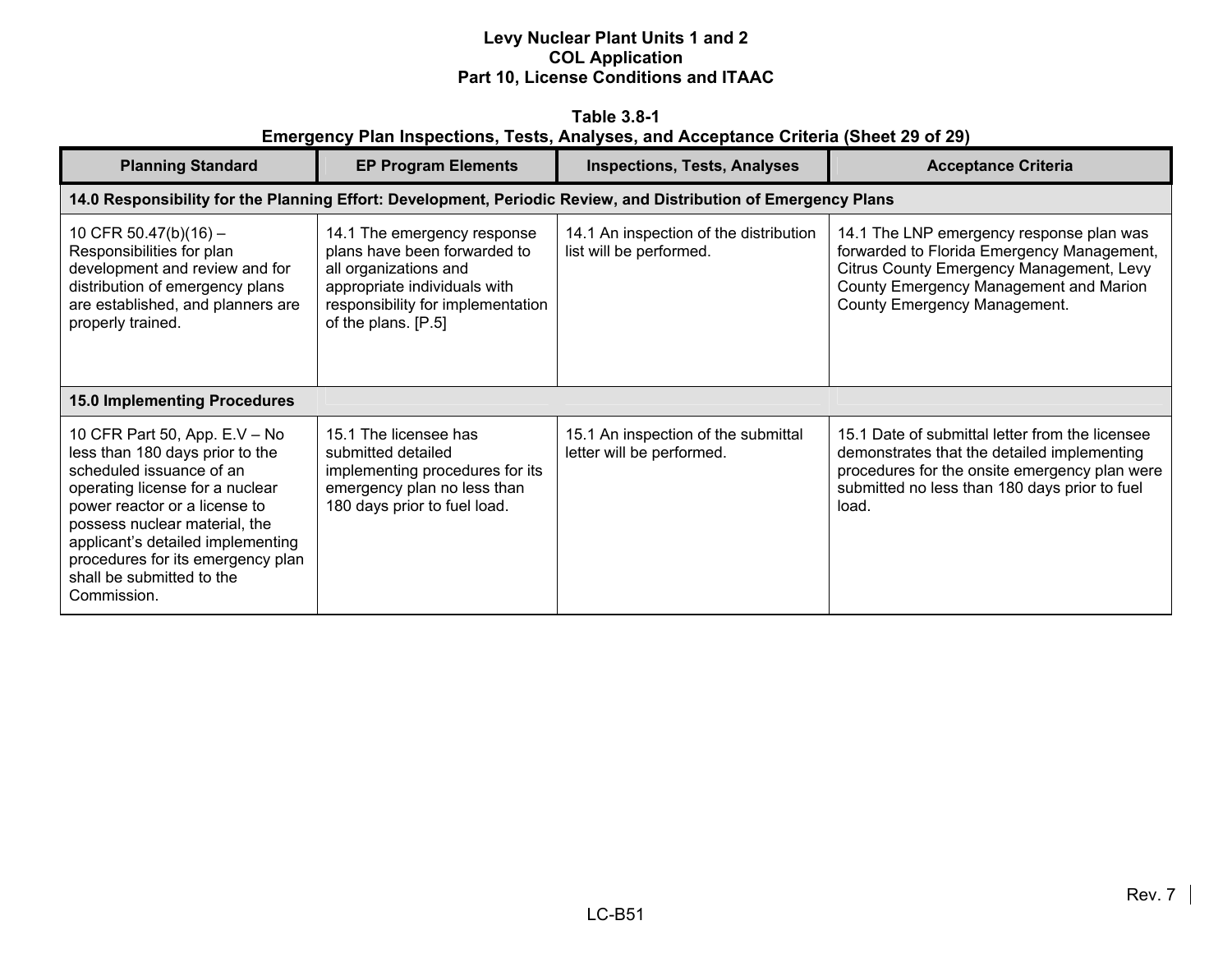#### **Table 3.8-2 Waterproof Membrane Inspections, Tests, Analyses, and Acceptance Criteria (Sheet 1 of 1)**

| <b>Design Commitment</b>                                      | <b>Inspections, Tests, Analyses</b>                                                                                                                                                              | <b>Acceptance Criteria</b>                                                                                                                                                                                                  |
|---------------------------------------------------------------|--------------------------------------------------------------------------------------------------------------------------------------------------------------------------------------------------|-----------------------------------------------------------------------------------------------------------------------------------------------------------------------------------------------------------------------------|
| The friction coefficient to resist sliding is $\geq$<br>0.55. | Testing will be performed to confirm<br>that the mudmat-waterproofing-RCC<br>interface beneath the Nuclear Island<br>basemat has a coefficient of friction to<br>resist sliding of $\geq 0.55$ . | A report exists and documents that the<br>as-built waterproof system (mudmat-<br>waterproofing-RCC interface) has a<br>coefficient of friction of $\geq 0.55$ as<br>demonstrated through material<br>qualification testing. |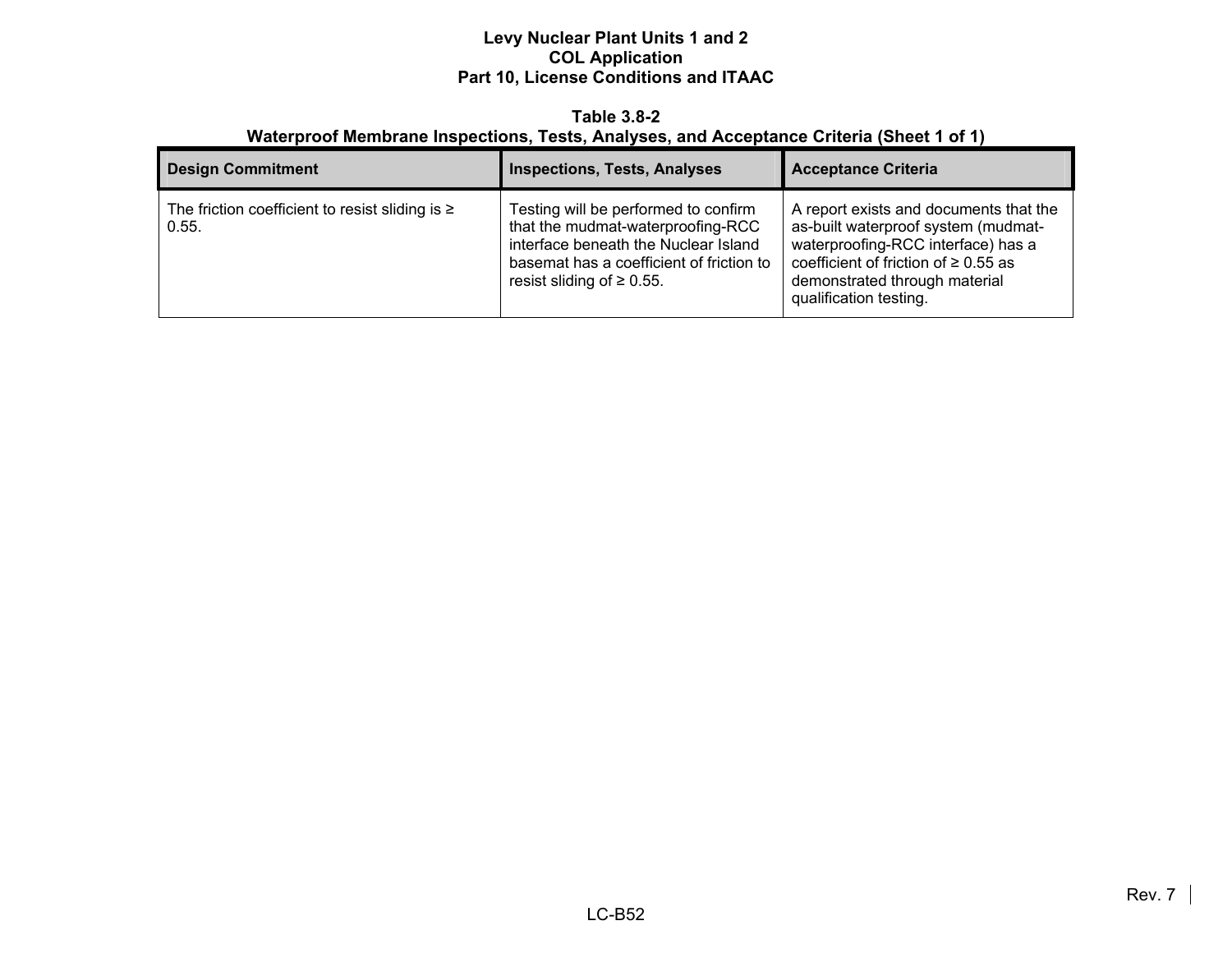**Table 3.8-3 Roller Compacted Concrete Inspections, Tests, Analyses, and Acceptance Criteria (Sheet 1 of 1)** 

| <b>Design Commitment</b>                                                                                                                                                                                                                                                                                                   | <b>Inspections, Tests, Analyses</b>                                                                                                                                                                                                                                                                                                                                                                                                                                                                                                                                                                                                                                                                                                             | <b>Acceptance Criteria</b>                                                                                                                                                                                                                                                                                                                                                                                                                                                                                                                                                                                                                                                                                                                                                                  |
|----------------------------------------------------------------------------------------------------------------------------------------------------------------------------------------------------------------------------------------------------------------------------------------------------------------------------|-------------------------------------------------------------------------------------------------------------------------------------------------------------------------------------------------------------------------------------------------------------------------------------------------------------------------------------------------------------------------------------------------------------------------------------------------------------------------------------------------------------------------------------------------------------------------------------------------------------------------------------------------------------------------------------------------------------------------------------------------|---------------------------------------------------------------------------------------------------------------------------------------------------------------------------------------------------------------------------------------------------------------------------------------------------------------------------------------------------------------------------------------------------------------------------------------------------------------------------------------------------------------------------------------------------------------------------------------------------------------------------------------------------------------------------------------------------------------------------------------------------------------------------------------------|
| The RCC Bridging mat is seismic Category I<br>and is designed and constructed to bridge over<br>the design basis karst feature when subjected<br>to design basis loads as specified in the<br>Design Description in FSAR Subsection<br>2.5.4.5.4 without loss of structural integrity and<br>the safety related functions. | i) An inspection of the bridging mat<br>placement will be performed.<br>Deviations in the RCC Bridging Mat<br>properties due to as-built conditions<br>that fall outside the range considered<br>in the design as described in FSAR<br>Subsection 2.5.4.5.4 will be analyzed<br>for the design basis karst feature<br>when subjected to design basis loads.<br>ii) An inspection of the RCC mix and<br>bedding mix constituents will be<br>performed in accordance with FSAR<br>Subsection 3.8.5.11.4. Deviations<br>from the design constituents will be<br>evaluated against the range of<br>properties established for these<br>materials during the design phase.<br>iii) An inspection of the as-built RCC<br>thickness will be performed. | i) A report exists which reconciles<br>deviations from design and placement<br>process of the RCC during construction<br>and concludes that the as-built RCC<br>bridging mat conforms to the approved<br>design and will bridge over a design<br>basis karst feature when subjected to<br>design basis loads specified in the<br>Design Description without loss of<br>structural integrity and the safety<br>related functions.<br>ii) A report exists which reconciles<br>deviations in mix constituents used in<br>construction and concludes that the as-<br>built RCC conforms to the design<br>requirements for these properties.<br>ii) A document exists that verifies that<br>the as-built thickness of the RCC<br>bridging mat is at least as thick as the<br>design requirement. |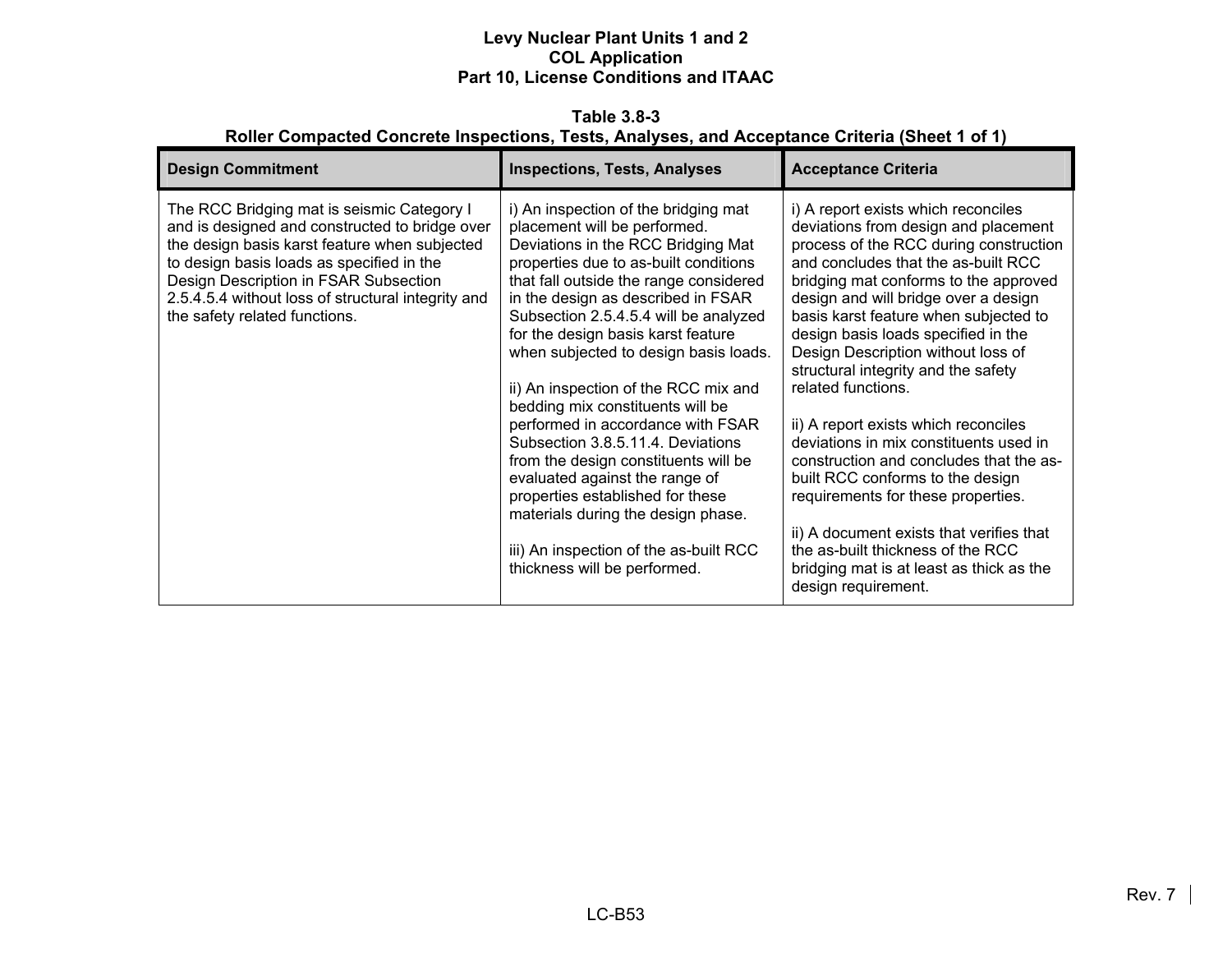#### **Table 3.8-4 Drilled Shaft Foundation Inspections, Tests, Analyses, and Acceptance Criteria (Sheet 1 of 1)**

| <b>Design Commitment</b>                                                                                                                                                                                                                                                                            | <b>Inspections, Tests, Analyses</b>                                                                                                                                                                                                                                                                    | <b>Acceptance Criteria</b>                                                                                                                                                                                                                                                                                                                                                                                  |
|-----------------------------------------------------------------------------------------------------------------------------------------------------------------------------------------------------------------------------------------------------------------------------------------------------|--------------------------------------------------------------------------------------------------------------------------------------------------------------------------------------------------------------------------------------------------------------------------------------------------------|-------------------------------------------------------------------------------------------------------------------------------------------------------------------------------------------------------------------------------------------------------------------------------------------------------------------------------------------------------------------------------------------------------------|
| Drilled Shaft Foundations for the Turbine,<br>Radwaste, and Annex Buildings will preclude<br>movement of the building foundations in<br>excess of the separation provided between the<br>structural elements of the Turbine, Radwaste,<br>and Annex buildings and the nuclear island<br>structures. | During construction, inspection of the<br>physical properties of the rock socket<br>for each drilled shaft will be performed<br>in accordance with LNP FSAR<br>Chapter 3 Subsection 3.8.5.9.<br>Inspection of the as-built drilled shaft<br>foundation physical arrangement will<br>also be performed. | A report exists that reconciles the<br>during construction physical properties<br>of the rock socket for each drilled shaft<br>and the as-built physical arrangement<br>of the Turbine, Radwaste, and Annex<br>Buildings' drilled shaft foundations with<br>design specifications and drawings.<br>The report concludes that the as-built<br>drilled shaft foundation conforms to the<br>design commitment. |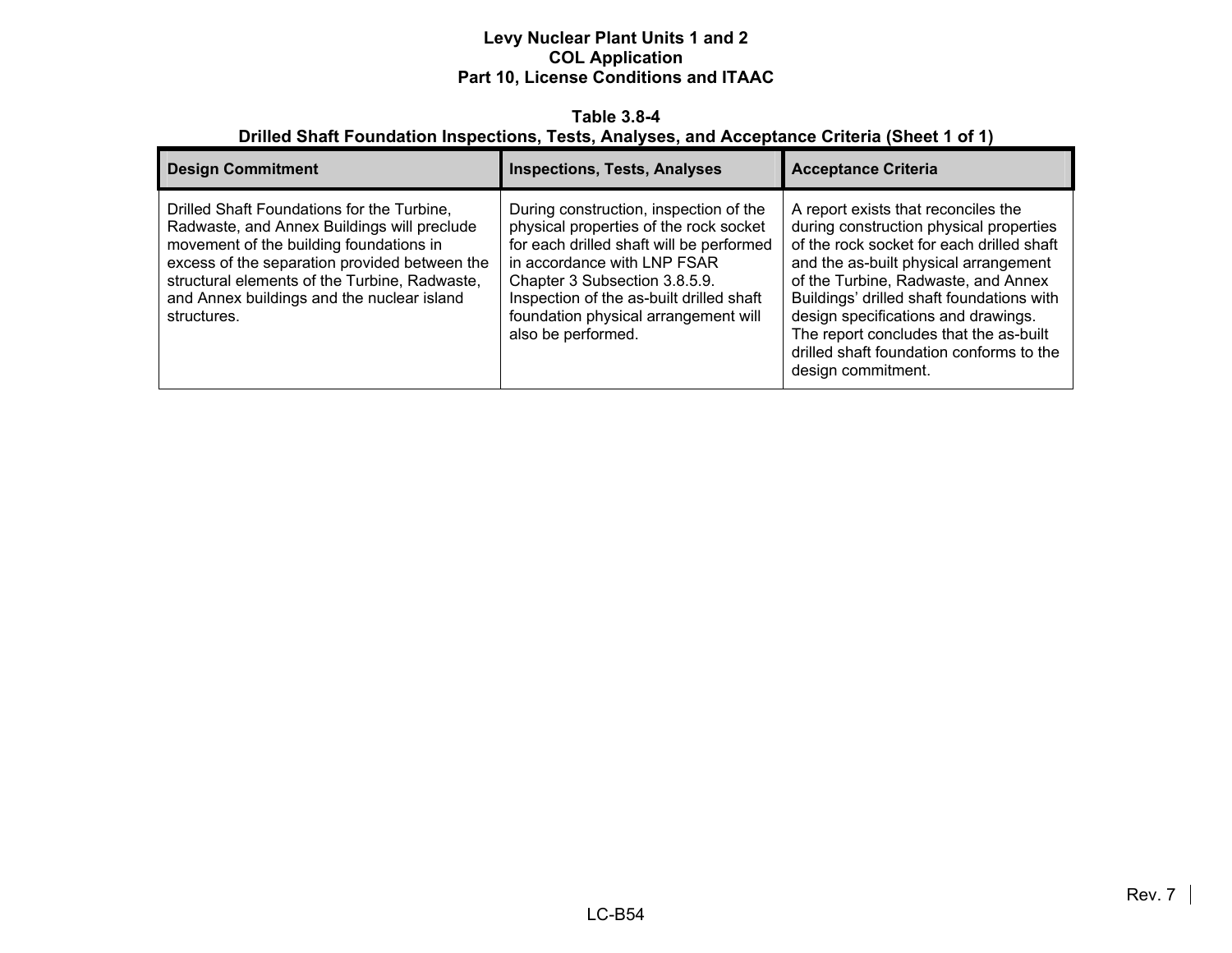**Table 3.8-5 Pipe Rupture Hazards Analysis (Sheet 1 of 1)** 

| <b>Design Commitment</b>                                                                                                                                                                                                                                                                                                  | <b>Inspections, Tests, Analyses</b>                                                                                                                                                                                                                                                                                                                                                                                                                                                                                                                                                                       | <b>Acceptance Criteria</b>                                                                                                                                                                                                                                                                       |
|---------------------------------------------------------------------------------------------------------------------------------------------------------------------------------------------------------------------------------------------------------------------------------------------------------------------------|-----------------------------------------------------------------------------------------------------------------------------------------------------------------------------------------------------------------------------------------------------------------------------------------------------------------------------------------------------------------------------------------------------------------------------------------------------------------------------------------------------------------------------------------------------------------------------------------------------------|--------------------------------------------------------------------------------------------------------------------------------------------------------------------------------------------------------------------------------------------------------------------------------------------------|
| Systems, structures, and components (SSCs),<br>that are required to be functional during and<br>following a design basis event shall be<br>protected against or qualified to withstand the<br>dynamic and environmental effects associated<br>with analyses of postulated failures in high and<br>moderate energy piping. | Inspection of the as-designed pipe<br>rupture hazard analysis report will be<br>conducted. The report documents the<br>analyses to determine where<br>protection features are necessary to<br>mitigate the consequence of a pipe<br>break. Pipe break events involving<br>high-energy fluid systems are<br>analyzed for the effects of pipe whip,<br>jet impingement, flooding, room<br>pressurization, and temperature<br>effects. Pipe break events involving<br>moderate-energy fluid systems are<br>analyzed for wetting from spray,<br>flooding, and other environmental<br>effects, as appropriate. | An as-designed pipe rupture hazard<br>analysis report exists and concludes<br>that the analysis performed for high<br>and moderate energy piping confirms<br>the protection of systems, structures,<br>and components required to be<br>functional during and following a design<br>basis event. |